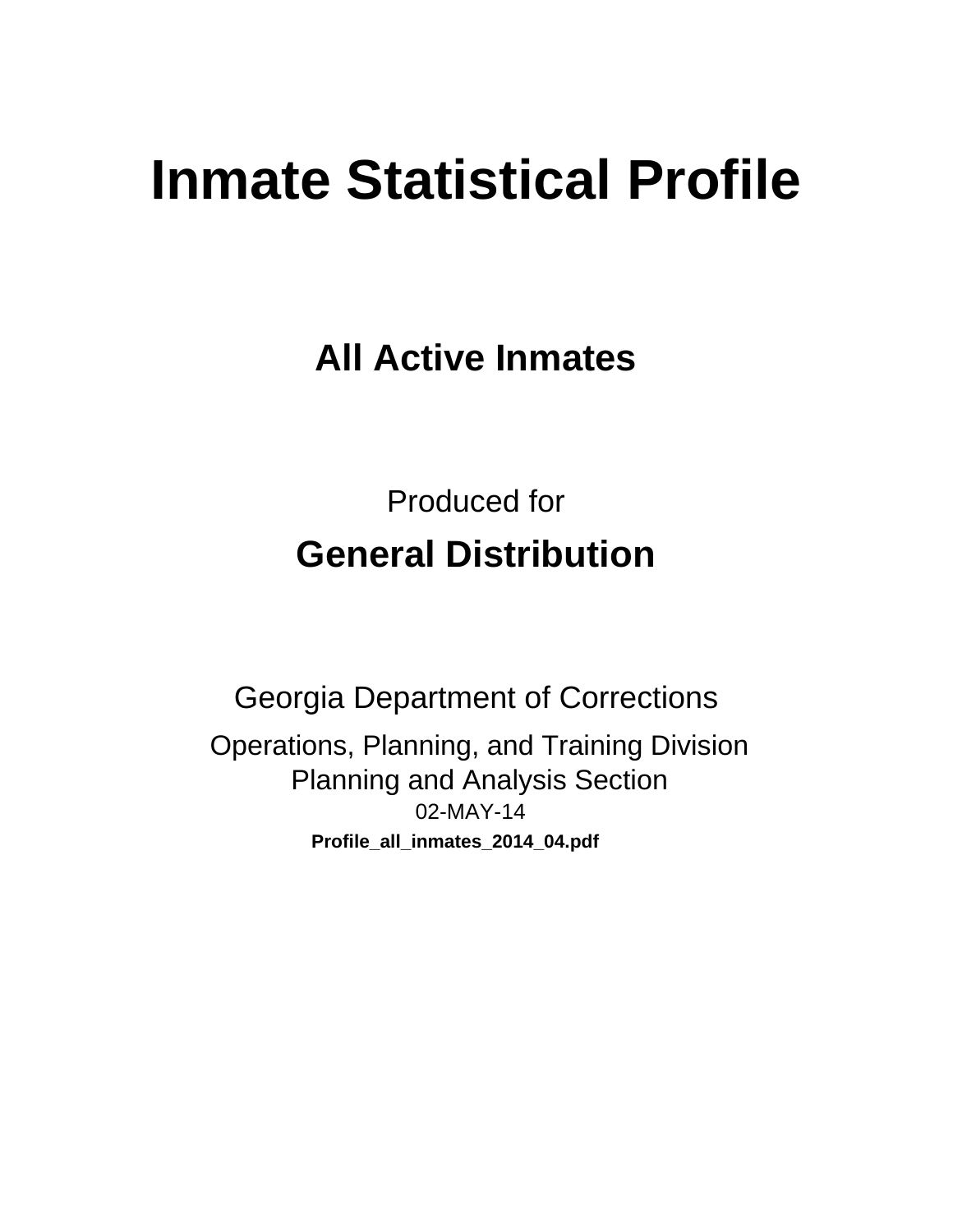#### Inmate Statistical Profile 02-MAY-14 Contents

**All Active Inmates** 

Produced for General Distribution

# **Table of Contents**

|    | <b>Demographic information</b>                                       |
|----|----------------------------------------------------------------------|
|    | 5 Current age, broken out in ten year age groups                     |
|    | 6 Race group                                                         |
|    | 7 Marital status, self-reported at entry to prison                   |
|    | 8 Number of children, self-reported at entry to prison               |
|    | 9 Religious affiliation, self-reported at entry to prison            |
|    | 10 Home county - self-reported at entry to prison                    |
|    | 15 Socioeconomic class, self-reported at entry to prison             |
|    | 16 Environment to age 16, self-reported at entry to prison           |
|    | 17 Guardian status to age 16, self-reported at entry to prison       |
|    | 18 Employment status before prison, self-reported at entry to prison |
|    | 19 Age at admission                                                  |
|    | 21 Height, measured at entry to prison                               |
|    | 22 Weight, measured at entry to prison                               |
|    | 24 Military service                                                  |
|    | <b>Correctional information</b>                                      |
|    | 25 Type of admission to prison                                       |
|    | 26 Current / last security status                                    |
|    | 27 Current / last institution type                                   |
|    | 28 Institution type - transitional centers                           |
|    | 29 Institution type - county prisons                                 |
| 31 | Institution type - state prisons                                     |
|    | 33 Institution type - private prisons                                |
|    | 34 Institution type - pre-release centers                            |
|    | 35 Institution type - inmate boot camp                               |
|    | 36 Number of disciplinary reports                                    |
|    | 37 Number of transfers                                               |
|    | 38 Number of escapes                                                 |
|    | 40 Probable future release type of still active inmates              |
|    | 41 Time served in current (or last) institution                      |
|    | Educational, psychological and physical information                  |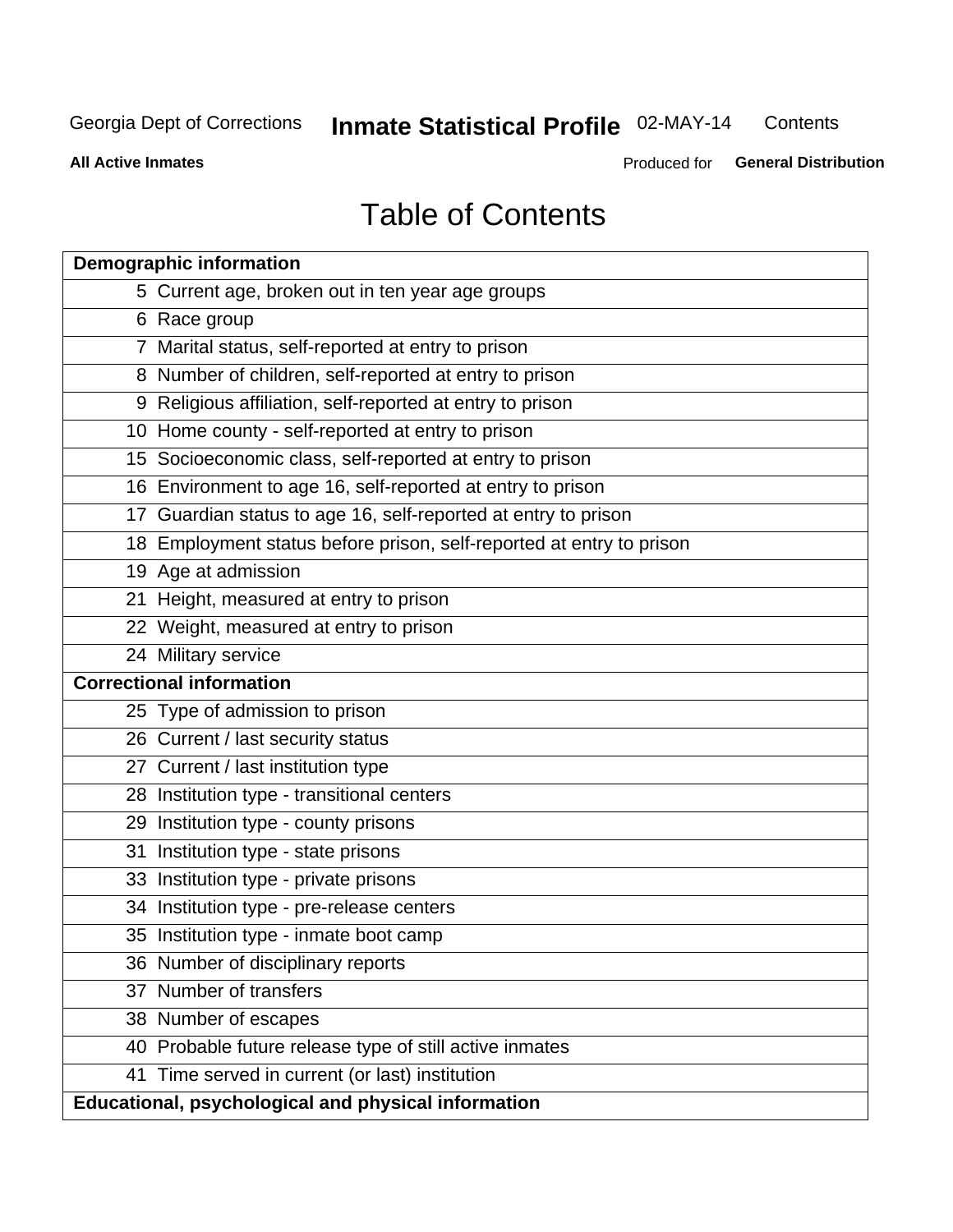#### Inmate Statistical Profile 02-MAY-14 Contents

**All Active Inmates** 

Produced for General Distribution

# **Table of Contents**

| <b>Educational, psychological and physical information</b>       |
|------------------------------------------------------------------|
| 39 Culture fair IQ scores                                        |
| 42 Highest grade level attained                                  |
| 43 Culture fair IQ scores                                        |
| 44 Wide Range Achievement Test (WRAT) reading score              |
| 45 Wide Range Achievement Test (WRAT) math score                 |
| 46 Wide Range Achievement Test (WRAT) spelling score             |
| 47 Scope of substance abuse - summary                            |
| 48 Scope of substance abuse - detail                             |
| 49 Current / last mental health treatment level                  |
| 50 PULHESDWIT medical scale - 'P' overall condition ('P'hysical) |
| 51 PULHESDWIT medical scale - 'U' upper body                     |
| 52 PULHESDWIT medical scale - 'L' lower body                     |
| 53 PULHESDWIT medical scale - 'H' hearing                        |
| 54 PULHESDWIT medical scale - 'E' vision                         |
| 55 PULHESDWIT medical scale -'S' psychiatric                     |
| 56 PULHESDWIT medical scale - 'D' dental                         |
| 57 PULHESDWIT medical scale - 'W' work ability                   |
| 58 PULHESDWIT medical scale - 'I' impairment                     |
| 59 PULHESDWIT medical scale - 'T' transportability               |
| 60 Criminality in family, self-reported                          |
| 61 Alcoholism in family, self-reported                           |
| 62 Drug abuse in family, self-reported                           |
| 63 Subjected to frequent beatings, self-reported                 |
| 64 Father absent during inmate's childhood                       |
| 65 Mother absent during inmate's childhood                       |
| 66 Inmate diagnosed as manipulative                              |
| 67 Inmate diagnosed as assaultive                                |
| <b>Crimes and criminal history information</b>                   |
| 68 Number of prior Georgia incarcerations                        |
| 69 Prison sentence in years                                      |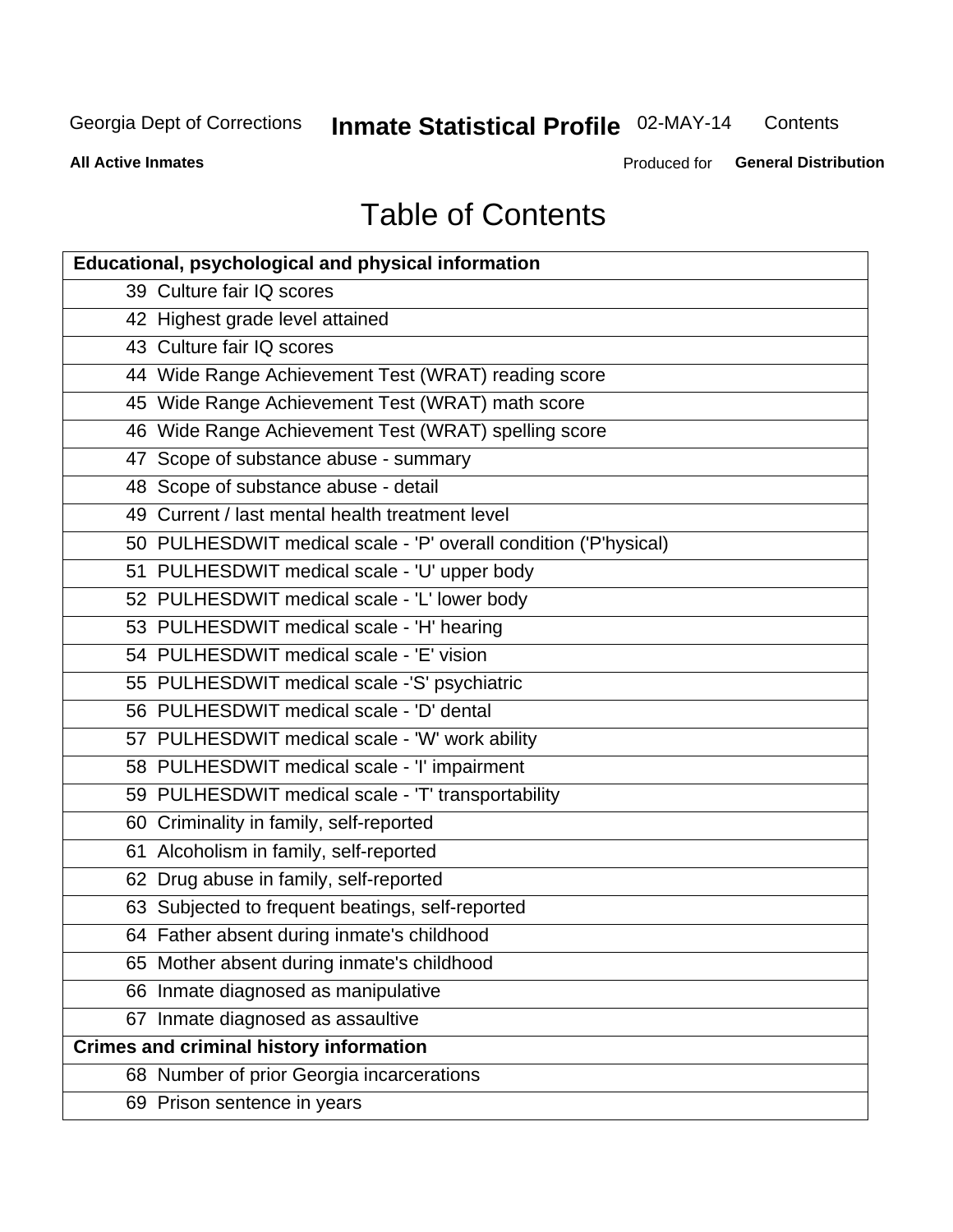#### Inmate Statistical Profile 02-MAY-14 Contents

**All Active Inmates** 

Produced for General Distribution

# **Table of Contents**

| <b>Crimes and criminal history information</b>                 |
|----------------------------------------------------------------|
| 70 Primary offense, broken out into felonies vs misdemeanors   |
| 71 Primary offense, broken out into six broad crime categories |
| 72 Primary offense, detailed offense code                      |
| 81 County of conviction of primary offense                     |
| 86 Circuit of conviction of primary offense                    |
| 88 Years served (jail + prison) in this incarceration          |
| <b>Medical information</b>                                     |
| 89 Results of most recent HIV test                             |
| 90 Results of most recent tuberculosis test                    |
| 91 Results of most recent syphilis test                        |
| 92 Results of most recent Hepatitis-C test                     |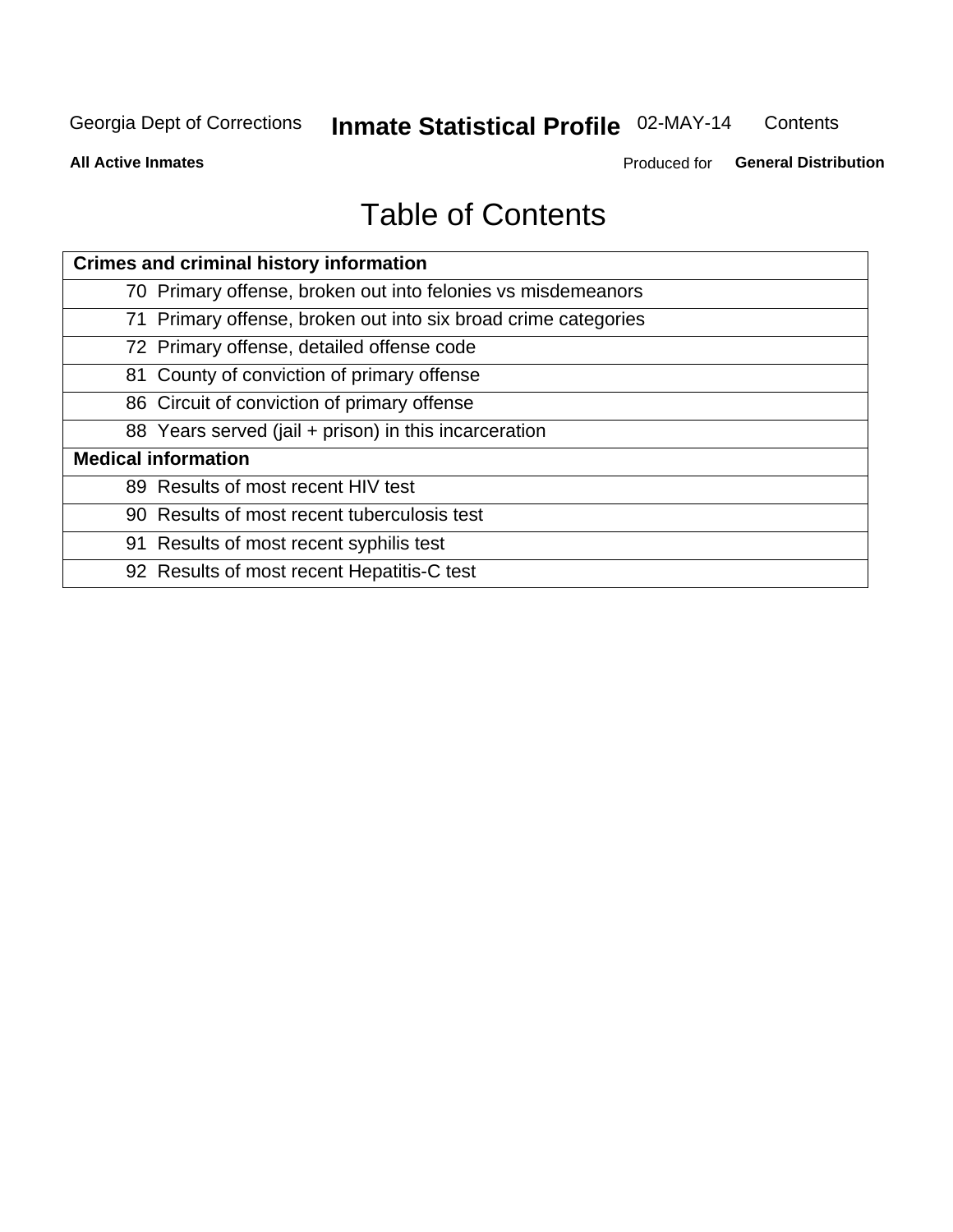#### **All Active Inmates**

#### Produced for General Distribution

### Current age, broken out in ten-year age groups

COL % - percent each COUNT is of its particular column

|                          |              | <b>Male</b> |        |              | <b>Female</b> |          |              | <b>Total</b> |
|--------------------------|--------------|-------------|--------|--------------|---------------|----------|--------------|--------------|
| <b>Current Age</b>       | <b>Count</b> | Col %       | Row %  | <b>Count</b> | Col %         | Row %    | <b>Total</b> | Col %        |
| <b>Teens (1-19)</b>      | 775          | 1.57%       | 95.21% | 39           | 1.12%         | 4.79%    | 814          | 1.54%        |
| <b>Twenties (20-29)</b>  | 14,980       | $30.30\%$   | 93.85% | 982          | 28.12%        | $6.15\%$ | 15,962       | 30.16%       |
| <b>Thirties (30-39)</b>  | 14,434       | 29.20%      | 92.61% | 1,151        | 32.96%        | 7.39%    | 15,585       | 29.45%       |
| <b>Forties (40-49)</b>   | 10,385       | 21.01%      | 92.52% | 839          | 24.03%        | 7.48%    | 11,224       | 21.21%       |
| <b>Fifties (50-59)</b>   | 6,422        | 12.99%      | 94.33% | 386          | 11.05%        | 5.67%    | 6,808        | 12.86%       |
| <b>Sixties (60-69)</b>   | 1,867        | 3.78%       | 95.89% | 80           | 2.29%         | 4.11%    | 1,947        | 3.68%        |
| Seventy + (70 and above) | 571          | 1.16%       | 97.44% | 15           | 0.43%         | 2.56%    | 586          | 1.11%        |
| <b>Total Reported</b>    | 49,434       | 100%        | 93.40% | 3,492        | 100%          | 6.60%    | 52,926       | 100.0%       |

| <b>Not Repo</b><br><b>Address</b> | o٠<br>JJ               |              | 94    |
|-----------------------------------|------------------------|--------------|-------|
| Total                             | 10 E27<br>44<br>، عەرי | ା ଏ ଏ<br>453 | 3,020 |

| Mean<br>(average)              | 37.40 | 36.93 | 37.36 |
|--------------------------------|-------|-------|-------|
| <b>Median (middle)</b>         | 35    | J.    | 35    |
| <b>Mode</b><br>(most frequent) | 24    |       |       |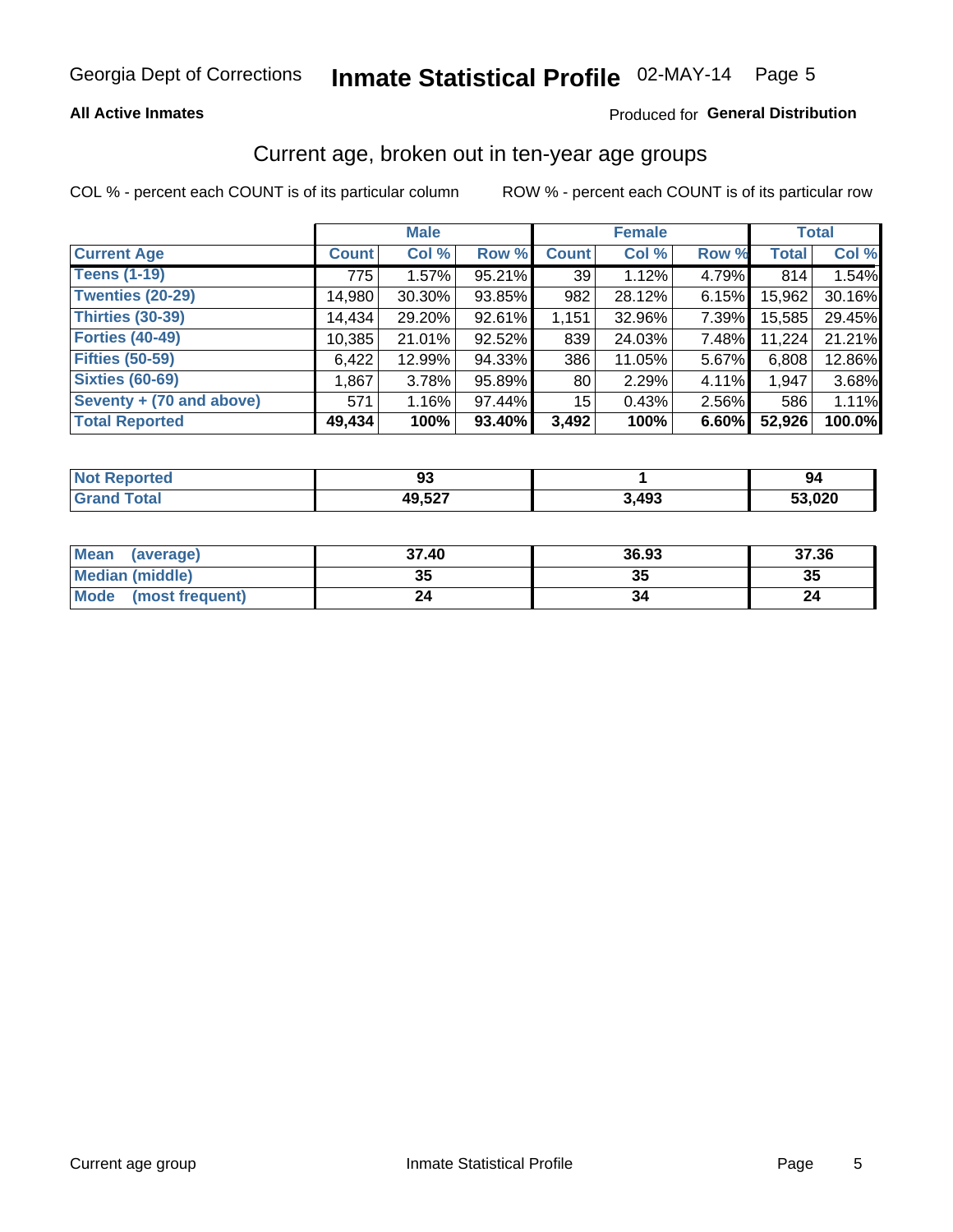# Inmate Statistical Profile 02-MAY-14 Page 6

#### **All Active Inmates**

#### Produced for General Distribution

### Race group

COL % - percent each COUNT is of its particular column

|                                   |              | <b>Male</b> |        |             | <b>Female</b> |          |              | <b>Total</b> |
|-----------------------------------|--------------|-------------|--------|-------------|---------------|----------|--------------|--------------|
| <b>Race Group</b>                 | <b>Count</b> | Col %       |        | Row % Count | Col %         | Row %    | <b>Total</b> | Col %        |
| <b>White</b>                      | 16,001       | 32.31%      | 89.32% | 1,913       | 54.77%        | 10.68%   | 17,914       | 33.79%       |
| <b>Black</b><br>2                 | 31,112       | 62.82%      | 95.39% | .503        | 43.03%        | $4.61\%$ | 32,615       | 61.51%       |
| <b>Other</b><br>5                 | 37           | .07%        | 86.05% | 6           | .17%          | 13.95%   | 43           | .08%         |
| <b>Asian</b><br>6                 | 146          | .29%        | 92.99% | 11          | .31%          | 7.01%    | 157          | .30%         |
| <b>Unknown</b><br>9               | 2            | $.01\%$     | 66.67% |             | .03%          | 33.33%   | 3            | .01%         |
| <b>Hispanic</b><br>10             | 2,205        | 4.45%       | 97.48% | 57          | 1.63%         | 2.52%    | 2,262        | 4.27%        |
| <b>Native American</b><br>$12 \,$ | 24           | $.05\%$     | 92.31% | 2           | $.06\%$       | 7.69%    | 26           | .05%         |
| <b>Total Reported</b>             | 49,527       | 100%        | 93.41% | 3,493       | 100%          | 6.59%    | 53,020       | 100%         |

| Reported<br><b>NOT</b> |        |       |        |
|------------------------|--------|-------|--------|
| <b>Total</b><br>"Granu | 49,527 | 3,493 | 53,020 |

| M.<br>____ | . | ------- |
|------------|---|---------|
|            |   |         |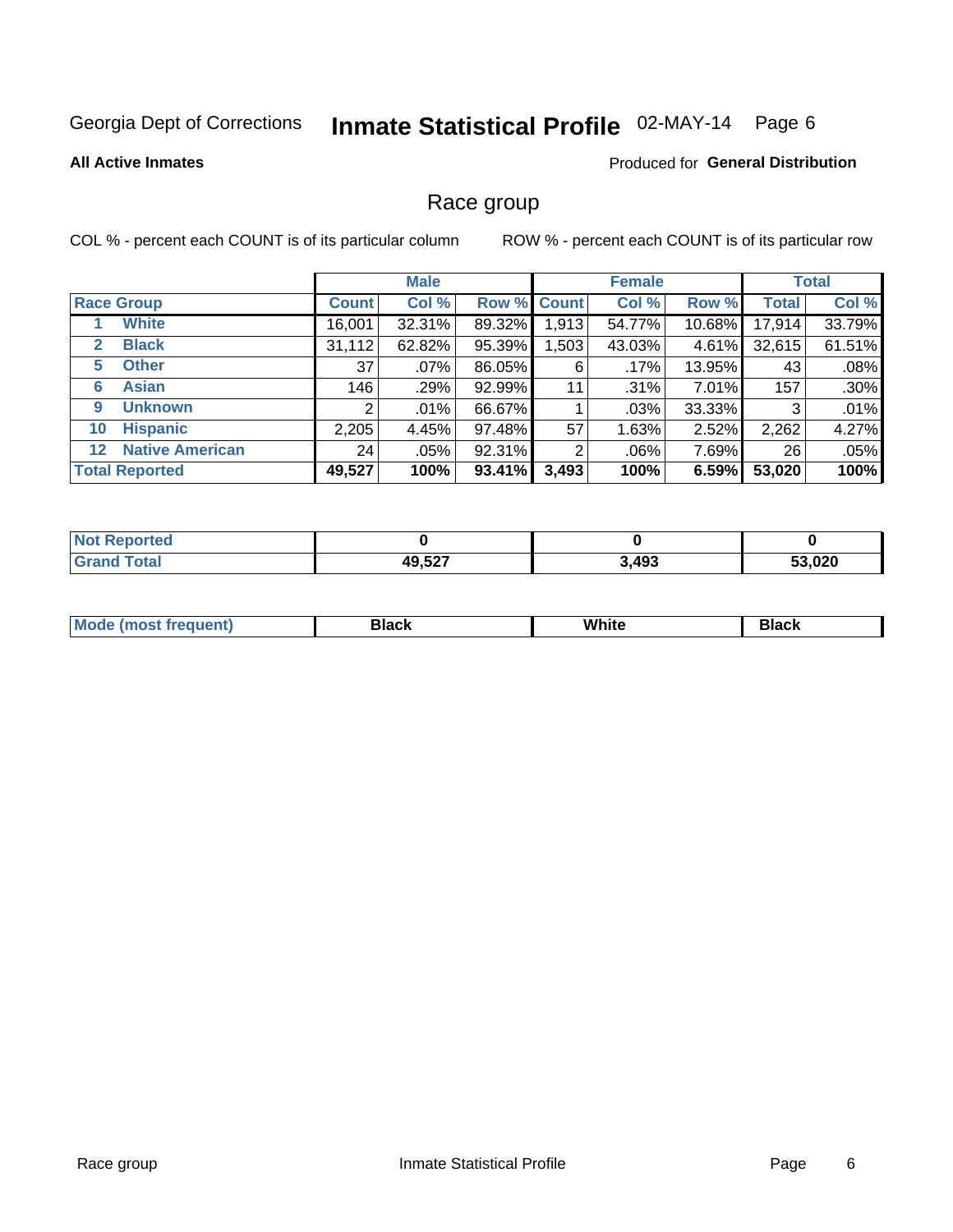# Inmate Statistical Profile 02-MAY-14 Page 7

#### **All Active Inmates**

#### Produced for General Distribution

### Marital status, self-reported at entry to prison

COL % - percent each COUNT is of its particular column

|                            |              | <b>Male</b> |        |              | <b>Female</b> |        |              | <b>Total</b> |
|----------------------------|--------------|-------------|--------|--------------|---------------|--------|--------------|--------------|
| <b>Marital Status</b>      | <b>Count</b> | Col %       | Row %  | <b>Count</b> | Col %         | Row %  | <b>Total</b> | Col %        |
| <b>Unknown</b><br>$\bf{0}$ | 314          | .63%        | 91.55% | 29           | .83%          | 8.45%  | 343          | .65%         |
| <b>Divorced</b><br>D       | 4,462        | $9.01\%$    | 88.87% | 559          | 16.00%        | 11.13% | 5,021        | 9.47%        |
| <b>Married</b><br>М        | 6,733        | 13.59%      | 91.67% | 612          | 17.52%        | 8.33%  | 7,345        | 13.85%       |
| <b>Separated</b><br>S.     | 1,634        | $3.30\%$    | 85.77% | 271          | 7.76%         | 14.23% | 1,905        | 3.59%        |
| <b>Unmarried</b><br>U      | 35,944       | 72.57%      | 95.07% | 1,865        | 53.39%        | 4.93%  | 37,809       | 71.31%       |
| <b>Widow</b><br>W          | 440          | .89%        | 73.70% | 157          | 4.49%         | 26.30% | 597          | 1.13%        |
| <b>Total Reported</b>      | 49,527       | 100%        | 93.41% | 3,493        | 100%          | 6.59%  | 53,020       | 100%         |

| .<br>n eo<br>NO |                       |       |        |
|-----------------|-----------------------|-------|--------|
|                 | דמה הו<br>45<br>וגט,י | 3,493 | 53,020 |

|--|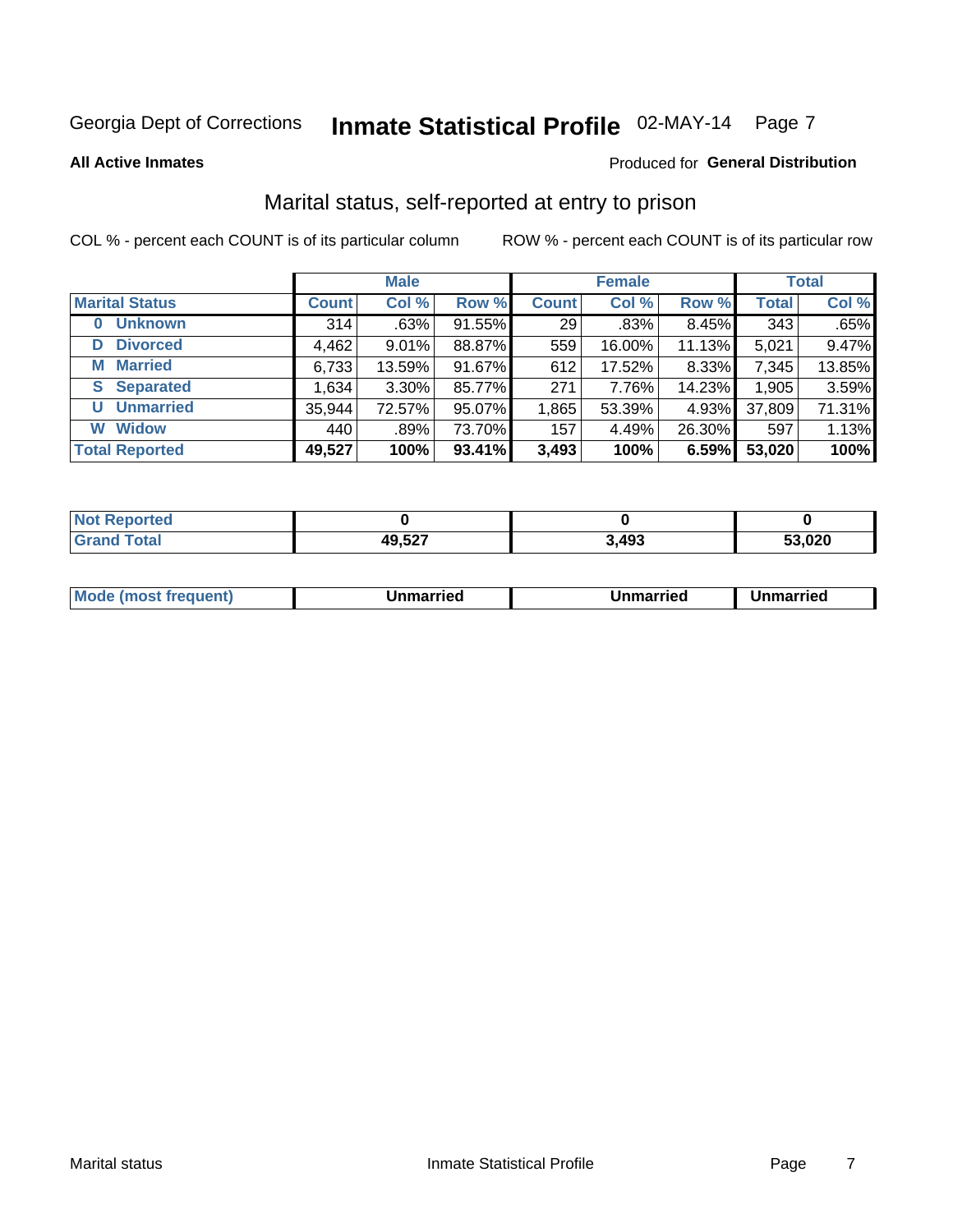# Inmate Statistical Profile 02-MAY-14 Page 8

#### **All Active Inmates**

#### Produced for General Distribution

### Number of children, self reported at entry to prison

COL % - percent each COUNT is of its particular column

ROW % - percent each COUNT is of its particular row

|                           |              | <b>Male</b> |        |              | <b>Female</b> |       | <b>Total</b> |               |
|---------------------------|--------------|-------------|--------|--------------|---------------|-------|--------------|---------------|
| <b>Number of Children</b> | <b>Count</b> | Col %       | Row %  | <b>Count</b> | Col %         | Row % | <b>Total</b> | Col %         |
| $\bf{0}$                  | 20,047       | 40.91%      | 94.84% | 1,090        | 31.24%        | 5.16% | 21,137       | 40.27%        |
|                           | 11,037       | 22.52%      | 94.47% | 646          | 18.52%        | 5.53% |              | 11,683 22.26% |
| $\overline{2}$            | 8,093        | 16.51%      | 91.08% | 793          | 22.73%        | 8.92% | 8,886        | 16.93%        |
| 3                         | 4,808        | 9.81%       | 90.26% | 519          | 14.88%        | 9.74% | 5,327        | 10.15%        |
| 4                         | 2,464        | 5.03%       | 90.99% | 244          | 6.99%         | 9.01% | 2,708        | 5.16%         |
| 5                         | 1,243        | 2.54%       | 92.28% | 104          | 2.98%         | 7.72% | 1,347        | 2.57%         |
| 6                         | 637          | 1.30%       | 91.26% | 61           | 1.75%         | 8.74% | 698          | 1.33%         |
| 7                         | 277          | 0.57%       | 94.54% | 16           | 0.46%         | 5.46% | 293          | 0.56%         |
| 8                         | 148          | 0.30%       | 94.27% | 9            | 0.26%         | 5.73% | 157          | 0.30%         |
| $\boldsymbol{9}$          | 99           | 0.20%       | 97.06% | 3            | 0.09%         | 2.94% | 102          | 0.19%         |
| 10                        | 64           | 0.13%       | 98.46% |              | 0.03%         | 1.54% | 65           | 0.12%         |
| Over 10                   | 87           | 0.18%       | 96.67% | 3            | 0.09%         | 3.33% | 90           | 0.17%         |
| <b>Total Reported</b>     | 49,004       | 100%        | 93.35% | 3,489        | 100%          | 6.65% | 52,493       | 100.0%        |

| nu d | につつ<br>ວ∠ວ        |      | $F \cap T$<br>JZ 1 |
|------|-------------------|------|--------------------|
| υιαι | 10 527<br>79.JZ 1 | ,493 | 53,020             |

| <b>Mean</b><br>(average) | דפ<br>I .J 1 | 1.69 | 1.40 |
|--------------------------|--------------|------|------|
| Median (middle)          |              |      |      |
| Mode<br>(most frequent)  |              |      |      |

Number of children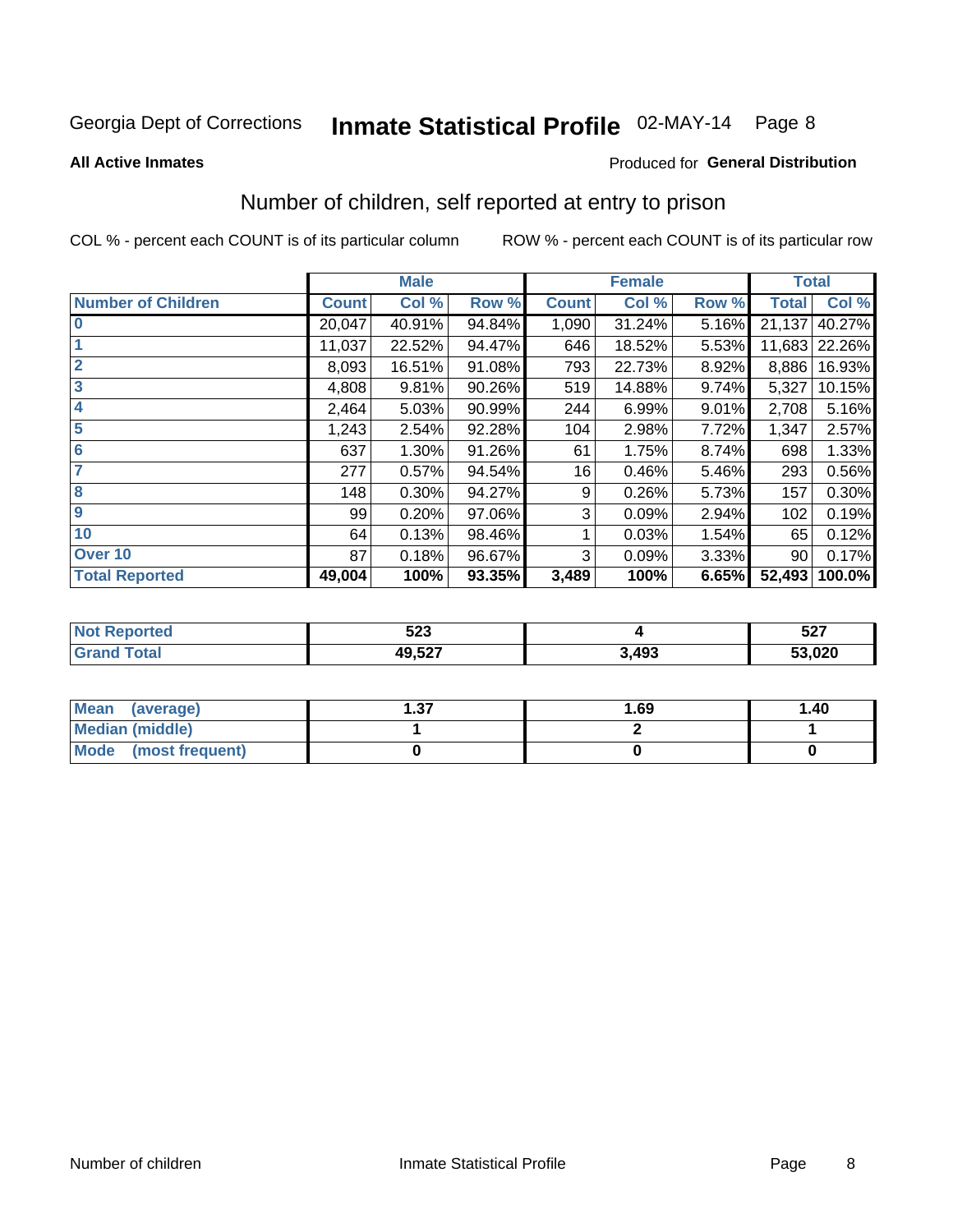# Inmate Statistical Profile 02-MAY-14 Page 9

#### **All Active Inmates**

#### Produced for General Distribution

### Religious affiliation, self-reported at entry to prison

COL % - percent each COUNT is of its particular column

|                         |                              |              | <b>Male</b> |         | <b>Female</b>  |        |        | <b>Total</b> |        |
|-------------------------|------------------------------|--------------|-------------|---------|----------------|--------|--------|--------------|--------|
|                         | <b>Religious Affiliation</b> | <b>Count</b> | Col %       | Row %   | <b>Count</b>   | Col %  | Row %  | <b>Total</b> | Col %  |
| 1                       | <b>Islam</b>                 | 865          | 4.39%       | 96.43%  | 32             | 1.25%  | 3.57%  | 897          | 4.03%  |
| $\overline{2}$          | <b>Catholic</b>              | 980          | 4.97%       | 88.05%  | 133            | 5.20%  | 11.95% | 1,113        | 4.99%  |
| $\overline{\mathbf{3}}$ | <b>Baptist</b>               | 10,039       | 50.90%      | 84.55%  | 1,835          | 71.68% | 15.45% | 11,874       | 53.28% |
| $\overline{\mathbf{4}}$ | <b>Methodist</b>             | 427          | 2.16%       | 85.74%  | 71             | 2.77%  | 14.26% | 498          | 2.23%  |
| $\overline{5}$          | <b>EpiscopIn</b>             | 40           | .20%        | 90.91%  | 4              | .16%   | 9.09%  | 44           | .20%   |
| $6\overline{6}$         | <b>Presbytrn</b>             | 63           | .32%        | 92.65%  | 5              | .20%   | 7.35%  | 68           | .31%   |
| 7                       | <b>Chc Of God</b>            | 336          | 1.70%       | 85.50%  | 57             | 2.23%  | 14.50% | 393          | 1.76%  |
| 8                       | <b>Holiness</b>              | 677          | 3.43%       | 81.18%  | 157            | 6.13%  | 18.82% | 834          | 3.74%  |
| $\boldsymbol{9}$        | <b>Jewish</b>                | 28           | .14%        | 80.00%  | 7              | .27%   | 20.00% | 35           | .16%   |
| 10                      | <b>Anglican</b>              | 12           | .06%        | 85.71%  | 2              | .08%   | 14.29% | 14           | .06%   |
| 11                      | <b>Grk Orthdx</b>            | 4            | .02%        | 66.67%  | $\overline{2}$ | .08%   | 33.33% | 6            | .03%   |
| 12                      | <b>Hindu</b>                 | 4            | .02%        | 100.00% |                |        |        | 4            | .02%   |
| 13                      | <b>Buddhist</b>              | 29           | .15%        | 82.86%  | 6              | .23%   | 17.14% | 35           | .16%   |
| 14                      | <b>Taoist</b>                | 5            | .03%        | 83.33%  | 1              | .04%   | 16.67% | 6            | .03%   |
| 15                      | <b>Shintoist</b>             | 3            | .02%        | 100.00% |                |        |        | 3            | .01%   |
| 16                      | <b>Seven D Ad</b>            | 67           | .34%        | 88.16%  | 9              | .35%   | 11.84% | 76           | .34%   |
| 17                      | <b>Jehovah Wt</b>            | 254          | 1.29%       | 88.50%  | 33             | 1.29%  | 11.50% | 287          | 1.29%  |
| 18                      | <b>Latr Day S</b>            | 30           | .15%        | 90.91%  | 3              | .12%   | 9.09%  | 33           | .15%   |
| 20                      | <b>Other Prot</b>            | 2,995        | 15.18%      | 94.54%  | 173            | 6.76%  | 5.46%  | 3,168        | 14.22% |
| 96                      | <b>None</b>                  | 2,866        | 14.53%      | 98.96%  | 30             | 1.17%  | 1.04%  | 2,896        | 13.00% |
|                         | <b>Total Reported</b>        | 19,724       | 100%        | 88.51%  | 2,560          | 100%   | 11.49% | 22,284       | 100%   |

| 29,803<br>and the state of the state of the | nos<br>ყაა | 30,736 |
|---------------------------------------------|------------|--------|
| 49,527                                      | 3,493      | 53,020 |

|  | Mode (most frequent) | 3aptist | 3aptist | Baptist |
|--|----------------------|---------|---------|---------|
|--|----------------------|---------|---------|---------|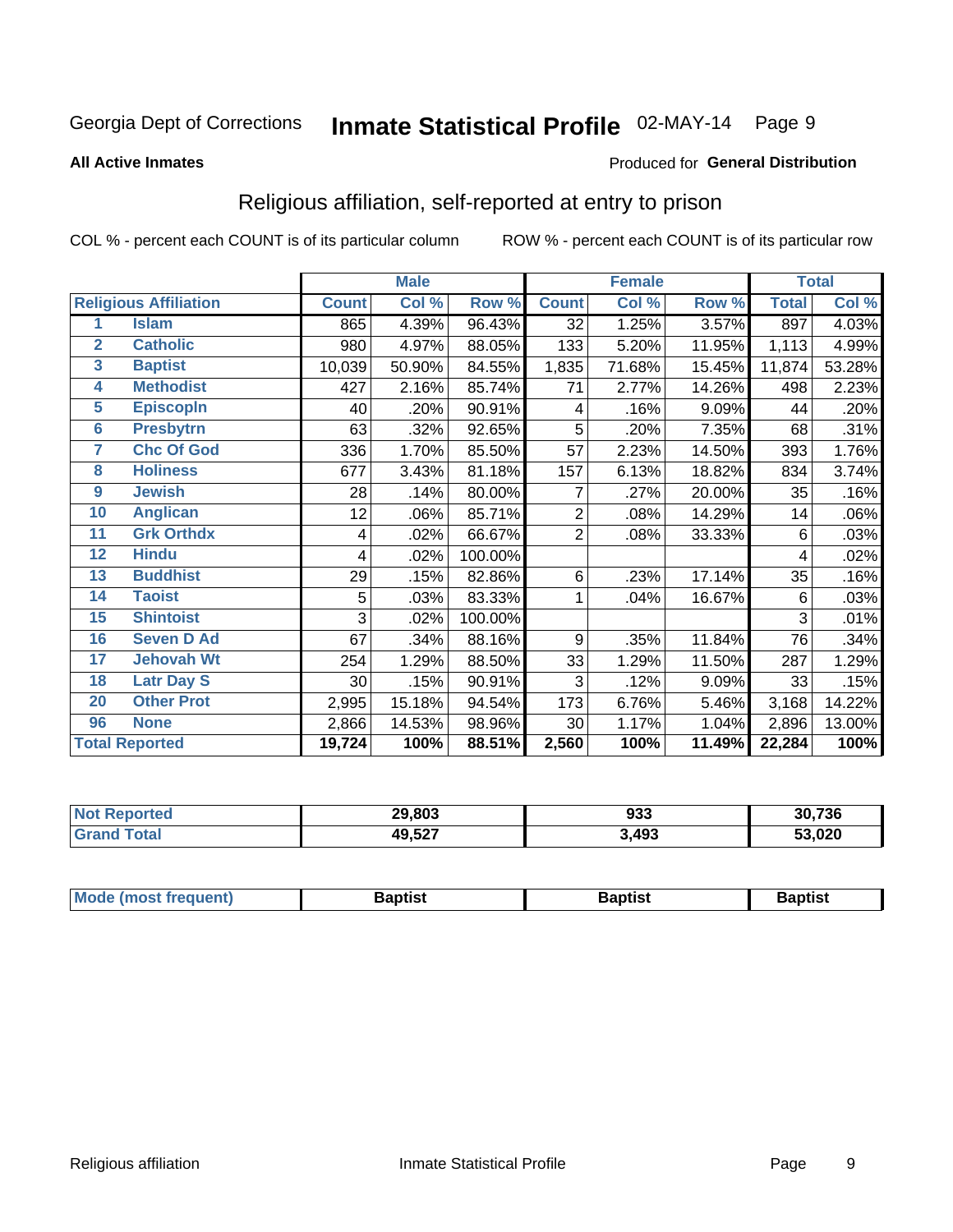# Inmate Statistical Profile 02-MAY-14 Page 10

#### **All Active Inmates**

#### Produced for General Distribution

### Home county, self-reported at entry to prison

COL % - percent each COUNT is of its particular column

|     |                             |              | <b>Male</b> |         |                  | <b>Female</b> |        | <b>Total</b> |        |
|-----|-----------------------------|--------------|-------------|---------|------------------|---------------|--------|--------------|--------|
|     | <b>Home County</b>          | <b>Count</b> | Col %       | Row %   | <b>Count</b>     | Col %         | Row %  | <b>Total</b> | Col %  |
| 000 | <b>Unknown</b>              | 5,325        | 10.75%      | 93.16%  | 391              | 11.19%        | 6.84%  | 5,716        | 10.78% |
| 001 | <b>Appling County</b>       | 105          | .21%        | 93.75%  | 7                | .20%          | 6.25%  | 112          | .21%   |
| 002 | <b>Atkinson County</b>      | 39           | .08%        | 95.12%  | $\overline{c}$   | .06%          | 4.88%  | 41           | .08%   |
| 003 | <b>Bacon County</b>         | 70           | .14%        | 94.59%  | 4                | .11%          | 5.41%  | 74           | .14%   |
| 004 | <b>Baker County</b>         | 22           | .04%        | 100.00% |                  |               |        | 22           | .04%   |
| 005 | <b>Baldwin County</b>       | 250          | .50%        | 93.98%  | 16               | .46%          | 6.02%  | 266          | .50%   |
| 006 | <b>Banks County</b>         | 58           | .12%        | 93.55%  | 4                | .11%          | 6.45%  | 62           | .12%   |
| 007 | <b>Barrow County</b>        | 258          | .52%        | 90.53%  | 27               | .77%          | 9.47%  | 285          | .54%   |
| 008 | <b>Bartow County</b>        | 502          | 1.01%       | 87.46%  | 72               | 2.06%         | 12.54% | 574          | 1.08%  |
| 009 | <b>Ben Hill County</b>      | 200          | .40%        | 94.79%  | 11               | .31%          | 5.21%  | 211          | .40%   |
| 010 | <b>Berrien County</b>       | 81           | .16%        | 93.10%  | $\,6$            | .17%          | 6.90%  | 87           | .16%   |
| 011 | <b>Bibb County</b>          | 1,123        | 2.27%       | 95.41%  | 54               | 1.55%         | 4.59%  | 1,177        | 2.22%  |
| 012 | <b>Bleckley County</b>      | 56           | .11%        | 94.92%  | 3                | .09%          | 5.08%  | 59           | .11%   |
| 013 | <b>Brantley County</b>      | 54           | .11%        | 88.52%  | $\overline{7}$   | .20%          | 11.48% | 61           | .12%   |
| 014 | <b>Brooks County</b>        | 168          | .34%        | 98.25%  | 3                | .09%          | 1.75%  | 171          | .32%   |
| 015 | <b>Bryan County</b>         | 113          | .23%        | 96.58%  | 4                | .11%          | 3.42%  | 117          | .22%   |
| 016 | <b>Bulloch County</b>       | 331          | .67%        | 92.20%  | 28               | .80%          | 7.80%  | 359          | .68%   |
| 017 | <b>Burke County</b>         | 203          | .41%        | 97.60%  | 5                | .14%          | 2.40%  | 208          | .39%   |
| 018 | <b>Butts County</b>         | 132          | .27%        | 93.62%  | $\boldsymbol{9}$ | .26%          | 6.38%  | 141          | .27%   |
| 019 | <b>Calhoun County</b>       | 71           | .14%        | 95.95%  | 3                | .09%          | 4.05%  | 74           | .14%   |
| 020 | <b>Camden County</b>        | 135          | .27%        | 93.10%  | 10               | .29%          | 6.90%  | 145          | .27%   |
| 021 | <b>Candler County</b>       | 118          | .24%        | 90.77%  | 12               | .34%          | 9.23%  | 130          | .25%   |
| 022 | <b>Carroll County</b>       | 537          | 1.08%       | 91.17%  | 52               | 1.49%         | 8.83%  | 589          | 1.11%  |
| 023 | <b>Catoosa County</b>       | 219          | .44%        | 92.02%  | 19               | .54%          | 7.98%  | 238          | .45%   |
| 024 | <b>Charlton County</b>      | 45           | .09%        | 100.00% |                  |               |        | 45           | .08%   |
| 025 | <b>Chatham County</b>       | 1,875        | 3.79%       | 97.25%  | 53               | 1.52%         | 2.75%  | 1,928        | 3.64%  |
| 026 | <b>Chattahoochee County</b> | 22           | .04%        | 95.65%  | 1                | .03%          | 4.35%  | 23           | .04%   |
| 027 | <b>Chattooga County</b>     | 225          | .45%        | 89.64%  | 26               | .74%          | 10.36% | 251          | .47%   |
| 028 | <b>Cherokee County</b>      | 399          | .81%        | 91.51%  | 37               | 1.06%         | 8.49%  | 436          | .82%   |
| 029 | <b>Clarke County</b>        | 443          | .89%        | 94.26%  | 27               | .77%          | 5.74%  | 470          | .89%   |
| 030 | <b>Clay County</b>          | 36           | .07%        | 97.30%  | 1                | .03%          | 2.70%  | 37           | .07%   |
| 031 | <b>Clayton County</b>       | 1,436        | 2.90%       | 94.10%  | 90               | 2.58%         | 5.90%  | 1,526        | 2.88%  |
| 032 | <b>Clinch County</b>        | 42           | .08%        | 95.45%  | $\overline{2}$   | .06%          | 4.55%  | 44           | .08%   |
| 033 | <b>Cobb County</b>          | 1,930        | 3.90%       | 91.51%  | 179              | 5.12%         | 8.49%  | 2,109        | 3.98%  |
| 034 | <b>Coffee County</b>        | 246          | .50%        | 94.62%  | 14               | .40%          | 5.38%  | 260          | .49%   |
| 035 | <b>Colquitt County</b>      | 237          | .48%        | 95.56%  | 11               | .31%          | 4.44%  | 248          | .47%   |
| 036 | <b>Columbia County</b>      | 276          | .56%        | 91.69%  | 25               | .72%          | 8.31%  | 301          | .57%   |
| 037 | <b>Cook County</b>          | 122          | .25%        | 93.85%  | $\bf 8$          | .23%          | 6.15%  | 130          | .25%   |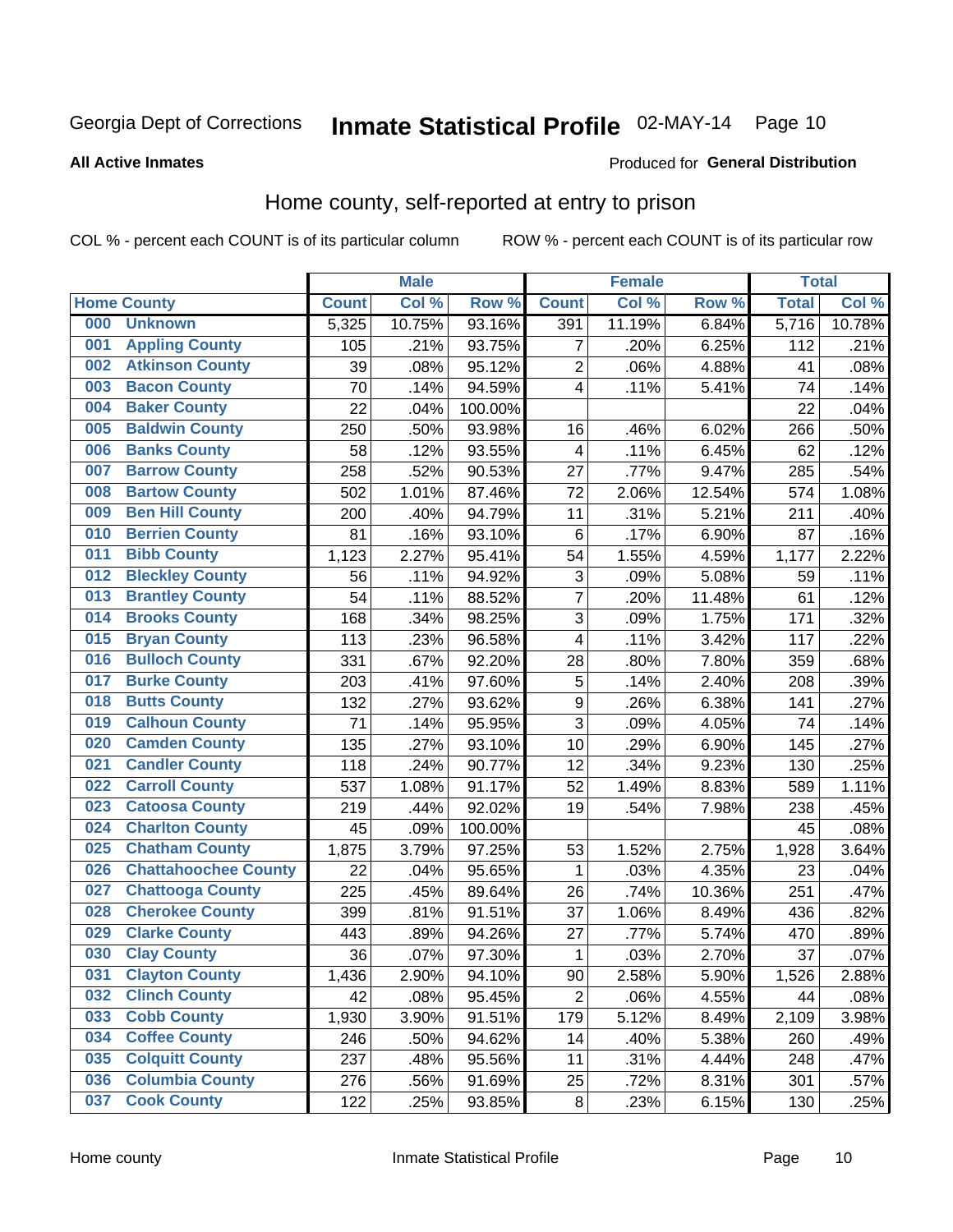# Inmate Statistical Profile 02-MAY-14 Page 11

#### **All Active Inmates**

#### Produced for General Distribution

### Home county, self-reported at entry to prison

COL % - percent each COUNT is of its particular column

|     |                         |              | <b>Male</b> |         |                         | <b>Female</b> |        | <b>Total</b> |        |
|-----|-------------------------|--------------|-------------|---------|-------------------------|---------------|--------|--------------|--------|
|     | <b>Home County</b>      | <b>Count</b> | Col %       | Row %   | <b>Count</b>            | Col %         | Row %  | <b>Total</b> | Col %  |
| 038 | <b>Coweta County</b>    | 392          | .79%        | 94.00%  | $\overline{25}$         | .72%          | 6.00%  | 417          | .79%   |
| 039 | <b>Crawford County</b>  | 44           | .09%        | 93.62%  | 3                       | .09%          | 6.38%  | 47           | .09%   |
| 040 | <b>Crisp County</b>     | 208          | .42%        | 95.85%  | $\boldsymbol{9}$        | .26%          | 4.15%  | 217          | .41%   |
| 041 | <b>Dade County</b>      | 62           | .13%        | 89.86%  | $\overline{7}$          | .20%          | 10.14% | 69           | .13%   |
| 042 | <b>Dawson County</b>    | 85           | .17%        | 95.51%  | $\overline{\mathbf{4}}$ | .11%          | 4.49%  | 89           | .17%   |
| 043 | <b>Decatur County</b>   | 272          | .55%        | 94.12%  | 17                      | .49%          | 5.88%  | 289          | .55%   |
| 044 | <b>Dekalb County</b>    | 2,984        | 6.02%       | 94.28%  | 181                     | 5.18%         | 5.72%  | 3,165        | 5.97%  |
| 045 | <b>Dodge County</b>     | 131          | .26%        | 88.51%  | 17                      | .49%          | 11.49% | 148          | .28%   |
| 046 | <b>Dooly County</b>     | 85           | .17%        | 92.39%  | $\overline{7}$          | .20%          | 7.61%  | 92           | .17%   |
| 047 | <b>Dougherty County</b> | 898          | 1.81%       | 93.83%  | 59                      | 1.69%         | 6.17%  | 957          | 1.80%  |
| 048 | <b>Douglas County</b>   | 644          | 1.30%       | 93.74%  | 43                      | 1.23%         | 6.26%  | 687          | 1.30%  |
| 049 | <b>Early County</b>     | 77           | .16%        | 95.06%  | 4                       | .11%          | 4.94%  | 81           | .15%   |
| 050 | <b>Echols County</b>    | 12           | .02%        | 100.00% |                         |               |        | 12           | .02%   |
| 051 | <b>Effingham County</b> | 183          | .37%        | 92.42%  | 15                      | .43%          | 7.58%  | 198          | .37%   |
| 052 | <b>Elbert County</b>    | 145          | .29%        | 94.16%  | $\boldsymbol{9}$        | .26%          | 5.84%  | 154          | .29%   |
| 053 | <b>Emanuel County</b>   | 176          | .36%        | 94.12%  | 11                      | .31%          | 5.88%  | 187          | .35%   |
| 054 | <b>Evans County</b>     | 89           | .18%        | 95.70%  | 4                       | .11%          | 4.30%  | 93           | .18%   |
| 055 | <b>Fannin County</b>    | 84           | .17%        | 85.71%  | 14                      | .40%          | 14.29% | 98           | .18%   |
| 056 | <b>Fayette County</b>   | 154          | .31%        | 85.56%  | 26                      | .74%          | 14.44% | 180          | .34%   |
| 057 | <b>Floyd County</b>     | 707          | 1.43%       | 88.93%  | 88                      | 2.52%         | 11.07% | 795          | 1.50%  |
| 058 | <b>Forsyth County</b>   | 208          | .42%        | 88.51%  | 27                      | .77%          | 11.49% | 235          | .44%   |
| 059 | <b>Franklin County</b>  | 119          | .24%        | 88.15%  | 16                      | .46%          | 11.85% | 135          | .25%   |
| 060 | <b>Fulton County</b>    | 5,099        | 10.30%      | 95.06%  | 265                     | 7.59%         | 4.94%  | 5,364        | 10.12% |
| 061 | <b>Gilmer County</b>    | 101          | .20%        | 91.82%  | 9                       | .26%          | 8.18%  | 110          | .21%   |
| 062 | <b>Glascock County</b>  | 9            | .02%        | 100.00% |                         |               |        | 9            | .02%   |
| 063 | <b>Glynn County</b>     | 404          | .82%        | 94.39%  | 24                      | .69%          | 5.61%  | 428          | .81%   |
| 064 | <b>Gordon County</b>    | 293          | .59%        | 85.42%  | 50                      | 1.43%         | 14.58% | 343          | .65%   |
| 065 | <b>Grady County</b>     | 164          | .33%        | 95.91%  | $\overline{7}$          | .20%          | 4.09%  | 171          | .32%   |
| 066 | <b>Greene County</b>    | 102          | .21%        | 91.89%  | 9                       | .26%          | 8.11%  | 111          | .21%   |
| 067 | <b>Gwinnett County</b>  | 1,717        | 3.47%       | 93.06%  | $\overline{128}$        | 3.66%         | 6.94%  | 1,845        | 3.48%  |
| 068 | <b>Habersham County</b> | 100          | .20%        | 93.46%  | $\overline{7}$          | .20%          | 6.54%  | 107          | .20%   |
| 069 | <b>Hall County</b>      | 601          | 1.21%       | 92.04%  | 52                      | 1.49%         | 7.96%  | 653          | 1.23%  |
| 070 | <b>Hancock County</b>   | 65           | .13%        | 94.20%  | $\overline{\mathbf{4}}$ | .11%          | 5.80%  | 69           | .13%   |
| 071 | <b>Haralson County</b>  | 165          | .33%        | 90.66%  | 17                      | .49%          | 9.34%  | 182          | .34%   |
| 072 | <b>Harris County</b>    | 87           | .18%        | 90.63%  | 9                       | .26%          | 9.38%  | 96           | .18%   |
| 073 | <b>Hart County</b>      | 131          | .26%        | 97.04%  | 4                       | .11%          | 2.96%  | 135          | .25%   |
| 074 | <b>Heard County</b>     | 48           | .10%        | 90.57%  | 5                       | .14%          | 9.43%  | 53           | .10%   |
| 075 | <b>Henry County</b>     | 554          | 1.12%       | 94.22%  | 34                      | .97%          | 5.78%  | 588          | 1.11%  |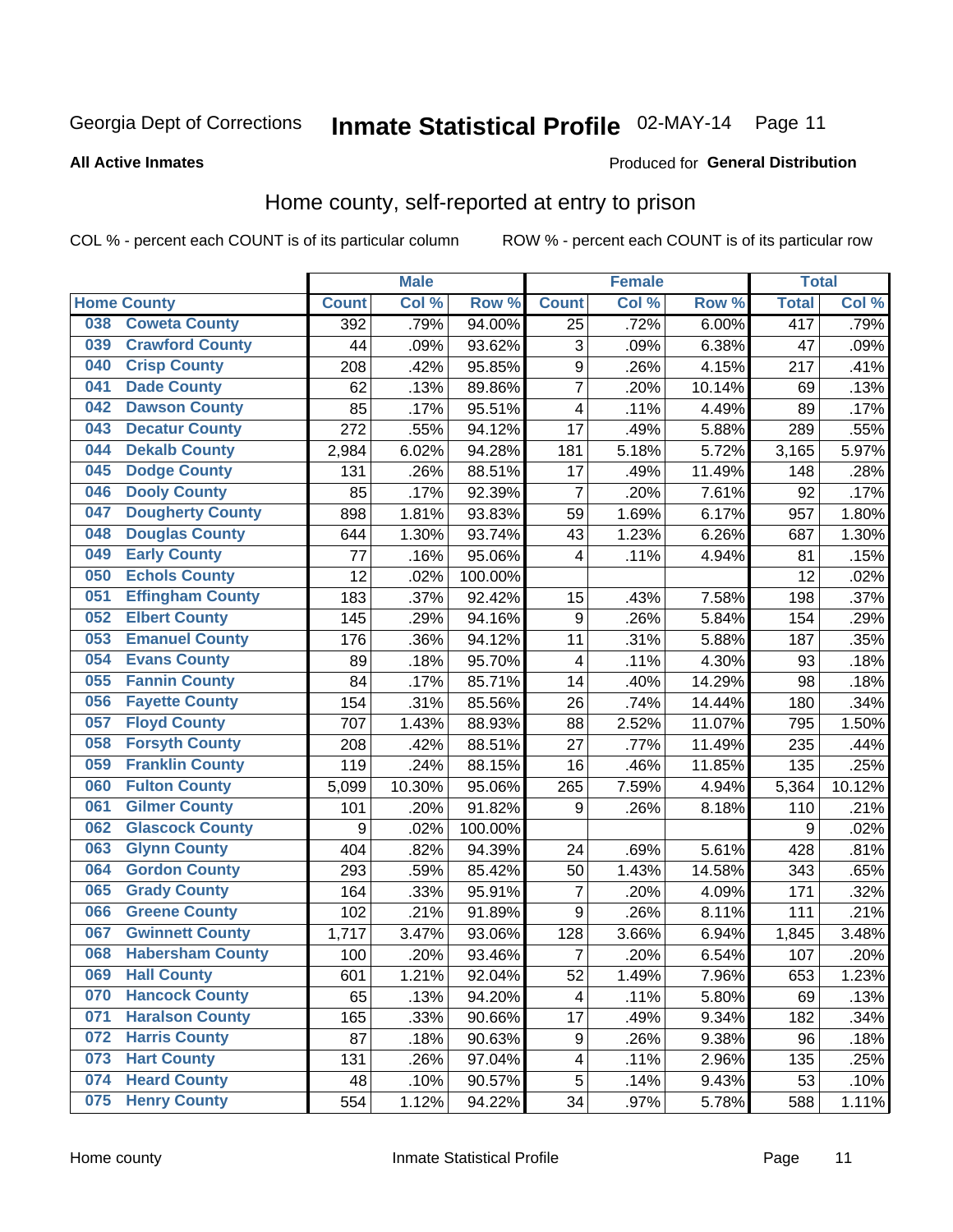# Inmate Statistical Profile 02-MAY-14 Page 12

#### **All Active Inmates**

#### Produced for General Distribution

### Home county, self-reported at entry to prison

COL % - percent each COUNT is of its particular column

|                  |                          |              | <b>Male</b> |                  |                         | <b>Female</b>     |        | <b>Total</b> |       |
|------------------|--------------------------|--------------|-------------|------------------|-------------------------|-------------------|--------|--------------|-------|
|                  | <b>Home County</b>       | <b>Count</b> | Col %       | Row <sup>%</sup> | <b>Count</b>            | Col %             | Row %  | <b>Total</b> | Col % |
| 076              | <b>Houston County</b>    | 545          | 1.10%       | 92.53%           | 44                      | 1.26%             | 7.47%  | 589          | 1.11% |
| 077              | <b>Irwin County</b>      | 73           | .15%        | 98.65%           | 1                       | .03%              | 1.35%  | 74           | .14%  |
| 078              | <b>Jackson County</b>    | 217          | .44%        | 91.95%           | 19                      | .54%              | 8.05%  | 236          | .45%  |
| 079              | <b>Jasper County</b>     | 64           | .13%        | 87.67%           | $\boldsymbol{9}$        | .26%              | 12.33% | 73           | .14%  |
| 080              | <b>Jeff Davis County</b> | 88           | .18%        | 92.63%           | 7                       | .20%              | 7.37%  | 95           | .18%  |
| 081              | <b>Jefferson County</b>  | 192          | .39%        | 96.00%           | 8                       | .23%              | 4.00%  | 200          | .38%  |
| 082              | <b>Jenkins County</b>    | 67           | .14%        | 95.71%           | 3                       | .09%              | 4.29%  | 70           | .13%  |
| 083              | <b>Johnson County</b>    | 46           | .09%        | 90.20%           | 5                       | .14%              | 9.80%  | 51           | .10%  |
| 084              | <b>Jones County</b>      | 126          | .25%        | 94.03%           | $\bf 8$                 | .23%              | 5.97%  | 134          | .25%  |
| 085              | <b>Lamar County</b>      | 59           | .12%        | 89.39%           | 7                       | .20%              | 10.61% | 66           | .12%  |
| 086              | <b>Lanier County</b>     | 44           | .09%        | 97.78%           | 1                       | .03%              | 2.22%  | 45           | .08%  |
| 087              | <b>Laurens County</b>    | 272          | .55%        | 93.79%           | 18                      | .52%              | 6.21%  | 290          | .55%  |
| 088              | <b>Lee County</b>        | 95           | .19%        | 92.23%           | 8                       | $\overline{.}23%$ | 7.77%  | 103          | .19%  |
| 089              | <b>Liberty County</b>    | 249          | .50%        | 95.40%           | 12                      | .34%              | 4.60%  | 261          | .49%  |
| 090              | <b>Lincoln County</b>    | 26           | .05%        | 96.30%           | 1                       | .03%              | 3.70%  | 27           | .05%  |
| 091              | <b>Long County</b>       | 44           | .09%        | 91.67%           | $\overline{\mathbf{4}}$ | .11%              | 8.33%  | 48           | .09%  |
| 092              | <b>Lowndes County</b>    | 496          | 1.00%       | 94.66%           | 28                      | .80%              | 5.34%  | 524          | .99%  |
| 093              | <b>Lumpkin County</b>    | 87           | .18%        | 93.55%           | $\,6$                   | .17%              | 6.45%  | 93           | .18%  |
| 094              | <b>Macon County</b>      | 77           | .16%        | 96.25%           | 3                       | .09%              | 3.75%  | 80           | .15%  |
| 095              | <b>Madison County</b>    | 143          | .29%        | 92.26%           | 12                      | .34%              | 7.74%  | 155          | .29%  |
| 096              | <b>Marion County</b>     | 42           | .08%        | 89.36%           | 5                       | .14%              | 10.64% | 47           | .09%  |
| 097              | <b>Mcduffie County</b>   | 149          | .30%        | 95.51%           | 7                       | .20%              | 4.49%  | 156          | .29%  |
| 098              | <b>Mcintosh County</b>   | 81           | .16%        | 95.29%           | $\overline{\mathbf{4}}$ | .11%              | 4.71%  | 85           | .16%  |
| 099              | <b>Meriwether County</b> | 142          | .29%        | 93.42%           | 10                      | .29%              | 6.58%  | 152          | .29%  |
| 100              | <b>Miller County</b>     | 40           | .08%        | 95.24%           | $\overline{2}$          | .06%              | 4.76%  | 42           | .08%  |
| 101              | <b>Mitchell County</b>   | 188          | .38%        | 93.53%           | 13                      | .37%              | 6.47%  | 201          | .38%  |
| 102              | <b>Monroe County</b>     | 130          | .26%        | 92.86%           | 10                      | .29%              | 7.14%  | 140          | .26%  |
| 103              | <b>Montgomery County</b> | 60           | .12%        | 90.91%           | 6                       | .17%              | 9.09%  | 66           | .12%  |
| 104              | <b>Morgan County</b>     | 111          | .22%        | 93.28%           | 8                       | .23%              | 6.72%  | 119          | .22%  |
| 105              | <b>Murray County</b>     | 161          | .33%        | 88.46%           | 21                      | .60%              | 11.54% | 182          | .34%  |
| 106              | <b>Muscogee County</b>   | 1,049        | 2.12%       | 95.54%           | 49                      | 1.40%             | 4.46%  | 1,098        | 2.07% |
| 107              | <b>Newton County</b>     | 535          | 1.08%       | 92.24%           | 45                      | 1.29%             | 7.76%  | 580          | 1.09% |
| 108              | <b>Oconee County</b>     | 35           | .07%        | 89.74%           | 4                       | .11%              | 10.26% | 39           | .07%  |
| 109              | <b>Oglethorpe County</b> | 65           | .13%        | 92.86%           | 5                       | .14%              | 7.14%  | 70           | .13%  |
| 110              | <b>Paulding County</b>   | 312          | .63%        | 93.41%           | 22                      | .63%              | 6.59%  | 334          | .63%  |
| 111              | <b>Peach County</b>      | 115          | .23%        | 95.04%           | 6                       | .17%              | 4.96%  | 121          | .23%  |
| $\overline{112}$ | <b>Pickens County</b>    | 108          | .22%        | 91.53%           | 10                      | .29%              | 8.47%  | 118          | .22%  |
| 113              | <b>Pierce County</b>     | 72           | .15%        | 91.14%           | $\overline{7}$          | .20%              | 8.86%  | 79           | .15%  |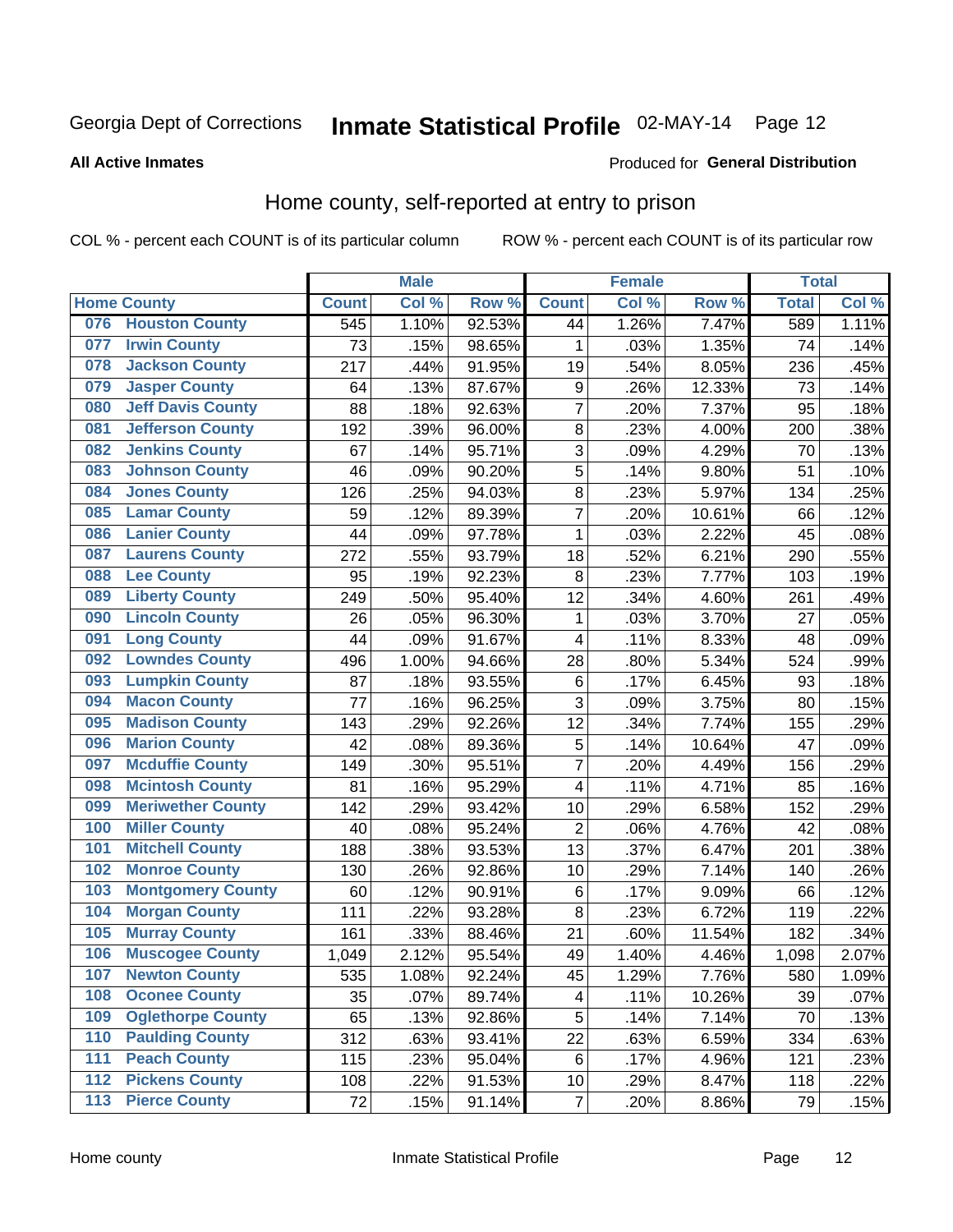# Inmate Statistical Profile 02-MAY-14 Page 13

#### **All Active Inmates**

#### Produced for General Distribution

### Home county, self-reported at entry to prison

COL % - percent each COUNT is of its particular column

|                    |                          |              | <b>Male</b> |         |                | <b>Female</b> |        | <b>Total</b>    |       |
|--------------------|--------------------------|--------------|-------------|---------|----------------|---------------|--------|-----------------|-------|
| <b>Home County</b> |                          | <b>Count</b> | Col %       | Row %   | <b>Count</b>   | Col %         | Row %  | <b>Total</b>    | Col % |
| 114                | <b>Pike County</b>       | 46           | .09%        | 95.83%  | 2              | .06%          | 4.17%  | $\overline{48}$ | .09%  |
| 115                | <b>Polk County</b>       | 234          | .47%        | 92.13%  | 20             | .57%          | 7.87%  | 254             | .48%  |
| 116                | <b>Pulaski County</b>    | 73           | .15%        | 93.59%  | 5              | .14%          | 6.41%  | 78              | .15%  |
| 117                | <b>Putnam County</b>     | 166          | .34%        | 92.22%  | 14             | .40%          | 7.78%  | 180             | .34%  |
| 118                | <b>Quitman County</b>    | 21           | .04%        | 95.45%  | 1              | .03%          | 4.55%  | 22              | .04%  |
| 119                | <b>Rabun County</b>      | 48           | .10%        | 90.57%  | 5              | .14%          | 9.43%  | 53              | .10%  |
| 120                | <b>Randolph County</b>   | 72           | .15%        | 91.14%  | $\overline{7}$ | .20%          | 8.86%  | 79              | .15%  |
| 121                | <b>Richmond County</b>   | 1,677        | 3.39%       | 94.48%  | 98             | 2.81%         | 5.52%  | 1,775           | 3.35% |
| 122                | <b>Rockdale County</b>   | 352          | .71%        | 91.19%  | 34             | .97%          | 8.81%  | 386             | .73%  |
| 123                | <b>Schley County</b>     | 20           | .04%        | 100.00% |                |               |        | 20              | .04%  |
| 124                | <b>Screven County</b>    | 118          | .24%        | 94.40%  | 7              | .20%          | 5.60%  | 125             | .24%  |
| 125                | <b>Seminole County</b>   | 54           | .11%        | 88.52%  | $\overline{7}$ | .20%          | 11.48% | 61              | .12%  |
| 126                | <b>Spalding County</b>   | 444          | .90%        | 94.27%  | 27             | .77%          | 5.73%  | 471             | .89%  |
| 127                | <b>Stephens County</b>   | 146          | .29%        | 94.81%  | 8              | .23%          | 5.19%  | 154             | .29%  |
| 128                | <b>Stewart County</b>    | 24           | .05%        | 100.00% |                |               |        | 24              | .05%  |
| 129                | <b>Sumter County</b>     | 191          | .39%        | 95.02%  | 10             | .29%          | 4.98%  | 201             | .38%  |
| 130                | <b>Talbot County</b>     | 42           | .08%        | 95.45%  | 2              | .06%          | 4.55%  | 44              | .08%  |
| 131                | <b>Taliaferro County</b> | 15           | .03%        | 93.75%  | 1              | .03%          | 6.25%  | 16              | .03%  |
| 132                | <b>Tattnall County</b>   | 174          | .35%        | 95.60%  | $\bf 8$        | .23%          | 4.40%  | 182             | .34%  |
| 133                | <b>Taylor County</b>     | 67           | .14%        | 93.06%  | 5              | .14%          | 6.94%  | 72              | .14%  |
| 134                | <b>Telfair County</b>    | 95           | .19%        | 96.94%  | $\overline{3}$ | .09%          | 3.06%  | 98              | .18%  |
| 135                | <b>Terrell County</b>    | 73           | .15%        | 93.59%  | 5              | .14%          | 6.41%  | 78              | .15%  |
| 136                | <b>Thomas County</b>     | 202          | .41%        | 93.09%  | 15             | .43%          | 6.91%  | 217             | .41%  |
| 137                | <b>Tift County</b>       | 283          | .57%        | 94.97%  | 15             | .43%          | 5.03%  | 298             | .56%  |
| 138                | <b>Toombs County</b>     | 299          | .60%        | 91.72%  | 27             | .77%          | 8.28%  | 326             | .61%  |
| 139                | <b>Towns County</b>      | 23           | .05%        | 95.83%  | 1              | .03%          | 4.17%  | 24              | .05%  |
| 140                | <b>Treutlen County</b>   | 65           | .13%        | 91.55%  | $\,6$          | .17%          | 8.45%  | 71              | .13%  |
| 141                | <b>Troup County</b>      | 481          | .97%        | 94.13%  | 30             | .86%          | 5.87%  | 511             | .96%  |
| $\overline{142}$   | <b>Turner County</b>     | 62           | .13%        | 91.18%  | $\,6$          | .17%          | 8.82%  | 68              | .13%  |
| 143                | <b>Twiggs County</b>     | 63           | .13%        | 95.45%  | $\overline{3}$ | .09%          | 4.55%  | 66              | .12%  |
| 144                | <b>Union County</b>      | 43           | .09%        | 82.69%  | $\overline{9}$ | .26%          | 17.31% | 52              | .10%  |
| 145                | <b>Upson County</b>      | 147          | .30%        | 94.23%  | 9              | .26%          | 5.77%  | 156             | .29%  |
| 146                | <b>Walker County</b>     | 324          | .65%        | 91.01%  | 32             | .92%          | 8.99%  | 356             | .67%  |
| 147                | <b>Walton County</b>     | 402          | .81%        | 89.93%  | 45             | 1.29%         | 10.07% | 447             | .84%  |
| 148                | <b>Ware County</b>       | 278          | .56%        | 94.56%  | 16             | .46%          | 5.44%  | 294             | .55%  |
| 149                | <b>Warren County</b>     | 32           | .06%        | 88.89%  | 4              | .11%          | 11.11% | 36              | .07%  |
| 150                | <b>Washington County</b> | 197          | .40%        | 90.78%  | 20             | .57%          | 9.22%  | 217             | .41%  |
| 151                | <b>Wayne County</b>      | 174          | .35%        | 90.16%  | 19             | .54%          | 9.84%  | 193             | .36%  |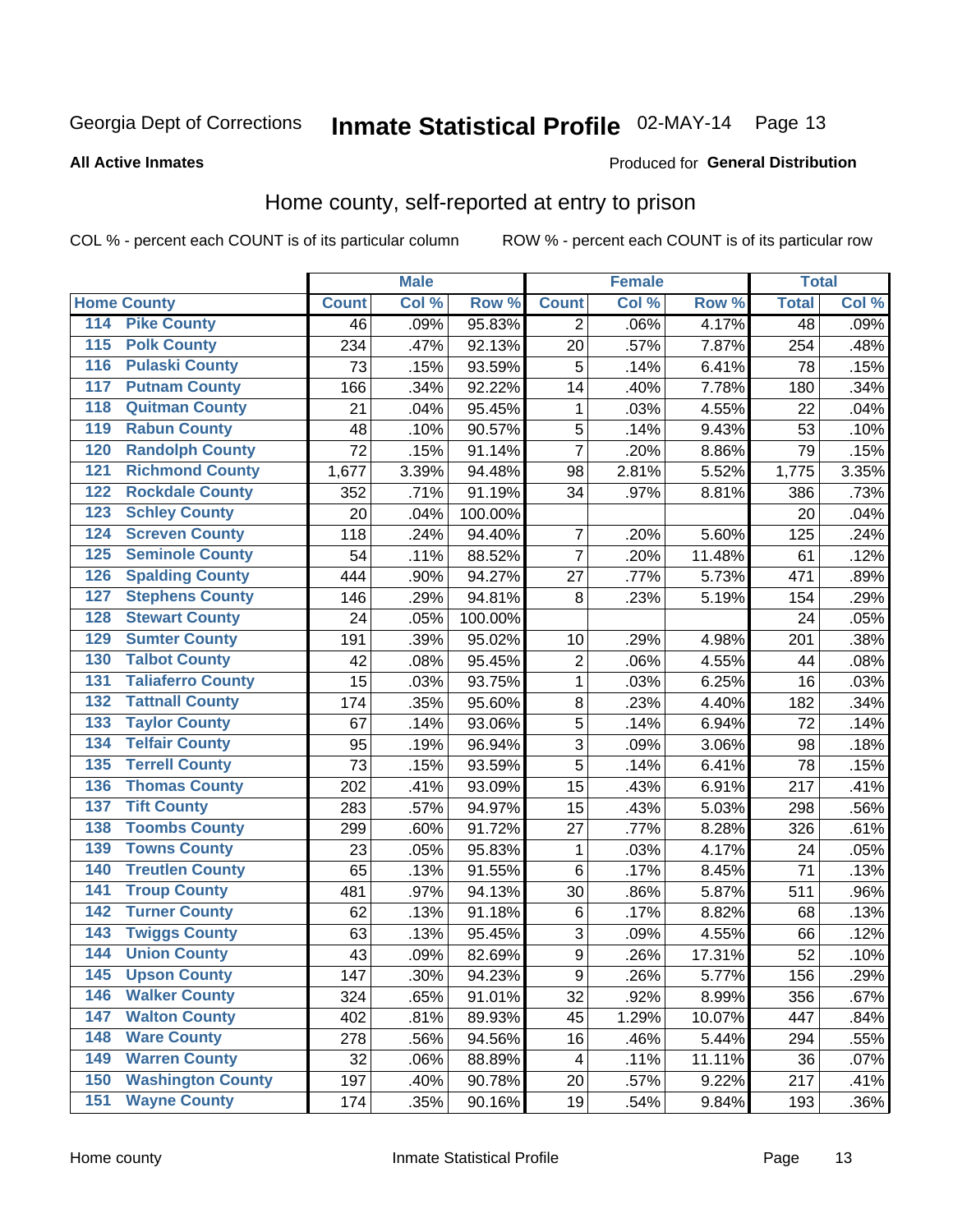# Inmate Statistical Profile 02-MAY-14 Page 14

**All Active Inmates** 

#### Produced for General Distribution

### Home county, self-reported at entry to prison

COL % - percent each COUNT is of its particular column

|     |                             |              | <b>Male</b> |         |              | <b>Female</b> |        | <b>Total</b> |       |
|-----|-----------------------------|--------------|-------------|---------|--------------|---------------|--------|--------------|-------|
|     | <b>Home County</b>          | <b>Count</b> | Col %       | Row %   | <b>Count</b> | Col %         | Row %  | <b>Total</b> | Col % |
| 152 | <b>Webster County</b>       | 11           | .02%        | 100.00% |              |               |        | 11           | .02%  |
| 153 | <b>Wheeler County</b>       | 22           | .04%        | 100.00% |              |               |        | 22           | .04%  |
| 154 | <b>White County</b>         | 78           | .16%        | 83.87%  | 15           | .43%          | 16.13% | 93           | .18%  |
| 155 | <b>Whitfield County</b>     | 421          | .85%        | 90.73%  | 43           | 1.23%         | 9.27%  | 464          | .88%  |
| 156 | <b>Wilcox County</b>        | 36           | .07%        | 85.71%  | 6            | .17%          | 14.29% | 42           | .08%  |
| 157 | <b>Wilkes County</b>        | 63           | .13%        | 92.65%  | 5            | .14%          | 7.35%  | 68           | .13%  |
| 158 | <b>Wilkinson County</b>     | 46           | .09%        | 95.83%  | 2            | .06%          | 4.17%  | 48           | .09%  |
| 159 | <b>Worth County</b>         | 104          | .21%        | 92.86%  | 8            | .23%          | 7.14%  | 112          | .21%  |
| 999 | <b>Other Custody/Out Of</b> | 211          | .43%        | 92.54%  | 17           | .49%          | 7.46%  | 228          | .43%  |
|     | <b>State</b>                |              |             |         |              |               |        |              |       |
|     | <b>Total Rported</b>        | 49,527       | 100%        | 93.41%  | 3,493        | 100%          | 6.59%  | 53,020       | 100%  |

| NO<br>τeα |                        |              |        |
|-----------|------------------------|--------------|--------|
|           | <b>10527</b><br>ואט,טו | . 40?<br>−∂J | 53,020 |

| Mode<br><b>Tequent)</b><br>ns | nown | mown | เทown |
|-------------------------------|------|------|-------|
|                               |      |      |       |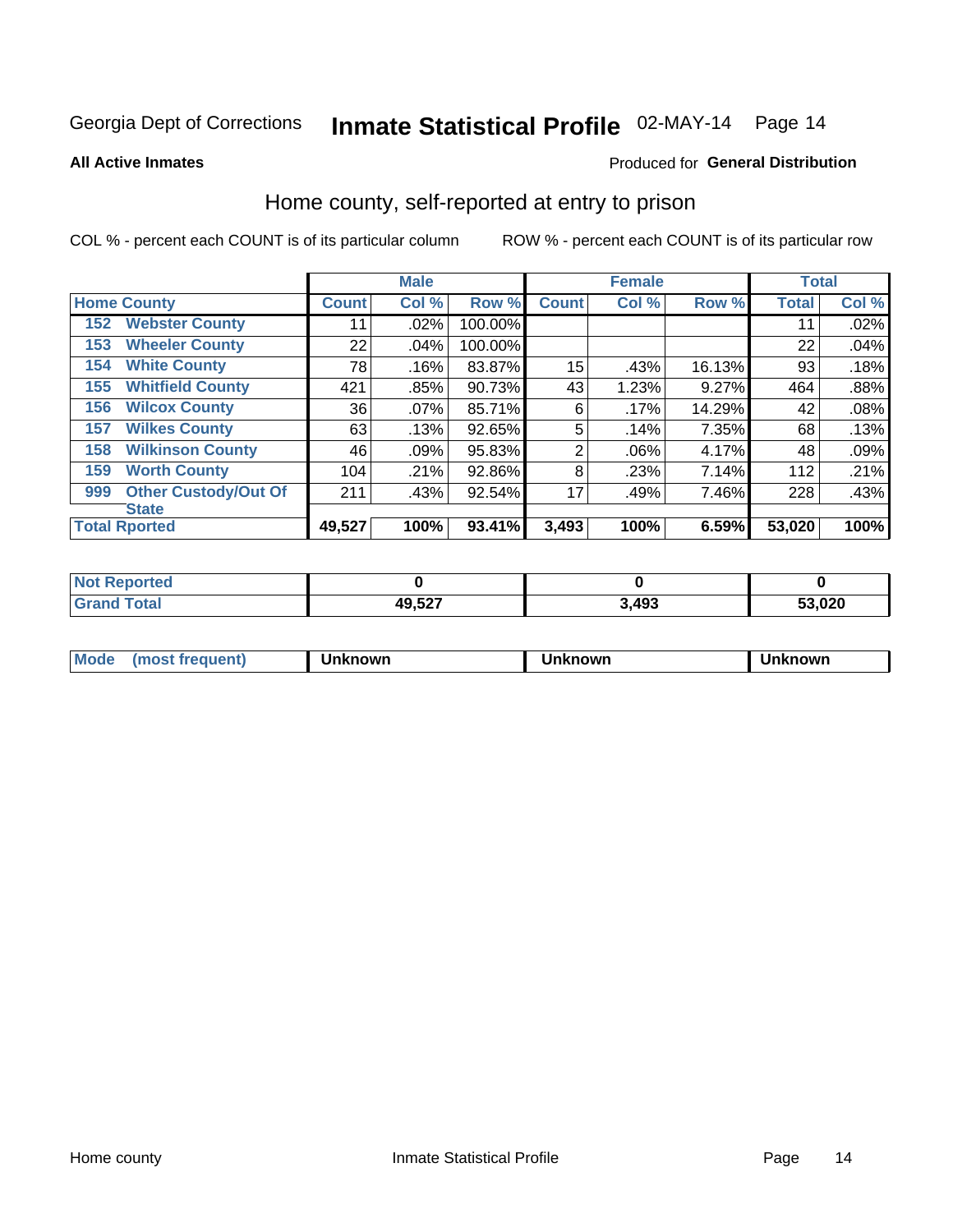# Inmate Statistical Profile 02-MAY-14 Page 15

**All Active Inmates** 

#### Produced for General Distribution

### Socioeconomic class, self-reported at entry to prison

COL % - percent each COUNT is of its particular column

|                         |              | <b>Male</b> |           |                 | <b>Female</b> |       |        | <b>Total</b> |
|-------------------------|--------------|-------------|-----------|-----------------|---------------|-------|--------|--------------|
| Socioeconomic Class     | <b>Count</b> | Col %       | Row %     | <b>Count</b>    | Col %         | Row % | Total  | Col %        |
| <b>Welfare</b>          | .598         | 9.92%       | 96.03%    | 66 <sub>1</sub> | 10.56%        | 3.97% | .664   | 9.94%        |
| <b>Occ Employ</b>       | 671          | 4.16%       | $99.41\%$ |                 | .64%          | .59%  | 675    | 4.03%        |
| <b>Minimum Std</b><br>3 | 6,730        | 41.77%      | $97.02\%$ | 207             | $33.12\%$     | 2.98% | 6,937  | 41.45%       |
| <b>Middle</b><br>4      | 7,113        | 44.15%      | 95.34%    | 348             | 55.68%        | 4.66% | 7,461  | 44.58%       |
| <b>Total Reported</b>   | 16,112       | 100%        | 96.27%    | 625             | 100%          | 3.73% | 16,737 | 100%         |

| Reported<br>' NOI       | 33.415 | 2,868 | 36,283 |
|-------------------------|--------|-------|--------|
| T <sub>of</sub><br>Cron | 49,527 | ,493  | 53,020 |

| ____<br>____<br>____ |
|----------------------|
|----------------------|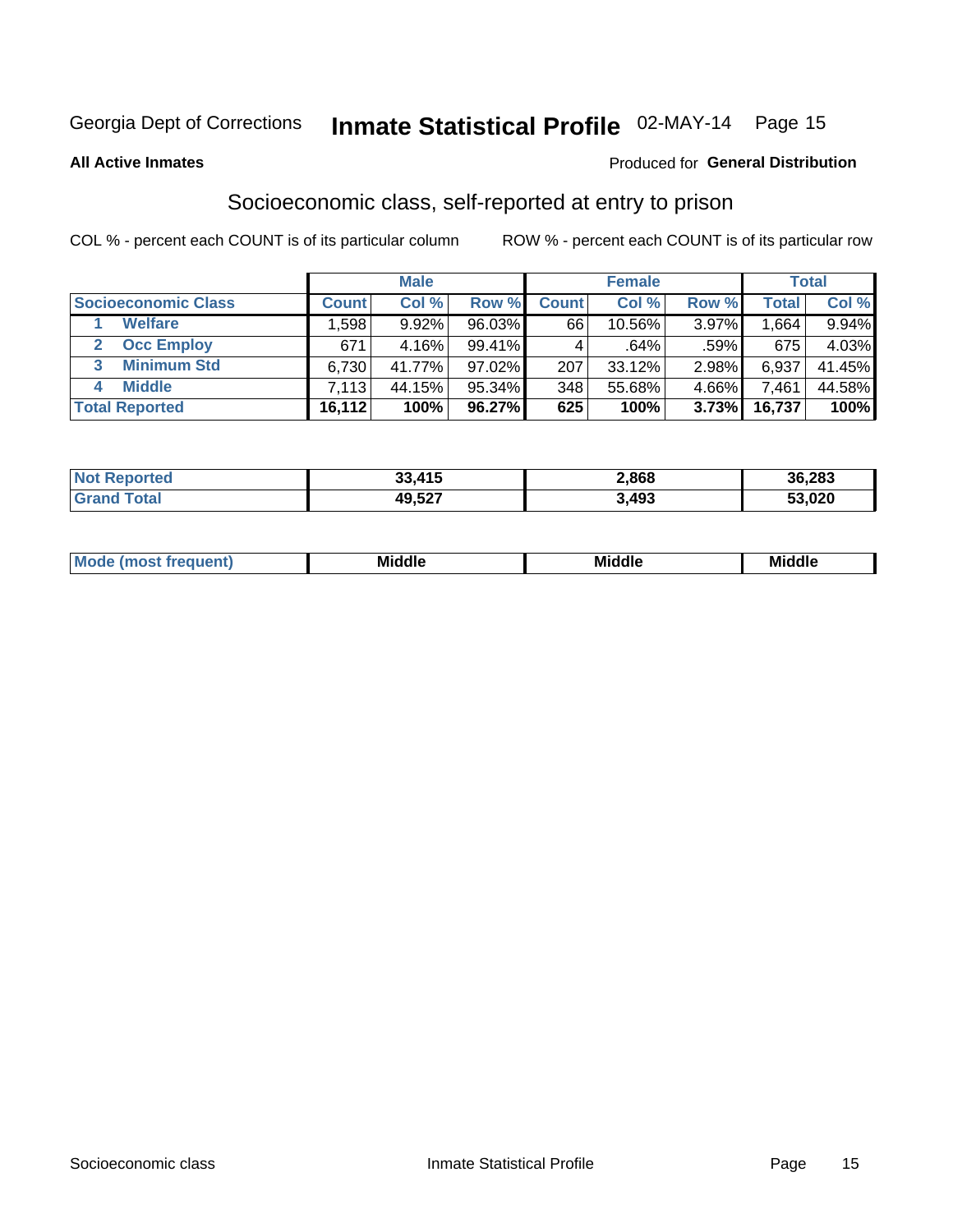# Inmate Statistical Profile 02-MAY-14 Page 16

#### **All Active Inmates**

#### Produced for General Distribution

### Environment to age 16, self-reported at entry to prison

COL % - percent each COUNT is of its particular column

|                                    |              | <b>Male</b> |           |                 | <b>Female</b> |          |              | <b>Total</b> |
|------------------------------------|--------------|-------------|-----------|-----------------|---------------|----------|--------------|--------------|
| <b>Environment to age 16</b>       | <b>Count</b> | Col %       | Row %     | <b>Count</b>    | Col %         | Row %    | <b>Total</b> | Col %        |
| <b>Rural/Farm</b>                  | 571          | 3.51%       | 96.62%    | 20 <sub>1</sub> | 3.17%         | 3.38%    | 591          | $3.50\%$     |
| <b>Rural/Nfarm</b><br>$\mathbf{2}$ | 871          | 5.35%       | 92.46%    | 71              | 11.27%        | 7.54%    | 942          | 5.57%        |
| <b>S.M.S.A</b><br>3 <sup>1</sup>   | 6,037        | 37.11%      | $97.99\%$ | 124             | 19.68%        | 2.01%    | 6,161        | 36.46%       |
| <b>Urban</b><br>4                  | 3,644        | 22.40%      | 94.06%    | 230             | 36.51%        | 5.94%    | 3,874        | 22.92%       |
| <b>Small Town</b><br>5.            | 5,147        | 31.63%      | 96.53%    | 185             | 29.37%        | $3.47\%$ | 5,332        | 31.55%       |
| <b>Total Reported</b>              | 16,270       | 100%        | 96.27%    | 630             | 100%          | 3.73%    | 16,900       | 100%         |

| <b>Not Reported</b> | 33,257 | 2,863 | 36,120 |
|---------------------|--------|-------|--------|
| <b>Grand Total</b>  | 49,527 | 3,493 | 53,020 |

| Mo | M | ----- | M |
|----|---|-------|---|
|    |   | _____ |   |
|    |   |       |   |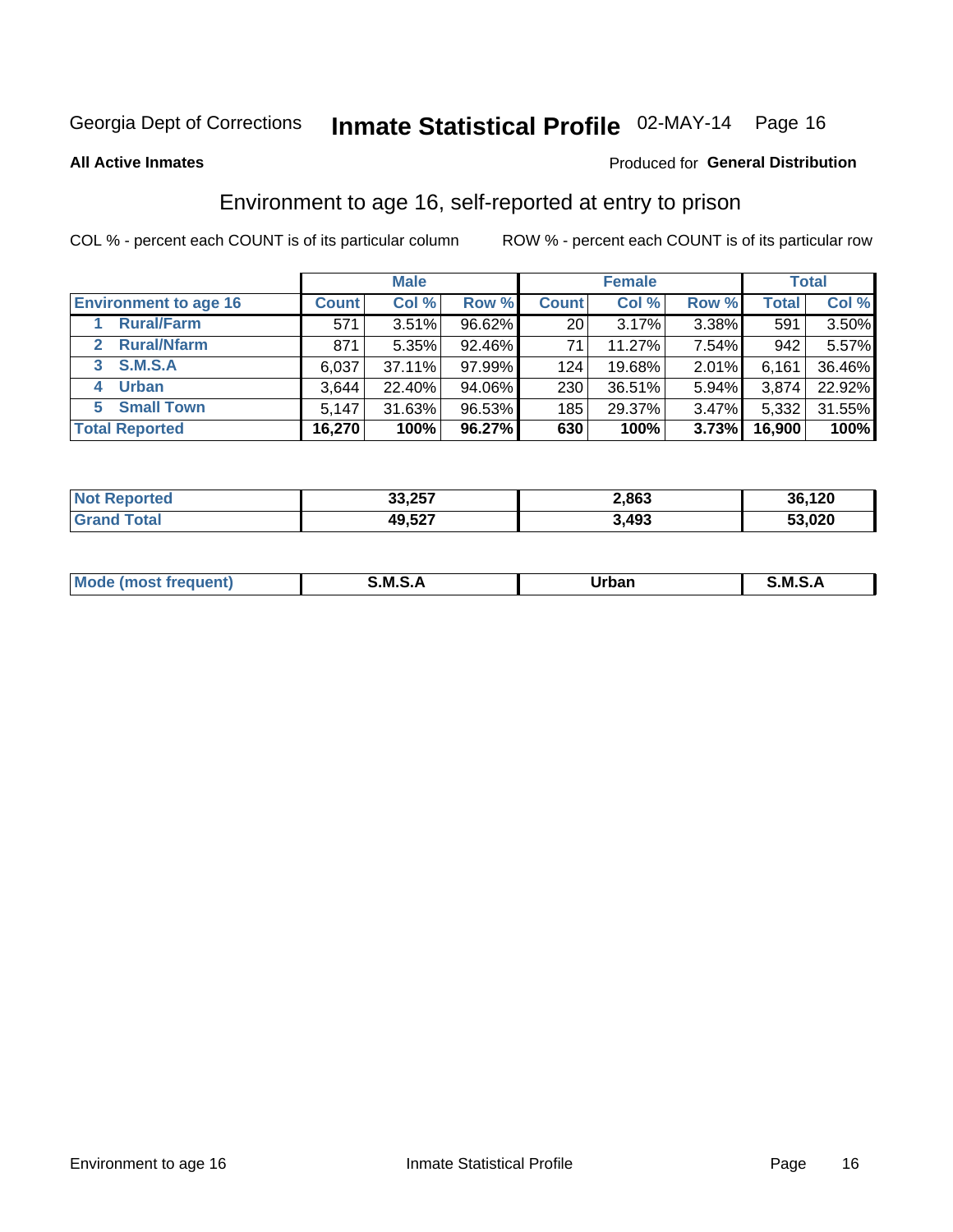# Inmate Statistical Profile 02-MAY-14 Page 17

#### **All Active Inmates**

#### **Produced for General Distribution**

### Guardian status to age 16, self-reported at entry to prison

COL % - percent each COUNT is of its particular column

|                                  |              | <b>Male</b> |         |              | <b>Female</b> |       |        | <b>Total</b> |
|----------------------------------|--------------|-------------|---------|--------------|---------------|-------|--------|--------------|
| <b>Guardian Status To Age 16</b> | <b>Count</b> | Col %       | Row %   | <b>Count</b> | Col %         | Row % | Total  | Col %        |
| 1 Orphanage                      | 12           | $.08\%$     | 100.00% |              |               |       | 12     | $.07\%$      |
| 2 Father Only                    | 507          | 3.23%       | 97.88%  | 11           | $3.00\%$      | 2.12% | 518    | 3.22%        |
| <b>3 Both Parents</b>            | 5,979        | 38.05%      | 97.60%  | 147          | 40.05%        | 2.40% | 6,126  | 38.09%       |
| <b>4 Mother Only</b>             | 6,905        | 43.94%      | 98.29%  | 120          | 32.70%        | 1.71% | 7,025  | 43.69%       |
| <b>6 Oth Female</b>              | 405          | 2.58%       | 98.06%  | 8            | 2.18%         | 1.94% | 413    | 2.57%        |
| <b>7 Oth Male</b>                | 79           | .50%        | 98.75%  |              | .27%          | 1.25% | 80     | .50%         |
| 8 Step-Parents                   | 152          | .97%        | 99.35%  |              | .27%          | .65%  | 153    | .95%         |
| 9 Foster Home                    | 258          | 1.64%       | 96.63%  | 9            | 2.45%         | 3.37% | 267    | 1.66%        |
| <b>10 Grand Parents</b>          | 1,417        | 9.02%       | 95.29%  | 70           | 19.07%        | 4.71% | 1,487  | 9.25%        |
| <b>Total Reported</b>            | 15,714       | 100%        | 97.72%  | 367          | 100%          | 2.28% | 16,081 | 100%         |

| <b>rtea</b><br>NO | 22.042<br>აა.o ၊ ა | 3,126 | 36,939 |
|-------------------|--------------------|-------|--------|
| . Gr              | 49,527             | 3,493 | 53,020 |

| Mode | วทIv<br>Mot | <b>Both Parents</b><br>Parents | lM.<br>Only<br>. |
|------|-------------|--------------------------------|------------------|
|      |             |                                |                  |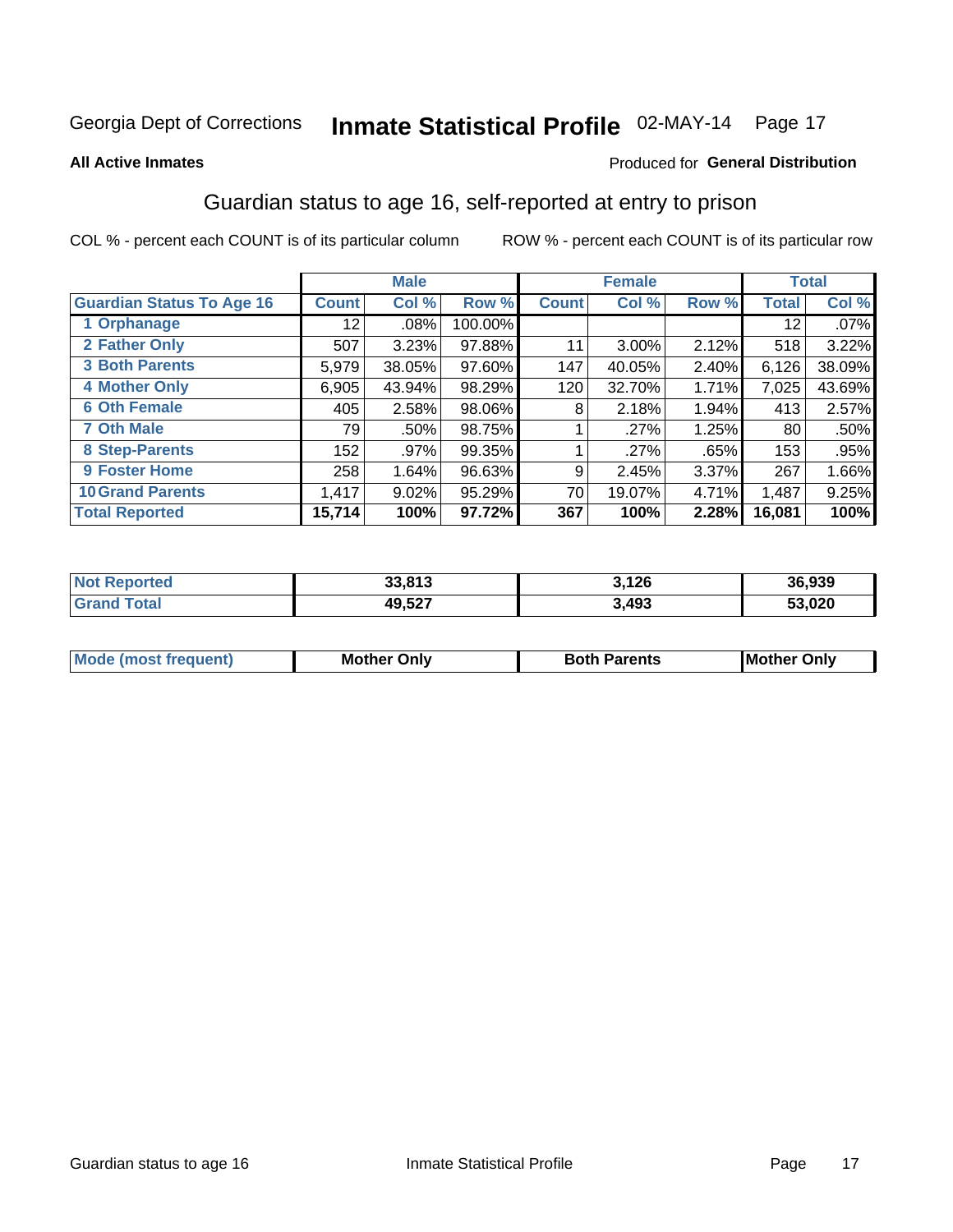# Inmate Statistical Profile 02-MAY-14 Page 18

#### **All Active Inmates**

#### Produced for General Distribution

### Employment status before prison, self-reported at entry to prison

COL % - percent each COUNT is of its particular column

|                                  |              | <b>Male</b> |        |              | <b>Female</b> |          |        | <b>Total</b> |
|----------------------------------|--------------|-------------|--------|--------------|---------------|----------|--------|--------------|
| <b>Employment Status</b>         | <b>Count</b> | Col %       | Row %  | <b>Count</b> | Col %         | Row %    | Total  | Col %        |
| <b>Full Time</b>                 | 18,985       | 45.77%      | 96.51% | 687          | 22.84%        | $3.49\%$ | 19,672 | 44.22%       |
| <b>Part Time</b><br>$\mathbf{2}$ | 3,772        | 9.09%       | 95.83% | 164          | 5.45%         | $4.17\%$ | 3,936  | 8.85%        |
| Unempl $<$ 6m<br>3               | 2,830        | 6.82%       | 97.35% | 77           | 2.56%         | 2.65%    | 2,907  | 6.53%        |
| Unempl > 6m<br>4                 | 8,612        | 20.76%      | 85.22% | 1,494        | 49.67%        | 14.78%   | 10,106 | 22.72%       |
| <b>Never Workd</b><br>5          | 4,262        | 10.28%      | 95.82% | 186          | 6.18%         | 4.18%    | 4,448  | 10.00%       |
| <b>Student</b><br>6              | 1,129        | 2.72%       | 95.84% | 49           | 1.63%         | 4.16%    | 1,178  | 2.65%        |
| <b>Incapable</b>                 | 1,887        | 4.55%       | 84.32% | 351          | 11.67%        | 15.68%   | 2,238  | 5.03%        |
| <b>Total Reported</b>            | 41,477       | 100%        | 93.24% | 3,008        | 100%          | 6.76%    | 44,485 | 100%         |

| тес.<br>NO | 8,050  | 485   | 8,535          |
|------------|--------|-------|----------------|
| $\sim$     | 49,527 | 3,493 | ED 000<br>.uzu |

| <b>Moo.</b><br><b>THOST</b> | the contract of the contract of the contract of the contract of the contract of the contract of the contract of | 6m | ıme |
|-----------------------------|-----------------------------------------------------------------------------------------------------------------|----|-----|
|                             |                                                                                                                 |    |     |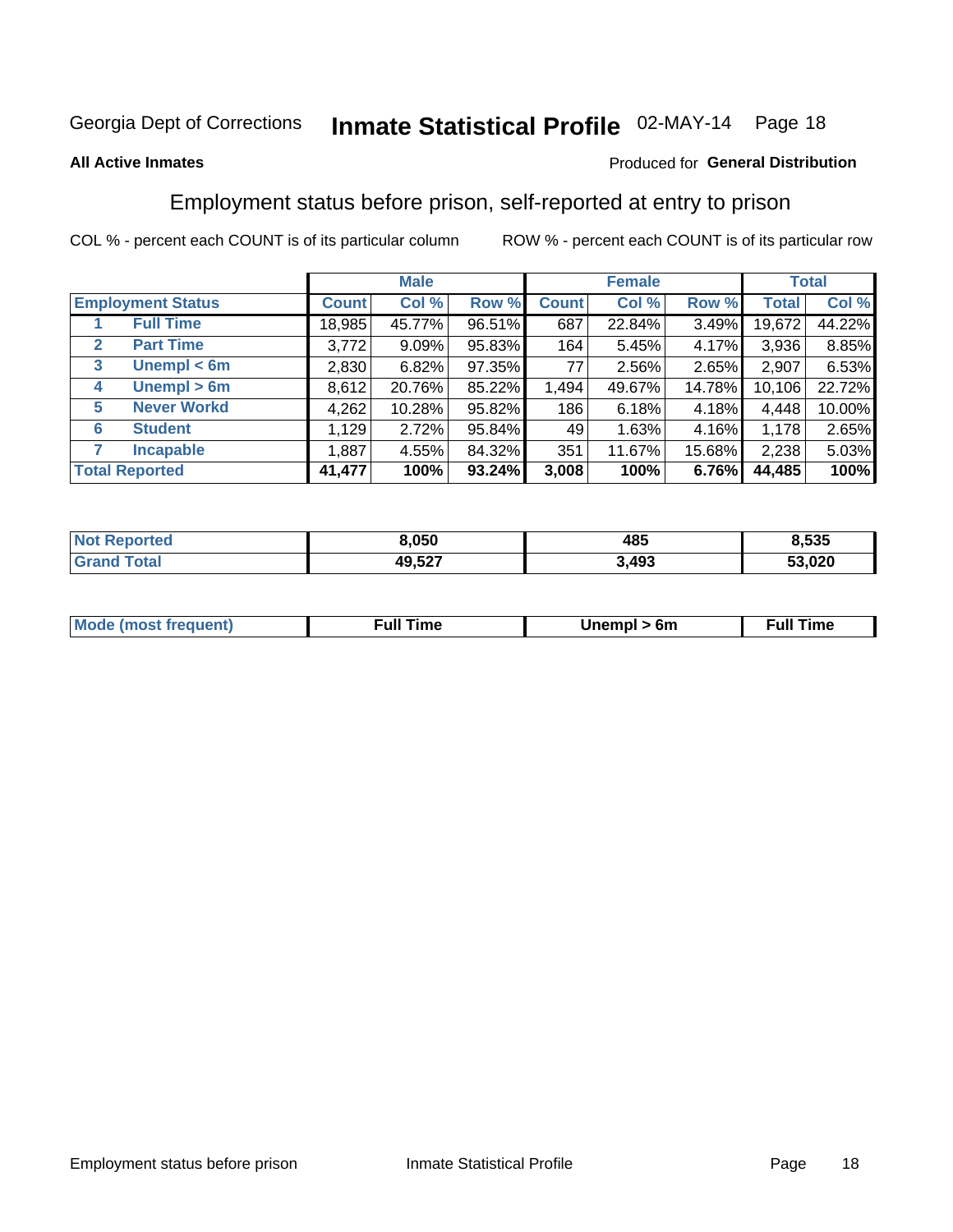#### **All Active Inmates**

Produced for General Distribution

### Age at admission

COL % - percent each COUNT is of its particular column

|                         |              | <b>Male</b> |        |              | <b>Female</b> |       |              | <b>Total</b> |
|-------------------------|--------------|-------------|--------|--------------|---------------|-------|--------------|--------------|
| <b>Age At Admission</b> | <b>Count</b> | Col %       | Row %  | <b>Count</b> | Col %         | Row % | <b>Total</b> | Col %        |
| 14                      | 19           | 0.04%       | 90.48% | 2            | 0.06%         | 9.52% | 21           | 0.04%        |
| 15                      | 60           | 0.12%       | 98.36% | 1            | 0.03%         | 1.64% | 61           | 0.12%        |
| 16                      | 193          | 0.39%       | 96.50% | 7            | 0.20%         | 3.50% | 200          | 0.38%        |
| $\overline{17}$         | 701          | 1.42%       | 96.96% | 22           | 0.63%         | 3.04% | 723          | 1.36%        |
| $\overline{18}$         | 1,385        | 2.80%       | 97.33% | 38           | 1.09%         | 2.67% | 1,423        | 2.68%        |
| 19                      | 2,039        | 4.12%       | 96.32% | 78           | 2.23%         | 3.68% | 2,117        | 3.99%        |
| 20                      | 2,282        | 4.61%       | 95.60% | 105          | 3.01%         | 4.40% | 2,387        | 4.50%        |
| $\overline{21}$         | 2,208        | 4.46%       | 95.38% | 107          | 3.06%         | 4.62% | 2,315        | 4.37%        |
| $\overline{22}$         | 2,286        | 4.62%       | 95.21% | 115          | 3.29%         | 4.79% | 2,401        | 4.53%        |
| 23                      | 2,094        | 4.23%       | 93.61% | 143          | 4.10%         | 6.39% | 2,237        | 4.22%        |
| 24                      | 2,008        | 4.05%       | 93.88% | 131          | 3.75%         | 6.12% | 2,139        | 4.03%        |
| $\overline{25}$         | 1,874        | 3.78%       | 94.03% | 119          | 3.41%         | 5.97% | 1,993        | 3.76%        |
| $\overline{26}$         | 1,777        | 3.59%       | 93.58% | 122          | 3.49%         | 6.42% | 1,899        | 3.58%        |
| $\overline{27}$         | 1,749        | 3.53%       | 92.44% | 143          | 4.10%         | 7.56% | 1,892        | 3.57%        |
| 28                      | 1,703        | 3.44%       | 92.76% | 133          | 3.81%         | 7.24% | 1,836        | 3.46%        |
| 29                      | 1,629        | 3.29%       | 92.82% | 126          | 3.61%         | 7.18% | 1,755        | 3.31%        |
| 30                      | 1,653        | 3.34%       | 93.81% | 109          | 3.12%         | 6.19% | 1,762        | 3.32%        |
| 31                      | 1,519        | 3.07%       | 92.62% | 121          | 3.47%         | 7.38% | 1,640        | 3.09%        |
| 32                      | 1,471        | 2.97%       | 92.34% | 122          | 3.49%         | 7.66% | 1,593        | 3.00%        |
| 33                      | 1,432        | 2.89%       | 91.97% | 125          | 3.58%         | 8.03% | 1,557        | 2.94%        |
| 34                      | 1,360        | 2.75%       | 92.08% | 117          | 3.35%         | 7.92% | 1,477        | 2.79%        |
| 35                      | 1,275        | 2.57%       | 93.13% | 94           | 2.69%         | 6.87% | 1,369        | 2.58%        |
| 36                      | 1,249        | 2.52%       | 92.52% | 101          | 2.89%         | 7.48% | 1,350        | 2.55%        |
| 37                      | 1,117        | 2.26%       | 92.70% | 88           | 2.52%         | 7.30% | 1,205        | 2.27%        |
| 38                      | 1,080        | 2.18%       | 92.47% | 88           | 2.52%         | 7.53% | 1,168        | 2.20%        |
| 39                      | 1,014        | 2.05%       | 92.35% | 84           | 2.41%         | 7.65% | 1,098        | 2.07%        |
| 40                      | 1,017        | 2.05%       | 91.79% | 91           | 2.61%         | 8.21% | 1,108        | 2.09%        |
| 41                      | 977          | 1.97%       | 92.61% | 78           | 2.23%         | 7.39% | 1,055        | 1.99%        |
| 42                      | 913          | 1.84%       | 92.41% | 75           | 2.15%         | 7.59% | 988          | 1.86%        |
| 43                      | 861          | 1.74%       | 90.35% | 92           | 2.63%         | 9.65% | 953          | 1.80%        |
| 44                      | 798          | 1.61%       | 90.78% | 81           | 2.32%         | 9.22% | 879          | 1.66%        |
| 45                      | 774          | 1.56%       | 90.95% | 77           | 2.21%         | 9.05% | 851          | 1.61%        |
| 46                      | 751          | 1.52%       | 92.15% | 64           | 1.83%         | 7.85% | 815          | 1.54%        |
| 47                      | 737          | 1.49%       | 91.90% | 65           | 1.86%         | 8.10% | 802          | 1.51%        |
| 48                      | 684          | 1.38%       | 91.32% | 65           | 1.86%         | 8.68% | 749          | 1.41%        |
| 49                      | 641          | 1.29%       | 91.83% | 57           | 1.63%         | 8.17% | 698          | 1.32%        |
| 50                      | 542          | 1.09%       | 92.02% | 47           | 1.35%         | 7.98% | 589          | 1.11%        |
| 51                      | 477          | 0.96%       | 92.44% | 39           | 1.12%         | 7.56% | 516          | 0.97%        |
| 52                      | 473          | 0.96%       | 92.56% | 38           | 1.09%         | 7.44% | 511          | 0.96%        |
| 53                      | 409          | 0.83%       | 90.89% | 41           | 1.17%         | 9.11% | 450          | 0.85%        |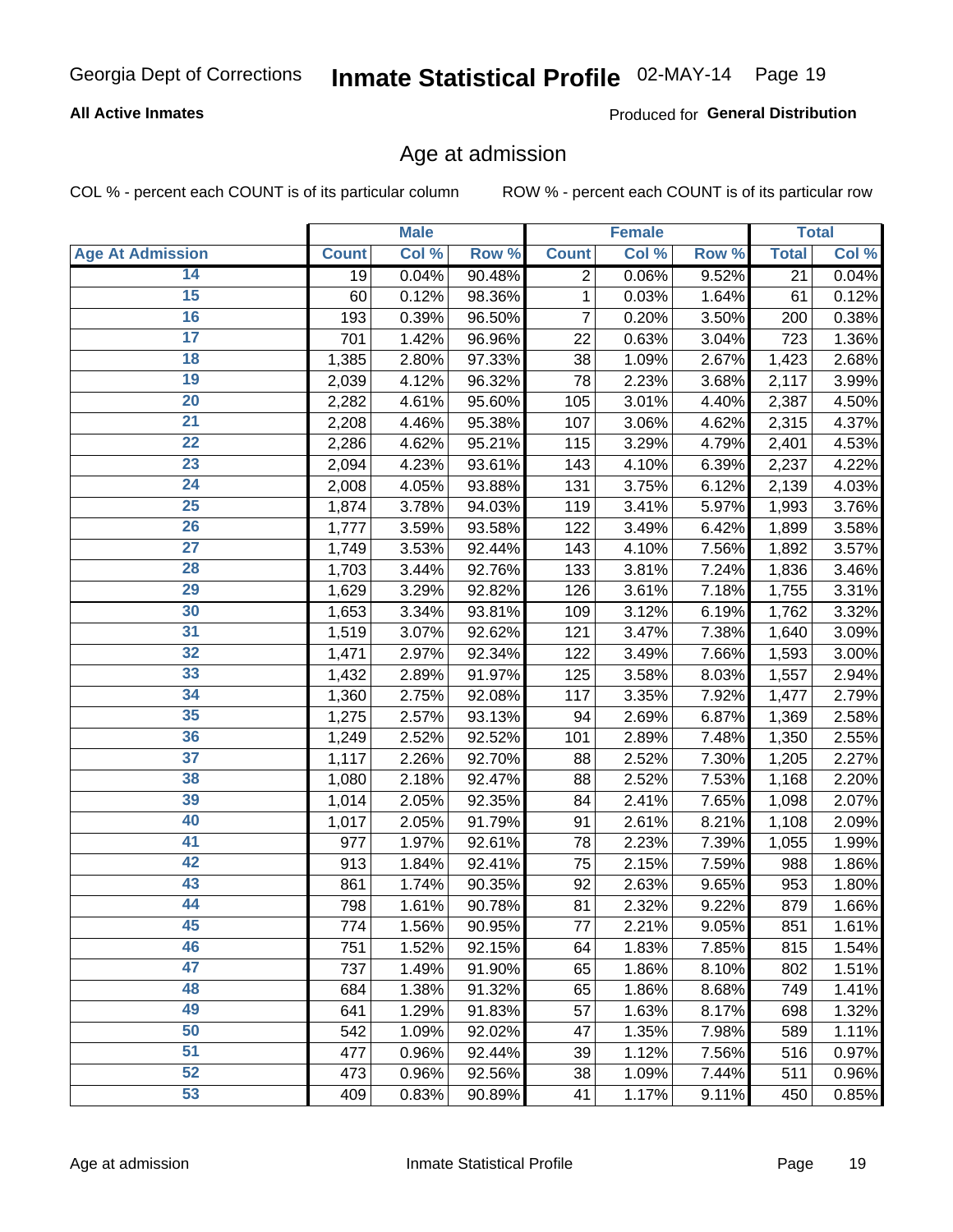#### **All Active Inmates**

Produced for General Distribution

### Age at admission

COL % - percent each COUNT is of its particular column

|                         | <b>Male</b>    |       | <b>Female</b> |                         |       | <b>Total</b> |                 |       |
|-------------------------|----------------|-------|---------------|-------------------------|-------|--------------|-----------------|-------|
| <b>Age At Admission</b> | <b>Count</b>   | Col % | Row %         | <b>Count</b>            | Col % | Row %        | <b>Total</b>    | Col % |
| 54                      | 346            | 0.70% | 92.76%        | 27                      | 0.77% | 7.24%        | 373             | 0.70% |
| 55                      | 304            | 0.61% | 93.54%        | 21                      | 0.60% | 6.46%        | 325             | 0.61% |
| 56                      | 282            | 0.57% | 92.76%        | 22                      | 0.63% | 7.24%        | 304             | 0.57% |
| 57                      | 233            | 0.47% | 94.72%        | $\overline{13}$         | 0.37% | 5.28%        | 246             | 0.46% |
| 58                      | 173            | 0.35% | 94.54%        | 10                      | 0.29% | 5.46%        | 183             | 0.35% |
| 59                      | 152            | 0.31% | 93.83%        | 10                      | 0.29% | 6.17%        | 162             | 0.31% |
| 60                      | 136            | 0.27% | 95.10%        | $\overline{7}$          | 0.20% | 4.90%        | 143             | 0.27% |
| 61                      | 120            | 0.24% | 96.00%        | $\overline{5}$          | 0.14% | 4.00%        | 125             | 0.24% |
| 62                      | 103            | 0.21% | 94.50%        | 6                       | 0.17% | 5.50%        | 109             | 0.21% |
| 63                      | 81             | 0.16% | 97.59%        | $\overline{c}$          | 0.06% | 2.41%        | 83              | 0.16% |
| 64                      | 73             | 0.15% | 94.81%        | $\overline{\mathbf{4}}$ | 0.11% | 5.19%        | 77              | 0.15% |
| 65                      | 41             | 0.08% | 93.18%        | 3                       | 0.09% | 6.82%        | 44              | 0.08% |
| 66                      | 47             | 0.09% | 97.92%        | 1                       | 0.03% | 2.08%        | 48              | 0.09% |
| 67                      | 34             | 0.07% | 94.44%        | $\overline{2}$          | 0.06% | 5.56%        | 36              | 0.07% |
| 68                      | 28             | 0.06% | 96.55%        | 1                       | 0.03% | 3.45%        | 29              | 0.05% |
| 69                      | 33             | 0.07% | 100.00%       |                         |       |              | 33              | 0.06% |
| 70                      | 24             | 0.05% | 88.89%        | 3                       | 0.09% | 11.11%       | $\overline{27}$ | 0.05% |
| $\overline{71}$         | 15             | 0.03% | 100.00%       |                         |       |              | 15              | 0.03% |
| $\overline{72}$         | 18             | 0.04% | 90.00%        | $\overline{2}$          | 0.06% | 10.00%       | 20              | 0.04% |
| $\overline{73}$         | 10             | 0.02% | 90.91%        | 1                       | 0.03% | 9.09%        | 11              | 0.02% |
| 74                      | 13             | 0.03% | 100.00%       |                         |       |              | 13              | 0.02% |
| $\overline{75}$         | 8              | 0.02% | 100.00%       |                         |       |              | 8               | 0.02% |
| 76                      | $\,6$          | 0.01% | 100.00%       |                         |       |              | 6               | 0.01% |
| $\overline{77}$         | 5              | 0.01% | 100.00%       |                         |       |              | 5               | 0.01% |
| 78                      | 3              | 0.01% | 100.00%       |                         |       |              | $\overline{3}$  | 0.01% |
| 79                      | $\overline{2}$ | 0.01% | 66.67%        | 1                       | 0.03% | 33.33%       | $\overline{3}$  | 0.01% |
| 80                      | $\mathbf{1}$   | 0.01% | 100.00%       |                         |       |              | $\mathbf{1}$    | 0.01% |
| 82                      | $\overline{2}$ | 0.01% | 100.00%       |                         |       |              | $\overline{2}$  | 0.01% |
| 84                      | $\overline{2}$ | 0.01% | 100.00%       |                         |       |              | $\overline{2}$  | 0.01% |
| <b>Total Reported</b>   | 49,526         | 100%  | 93.41%        | 3,492                   | 100%  | 6.59%        | 53,018          | 100%  |

| <b>Not</b><br>norted |       |       |              |
|----------------------|-------|-------|--------------|
| $\sim$               | 49527 | 3,493 | ההה ה<br>υ∠ι |

| Mean (average)          | 32.20       | 34.02 | 32.32    |
|-------------------------|-------------|-------|----------|
| <b>Median (middle)</b>  | 30          | აა    | 30       |
| Mode<br>(most frequent) | <u>. . </u> | 20    | ጣጣ<br>LL |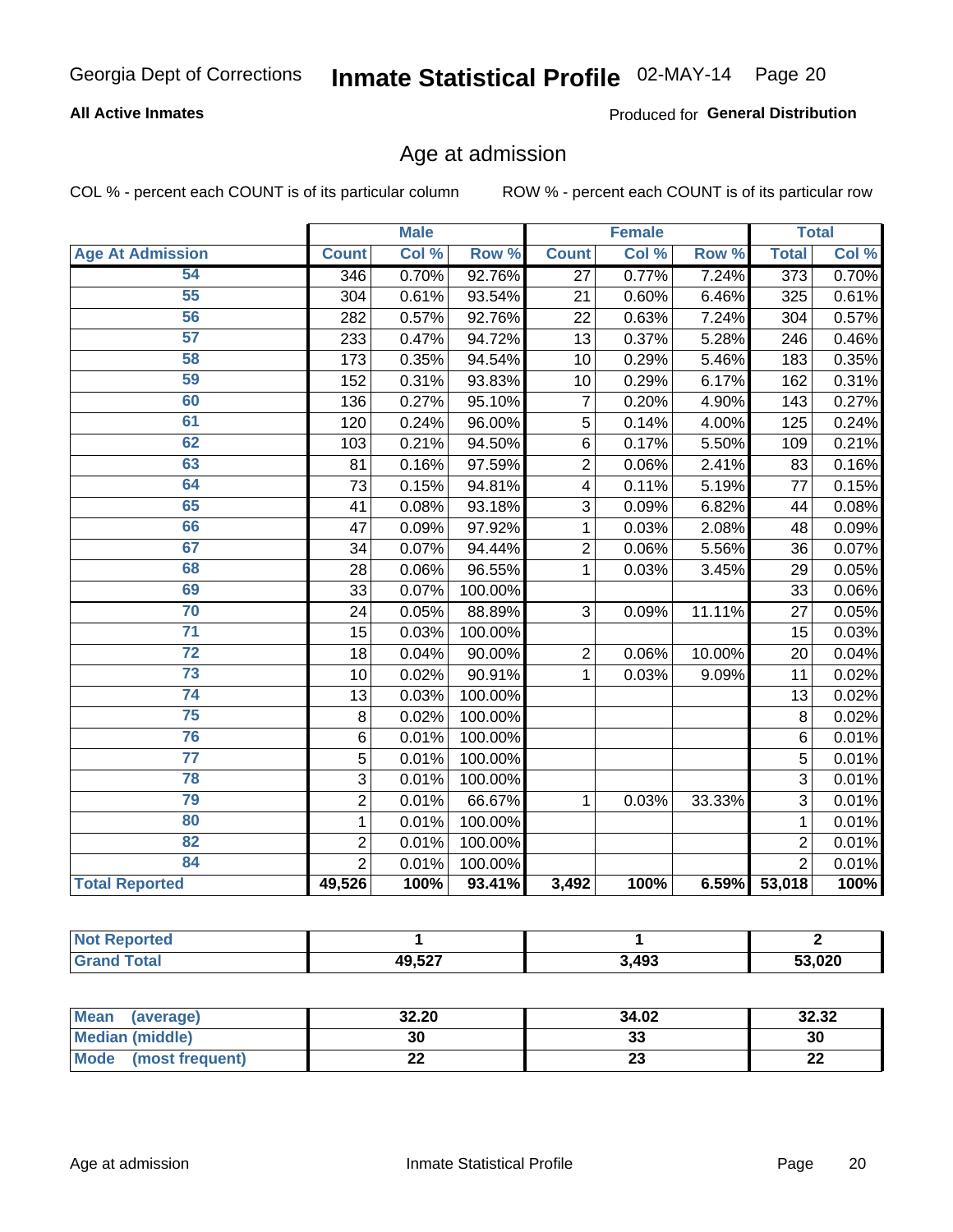#### **All Active Inmates**

#### Produced for General Distribution

### Height, measured at entry to prison

COL % - percent each COUNT is of its particular column

|                       | <b>Male</b>    |        |         | <b>Female</b> |        |        | <b>Total</b>   |        |
|-----------------------|----------------|--------|---------|---------------|--------|--------|----------------|--------|
| <b>Height</b>         | <b>Count</b>   | Col %  | Row %   | <b>Count</b>  | Col %  | Row %  | <b>Total</b>   | Col %  |
| 4'10"                 | 3              | 0.03%  | 20.00%  | 12            | 6.45%  | 80.00% | 15             | 0.13%  |
| 4'11''                | 10             | 0.09%  | 12.66%  | 69            | 37.10% | 87.34% | 79             | 0.68%  |
| 5'02"                 | $\sqrt{2}$     | 0.02%  | 66.67%  | 1             | 0.54%  | 33.33% | 3              | 0.03%  |
| 5'03''                | 1              | 0.01%  | 100.00% |               |        |        | 1              | 0.01%  |
| 5'05''                | 6              | 0.05%  | 100.00% |               |        |        | 6              | 0.05%  |
| 5'06''                | 8              | 0.07%  | 100.00% |               |        |        | 8              | 0.07%  |
| 5'07''                | 10             | 0.09%  | 100.00% |               |        |        | 10             | 0.09%  |
| 5'08''                | 9              | 0.08%  | 100.00% |               |        |        | 9              | 0.08%  |
| 5'09''                | 11             | 0.10%  | 100.00% |               |        |        | 11             | 0.09%  |
| 5'10''                | 5,511          | 48.17% | 98.87%  | 63            | 33.87% | 1.13%  | 5,574          | 47.94% |
| 5'11''                | 5,824          | 50.91% | 99.30%  | 41            | 22.04% | 0.70%  | 5,865          | 50.45% |
| 6'00''                | 12             | 0.10%  | 100.00% |               |        |        | 12             | 0.10%  |
| 6'01''                | 6              | 0.05%  | 100.00% |               |        |        | 6              | 0.05%  |
| 6'02''                | 6              | 0.05%  | 100.00% |               |        |        | 6              | 0.05%  |
| 6'03''                | $\sqrt{2}$     | 0.02%  | 100.00% |               |        |        | $\overline{2}$ | 0.02%  |
| 6'04''                | $\overline{c}$ | 0.02%  | 100.00% |               |        |        | $\overline{2}$ | 0.02%  |
| 6'05''                | 1              | 0.01%  | 100.00% |               |        |        | 1              | 0.01%  |
| 6'10''                | 5              | 0.04%  | 100.00% |               |        |        | 5              | 0.04%  |
| 6'11''                | 10             | 0.09%  | 100.00% |               |        |        | 10             | 0.09%  |
| Seven feet +          | 1              | 0.01%  | 100.00% |               |        |        | 1              | 0.01%  |
| <b>Total Reported</b> | 11,440         | 100%   | 98.40%  | 186           | 100%   | 1.60%  | 11,626         | 100%   |

| <b>Not</b><br>Reported | 38,087 | 3,307 | 41,394 |
|------------------------|--------|-------|--------|
| ™otaı                  | 49,527 | 3,493 | 53,020 |

| <b>Mean</b><br>(average)       | <b>5'44"</b> | 5'05" | 5'10" |
|--------------------------------|--------------|-------|-------|
| Median (middle)                | 544"         | 5'10" | 5'11" |
| <b>Mode</b><br>(most frequent) | 544 "        | 4'11" | 544"  |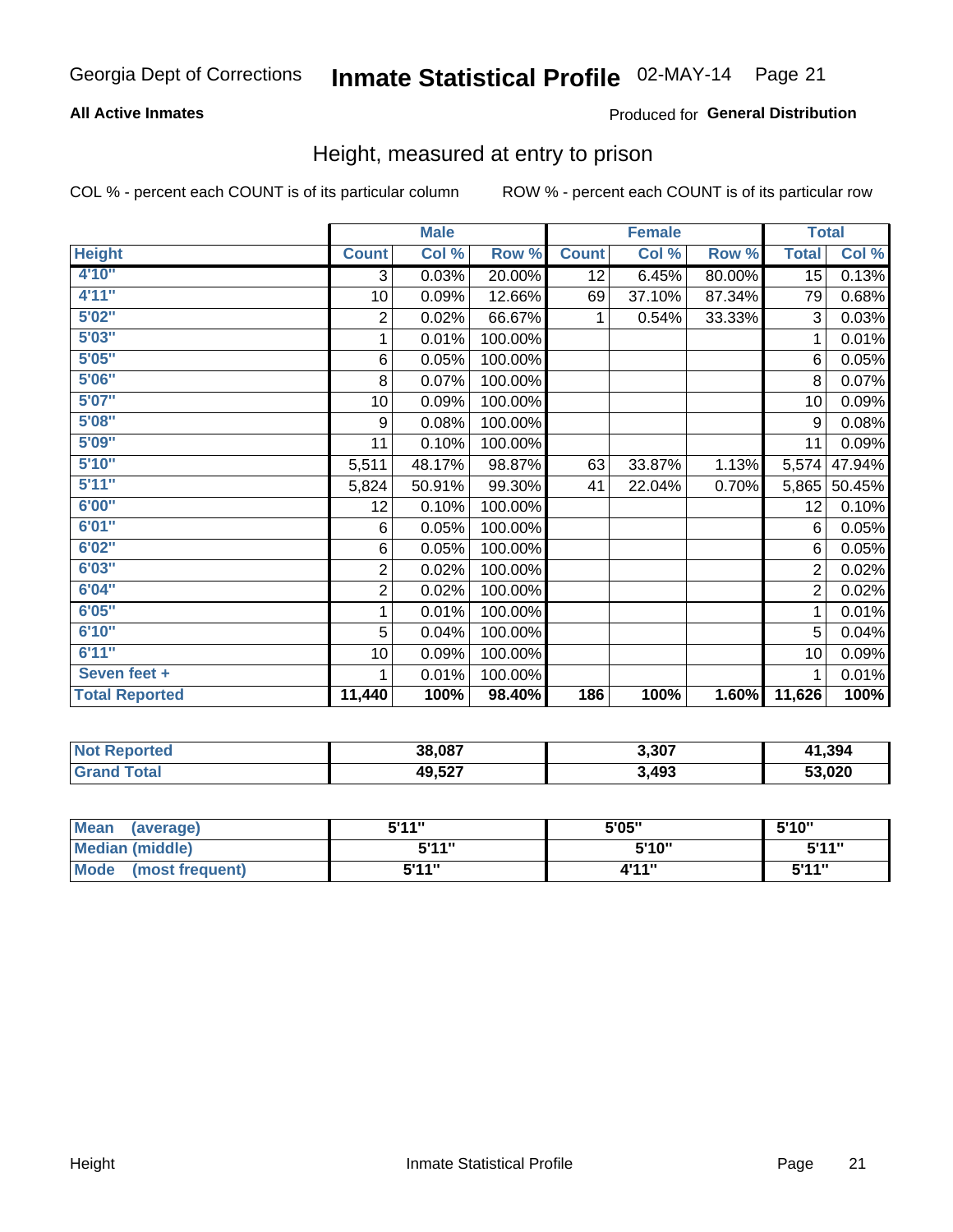#### **All Active Inmates**

#### Produced for General Distribution

### Weight, measured at entry to prison

COL % - percent each COUNT is of its particular column

|                        |                         | <b>Male</b> |                  |                         | <b>Female</b> |        | <b>Total</b>            |        |
|------------------------|-------------------------|-------------|------------------|-------------------------|---------------|--------|-------------------------|--------|
| <b>Weight</b>          | <b>Count</b>            | Col %       | Row <sup>%</sup> | <b>Count</b>            | Col %         | Row %  | <b>Total</b>            | Col %  |
| <b>Under 80 pounds</b> | $\overline{16}$         | 0.03%       | 100.00%          |                         |               |        | $\overline{16}$         | 0.03%  |
| 80 - 89 pounds         | 3                       | 0.01%       | 75.00%           | 1                       | 0.03%         | 25.00% | $\overline{\mathbf{4}}$ | 0.01%  |
| 90 - 99 pounds         | 3                       | 0.01%       | 25.00%           | $\boldsymbol{9}$        | 0.26%         | 75.00% | 12                      | 0.02%  |
| 100 - 109 pounds       | 29                      | 0.06%       | 50.88%           | 28                      | 0.80%         | 49.12% | 57                      | 0.11%  |
| 110 - 119 pounds       | 82                      | 0.17%       | 45.56%           | 98                      | 2.82%         | 54.44% | 180                     | 0.34%  |
| 120 - 129 pounds       | 414                     | 0.85%       | 65.40%           | 219                     | 6.29%         | 34.60% | 633                     | 1.21%  |
| 130 - 139 pounds       | 1,405                   | 2.87%       | 80.79%           | 334                     | 9.59%         | 19.21% | 1,739                   | 3.32%  |
| 140 - 149 pounds       | 3,078                   | 6.29%       | 88.88%           | 385                     | 11.06%        | 11.12% | 3,463                   | 6.61%  |
| 150 - 159 pounds       | 4,764                   | 9.73%       | 92.27%           | 399                     | 11.46%        | 7.73%  | 5,163                   | 9.85%  |
| 160 - 169 pounds       | 6,435                   | 13.15%      | 93.91%           | 417                     | 11.98%        | 6.09%  | 6,852                   | 13.07% |
| 170 - 179 pounds       | 6,384                   | 13.04%      | 95.17%           | 324                     | 9.31%         | 4.83%  | 6,708                   | 12.79% |
| 180 - 189 pounds       | 6,485                   | 13.25%      | 95.44%           | 310                     | 8.91%         | 4.56%  | 6,795                   | 12.96% |
| 190 - 199 pounds       | 4,625                   | 9.45%       | 95.46%           | 220                     | 6.32%         | 4.54%  | 4,845                   | 9.24%  |
| 200 - 209 pounds       | 3,965                   | 8.10%       | 95.52%           | 186                     | 5.34%         | 4.48%  | 4,151                   | 7.92%  |
| 210 - 219 pounds       | 3,002                   | 6.13%       | 96.28%           | 116                     | 3.33%         | 3.72%  | 3,118                   | 5.95%  |
| 220 - 229 pounds       | 2,455                   | 5.02%       | 95.94%           | 104                     | 2.99%         | 4.06%  | 2,559                   | 4.88%  |
| 230 - 239 pounds       | 1,669                   | 3.41%       | 95.05%           | 87                      | 2.50%         | 4.95%  | 1,756                   | 3.35%  |
| 240 - 249 pounds       | 1,249                   | 2.55%       | 94.69%           | 70                      | 2.01%         | 5.31%  | 1,319                   | 2.52%  |
| 250 - 259 pounds       | 842                     | 1.72%       | 94.93%           | 45                      | 1.29%         | 5.07%  | 887                     | 1.69%  |
| 260 - 269 pounds       | 614                     | 1.25%       | 95.05%           | 32                      | 0.92%         | 4.95%  | 646                     | 1.23%  |
| 270 - 279 pounds       | 418                     | 0.85%       | 93.93%           | 27                      | 0.78%         | 6.07%  | 445                     | 0.85%  |
| 280 - 289 pounds       | 328                     | 0.67%       | 92.92%           | 25                      | 0.72%         | 7.08%  | 353                     | 0.67%  |
| 290 - 299 pounds       | 174                     | 0.36%       | 93.55%           | 12                      | 0.34%         | 6.45%  | 186                     | 0.35%  |
| 300 - 309 pounds       | 165                     | 0.34%       | 90.66%           | 17                      | 0.49%         | 9.34%  | 182                     | 0.35%  |
| 310 - 319 pounds       | 88                      | 0.18%       | 96.70%           | 3                       | 0.09%         | 3.30%  | 91                      | 0.17%  |
| 320 - 329 pounds       | 85                      | 0.17%       | 97.70%           | $\overline{c}$          | 0.06%         | 2.30%  | 87                      | 0.17%  |
| 330 - 339 pounds       | 46                      | 0.09%       | 92.00%           | $\overline{\mathbf{4}}$ | 0.11%         | 8.00%  | 50                      | 0.10%  |
| 340 - 349 pounds       | 36                      | 0.07%       | 94.74%           | $\overline{c}$          | 0.06%         | 5.26%  | 38                      | 0.07%  |
| 350 - 359 pounds       | 34                      | 0.07%       | 97.14%           | $\mathbf{1}$            | 0.03%         | 2.86%  | 35                      | 0.07%  |
| 360 - 369 pounds       | 12                      | 0.02%       | 85.71%           | $\overline{2}$          | 0.06%         | 14.29% | 14                      | 0.03%  |
| 370 - 379 pounds       | 12                      | 0.02%       | 100.00%          |                         |               |        | 12                      | 0.02%  |
| 380 - 389 pounds       | 3                       | 0.01%       | 100.00%          |                         |               |        | 3                       | 0.01%  |
| 390 - 399 pounds       | $\overline{\mathbf{4}}$ | 0.01%       | 80.00%           | $\mathbf 1$             | 0.03%         | 20.00% | 5                       | 0.01%  |
| 400 pounds and over    | 23                      | 0.05%       | 95.83%           | $\mathbf{1}$            | 0.03%         | 4.17%  | 24                      | 0.05%  |
| <b>Total Reported</b>  | 48,947                  | 100%        | 93.36%           | 3,481                   | 100%          | 6.64%  | 52,428                  | 100.0% |

| N<br>тео | 580    | . .                 | 592    |
|----------|--------|---------------------|--------|
|          | 49,527 | $\lambda$ 03<br>19J | 53,020 |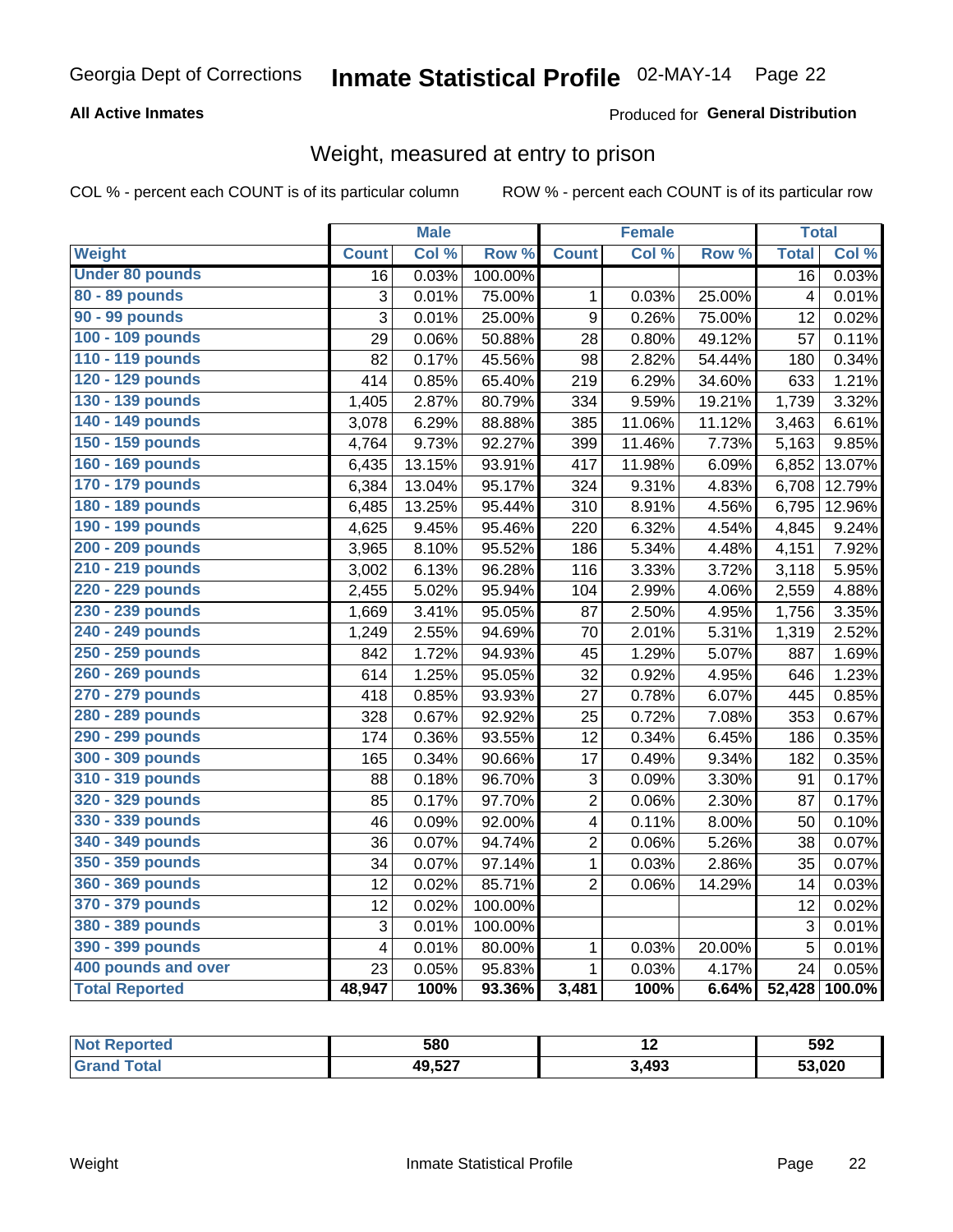#### **All Active Inmates**

#### Produced for General Distribution

### Weight, measured at entry to prison

COL % - percent each COUNT is of its particular column

|                                | <b>Male</b> | <b>Female</b> | Total |
|--------------------------------|-------------|---------------|-------|
| Mean<br>(average)              | 186         | 171           | 185   |
| <b>Median (middle)</b>         | 180         | 165           | 180   |
| <b>Mode</b><br>(most frequent) | 180         | 150           | 180   |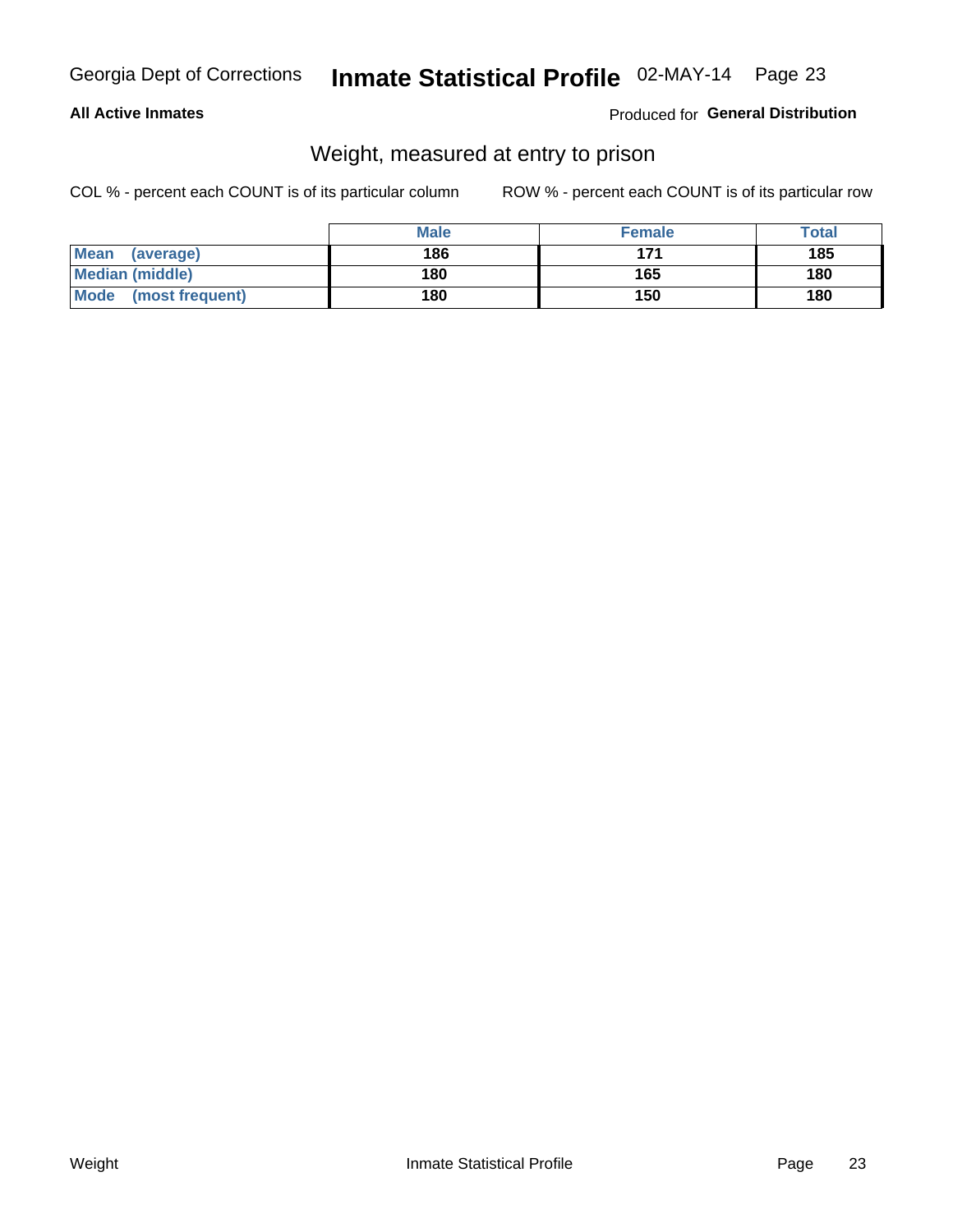# Inmate Statistical Profile 02-MAY-14 Page 24

**All Active Inmates** 

#### Produced for General Distribution

### Veterans validated by Veteran's Administration

COL % - percent each COUNT is of its particular column

|                          | <b>Male</b>  |        |             | <b>Female</b> |        |       | <b>Total</b> |        |
|--------------------------|--------------|--------|-------------|---------------|--------|-------|--------------|--------|
| <b>Military service</b>  | <b>Count</b> | Col %  | Row % Count |               | Col %  | Row % | <b>Total</b> | Col %  |
| <b>Others</b><br>0       | 917          | 37.61% | 97.55%      | 23            | 45.10% | 2.45% | 940          | 37.77% |
| <b>Air Force</b>         | 910          | 37.33% | 97.95%      | 19            | 37.25% | 2.05% | 929          | 37.32% |
| 2<br>Army                | 120          | 4.92%  | 97.56%      | 3             | 5.88%  | 2.44% | 123          | 4.94%  |
| <b>Navy</b><br>3         | 301          | 12.35% | 98.69%      | 4             | 7.84%  | 1.31% | 305          | 12.25% |
| <b>Marines</b><br>4      | 6            | .25%   | 100.00%     |               |        |       | 6            | .24%   |
| <b>Coast Guard</b><br>5. | 184          | 7.55%  | 98.92%      | 2             | 3.92%  | 1.08% | 186          | 7.47%  |
| <b>Total Reported</b>    | 2,438        | 100%   | 97.95%      | 51            | 100%   | 2.05% | 2,489        | 100%   |

| <b>Not</b><br>ported<br>NH | 47,089 | 3,442 | 50.531 |
|----------------------------|--------|-------|--------|
| <b>Total</b>               | 49,527 | 3,493 | 53,020 |

|  |  | <b>Mode</b><br>quent)<br>most trea | <b>Dthers</b> | Others | Others |
|--|--|------------------------------------|---------------|--------|--------|
|--|--|------------------------------------|---------------|--------|--------|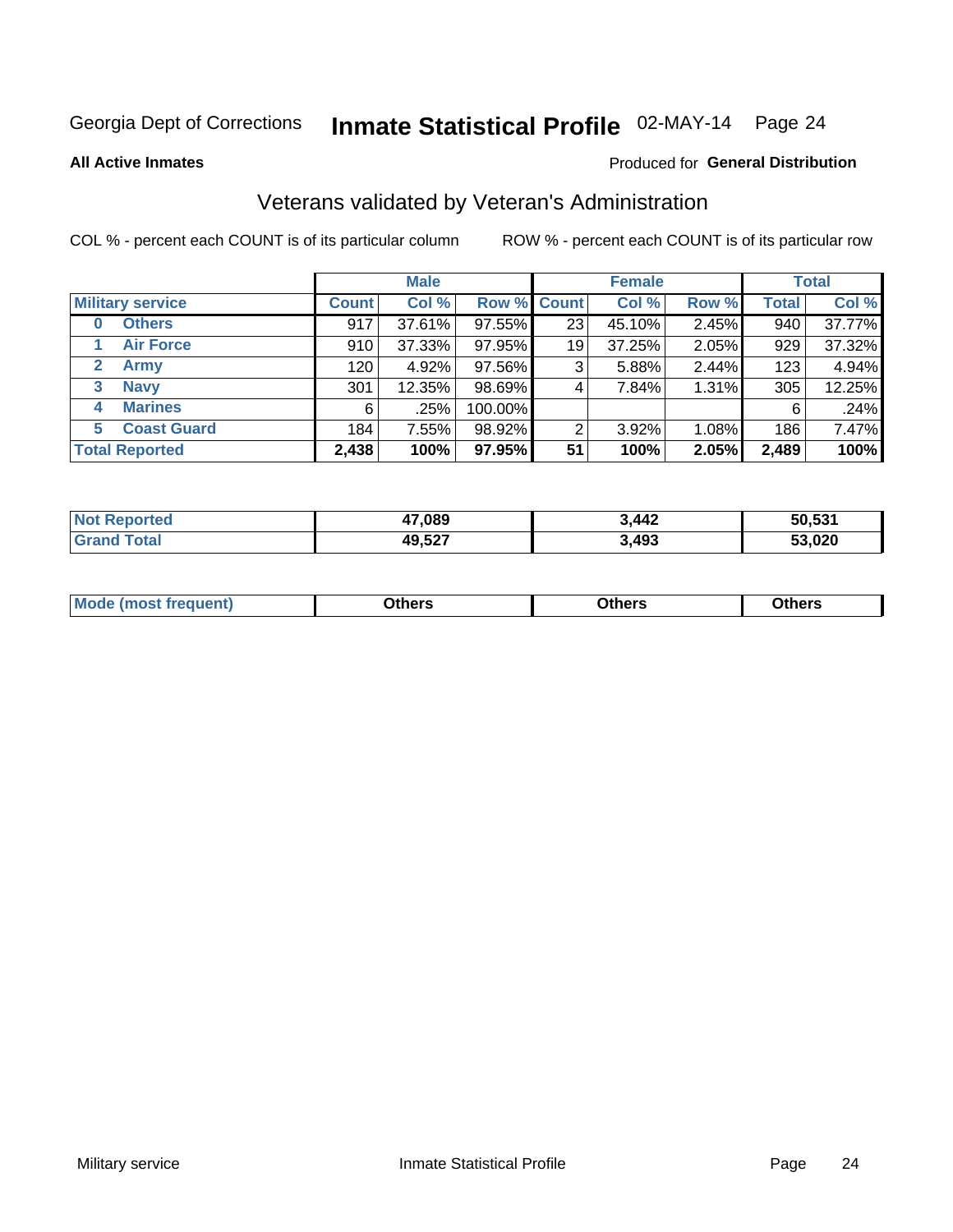# Inmate Statistical Profile 02-MAY-14 Page 25

**All Active Inmates** 

#### Produced for General Distribution

### Type of admission to prison

COL % - percent each COUNT is of its particular column

|    |                                     |                | <b>Male</b> |                    |     | <b>Female</b> |       |        | <b>Total</b> |
|----|-------------------------------------|----------------|-------------|--------------------|-----|---------------|-------|--------|--------------|
|    | <b>Type of Admission</b>            | <b>Count</b>   | Col %       | <b>Row % Count</b> |     | Col %         | Row % | Total  | Col %        |
| 52 | <b>New Sentence</b>                 | 40,278         | 81.37%      | 93.52% 2,792       |     | 79.95%        | 6.48% | 43,070 | 81.27%       |
| 53 | <b>Probation Rev Partial</b>        | 2,158          | 4.36%       | 90.22%             | 234 | 6.70%         | 9.78% | 2,392  | 4.51%        |
| 54 | <b>Probation Rev Remainder</b>      | 2,930          | 5.92%       | 90.63%             | 303 | 8.68%         | 9.37% | 3,233  | 6.10%        |
| 55 | <b>Parole Rev New Sentence</b>      | 2,370          | 4.79%       | 96.38%             | 89  | 2.55%         | 3.62% | 2,459  | 4.64%        |
| 56 | <b>Parole Rev No New</b>            | 1,687          | 3.41%       | 95.80%             | 74  | 2.12%         | 4.20% | 1,761  | 3.32%        |
|    | <b>Sentence</b>                     |                |             |                    |     |               |       |        |              |
| 57 | <b>Released In Error</b>            | 11             | .02%        | 100.00%            |     |               |       | 11     | .02%         |
| 65 | <b>Return Appeal/Bond</b>           | 2              | .01%        | 100.00%            |     |               |       | 2      | .01%         |
| 66 | <b>Prob Viol/Total Rev</b>          |                | .01%        | 100.00%            |     |               |       |        | .01%         |
| 67 | <b>Admit Fm Other Cust</b>          | 7              | .01%        | 100.00%            |     |               |       | 7      | .01%         |
| 69 | <b>New Sent/Par Rev Pnd</b>         | 6              | .01%        | 100.00%            |     |               |       | 6      | .01%         |
| 70 | <b>Life W/O Parole</b>              | 15             | .03%        | 100.00%            |     |               |       | 15     | .03%         |
| 72 | <b>Par Rev/Rsn Unknown</b>          | 30             | .06%        | 100.00%            |     |               |       | 30     | .06%         |
| 74 | <b>Pb Parole Rescinded</b>          | 2              | .01%        | 100.00%            |     |               |       | 2      | .01%         |
| 76 | <b>Par Rev/Revoc Center</b>         | $\overline{2}$ | .01%        | 100.00%            |     |               |       | 2      | .01%         |
| 99 | <b>Utilize Skills - Firefighter</b> | 3              | .01%        | 100.00%            |     |               |       | 3      | .01%         |
|    | <b>Total Reported</b>               | 49,502         | 100%        | 93.41% 3,492       |     | 100%          | 6.59% | 52,994 | 100%         |

| orted | יפ                |      | ີ      |
|-------|-------------------|------|--------|
| NO    | Ψ                 |      | ZU     |
| . Gr  | $AO$ $E27$<br>∠ت. | .493 | 53.020 |

| <b>Mode (most frequent)</b> | <b>New Sentence</b> | <b>New Sentence</b> | <b>New Sentence</b> |
|-----------------------------|---------------------|---------------------|---------------------|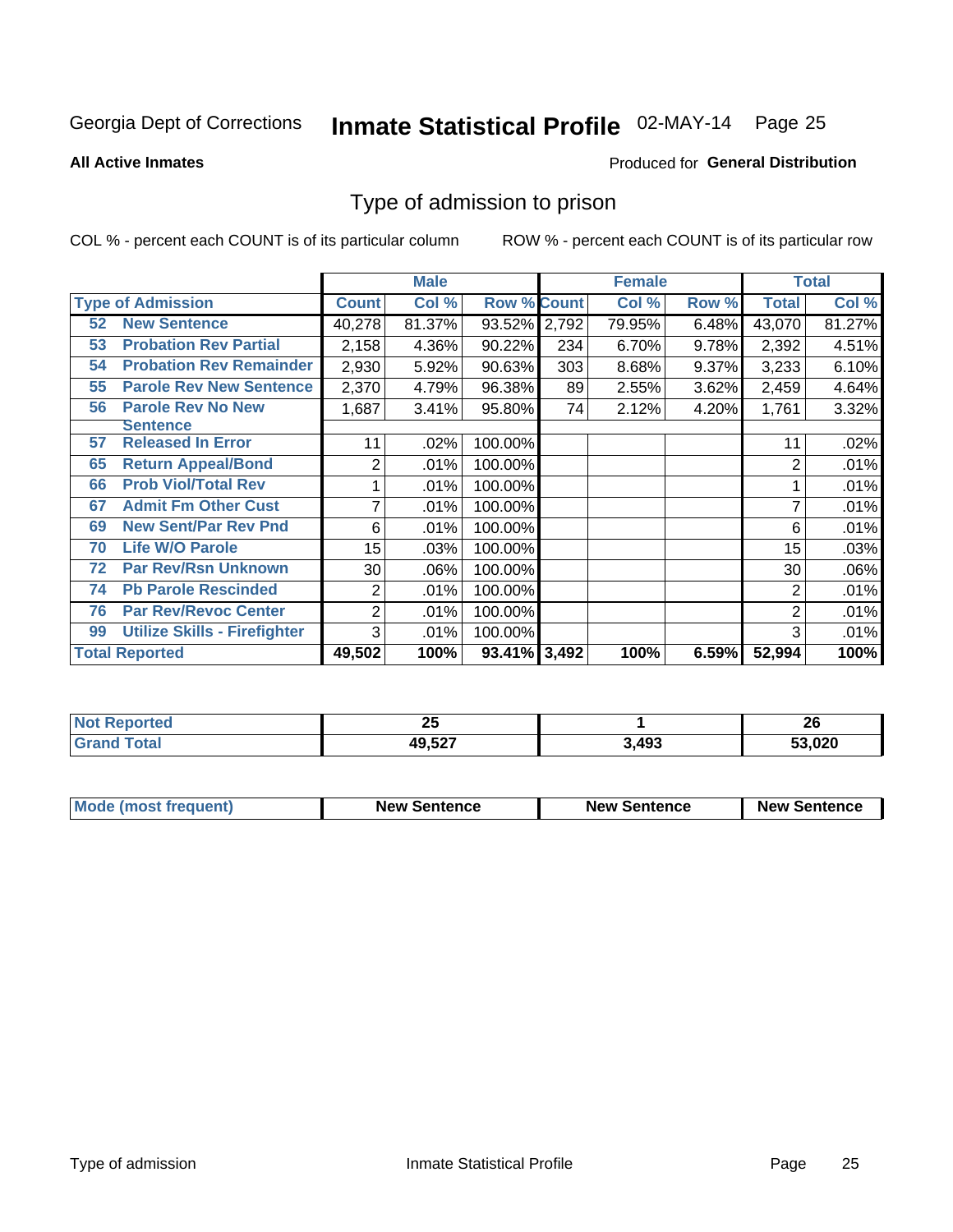# Inmate Statistical Profile 02-MAY-14 Page 26

**All Active Inmates** 

#### Produced for General Distribution

### Current / last security status

COL % - percent each COUNT is of its particular column

|                        |              | <b>Male</b> |             |       | <b>Female</b> |          |              | <b>Total</b> |
|------------------------|--------------|-------------|-------------|-------|---------------|----------|--------------|--------------|
| <b>Security Status</b> | <b>Count</b> | Col %       | Row % Count |       | Col %         | Row %    | <b>Total</b> | Col %        |
| 1 Wrk Releas           | 2            | .01%        | 66.67%      |       | $.03\%$       | 33.33%   | 3            | .01%         |
| 2 Trusty               |              | $.01\%$     | 100.00%     |       | .00%          |          |              | .01%         |
| 3 Minimum              | 8,688        | 18.00%      | 85.86%      | 1,431 | 43.22%        | 14.14%   | 10,119       | 19.62%       |
| 4 Medium               | 30,242       | 62.65%      | 94.77%      | 1,670 | 50.44%        | $5.23\%$ | 31,912       | 61.87%       |
| 5 Close                | 9,253        | 19.17%      | 97.79%      | 209   | 6.31%         | 2.21%    | 9,462        | 18.34%       |
| <b>6 Maximum</b>       | 80 l         | .17%        | 100.00%     |       | .00%          |          | 80           | .16%         |
| <b>Total Reported</b>  | 48,269       | 100%        | 93.58%      | 3,311 | 100%          | 6.42%    | 51,580       | 100%         |

| <b>Still being diagnosed</b> |        |       |        |
|------------------------------|--------|-------|--------|
| <b>Not Reported</b>          | .258   | 182   | 1,440  |
| <b>Grand Total</b>           | 49,527 | 3,493 | 53,020 |

| <b>Mo</b><br>ети | M<br>. .<br>dium | M٢<br>. | <br><b>Medium</b> |
|------------------|------------------|---------|-------------------|
|                  |                  |         |                   |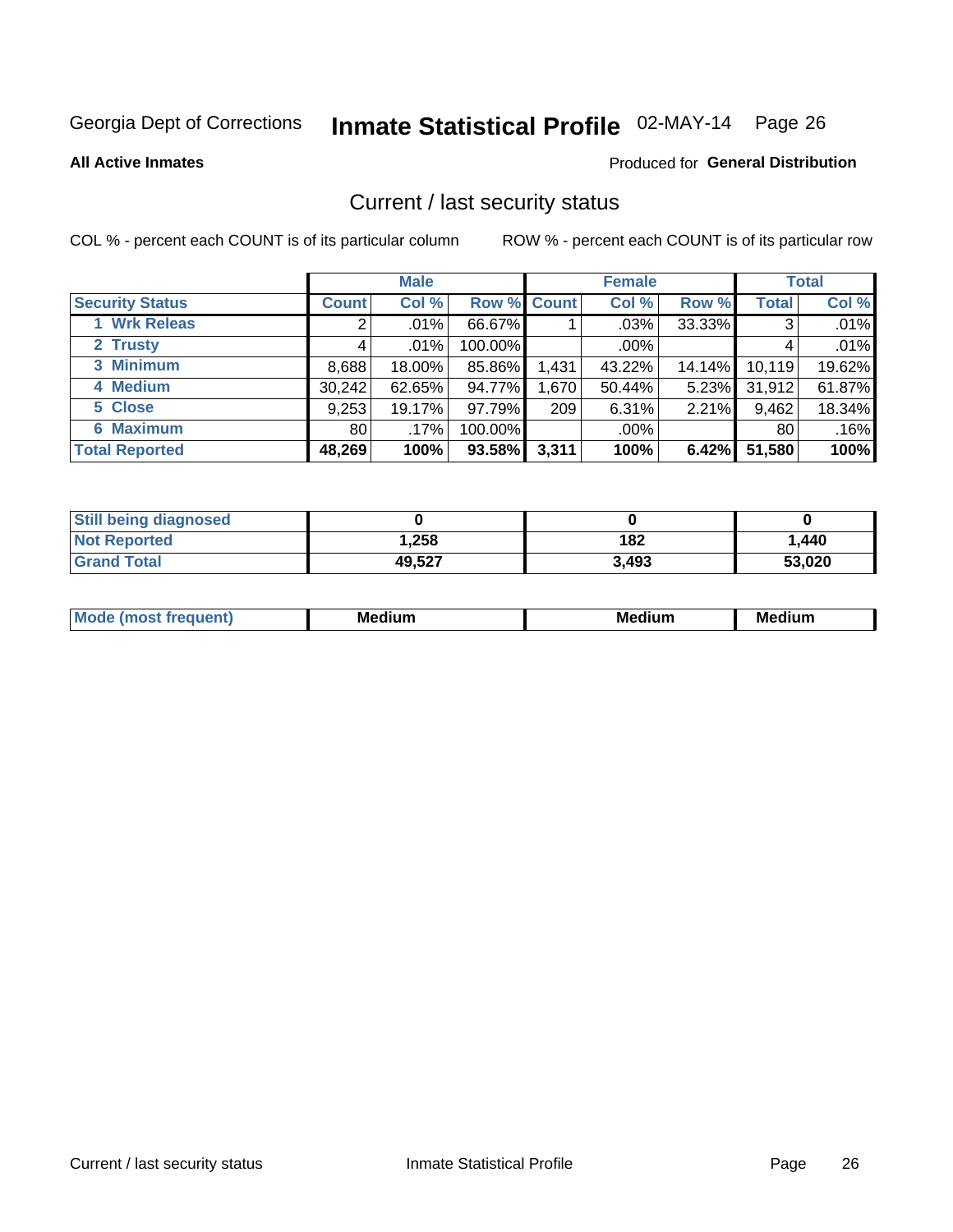# Inmate Statistical Profile 02-MAY-14 Page 27

**All Active Inmates** 

#### Produced for General Distribution

### Current / last type of institution

COL % - percent each COUNT is of its particular column

|                            |                | <b>Male</b> |                    |       | <b>Female</b> |          |              | <b>Total</b> |
|----------------------------|----------------|-------------|--------------------|-------|---------------|----------|--------------|--------------|
| <b>Type of Institution</b> | <b>Count</b>   | Col %       | <b>Row % Count</b> |       | Col %         | Row %    | <b>Total</b> | Col %        |
| <b>County Ci</b>           | 5,098          | 10.34%      | 99.98%             |       | $.03\%$       | $.02\%$  | 5,099        | 9.65%        |
| <b>State Prison</b>        | 34,140         | 69.21%      | 91.28%             | 3,263 | 93.42%        | 8.72%    | 37,403       | 70.81%       |
| <b>Transitional Center</b> | 2,025          | 4.11%       | 90.48%             | 213   | 6.10%         | 9.52%    | 2,238        | 4.24%        |
| <b>Private Prison</b>      | 8,047          | 16.31%      | 100.00%            |       |               |          | 8,047        | 15.23%       |
| <b>County Jail</b>         | 14             | .03%        | 93.33%             |       | .03%          | $6.67\%$ | 15           | .03%         |
| <b>Rsat - Center</b>       |                |             |                    | 14    | .40%          | 100.00%  | 14           | .03%         |
| <b>State Hospital</b>      | 3 <sup>1</sup> | .01%        | 75.00%             |       | .03%          | 25.00%   | 4            | .01%         |
| <b>Total Reported</b>      | 49,327         | 100%        | 93.39%             | 3,493 | 100%          | 6.61%    | 52,820       | 100%         |

| oorted<br>NOT |        |       |        |
|---------------|--------|-------|--------|
| <b>otal</b>   | 49,327 | 3,493 | 52,820 |

| <b>Mode (most frequent)</b> | <b>State Prison</b> | <b>State Prison</b> | <b>State Prison</b> |
|-----------------------------|---------------------|---------------------|---------------------|
|                             |                     |                     |                     |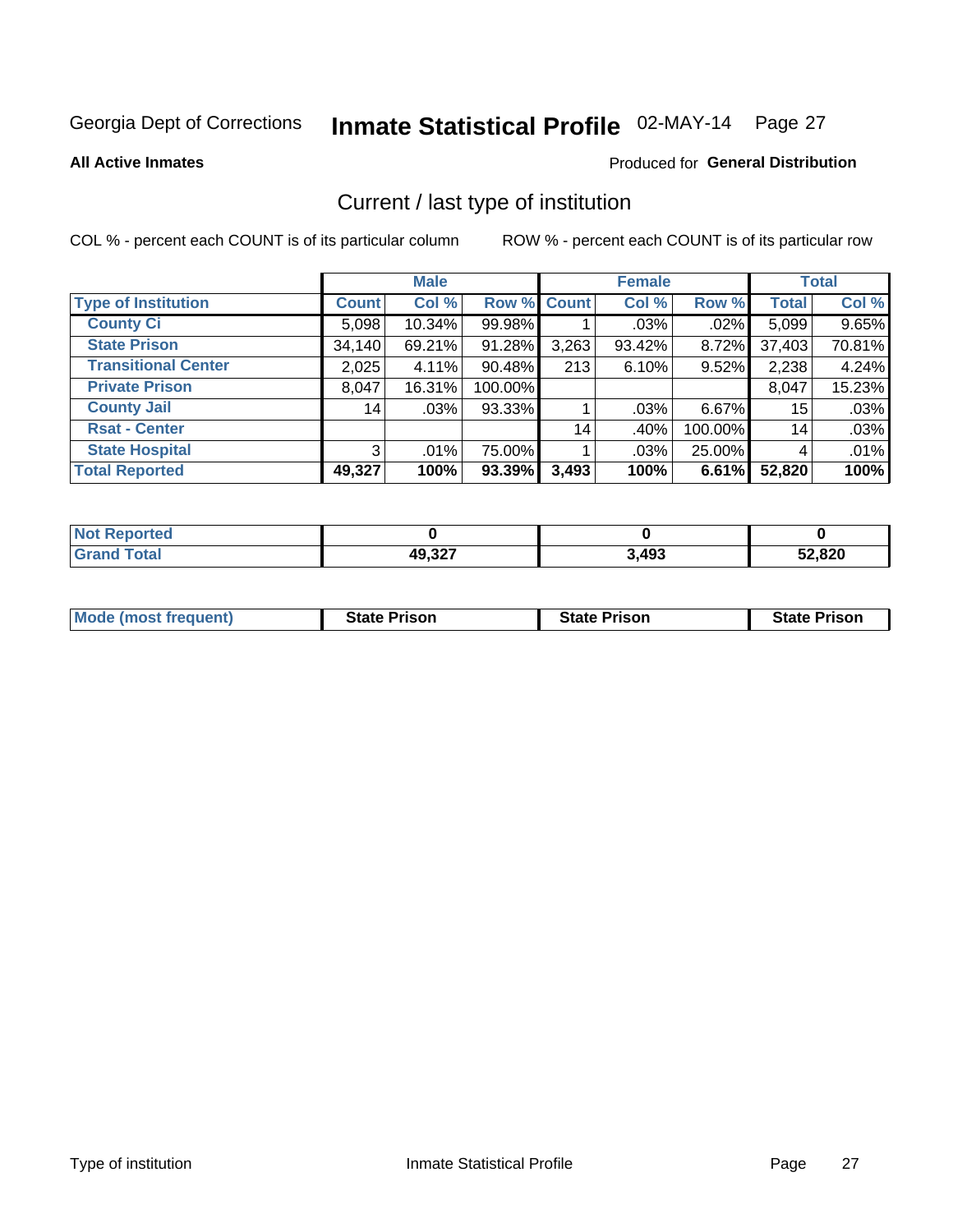# Inmate Statistical Profile 02-MAY-14 Page 28

**All Active Inmates** 

#### **Produced for General Distribution**

### Institution type - transitional centers

COL % - percent each COUNT is of its particular column

|                                          |              | <b>Male</b> |         |              | <b>Female</b> |         |              | <b>Total</b> |
|------------------------------------------|--------------|-------------|---------|--------------|---------------|---------|--------------|--------------|
| <b>Institution Type - Trans. Centers</b> | <b>Count</b> | Col %       | Row %   | <b>Count</b> | Col %         | Row %   | <b>Total</b> | Col %        |
| <b>Albany Tc</b>                         | 157          | 6.85%       | 100.00% |              |               |         | 157          | 6.02%        |
| <b>Arrendale State Prison</b>            |              |             |         | 101          | 32.17%        | 100.00% | 101          | 3.87%        |
| <b>Atlanta Mens Tc</b>                   | 254          | 11.08%      | 100.00% |              |               |         | 254          | 9.74%        |
| <b>Augusta Tc</b>                        | 200          | 8.72%       | 100.00% |              |               |         | 200          | 7.67%        |
| <b>Clayton Tc</b>                        | 327          | 14.26%      | 100.00% |              |               |         | 327          | 12.54%       |
| <b>Coastal Tc</b>                        | 263          | 11.47%      | 100.00% |              |               |         | 263          | 10.09%       |
| <b>Columbus Tc</b>                       | 140          | 6.11%       | 100.00% |              |               |         | 140          | 5.37%        |
| <b>Lagrange Tc</b>                       | 154          | 6.72%       | 100.00% |              |               |         | 154          | 5.91%        |
| <b>Macon Tc</b>                          | 159          | 6.93%       | 100.00% |              |               |         | 159          | 6.10%        |
| <b>Macon Womens Tc</b>                   |              |             |         | 3            | .96%          | 100.00% | 3            | .12%         |
| <b>Metro Tc</b>                          |              |             |         | 210          | 66.88%        | 100.00% | 210          | 8.06%        |
| <b>Phillips State Prison</b>             | 268          | 11.69%      | 100.00% |              |               |         | 268          | 10.28%       |
| <b>Smith Tc</b>                          | 209          | 9.11%       | 100.00% |              |               |         | 209          | 8.02%        |
| <b>Valdosta Tc</b>                       | 162          | 7.06%       | 100.00% |              |               |         | 162          | 6.21%        |
| <b>Total Reported</b>                    | 2,293        | 100%        | 87.96%  | 314          | 100%          | 12.04%  | 2,607        | 100%         |

| orted<br>$\sim$ |       |      |       |
|-----------------|-------|------|-------|
| <b>ota</b>      | 2,293 | - 24 | 2,607 |

| Mode (most frequent) | <b>Clayton Tc</b> | <b>Arrendale State Prison</b> | <b>Clayton Tc</b> |
|----------------------|-------------------|-------------------------------|-------------------|
|                      |                   |                               |                   |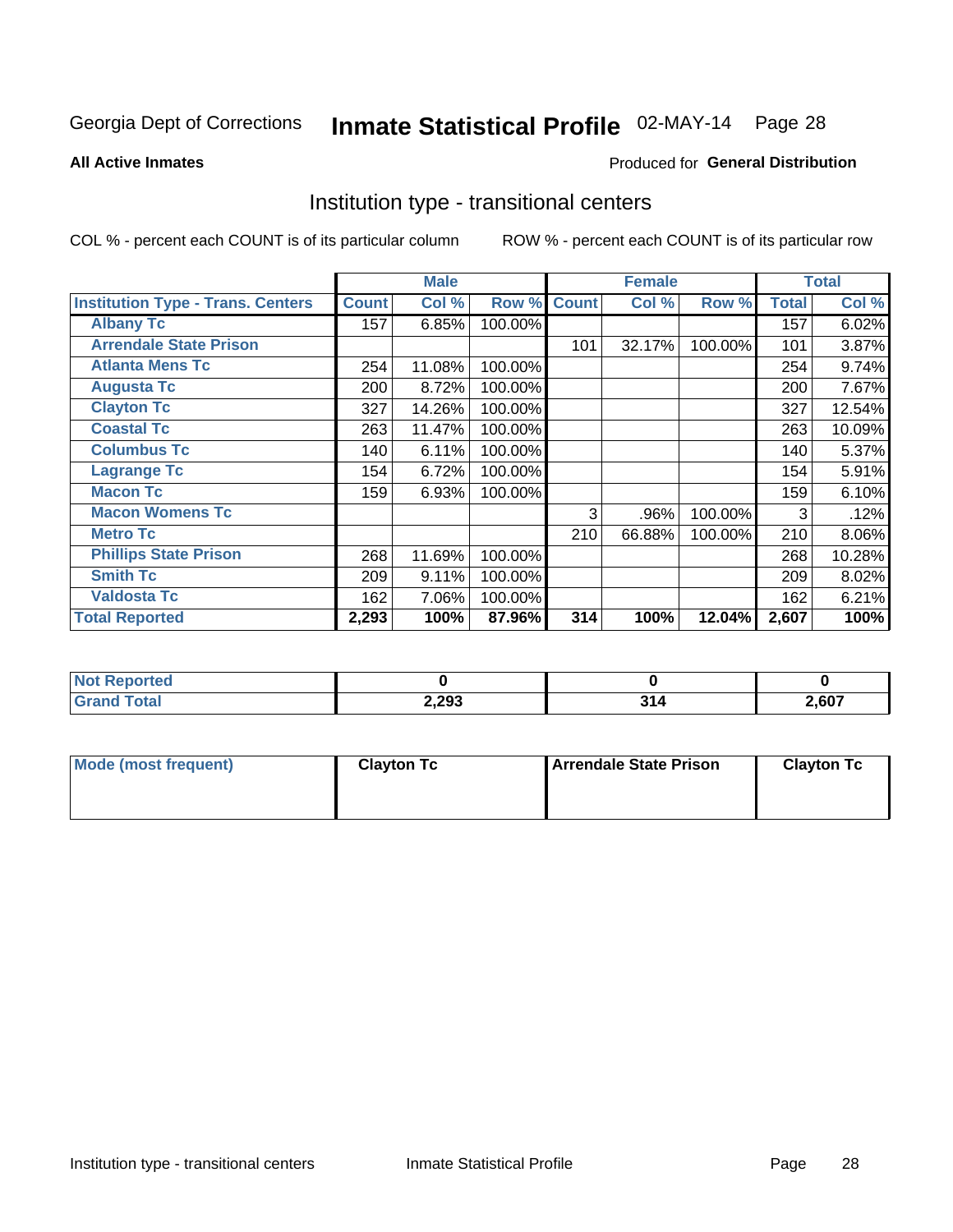# Inmate Statistical Profile 02-MAY-14 Page 29

#### **All Active Inmates**

#### Produced for General Distribution

### Institution type - county prisons

COL % - percent each COUNT is of its particular column

|                                          |                         | <b>Male</b> |         |              | <b>Female</b> |       |                | <b>Total</b> |
|------------------------------------------|-------------------------|-------------|---------|--------------|---------------|-------|----------------|--------------|
| <b>Institution Type - County Prisons</b> | <b>Count</b>            | Col %       | Row %   | <b>Count</b> | Col %         | Row % | <b>Total</b>   | Col %        |
| <b>Baldwin County Ci</b>                 | $\overline{2}$          | .04%        | 100.00% |              |               |       | $\overline{2}$ | .04%         |
| <b>Bulloch County Ci</b>                 | 140                     | 2.75%       | 100.00% |              |               |       | 140            | 2.75%        |
| <b>Carroll County Ci</b>                 | 249                     | 4.88%       | 100.00% |              |               |       | 249            | 4.88%        |
| <b>Clarke County Ci</b>                  | 108                     | 2.12%       | 100.00% |              |               |       | 108            | 2.12%        |
| <b>Clayton County Ci</b>                 | 236                     | 4.63%       | 100.00% |              |               |       | 236            | 4.63%        |
| <b>Colquitt County Ci</b>                | 183                     | 3.59%       | 100.00% |              |               |       | 183            | 3.59%        |
| <b>Cook County Ci</b>                    | 1                       | .02%        | 100.00% |              |               |       | 1              | .02%         |
| <b>Coweta County Ci</b>                  | 203                     | 3.98%       | 100.00% |              |               |       | 203            | 3.98%        |
| <b>Decatur County Ci</b>                 | 222                     | 4.35%       | 100.00% |              |               |       | 222            | 4.35%        |
| <b>Dougherty County Ci</b>               | 1                       | .02%        | 100.00% |              |               |       | 1              | .02%         |
| <b>Effingham County Ci</b>               | 185                     | 3.63%       | 100.00% |              |               |       | 185            | 3.63%        |
| <b>Floyd County Ci</b>                   | 426                     | 8.36%       | 100.00% |              |               |       | 426            | 8.35%        |
| <b>Fulton County Ci</b>                  | 9                       | .18%        | 100.00% |              |               |       | 9              | .18%         |
| <b>Gilmer County Ci</b>                  | $\overline{\mathbf{4}}$ | .08%        | 100.00% |              |               |       | 4              | .08%         |
| <b>Grady County Ci</b>                   | $\overline{2}$          | .04%        | 100.00% |              |               |       | $\overline{2}$ | .04%         |
| <b>Gwinnett County Ci</b>                | 121                     | 2.37%       | 100.00% |              |               |       | 121            | 2.37%        |
| <b>Hall County Ci</b>                    | 213                     | 4.18%       | 100.00% |              |               |       | 213            | 4.18%        |
| <b>Hancock County Ci</b>                 | 1                       | .02%        | 100.00% |              |               |       | 1              | .02%         |
| <b>Harris County Ci</b>                  | 117                     | 2.30%       | 100.00% |              |               |       | 117            | 2.29%        |
| <b>Hart County Ci</b>                    | 5                       | .10%        | 100.00% |              |               |       | 5              | .10%         |
| <b>Henry County Ci</b>                   | 1                       | .02%        | 100.00% |              |               |       | $\mathbf{1}$   | .02%         |
| <b>Jackson County Ci</b>                 | 147                     | 2.88%       | 100.00% |              |               |       | 147            | 2.88%        |
| <b>Jefferson County Ci</b>               | 189                     | 3.71%       | 100.00% |              |               |       | 189            | 3.71%        |
| <b>Meriwether County Ci</b>              | 3                       | .06%        | 100.00% |              |               |       | 3              | .06%         |
| <b>Miller County Ci</b>                  | $\overline{2}$          | .04%        | 100.00% |              |               |       | $\overline{2}$ | .04%         |
| <b>Mitchell County Ci</b>                | 97                      | 1.90%       | 100.00% |              |               |       | 97             | 1.90%        |
| <b>Morgan County Ci</b>                  | 1                       | .02%        | 100.00% |              |               |       | 1              | .02%         |
| <b>Muscogee County Ci</b>                | 532                     | 10.44%      | 100.00% |              |               |       | 532            | 10.43%       |
| <b>Richmond County Ci</b>                | 217                     | 4.26%       | 100.00% |              |               |       | 217            | 4.26%        |
| <b>Screven County Ci</b>                 | 143                     | 2.81%       | 100.00% |              |               |       | 143            | 2.80%        |
| <b>Spalding County Ci</b>                | 376                     | 7.38%       | 100.00% |              |               |       | 376            | 7.37%        |
| <b>Stewart County Ci</b>                 | $\overline{2}$          | .04%        | 100.00% |              |               |       | $\overline{2}$ | .04%         |
| <b>Sumter County Ci</b>                  | 354                     | 6.94%       | 100.00% |              |               |       | 354            | 6.94%        |
| <b>Terrell County Ci</b>                 | 139                     | 2.73%       | 100.00% |              |               |       | 139            | 2.73%        |
| <b>Thomas County Ci</b>                  | 182                     | 3.57%       | 100.00% |              |               |       | 182            | 3.57%        |
| <b>Tift County Ci</b>                    | $\overline{2}$          | .04%        | 100.00% |              |               |       | 2              | .04%         |
| <b>Troup County Ci</b>                   | 271                     | 5.32%       | 100.00% |              |               |       | 271            | 5.31%        |
| <b>Turner County Ci</b>                  | $\mathbf{1}$            | .02%        | 100.00% |              |               |       | 1              | .02%         |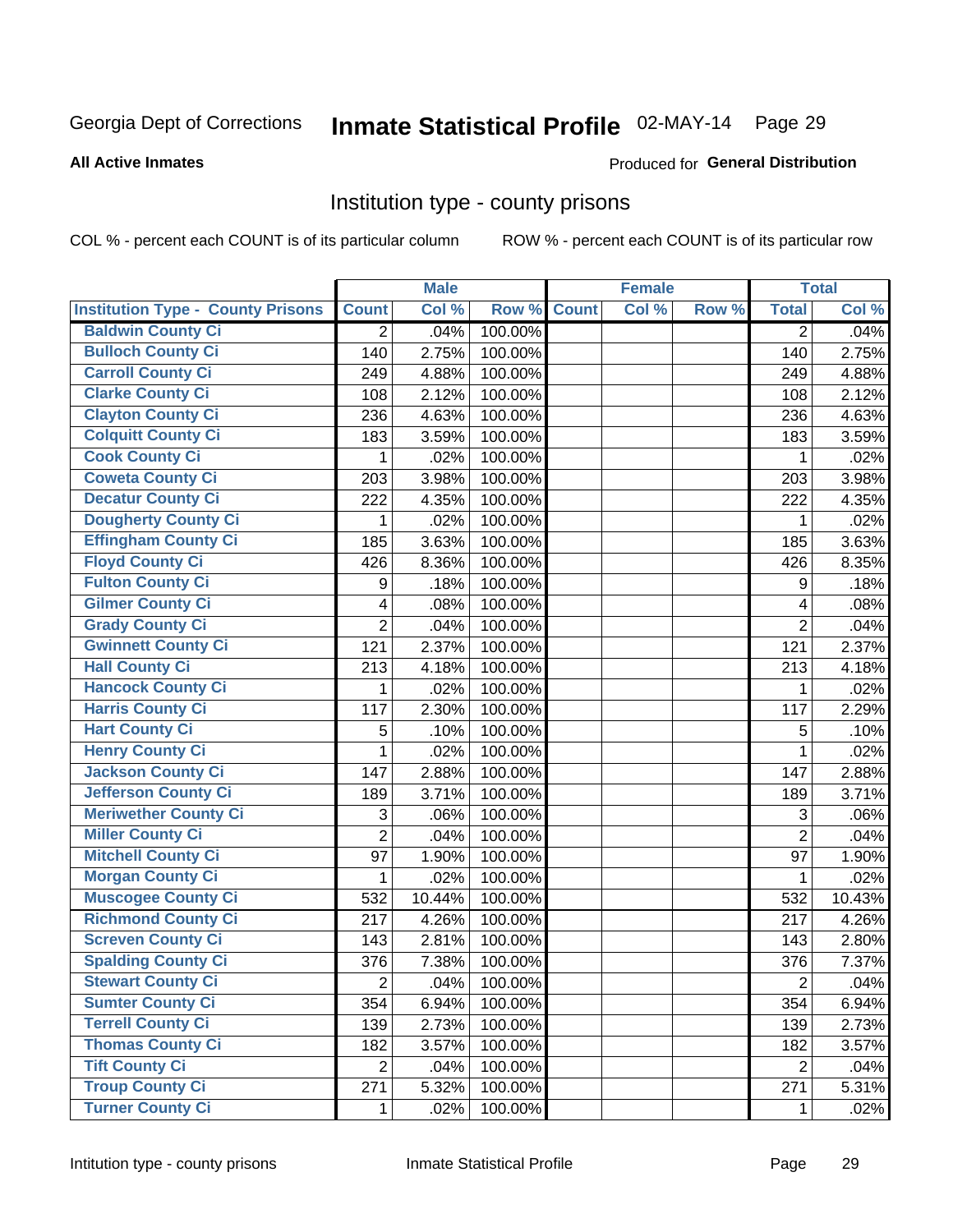# Inmate Statistical Profile 02-MAY-14 Page 30

**All Active Inmates** 

#### Produced for General Distribution

### Institution type - county prisons

COL % - percent each COUNT is of its particular column

|                                          |              | <b>Male</b> |             | <b>Female</b> |         |              | <b>Total</b> |
|------------------------------------------|--------------|-------------|-------------|---------------|---------|--------------|--------------|
| <b>Institution Type - County Prisons</b> | <b>Count</b> | Col %       | Row % Count | Col %         | Row %   | <b>Total</b> | Col %        |
| <b>Upson County Ci</b>                   | 2            | $.04\%$     | 100.00%     |               |         |              | .04%         |
| <b>Walker County Ci</b>                  | 4            | $.08\%$     | 100.00%     |               |         |              | .08%         |
| <b>Walton County Ci</b>                  | 3            | $.06\%$     | 100.00%     |               |         |              | .06%         |
| <b>Wilkes County Ci</b>                  |              | .02%        | 100.00%     |               |         |              | .02%         |
| <b>Womens Ci</b>                         |              |             |             | 100.00%       | 100.00% |              | .02%         |
| <b>Worth County Ci</b>                   |              | $.02\%$     | 100.00%     |               |         |              | .02%         |
| <b>Total Reported</b>                    | 5,098        | 100%        | 99.98%      | 100%          | .02%    | 5,099        | 100%         |

| <b>Not</b><br><b>Reported</b> |       |       |
|-------------------------------|-------|-------|
| <b>Total</b>                  | 5,098 | 5,099 |

| Mode (most frequent) | Muscogee County Ci | Womens Ci | Muscogee County |
|----------------------|--------------------|-----------|-----------------|
|----------------------|--------------------|-----------|-----------------|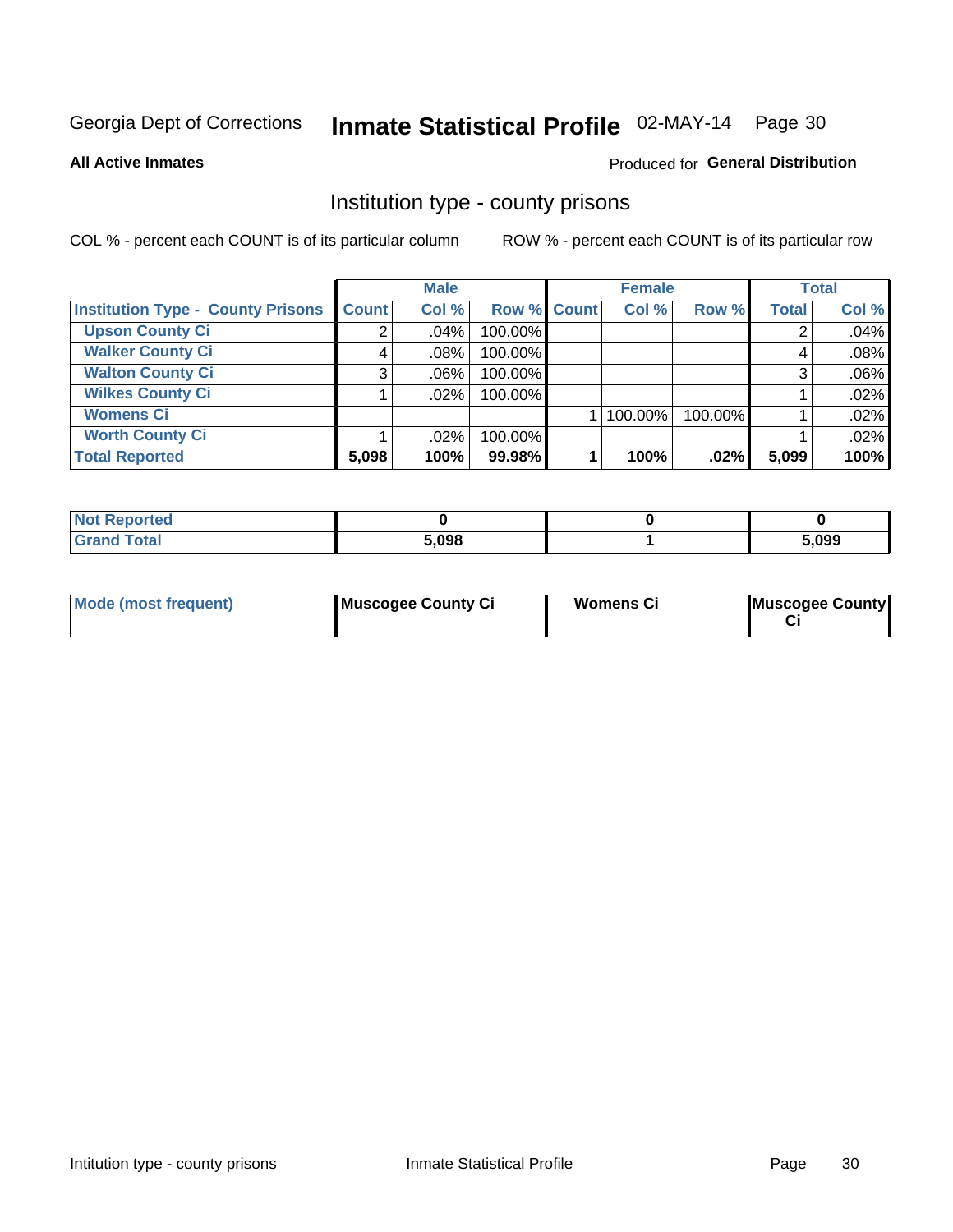# Inmate Statistical Profile 02-MAY-14 Page 31

#### **All Active Inmates**

#### Produced for General Distribution

### Institution type - state prisons

COL % - percent each COUNT is of its particular column

|                                         |              | <b>Male</b> |         |              | <b>Female</b> |         | <b>Total</b> |       |
|-----------------------------------------|--------------|-------------|---------|--------------|---------------|---------|--------------|-------|
| <b>Institution Type - State Prisons</b> | <b>Count</b> | Col %       | Row %   | <b>Count</b> | Col %         | Row %   | <b>Total</b> | Col % |
| <b>Arrendale State Prison</b>           |              |             |         | 1,361        | 41.71%        | 100.00% | 1,361        | 3.64% |
| <b>Augusta State Med. Prison</b>        | 1,207        | 3.54%       | 99.67%  | 4            | .12%          | .33%    | 1,211        | 3.24% |
| <b>Autry State Prison</b>               | 1,702        | 4.99%       | 100.00% |              |               |         | 1,702        | 4.55% |
| <b>Baldwin State Prison</b>             | 941          | 2.76%       | 100.00% |              |               |         | 941          | 2.52% |
| <b>Burrus Corr Trn Cntr</b>             | 641          | 1.88%       | 100.00% |              |               |         | 641          | 1.71% |
| <b>Calhoun State Prison</b>             | 1,630        | 4.77%       | 100.00% |              |               |         | 1,630        | 4.36% |
| <b>Central State Prison</b>             | 1,092        | 3.20%       | 100.00% |              |               |         | 1,092        | 2.92% |
| <b>Chatham State Prison</b>             | 7            | .02%        | 100.00% |              |               |         | 7            | .02%  |
| <b>Coastal State Prison</b>             | 1,498        | 4.39%       | 100.00% |              |               |         | 1,498        | 4.01% |
| <b>Dodge State Prison</b>               | 1,227        | 3.59%       | 100.00% |              |               |         | 1,227        | 3.28% |
| <b>Dooly State Prison</b>               | 1,670        | 4.89%       | 100.00% |              |               |         | 1,670        | 4.46% |
| <b>Emanuel - Swainsboro</b>             |              |             |         | 304          | 9.32%         | 100.00% | 304          | .81%  |
| <b>Ga Diag Class Prison</b>             | 2,498        | 7.32%       | 100.00% |              |               |         | 2,498        | 6.68% |
| <b>Ga State Prison</b>                  | 1,517        | 4.44%       | 100.00% |              |               |         | 1,517        | 4.06% |
| <b>Hancock State Prison</b>             | 1,014        | 2.97%       | 100.00% |              |               |         | 1,014        | 2.71% |
| <b>Hays State Prison</b>                | 1,191        | 3.49%       | 100.00% |              |               |         | 1,191        | 3.18% |
| <b>Helms Facility</b>                   | 19           | .06%        | 48.72%  | 20           | .61%          | 51.28%  | 39           | .10%  |
| <b>Johnson State Prison</b>             | 1,532        | 4.49%       | 100.00% |              |               |         | 1,532        | 4.10% |
| <b>Lee State Prison</b>                 | 747          | 2.19%       | 100.00% |              |               |         | 747          | 2.00% |
| Long                                    | 200          | .59%        | 100.00% |              |               |         | 200          | .53%  |
| <b>Lowndes Unit</b>                     | 6            | .02%        | 100.00% |              |               |         | 6            | .02%  |
| <b>Macon State Prison</b>               | 1,684        | 4.93%       | 100.00% |              |               |         | 1,684        | 4.50% |
| <b>Metro State Prison (W)</b>           |              |             |         | 1            | .03%          | 100.00% | 1            | .01%  |
| <b>Montgomery State Prison</b>          | 333          | .98%        | 100.00% |              |               |         | 333          | .89%  |
| <b>Phillips State Prison</b>            | 1,121        | 3.28%       | 100.00% |              |               |         | 1,121        | 3.00% |
| <b>Pulaski State Prison</b>             |              |             |         | 1,174        | 35.98%        | 100.00% | 1,174        | 3.14% |
| <b>Putnam State Prison</b>              | $\sqrt{3}$   | .01%        | 100.00% |              |               |         | 3            | .01%  |
| <b>Rivers State Prison</b>              | 1            | .01%        | 100.00% |              |               |         | 1            | .01%  |
| <b>Rogers State Prison</b>              | 1,290        | 3.78%       | 100.00% |              |               |         | 1,290        | 3.45% |
| <b>Rutledge State Prison</b>            | 618          | 1.81%       | 100.00% |              |               |         | 618          | 1.65% |
| <b>Smith State Prison</b>               | 1,478        | 4.33%       | 100.00% |              |               |         | 1,478        | 3.95% |
| <b>Telfair State Prison</b>             | 1,254        | 3.67%       | 100.00% |              |               |         | 1,254        | 3.35% |
| <b>Valdosta State Prison</b>            | 1,041        | 3.05%       | 100.00% |              |               |         | 1,041        | 2.78% |
| <b>Walker State Prison</b>              | 398          | 1.17%       | 100.00% |              |               |         | 398          | 1.06% |
| <b>Ware State Prison</b>                | 1,414        | 4.14%       | 100.00% |              |               |         | 1,414        | 3.78% |
| <b>Washington State Prison</b>          | 1,335        | 3.91%       | 100.00% |              |               |         | 1,335        | 3.57% |
| <b>Wayne State Prison</b>               | 2            | .01%        | 100.00% |              |               |         | 2            | .01%  |
| <b>Whitworth Facility</b>               |              |             |         | 399          | 12.23%        | 100.00% | 399          | 1.07% |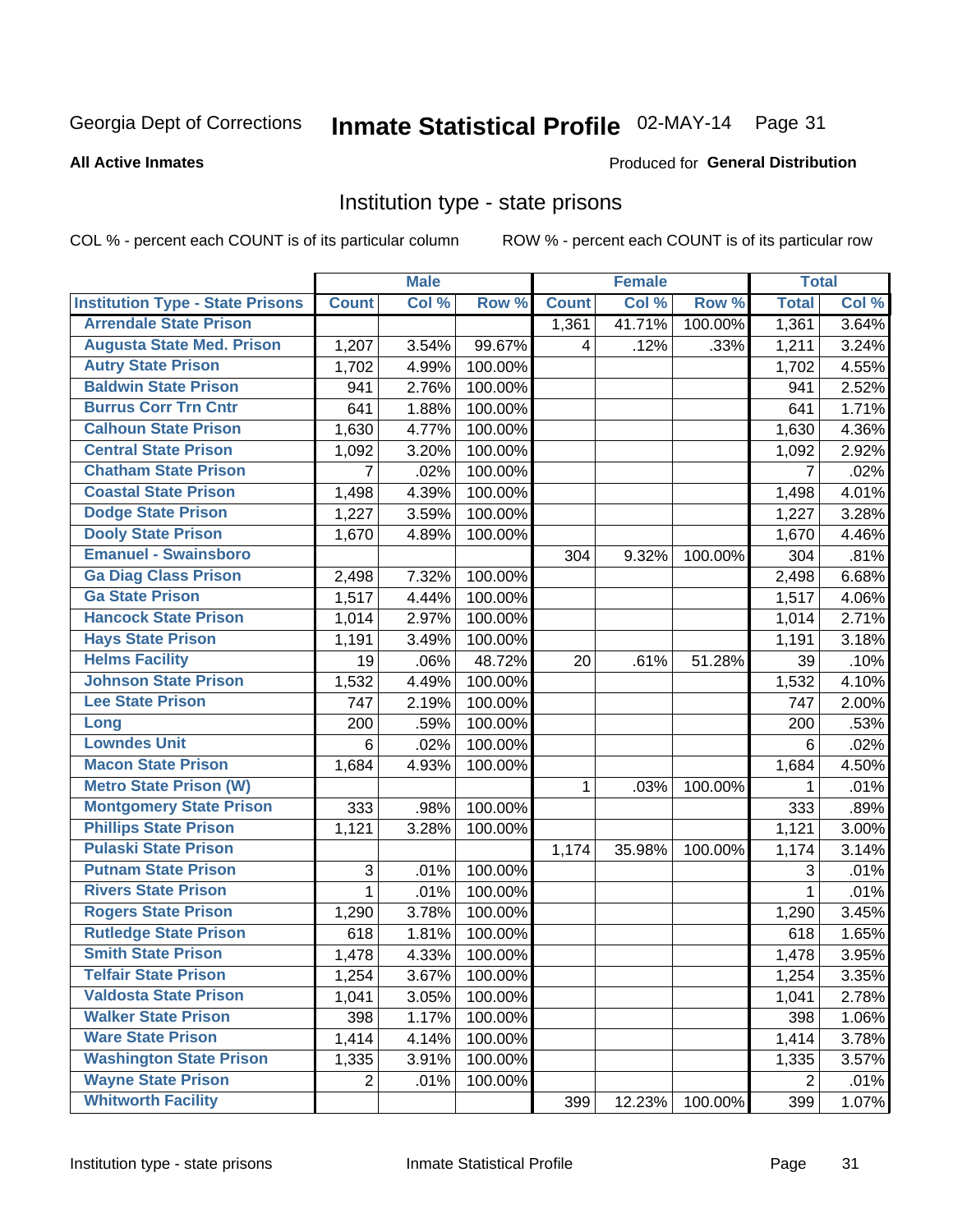# Inmate Statistical Profile 02-MAY-14 Page 32

**All Active Inmates** 

Produced for General Distribution

### Institution type - state prisons

COL % - percent each COUNT is of its particular column

|                                         |              | <b>Male</b>                 |           |                               | <b>Female</b> |       | <b>Total</b>                          |        |  |
|-----------------------------------------|--------------|-----------------------------|-----------|-------------------------------|---------------|-------|---------------------------------------|--------|--|
| <b>Institution Type - State Prisons</b> | <b>Count</b> | Col %                       | Row %     | <b>Count</b>                  | Col %         | Row % | <b>Total</b>                          | Col %  |  |
| <b>Wilcox State Prison</b>              | 1,829        | 5.36%                       | 100.00%   |                               |               |       | 1,829                                 | 4.89%  |  |
| <b>Total Reported</b>                   | 34,140       | 100%                        | $91.28\%$ | 3,263                         | 100%          | 8.72% | 37,403                                | 100%   |  |
| <b>Not Reported</b>                     |              |                             |           |                               |               |       |                                       |        |  |
|                                         |              |                             |           | 0                             |               |       |                                       |        |  |
| <b>Grand Total</b>                      |              | 34,140                      |           |                               | 3.263         |       |                                       | 37,403 |  |
| <b>Mode (most frequent)</b>             |              | <b>Ga Diag Class Prison</b> |           | <b>Arrendale State Prison</b> |               |       | <b>Ga Diag Class</b><br><b>Prison</b> |        |  |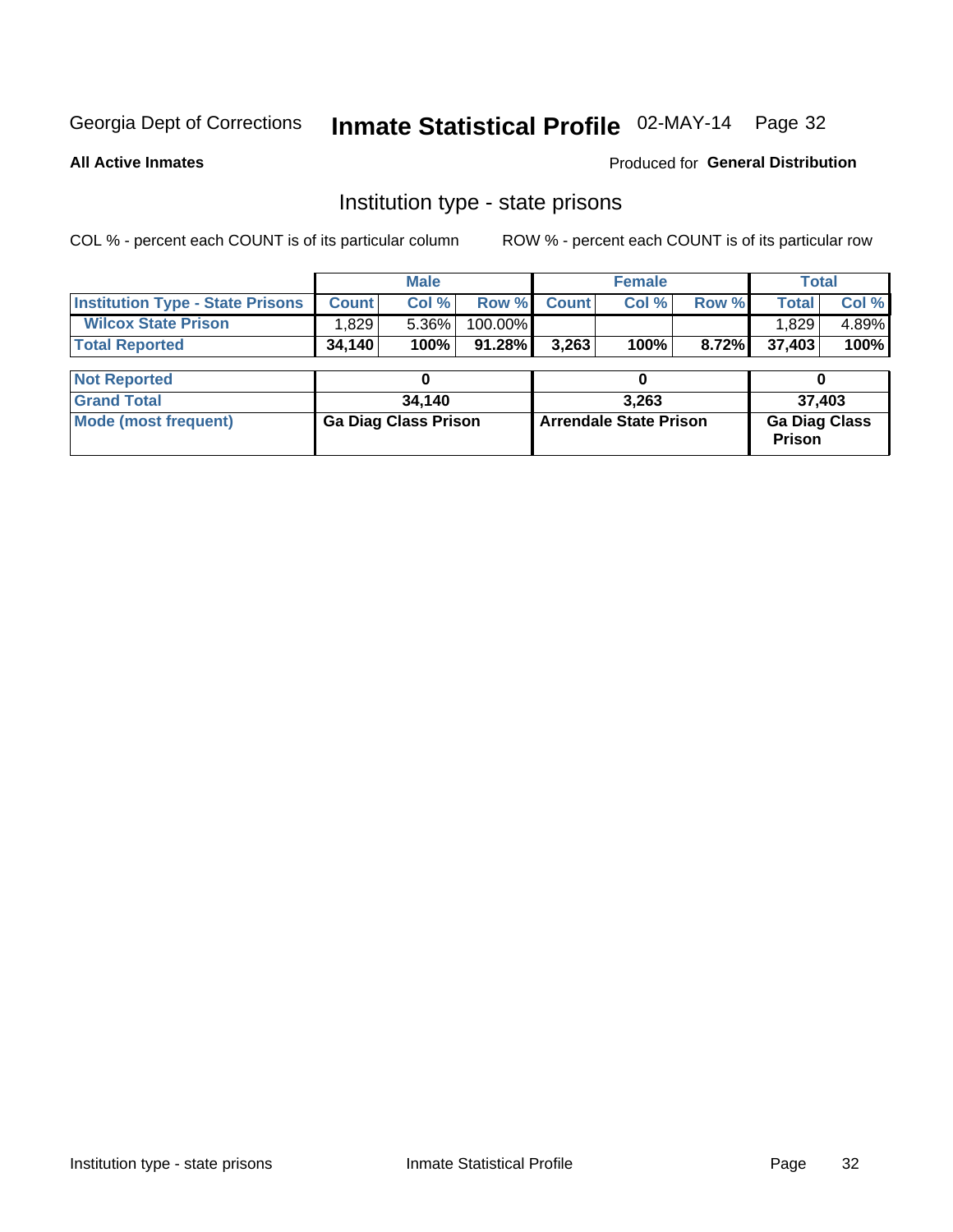# Inmate Statistical Profile 02-MAY-14 Page 33

**All Active Inmates** 

#### Produced for General Distribution

### Institution type - private prisons

COL % - percent each COUNT is of its particular column

|                                           |              | <b>Male</b> |                    | <b>Female</b> |       |              | <b>Total</b> |
|-------------------------------------------|--------------|-------------|--------------------|---------------|-------|--------------|--------------|
| <b>Institution Type - Private Prisons</b> | <b>Count</b> | Col %       | <b>Row % Count</b> | Col %         | Row % | <b>Total</b> | Col %        |
| <b>Coffee Corr Facility</b>               | 2,658        | 33.03%      | 100.00%            |               |       | 2,658        | 33.03%       |
| <b>Jenkins Corr Facility</b>              | 1,163        | 14.45%      | 100.00%            |               |       | 1,163        | 14.45%       |
| <b>Riverbend Corr Facility</b>            | .499         | $18.63\%$   | 100.00%            |               |       | 1,499        | 18.63%       |
| <b>Wheeler Corr Facility</b>              | 2.727        | 33.89%      | 100.00%            |               |       | 2,727        | 33.89%       |
| <b>Total Reported</b>                     | 8,047        | 100%        | 100%               |               | %     | 8,047        | 100%         |

| <b>Reported</b> |       |                   |
|-----------------|-------|-------------------|
| <b>otal</b>     | 8.047 | <b>047</b><br>v-1 |

| Mode (most frequent) | <b>Wheeler Corr Facility</b> | <b>Null</b> | <b>Wheeler Corr</b><br><b>Facility</b> |
|----------------------|------------------------------|-------------|----------------------------------------|
|----------------------|------------------------------|-------------|----------------------------------------|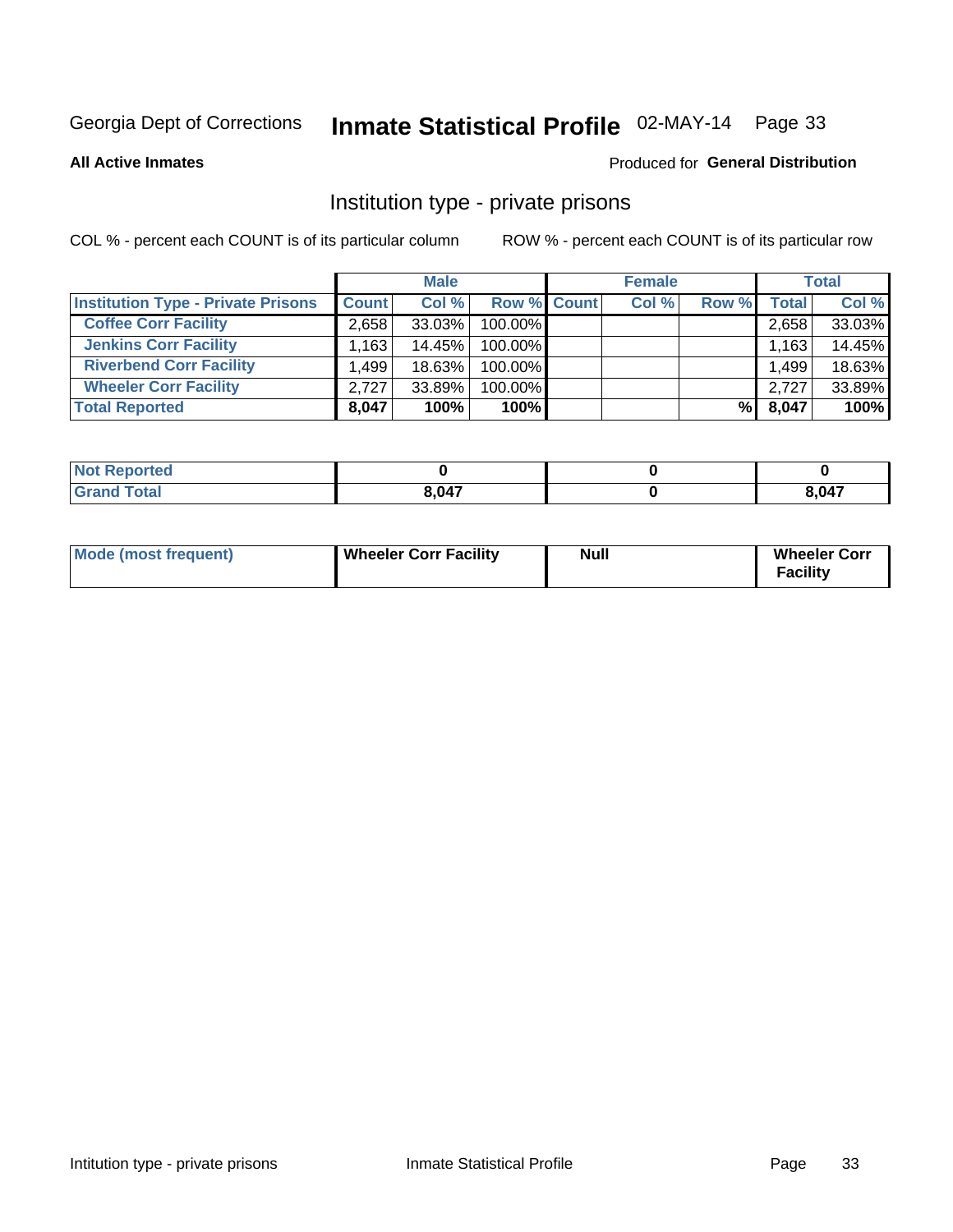### Inmate Statistical Profile 02-MAY-14 Page 34

**All Active Inmates** 

#### **Produced for General Distribution**

# Institution type - pre-release centers

COL % - percent each COUNT is of its particular column

|                                                   | <b>Male</b> |             | <b>Female</b> |             | <b>Total</b> |
|---------------------------------------------------|-------------|-------------|---------------|-------------|--------------|
| <b>Institution Type - Prison Annexe   Count  </b> | Col%        | Row % Count | Col%          | Row % Total | Col %        |
| <b>Total Reported</b>                             |             |             |               |             |              |

| <b>Reported</b><br>I NOT |  |  |
|--------------------------|--|--|
| <b>Total</b><br>$C$ ren  |  |  |

| <b>Mo</b><br>frequent)<br>(most | <b>Null</b> | <b>Null</b> | <b>Null</b> |
|---------------------------------|-------------|-------------|-------------|
|                                 |             |             |             |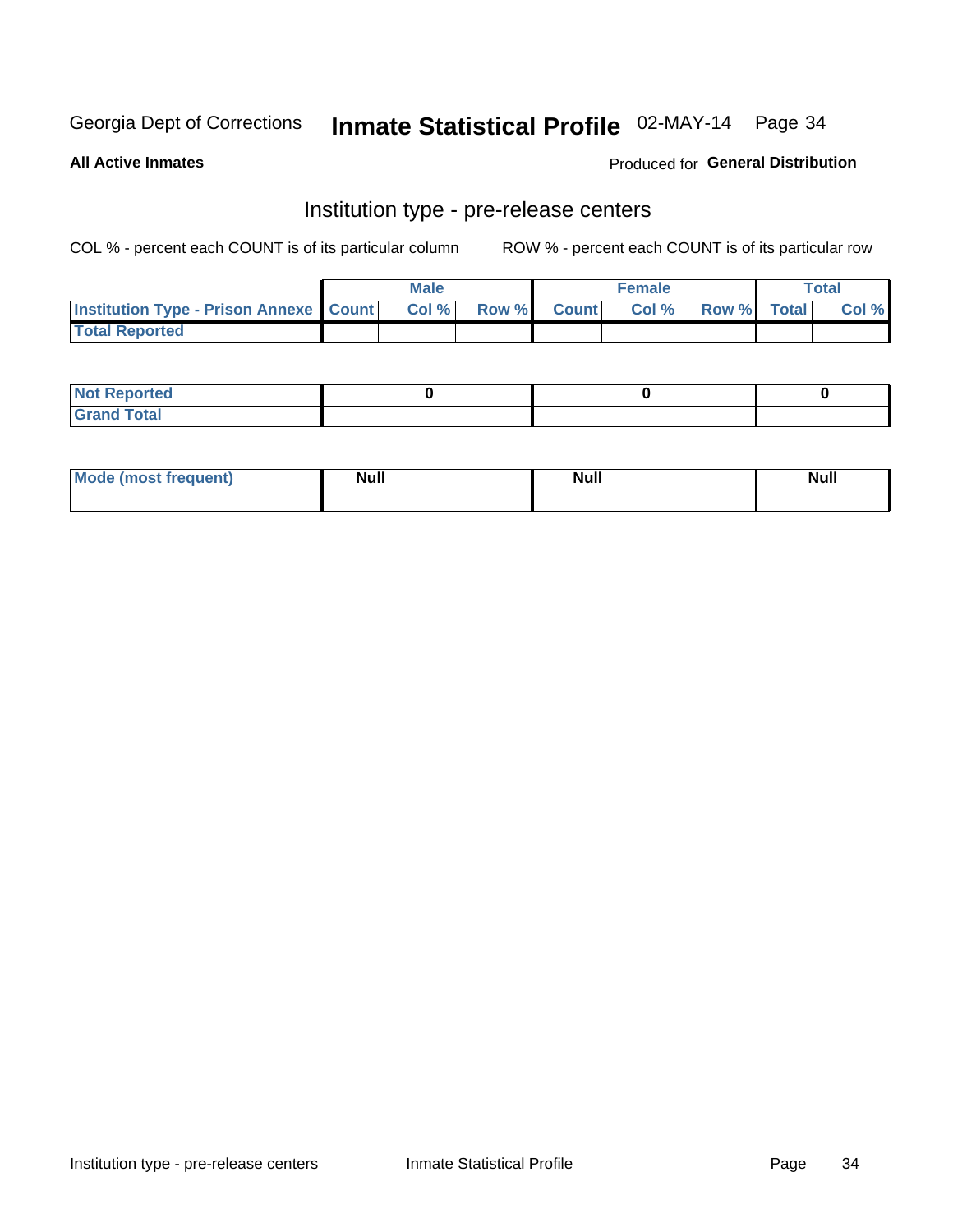# Inmate Statistical Profile 02-MAY-14 Page 35

**All Active Inmates** 

#### Produced for General Distribution

### Institution type - inmate boot camp

COL % - percent each COUNT is of its particular column

|                                      |              | <b>Male</b> |             | <b>Female</b> |             | Total |
|--------------------------------------|--------------|-------------|-------------|---------------|-------------|-------|
| <b>Institution Type - Boot Camps</b> | <b>Count</b> | Col %       | Row % Count | Col%          | Row % Total | Col % |
| <b>Total Rported</b>                 |              |             |             |               |             |       |

| <b>Not Reported</b>                   |  |  |
|---------------------------------------|--|--|
| <b>Total</b><br><b>C HAM</b><br>_____ |  |  |

| <b>AhoM</b>       | <b>Null</b> | <b>Null</b> | Ab d' |
|-------------------|-------------|-------------|-------|
| <b>"requent</b> ) |             |             |       |
|                   |             |             |       |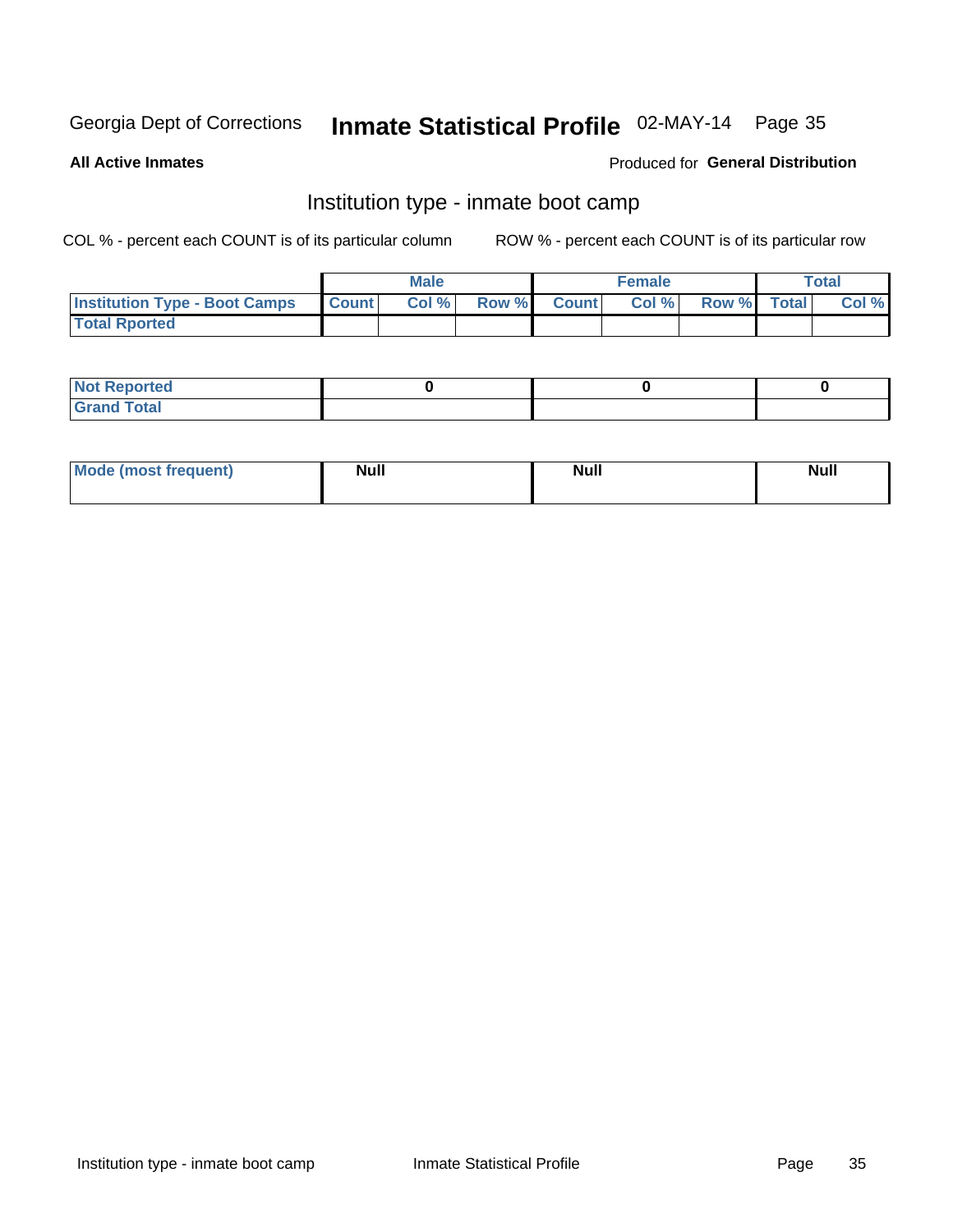# Inmate Statistical Profile 02-MAY-14 Page 36

#### **All Active Inmates**

#### Produced for General Distribution

### Number of disciplinary reports

COL % - percent each COUNT is of its particular column

|                                       |              | <b>Male</b> |             |       | <b>Female</b> |       |        | <b>Total</b> |
|---------------------------------------|--------------|-------------|-------------|-------|---------------|-------|--------|--------------|
| <b>Number of Disciplinary Reports</b> | <b>Count</b> | Col %       | Row % Count |       | Col %         | Row % | Total  | Col %        |
| $\bf{0}$                              | 20,708       | 41.81%      | $91.53\%$   | 1,916 | 54.85%        | 8.47% | 22,624 | 42.67%       |
|                                       | 6,468        | 13.06%      | 92.59%      | 518   | 14.83%        | 7.41% | 6,986  | 13.18%       |
| $\mathbf{2}$                          | 4,089        | 8.26%       | 94.59%      | 234   | 6.70%         | 5.41% | 4,323  | 8.15%        |
| 3                                     | 2,643        | 5.34%       | 94.09%      | 166   | 4.75%         | 5.91% | 2,809  | 5.30%        |
|                                       | 2,054        | 4.15%       | 94.92%      | 110   | 3.15%         | 5.08% | 2,164  | 4.08%        |
| 5                                     | 1.634        | 3.30%       | 95.06%      | 85    | 2.43%         | 4.94% | 1,719  | 3.24%        |
| <b>More Than 5</b>                    | 11,931       | 24.09%      | 96.26%      | 464   | 13.28%        | 3.74% | 12,395 | 23.38%       |
| <b>Total Reported</b>                 | 49,527       | 100%        | 93.41%      | 3,493 | 100%          | 6.59% | 53,020 | 100%         |

| orted<br><b>NOT</b> |        |       |       |
|---------------------|--------|-------|-------|
| Total               | 49.527 | 3,493 | 3.020 |

| Mean (average)       | 5.54 | 3.07 | - ^-<br>ว.ง เ |
|----------------------|------|------|---------------|
| Median (middle)      |      |      |               |
| Mode (most frequent) |      |      |               |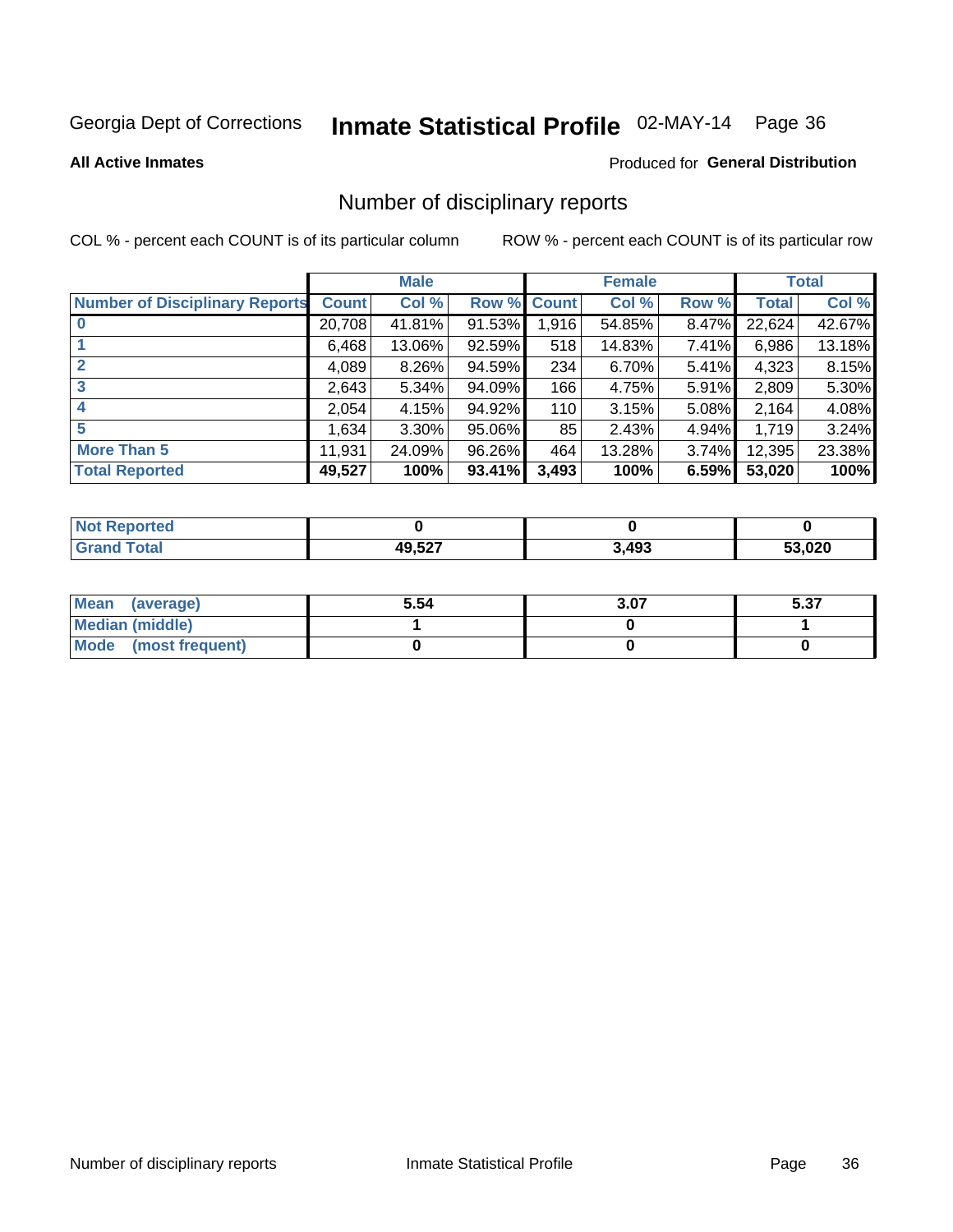# Inmate Statistical Profile 02-MAY-14 Page 37

#### **All Active Inmates**

#### **Produced for General Distribution**

### Number of transfers

COL % - percent each COUNT is of its particular column

|                            |         | <b>Male</b> |        |              | <b>Female</b> |           |        | <b>Total</b> |
|----------------------------|---------|-------------|--------|--------------|---------------|-----------|--------|--------------|
| <b>Number of Transfers</b> | Count l | Col %       | Row %  | <b>Count</b> | Col %         | Row %     | Total  | Col %        |
| $\bf{0}$                   | 3,560   | 7.19%       | 83.37% | 710          | 20.33%        | 16.63%    | 4,270  | 8.05%        |
|                            | 419     | 0.85%       | 79.96% | 105          | 3.01%         | $20.04\%$ | 524    | 0.99%        |
| $\overline{2}$             | 15,727  | 31.75%      | 91.49% | 1,463        | 41.88%        | 8.51%     | 17,190 | 32.42%       |
| 3                          | 1,898   | 3.83%       | 90.99% | 188          | 5.38%         | 9.01%     | 2,086  | 3.93%        |
| 4                          | 6,943   | 14.02%      | 94.67% | 391          | 11.19%        | 5.33%     | 7,334  | 13.83%       |
| 5                          | 2,177   | 4.40%       | 95.78% | 96           | 2.75%         | 4.22%     | 2,273  | 4.29%        |
| <b>More Than 5</b>         | 18,803  | 37.97%      | 97.21% | 540          | 15.46%        | 2.79%     | 19,343 | 36.48%       |
| <b>Total Reported</b>      | 49,527  | 100%        | 93.41% | 3,493        | 100%          | 6.59%     | 53,020 | 100%         |

| Reported<br><b>Not</b> F |                   |       |      |
|--------------------------|-------------------|-------|------|
| ™ota⊩                    | 49.527<br>19.JZ 1 | 3,493 | ,020 |

| Mean (average)         | 6.08 | 2.94 | 5.87 |
|------------------------|------|------|------|
| <b>Median (middle)</b> |      |      |      |
| Mode (most frequent)   |      |      |      |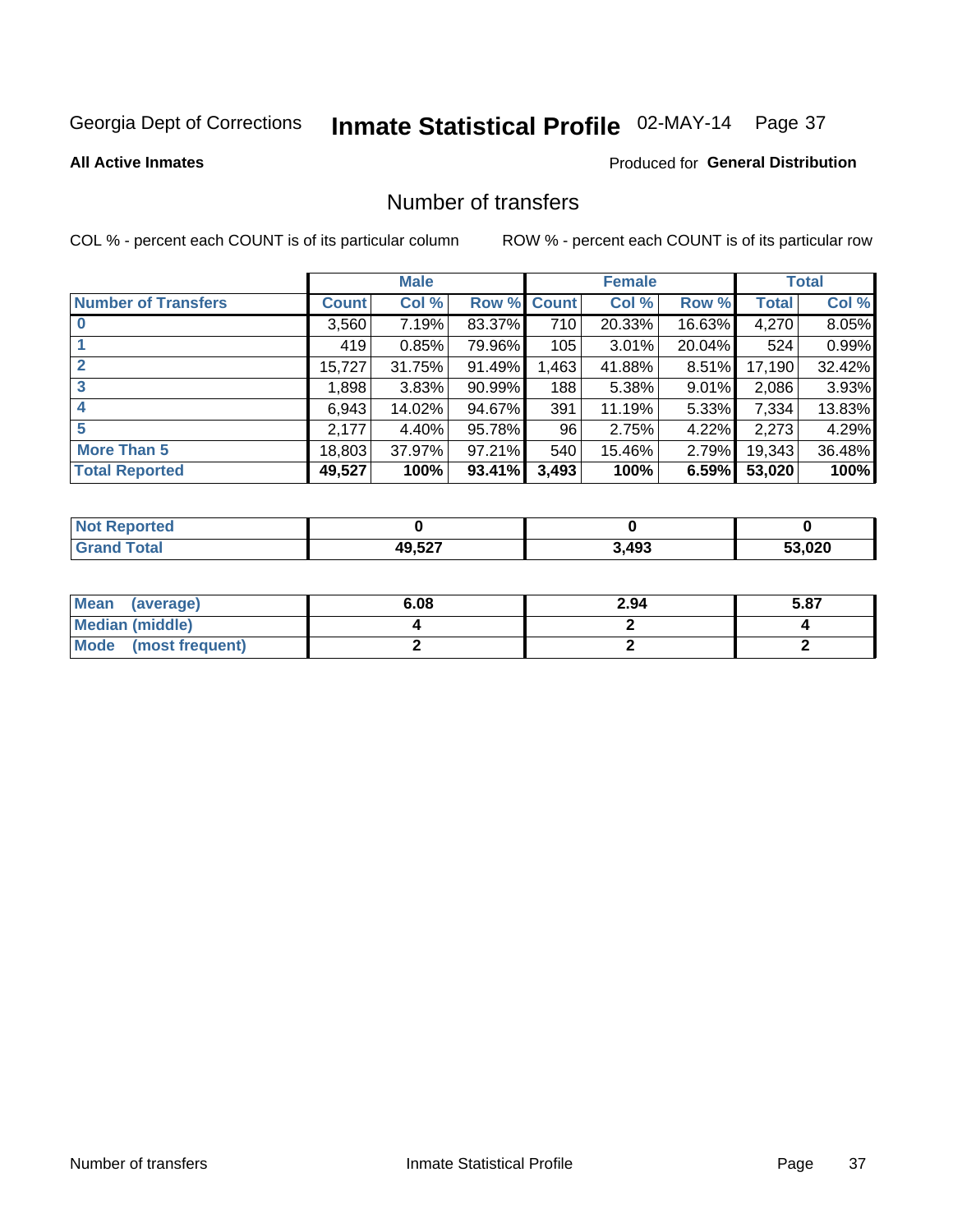# Inmate Statistical Profile 02-MAY-14 Page 38

**All Active Inmates** 

#### Produced for General Distribution

## Number of escapes

COL % - percent each COUNT is of its particular column

|                          |              | <b>Male</b> |             |       | <b>Female</b> |          |        | <b>Total</b> |
|--------------------------|--------------|-------------|-------------|-------|---------------|----------|--------|--------------|
| <b>Number of Escapes</b> | <b>Count</b> | Col %       | Row % Count |       | Col %         | Row %    | Total  | Col %        |
|                          | 48,955       | 98.85%      | 93.36%      | 3,479 | 99.60%        | $6.64\%$ | 52,434 | 98.89%       |
|                          | 517          | 1.04%       | 97.36%      | 14    | 0.40%         | 2.64%    | 531    | 1.00%        |
|                          | 48           | 0.10%       | 100.00%     |       |               |          | 48     | 0.09%        |
|                          | 6            | 0.01%       | 100.00%     |       |               |          | 6      | 0.01%        |
|                          |              | 0.01%       | 100.00%     |       |               |          |        | 0.01%        |
| <b>Total Reported</b>    | 49,527       | 100%        | $93.41\%$   | 3,493 | 100%          | 6.59%    | 53,020 | 100%         |

| <b>Not Reported</b> |        |       |        |
|---------------------|--------|-------|--------|
| Total               | 49,527 | 3,493 | 53,020 |

| Mean (average)         |  | .0 |
|------------------------|--|----|
| <b>Median (middle)</b> |  |    |
| Mode (most frequent)   |  |    |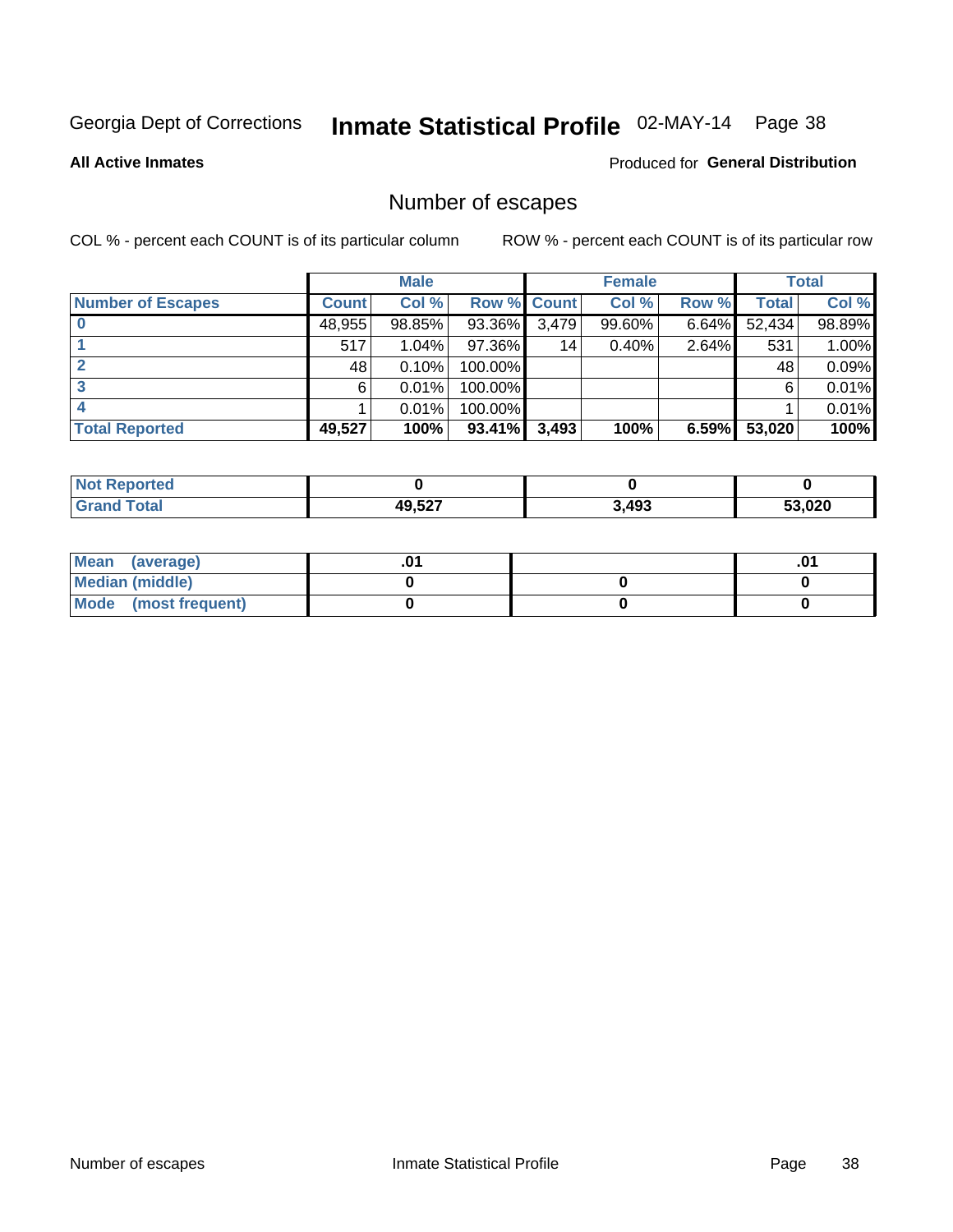# Inmate Statistical Profile 02-MAY-14 Page 39

**All Active Inmates** 

#### **Produced for General Distribution**

## Split sentences - Probation to follow

COL % - percent each COUNT is of its particular column

|                            |              | <b>Male</b> |                    |     | <b>Female</b> |          |                 | <b>Total</b> |
|----------------------------|--------------|-------------|--------------------|-----|---------------|----------|-----------------|--------------|
| <b>Probation to follow</b> | <b>Count</b> | Col%        | <b>Row % Count</b> |     | Col %         | Row %    | Total           | Col %        |
| <b>Yes</b>                 | 32.669       | 65.96%      | 92.75% 2.552       |     | 73.06%        | $7.25\%$ | 35,221          | 66.43%       |
| <b>No</b>                  | 16.858       | 34.04%      | 94.71%             | 941 | 26.94%        | $5.29\%$ | 17.799          | 33.57%       |
| <b>Total Reported</b>      | 49,527       | 100%        | $93.41\%$ 3.493    |     | 100%          |          | $6.59\%$ 53,020 | 100%         |

|  |  | 49,527<br>--- | 3,493 | 53,020 |
|--|--|---------------|-------|--------|
|--|--|---------------|-------|--------|

| M<br>reauent)<br>/٥<br>$\sim$<br>v.,<br>.<br>w<br>$\cdot$ - $\cdot$ |
|---------------------------------------------------------------------|
|---------------------------------------------------------------------|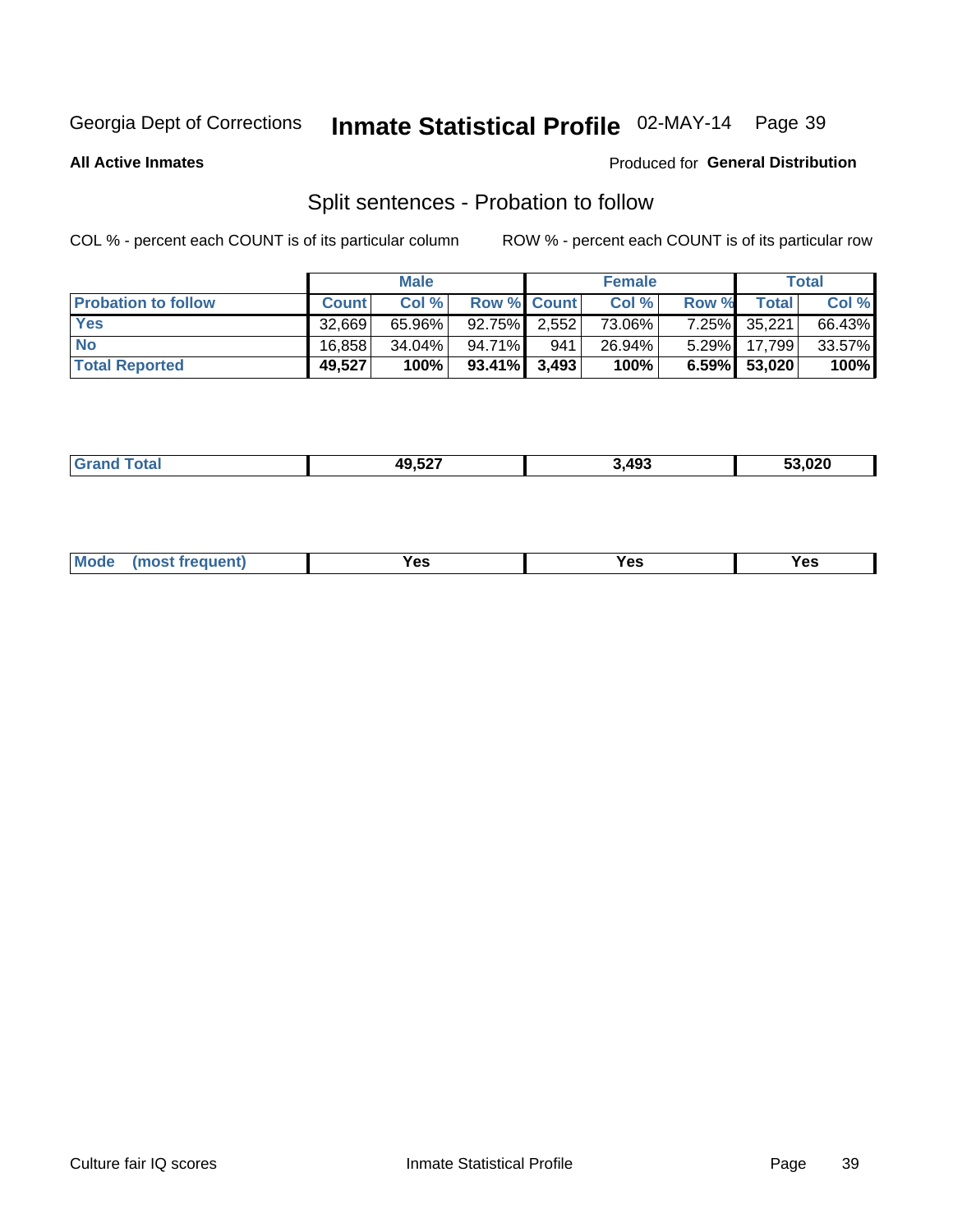# Inmate Statistical Profile 02-MAY-14 Page 40

**All Active Inmates** 

#### Produced for General Distribution

## Probable future release type of still active inmates

COL % - percent each COUNT is of its particular column

|                                         |              | <b>Male</b> |                    |     | <b>Female</b> |          | <b>Total</b> |        |
|-----------------------------------------|--------------|-------------|--------------------|-----|---------------|----------|--------------|--------|
| <b>Probable Future Release Type</b>     | <b>Count</b> | Col %       | <b>Row % Count</b> |     | Col %         | Row %    | <b>Total</b> | Col %  |
| <b>Paroled with probation to follow</b> | 21,368       | 43.51%      | 91.74% 1,924       |     | 55.35%        | 8.26%    | 23,292       | 44.29% |
| Paroled w/o probation to follow         | 8,869        | 18.06%      | 93.26%             | 641 | 18.44%        | 6.74%    | 9,510        | 18.08% |
| <b>Maxout with probation to follow</b>  | 10,707       | 21.80%      | 94.62%             | 609 | 17.52%        | 5.38%    | 11,316       | 21.52% |
| <b>Maxout w/o probation to follow</b>   | 3,441        | 7.01%       | 96.28%             | 133 | 3.83%         | $3.72\%$ | 3,574        | 6.80%  |
| Life, LWOP or death sentence            | 4.727        | 9.62%       | 96.55%             | 169 | 4.86%         | 3.45%    | 4,896        | 9.31%  |
| <b>Total Reported</b>                   | 49,112       | 100%        | $93.39\%$ 3,476    |     | 100%          | 6.61%    | 52,588       | 100%   |

| <b>ota</b> | $\overline{A}$ $\Omega$ $\overline{A}$ $\overline{D}$ | 170 | 52,588 |
|------------|-------------------------------------------------------|-----|--------|
| _____      |                                                       | . . |        |

| Mode (most frequent) | <b>PAR with PROB follow</b> | <b>PAR with PROB follow</b> | <b>PAR with PROB</b><br>follow |
|----------------------|-----------------------------|-----------------------------|--------------------------------|
|                      |                             |                             |                                |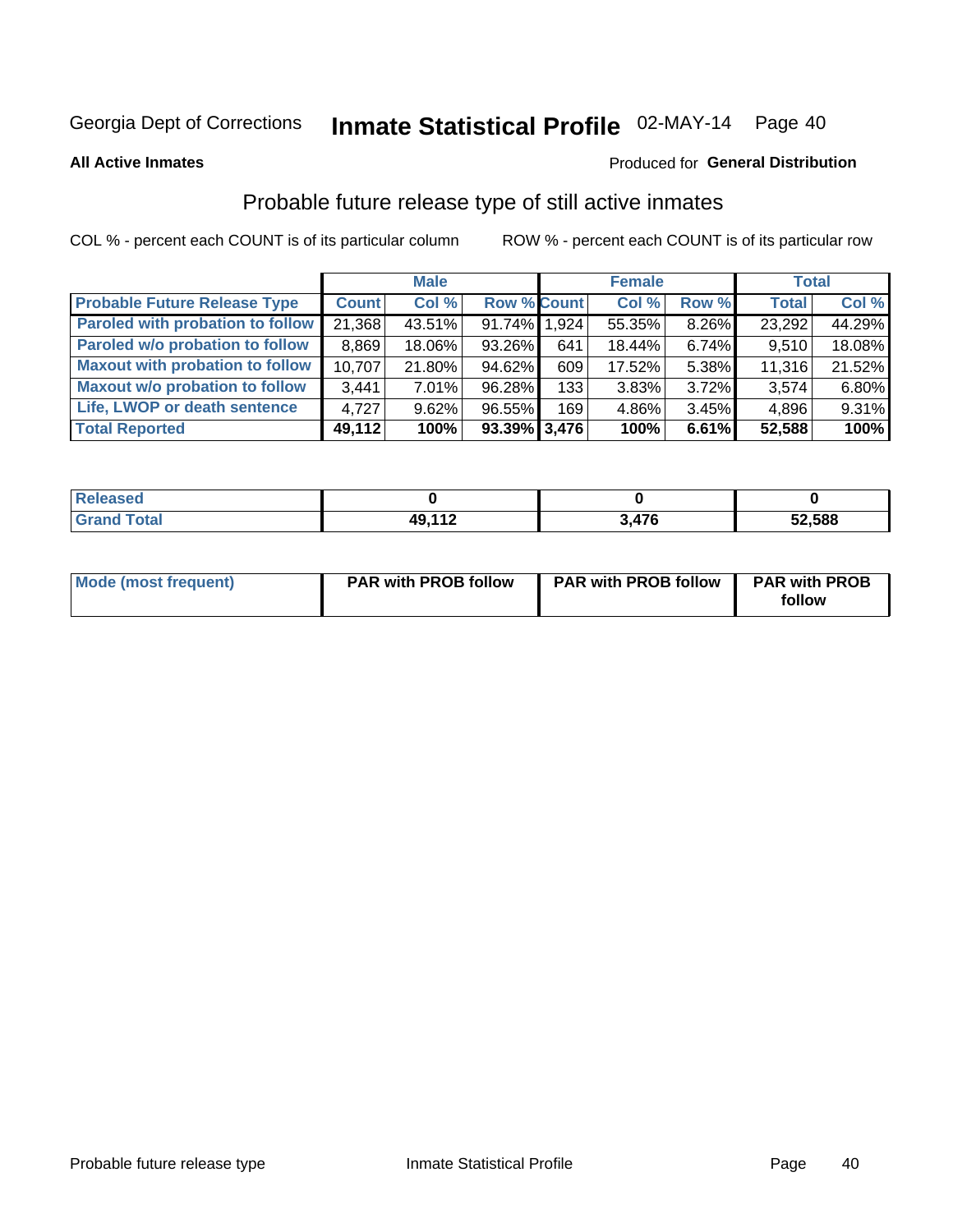### **All Active Inmates**

### Produced for General Distribution

# Time served in current (or last) institution

COL % - percent each COUNT is of its particular column

|                            |              | <b>Male</b> |        |              | <b>Female</b> |        |              | <b>Total</b> |
|----------------------------|--------------|-------------|--------|--------------|---------------|--------|--------------|--------------|
| <b>Time In Institution</b> | <b>Count</b> | Col %       | Row %  | <b>Count</b> | Col %         | Row %  | <b>Total</b> | Col %        |
| 0 to 3 months              | 11,798       | 23.82%      | 92.36% | 976          | 27.94%        | 7.64%  | 12,774       | 24.09%       |
| 3.01 to 6 months           | 6,668        | 13.46%      | 94.03% | 423          | 12.11%        | 5.97%  | 7,091        | 13.37%       |
| 6.01 to 9 months           | 5,552        | 11.21%      | 94.37% | 331          | 9.48%         | 5.63%  | 5,883        | 11.10%       |
| 9.01 to 12 months          | 4,396        | 8.88%       | 93.69% | 296          | 8.47%         | 6.31%  | 4,692        | 8.85%        |
| <b>12.01 to 18 months</b>  | 5,852        | 11.82%      | 91.57% | 539          | 15.43%        | 8.43%  | 6,391        | 12.05%       |
| <b>18.01 to 24 months</b>  | 3,702        | 7.47%       | 95.17% | 188          | 5.38%         | 4.83%  | 3,890        | 7.34%        |
| 2.01 to 3 years            | 5,050        | 10.20%      | 95.52% | 237          | 6.78%         | 4.48%  | 5,287        | 9.97%        |
| 3.01 to 4 years            | 2,413        | 4.87%       | 90.61% | 250          | 7.16%         | 9.39%  | 2,663        | 5.02%        |
| $4.01$ to 5 years          | 1,333        | 2.69%       | 95.01% | 70           | 2.00%         | 4.99%  | 1,403        | 2.65%        |
| 5.01 to 6 years            | 930          | 1.88%       | 93.56% | 64           | 1.83%         | 6.44%  | 994          | 1.87%        |
| 6.01 to 7 years            | 433          | 0.87%       | 95.80% | 19           | 0.54%         | 4.20%  | 452          | 0.85%        |
| 7.01 to 8 years            | 247          | 0.50%       | 92.51% | 20           | 0.57%         | 7.49%  | 267          | 0.50%        |
| 8.01 to 9 years            | 242          | 0.49%       | 92.72% | 19           | 0.54%         | 7.28%  | 261          | 0.49%        |
| 9.01 to 10 years           | 119          | 0.24%       | 80.95% | 28           | 0.80%         | 19.05% | 147          | 0.28%        |
| Over 10 years              | 792          | 1.60%       | 96.00% | 33           | 0.94%         | 4.00%  | 825          | 1.56%        |
| <b>Total Reported</b>      | 49,527       | 100%        | 93.41% | 3,493        | 100%          | 6.59%  | 53,020       | 100%         |

| <b>Renorted</b><br><b>Not</b> |        |      |        |
|-------------------------------|--------|------|--------|
| ⊺ิ∩tal                        | 49,527 | .493 | 53.020 |

| <b>Mean</b><br>(average) | 22 months | 17 months | 22 months |  |
|--------------------------|-----------|-----------|-----------|--|
| Median (middle)          | 9 months  | 9 months  | 9 months  |  |
| Mode<br>(most frequent)  | 0 months  | months    | ∖ months  |  |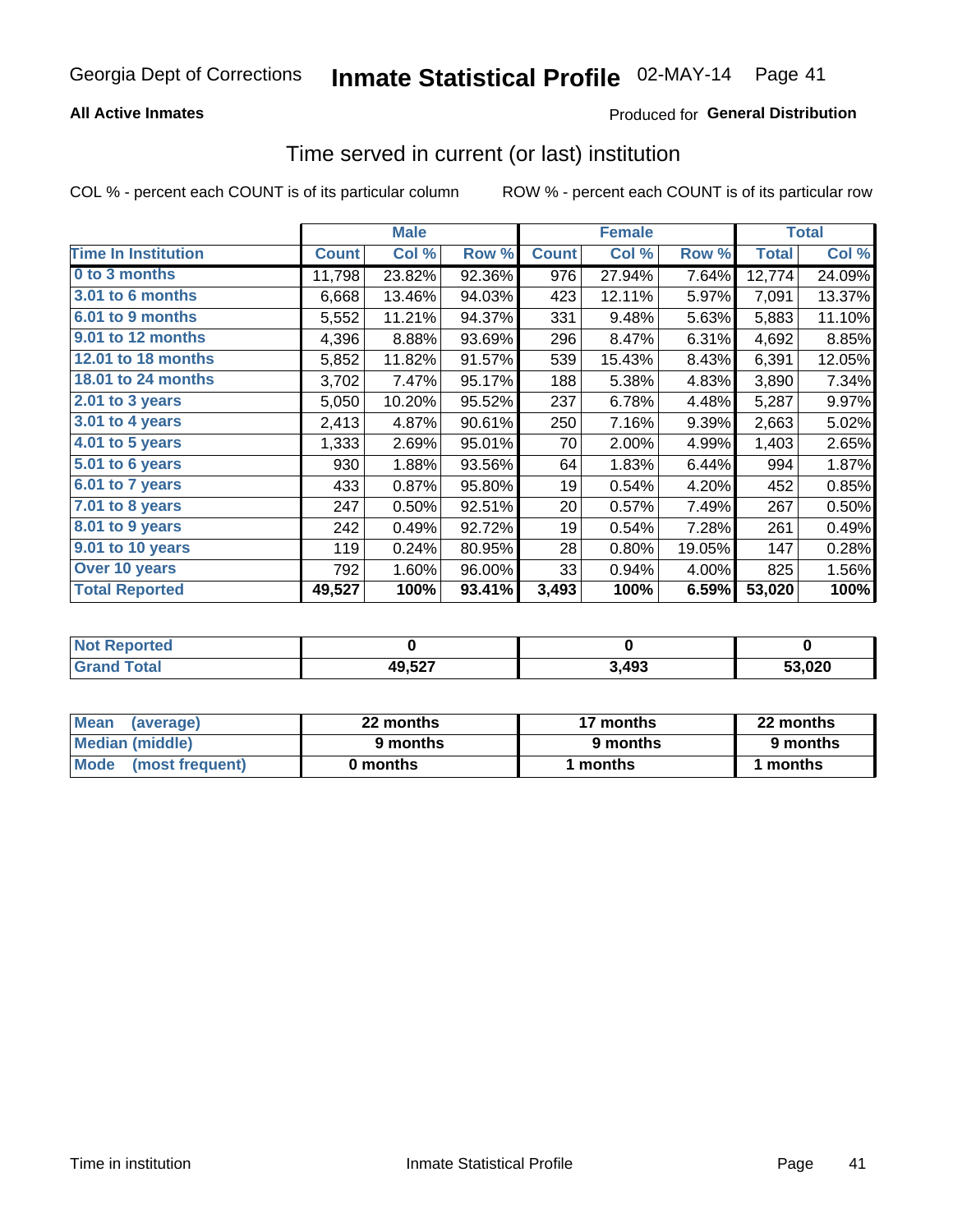# Inmate Statistical Profile 02-MAY-14 Page 42

#### **All Active Inmates**

#### **Produced for General Distribution**

### Highest grade level attained

COL % - percent each COUNT is of its particular column

|                              |                | <b>Male</b> |         |                | <b>Female</b> |        |                 | <b>Total</b> |
|------------------------------|----------------|-------------|---------|----------------|---------------|--------|-----------------|--------------|
| <b>Grade Level</b>           | <b>Count</b>   | Col %       | Row %   | <b>Count</b>   | Col %         | Row %  | <b>Total</b>    | Col %        |
| No school at all             | 14             | 0.03%       | 93.33%  | 1              | 0.03%         | 6.67%  | $\overline{15}$ | 0.03%        |
| Grade 1                      | 32             | 0.07%       | 96.97%  | 1              | 0.03%         | 3.03%  | 33              | 0.07%        |
| <b>Grade 2</b>               | 72             | 0.15%       | 93.51%  | 5              | 0.15%         | 6.49%  | 77              | 0.15%        |
| <b>Grade 3</b>               | 115            | 0.25%       | 95.83%  | 5              | 0.15%         | 4.17%  | 120             | 0.24%        |
| Grade 4                      | 125            | 0.27%       | 99.21%  | 1              | 0.03%         | 0.79%  | 126             | 0.25%        |
| Grade 5                      | 171            | 0.36%       | 96.61%  | 6              | 0.18%         | 3.39%  | 177             | 0.35%        |
| Grade 6                      | 604            | 1.29%       | 95.57%  | 28             | 0.82%         | 4.43%  | 632             | 1.26%        |
| Grade 7                      | 809            | 1.73%       | 93.53%  | 56             | 1.65%         | 6.47%  | 865             | 1.72%        |
| Grade 8                      | 3,087          | 6.59%       | 92.54%  | 249            | 7.33%         | 7.46%  | 3,336           | 6.64%        |
| Grade 9                      | 5,568          | 11.88%      | 94.58%  | 319            | 9.40%         | 5.42%  | 5,887           | 11.72%       |
| Grade 10                     | 7,433          | 15.86%      | 95.17%  | 377            | 11.10%        | 4.83%  | 7,810           | 15.54%       |
| Grade 11                     | 7,630          | 16.28%      | 95.51%  | 359            | 10.57%        | 4.49%  | 7,989           | 15.90%       |
| <b>Grade 12 or GED</b>       | 16,146         | 34.46%      | 93.48%  | 1,126          | 33.17%        | 6.52%  | 17,272          | 34.37%       |
| Some tech school             | 258            | 0.55%       | 71.27%  | 104            | 3.06%         | 28.73% | 362             | 0.72%        |
| <b>Completed tech school</b> | 285            | 0.61%       | 65.82%  | 148            | 4.36%         | 34.18% | 433             | 0.86%        |
| College, 1 year              | 1,400          | 2.99%       | 88.27%  | 186            | 5.48%         | 11.73% | 1,586           | 3.16%        |
| College, 2 year              | 1,859          | 3.97%       | 89.12%  | 227            | 6.69%         | 10.88% | 2,086           | 4.15%        |
| College, 3 year              | 464            | 0.99%       | 86.57%  | 72             | 2.12%         | 13.43% | 536             | 1.07%        |
| <b>Bachelor's degree</b>     | 611            | 1.30%       | 86.54%  | 95             | 2.80%         | 13.46% | 706             | 1.41%        |
| <b>Master's degree</b>       | 119            | 0.25%       | 85.00%  | 21             | 0.62%         | 15.00% | 140             | 0.28%        |
| Ph.D. degree                 | 19             | 0.04%       | 86.36%  | 3              | 0.09%         | 13.64% | 22              | 0.04%        |
| Law degree                   | 20             | 0.04%       | 83.33%  | 4              | 0.12%         | 16.67% | 24              | 0.05%        |
| <b>Some medical school</b>   | $\overline{2}$ | 0.01%       | 100.00% |                |               |        | $\overline{2}$  | 0.01%        |
| <b>Medical degree</b>        | 11             | 0.02%       | 84.62%  | $\overline{2}$ | 0.06%         | 15.38% | 13              | 0.03%        |
| <b>Total Reported</b>        | 46,854         | 100%        | 93.24%  | 3,395          | 100.0%        | 6.76%  | 50,249          | 100.0%       |

| 2.673                  | 98    | $-774$ |
|------------------------|-------|--------|
| 10 F27<br>ЛC<br>49.JZ. | 1.493 | 53.020 |

| <b>Mean</b><br>(average) | 10.87           | 11.46           | 10.91           |
|--------------------------|-----------------|-----------------|-----------------|
| Median (middle)          | Grade 11        | Grade 12 or GED | Grade 11        |
| Mode<br>(most frequent)  | Grade 12 or GED | Grade 12 or GED | Grade 12 or GED |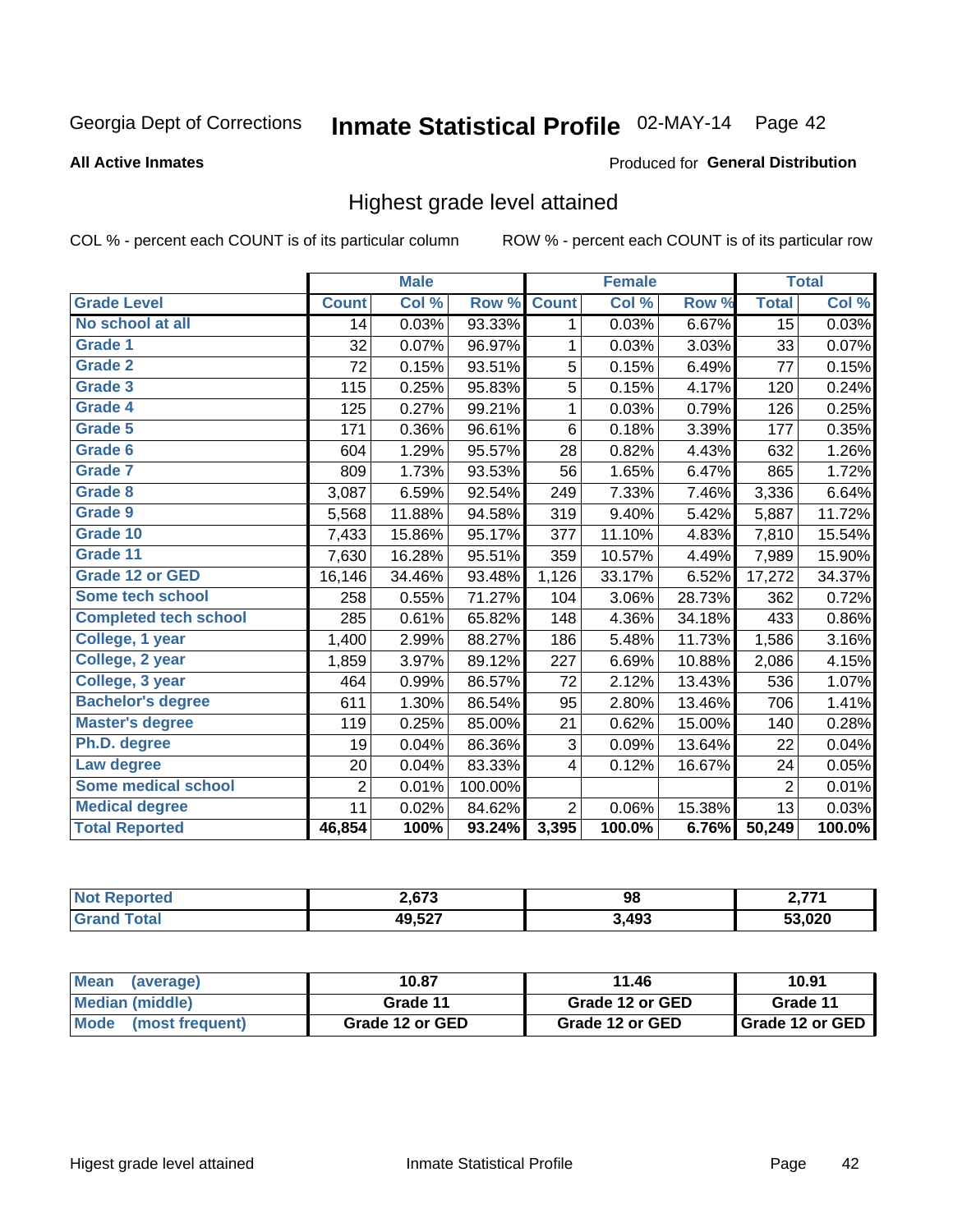# Inmate Statistical Profile 02-MAY-14 Page 43

#### **All Active Inmates**

#### **Produced for General Distribution**

### Culture fair IQ scores

COL % - percent each COUNT is of its particular column

|                       |              | <b>Male</b> |             |       | <b>Female</b> |        |              | <b>Total</b> |
|-----------------------|--------------|-------------|-------------|-------|---------------|--------|--------------|--------------|
| <b>IQ Scores</b>      | <b>Count</b> | Col %       | Row % Count |       | Col %         | Row %  | <b>Total</b> | Col %        |
| $60 - 69$             | 745          | 2.28%       | 92.32%      | 62    | 2.27%         | 7.68%  | 807          | 2.28%        |
| $70 - 79$             | 2,274        | 6.96%       | 91.29%      | 217   | 7.96%         | 8.71%  | 2,491        | 7.03%        |
| $80 - 89$             | 5,067        | 15.50%      | 87.98%      | 692   | 25.38%        | 12.02% | 5,759        | 16.26%       |
| $90 - 99$             | 9,676        | 29.60%      | 90.51%      | 1,015 | 37.22%        | 9.49%  | 10,691       | 30.18%       |
| $100 - 109$           | 8,975        | 27.45%      | 95.39%      | 434   | 15.91%        | 4.61%  | 9,409        | 26.56%       |
| $110 - 119$           | 5,132        | 15.70%      | 96.76%      | 172   | 6.31%         | 3.24%  | 5,304        | 14.97%       |
| $120 - 129$           | 797          | 2.44%       | 89.95%      | 89    | 3.26%         | 10.05% | 886          | 2.50%        |
| $130 - 139$           | 24           | 0.07%       | 41.38%      | 34    | 1.25%         | 58.62% | 58           | 0.16%        |
| 140 & Up              | 4            | 0.01%       | 25.00%      | 12    | 0.44%         | 75.00% | 16           | 0.05%        |
| <b>Total Reported</b> | 32,694       | 100%        | 92.30%      | 2,727 | 100%          | 7.70%  | 35,421       | 100%         |

| <b>Not Reported</b>         | 16,121 | 637   | 16,758 |
|-----------------------------|--------|-------|--------|
| <b>Not Valid (under 60)</b> | 712    | 129   | 841    |
| <b>Grand Total</b>          | 49,527 | 3,493 | 53,020 |

| Mean<br>(average)       | 98 | 95 | 97 |
|-------------------------|----|----|----|
| <b>Median (middle)</b>  | 99 | 94 | 98 |
| Mode<br>(most frequent) | 99 | 99 | 99 |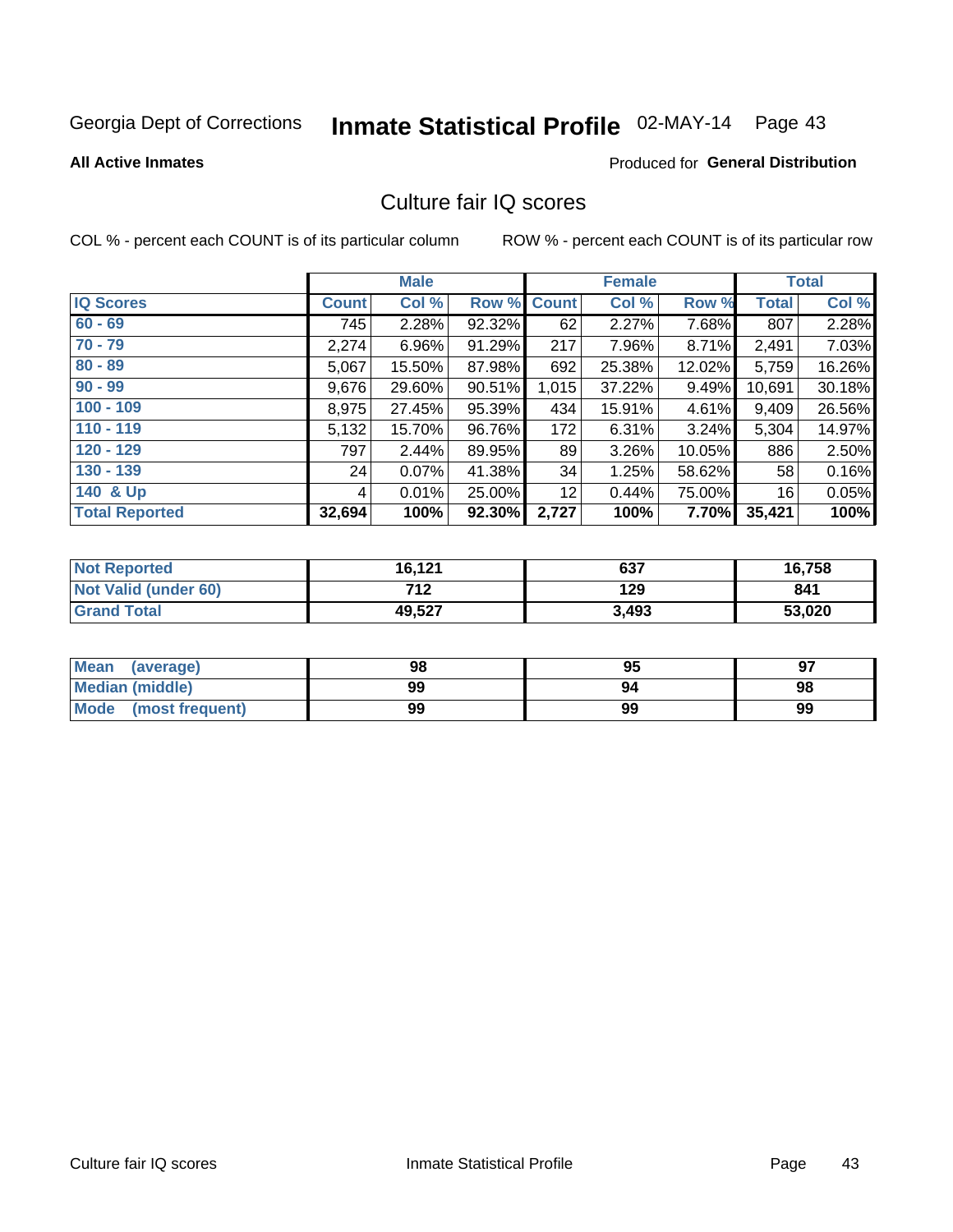# Inmate Statistical Profile 02-MAY-14 Page 44

**All Active Inmates** 

#### Produced for General Distribution

## Wide Range Achievement Test (WRAT) reading score

COL % - percent each COUNT is of its particular column

|                           |              | <b>Male</b> |        |              | <b>Female</b> |        |              | <b>Total</b> |
|---------------------------|--------------|-------------|--------|--------------|---------------|--------|--------------|--------------|
| <b>WRAT Reading Score</b> | <b>Count</b> | Col %       | Row %  | <b>Count</b> | Col %         | Row %  | <b>Total</b> | Col %        |
| 0.1 to 0.9                | 890          | 2.66%       | 99.22% | 7            | 0.24%         | 0.78%  | 897          | 2.47%        |
| 1.0 to 1.9                | 675          | 2.02%       | 97.12% | 20           | 0.70%         | 2.88%  | 695          | 1.91%        |
| 2.0 to 2.9                | 1,156        | 3.45%       | 96.25% | 45           | 1.57%         | 3.75%  | 1,201        | 3.30%        |
| 3.0 to 3.9                | 2,790        | 8.34%       | 96.17% | 111          | 3.87%         | 3.83%  | 2,901        | 7.98%        |
| 4.0 to 4.9                | 3,286        | 9.82%       | 93.51% | 228          | 7.95%         | 6.49%  | 3,514        | 9.67%        |
| 5.0 to 5.9                | 2,685        | 8.02%       | 94.05% | 170          | 5.93%         | 5.95%  | 2,855        | 7.86%        |
| 6.0 to 6.9                | 3,291        | 9.83%       | 92.52% | 266          | 9.27%         | 7.48%  | 3,557        | 9.79%        |
| 7.0 to 7.9                | 1,108        | 3.31%       | 91.19% | 107          | 3.73%         | 8.81%  | 1,215        | 3.34%        |
| 8.0 to 8.9                | 2,181        | 6.52%       | 89.94% | 244          | 8.50%         | 10.06% | 2,425        | 6.67%        |
| 9.0 to 9.9                | 1,128        | $3.37\%$    | 89.59% | 131          | 4.57%         | 10.41% | 1,259        | 3.46%        |
| 10.0 to 10.9              | 2,258        | 6.75%       | 89.39% | 268          | 9.34%         | 10.61% | 2,526        | 6.95%        |
| 11.0 to 11.9              | 3,490        | 10.43%      | 89.46% | 411          | 14.33%        | 10.54% | 3,901        | 10.73%       |
| 12.0 to 12.9              | 8,498        | 25.39%      | 90.97% | 844          | 29.42%        | 9.03%  | 9,342        | 25.71%       |
| 13                        | 35           | 0.10%       | 67.31% | 17           | 0.59%         | 32.69% | 52           | 0.14%        |
| <b>Total Reported</b>     | 33,471       | 100%        | 92.11% | 2,869        | 100.0%        | 7.89%  | 36,340       | 100%         |

| rted<br>NO | 16.056 | 624   | 16.680 |
|------------|--------|-------|--------|
|            | 49,527 | 3,493 | 53,020 |

| <b>Mean</b><br>(average) | 8.20 | 9.34 | 8.29 |
|--------------------------|------|------|------|
| Median (middle)          |      | 10.2 | 8.9  |
| Mode<br>(most frequent)  | 12.9 | 12.9 | 12.9 |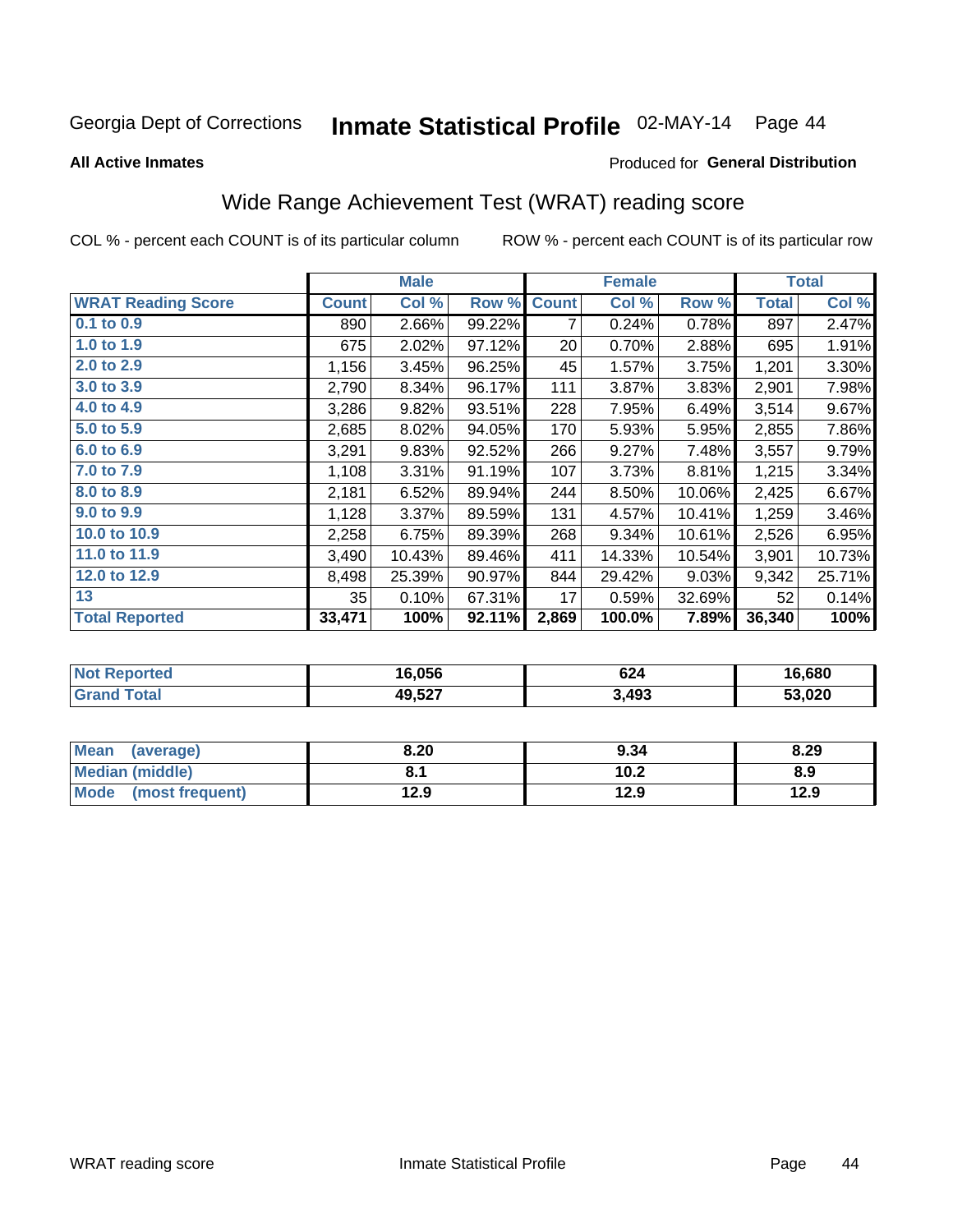# Inmate Statistical Profile 02-MAY-14 Page 45

**All Active Inmates** 

#### Produced for General Distribution

## Wide Range Achievement Test (WRAT) math score

COL % - percent each COUNT is of its particular column

|                              |              | <b>Male</b> |         |              | <b>Female</b> |        |              | <b>Total</b> |
|------------------------------|--------------|-------------|---------|--------------|---------------|--------|--------------|--------------|
| <b>WRAT Mathematic Score</b> | <b>Count</b> | Col %       | Row %   | <b>Count</b> | Col %         | Row %  | <b>Total</b> | Col %        |
| 0.1 to 0.9                   | 80 l         | 0.24%       | 100.00% |              |               |        | 80           | 0.22%        |
| 1.0 to 1.9                   | 239          | 0.71%       | 96.37%  | 9            | 0.31%         | 3.63%  | 248          | 0.68%        |
| 2.0 to 2.9                   | 679          | 2.03%       | 94.83%  | 37           | 1.29%         | 5.17%  | 716          | 1.97%        |
| 3.0 to 3.9                   | 1,487        | 4.44%       | 94.96%  | 79           | 2.75%         | 5.04%  | 1,566        | 4.31%        |
| 4.0 to 4.9                   | 4,400        | 13.15%      | 94.24%  | 269          | 9.37%         | 5.76%  | 4,669        | 12.85%       |
| 5.0 to 5.9                   | 5,731        | 17.12%      | 93.61%  | 391          | 13.62%        | 6.39%  | 6,122        | 16.85%       |
| 6.0 to 6.9                   | 6,774        | 20.24%      | 92.44%  | 554          | 19.30%        | 7.56%  | 7,328        | 20.16%       |
| 7.0 to 7.9                   | 2,292        | 6.85%       | 90.88%  | 230          | 8.01%         | 9.12%  | 2,522        | 6.94%        |
| 8.0 to 8.9                   | 3,753        | 11.21%      | 90.59%  | 390          | 13.58%        | 9.41%  | 4,143        | 11.40%       |
| 9.0 to 9.9                   | 1,552        | 4.64%       | 90.55%  | 162          | 5.64%         | 9.45%  | 1,714        | 4.72%        |
| 10.0 to 10.9                 | 45           | 0.13%       | 91.84%  | 4            | 0.14%         | 8.16%  | 49           | 0.13%        |
| 11.0 to 11.9                 | 1,333        | 3.98%       | 90.50%  | 140          | 4.88%         | 9.50%  | 1,473        | 4.05%        |
| 12.0 to 12.9                 | 5,105        | 15.25%      | 89.44%  | 603          | 21.00%        | 10.56% | 5,708        | 15.71%       |
| 13                           | 2            | 0.01%       | 40.00%  | 3            | 0.10%         | 60.00% | 5            | 0.01%        |
| <b>Total Reported</b>        | 33,472       | 100%        | 92.10%  | 2,871        | 100%          | 7.90%  | 36,343       | 100%         |

| <b>Not</b><br><b>Reported</b> | 16,055 | 622   | 16,677 |
|-------------------------------|--------|-------|--------|
| <b>Total</b>                  | 49,527 | 3,493 | 53,020 |

| <b>Mean</b><br>(average) | 7.36 | 8.09 | 7.42 |
|--------------------------|------|------|------|
| Median (middle)          | כ.ס  |      | v. o |
| Mode<br>(most frequent)  | l2.9 | 12.9 | 12.9 |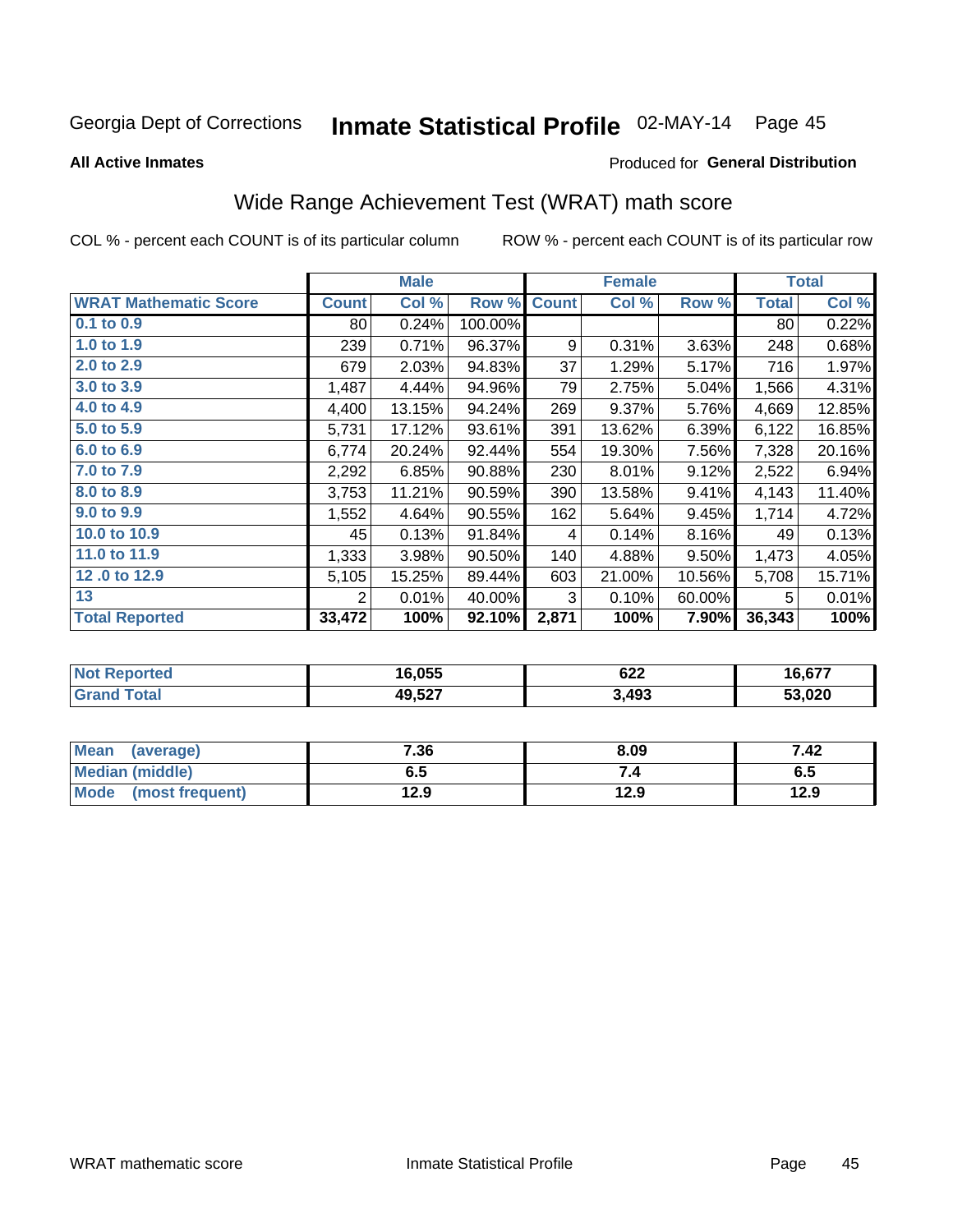#### Inmate Statistical Profile 02-MAY-14 Page 46

#### **All Active Inmates**

### Produced for General Distribution

### Wide Range Achievement Test (WRAT) spelling score

COL % - percent each COUNT is of its particular column

|                            |              | <b>Male</b> |        |              | <b>Female</b> |          |        | <b>Total</b> |
|----------------------------|--------------|-------------|--------|--------------|---------------|----------|--------|--------------|
| <b>WRAT Spelling Score</b> | <b>Count</b> | Col %       | Row %  | <b>Count</b> | Col %         | Row %    | Total  | Col %        |
| 0.1 to 0.9                 | 885          | 2.64%       | 99.44% | 5            | 0.17%         | 0.56%    | 890    | 2.45%        |
| 1.0 to 1.9                 | 845          | 2.52%       | 98.95% | 9            | 0.31%         | 1.05%    | 854    | 2.35%        |
| 2.0 to 2.9                 | 1,583        | 4.73%       | 96.94% | 50           | 1.74%         | $3.06\%$ | 1,633  | 4.49%        |
| 3.0 to 3.9                 | 2,376        | 7.10%       | 96.82% | 78           | 2.72%         | 3.18%    | 2,454  | 6.75%        |
| 4.0 to 4.9                 | 2,201        | 6.57%       | 96.49% | 80           | 2.79%         | 3.51%    | 2,281  | 6.27%        |
| 5.0 to 5.9                 | 3,967        | 11.85%      | 95.04% | 207          | 7.21%         | 4.96%    | 4,174  | 11.48%       |
| 6.0 to 6.9                 | 3,000        | 8.96%       | 94.13% | 187          | 6.51%         | 5.87%    | 3,187  | 8.77%        |
| 7.0 to 7.9                 | 3,023        | 9.03%       | 93.13% | 223          | 7.76%         | 6.87%    | 3,246  | 8.93%        |
| 8.0 to 8.9                 | 2,808        | 8.39%       | 92.77% | 219          | 7.63%         | 7.23%    | 3,027  | 8.33%        |
| 9.0 to 9.9                 | 1,482        | 4.43%       | 91.94% | 130          | 4.53%         | 8.06%    | 1,612  | 4.43%        |
| 10.0 to 10.9               | 1,295        | 3.87%       | 91.07% | 127          | 4.42%         | 8.93%    | 1,422  | 3.91%        |
| 11.0 to 11.9               | 2,682        | 8.01%       | 90.76% | 273          | 9.51%         | 9.24%    | 2,955  | 8.13%        |
| 12.0 to 12.9               | 7,318        | 21.86%      | 85.18% | 1,273        | 44.32%        | 14.82%   | 8,591  | 23.63%       |
| 13                         | 16           | 0.05%       | 59.26% | 11           | 0.38%         | 40.74%   | 27     | 0.07%        |
| <b>Total Reported</b>      | 33,481       | 100%        | 92.10% | 2,872        | 100%          | 7.90%    | 36,353 | 100%         |

| <b>vortea</b><br>NO. | 16,046 | 621   | 16,667 |
|----------------------|--------|-------|--------|
| $\sim$               | 49,527 | 3,493 | 53,020 |

| <b>Mean</b><br>(average) | 7.86 | 10.02 | 8.03 |
|--------------------------|------|-------|------|
| Median (middle)          | .    |       | .    |
| Mode (most frequent)     | 12.9 | 12.9  | 12.9 |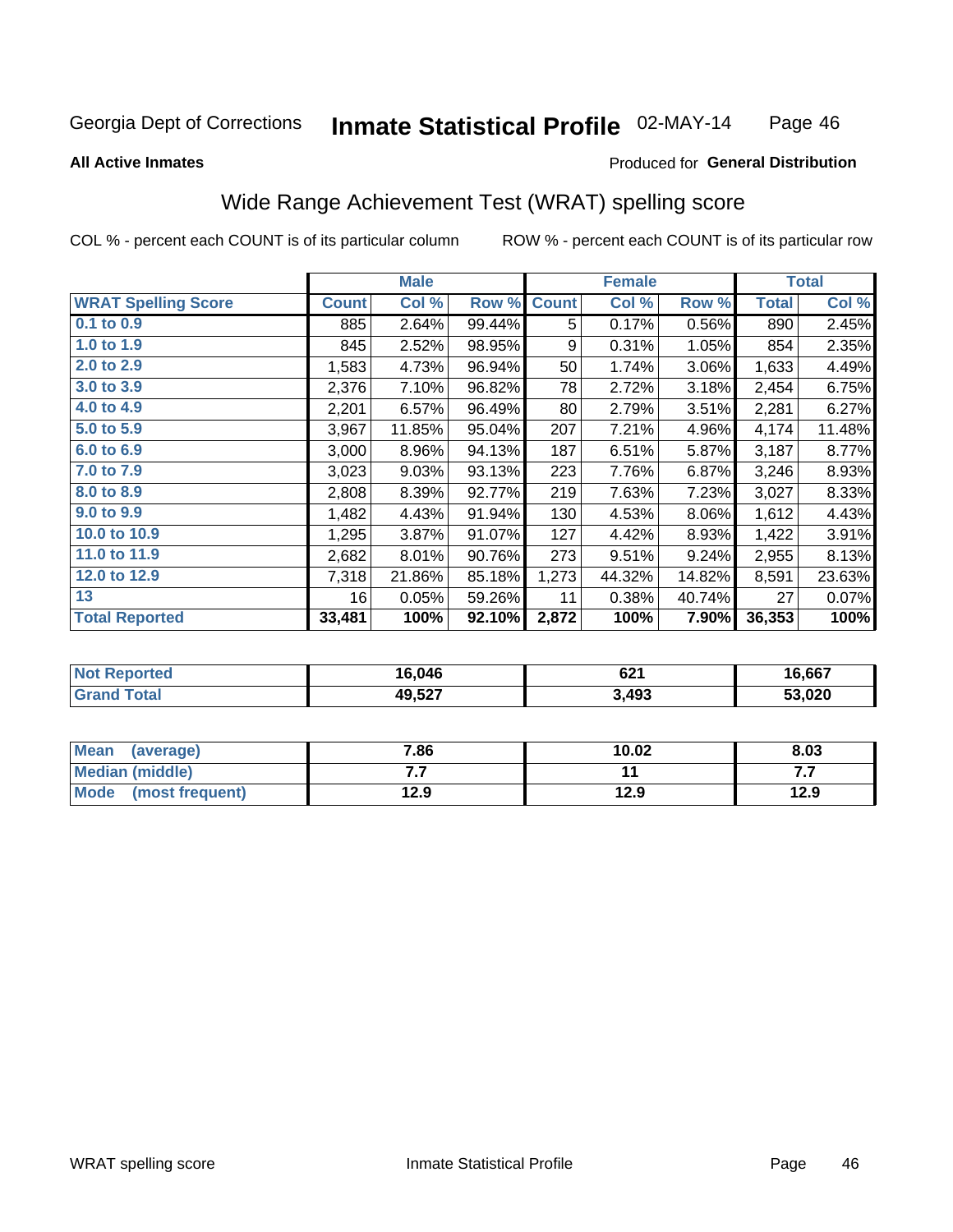#### **All Active Inmates**

#### Produced for General Distribution

# Scope of substance abuse - summary

COL % - percent each COUNT is of its particular column

|                        |              | <b>Male</b> |           |              | <b>Female</b> |       |              | <b>Total</b> |
|------------------------|--------------|-------------|-----------|--------------|---------------|-------|--------------|--------------|
| <b>Substance Abuse</b> | <b>Count</b> | Col %       | Row %     | <b>Count</b> | Col %         | Row % | <b>Total</b> | Col %        |
| <b>None</b>            | 38,866       | 78.47%      | $92.54\%$ | 3,132        | 89.67%        | 7.46% | 41,998       | 79.21%       |
| Drugs only             | 5,708        | 11.53%      | 95.58%    | 264          | 7.56%         | 4.42% | 5,972        | 11.26%       |
| <b>Alcohol only</b>    | .245         | $2.51\%$    | 98.03%    | 25           | 0.72%         | 1.97% | 1,270        | 2.40%        |
| Drugs and alcohol      | 3,708        | 7.49%       | 98.10%    | 72           | $2.06\%$      | 1.90% | 3,780        | 7.13%        |
| <b>Total Reported</b>  | 49,527       | 100%        | 93.41%    | 3,493        | 100%          | 6.59% | 53,020       | 100%         |

| <b>Not Reported</b> |        |       |        |
|---------------------|--------|-------|--------|
| <b>Grand Total</b>  | 49,527 | 3,493 | 53,020 |

| Mode<br>None<br><b>None</b><br>None<br>most<br>quenti<br>___ |
|--------------------------------------------------------------|
|--------------------------------------------------------------|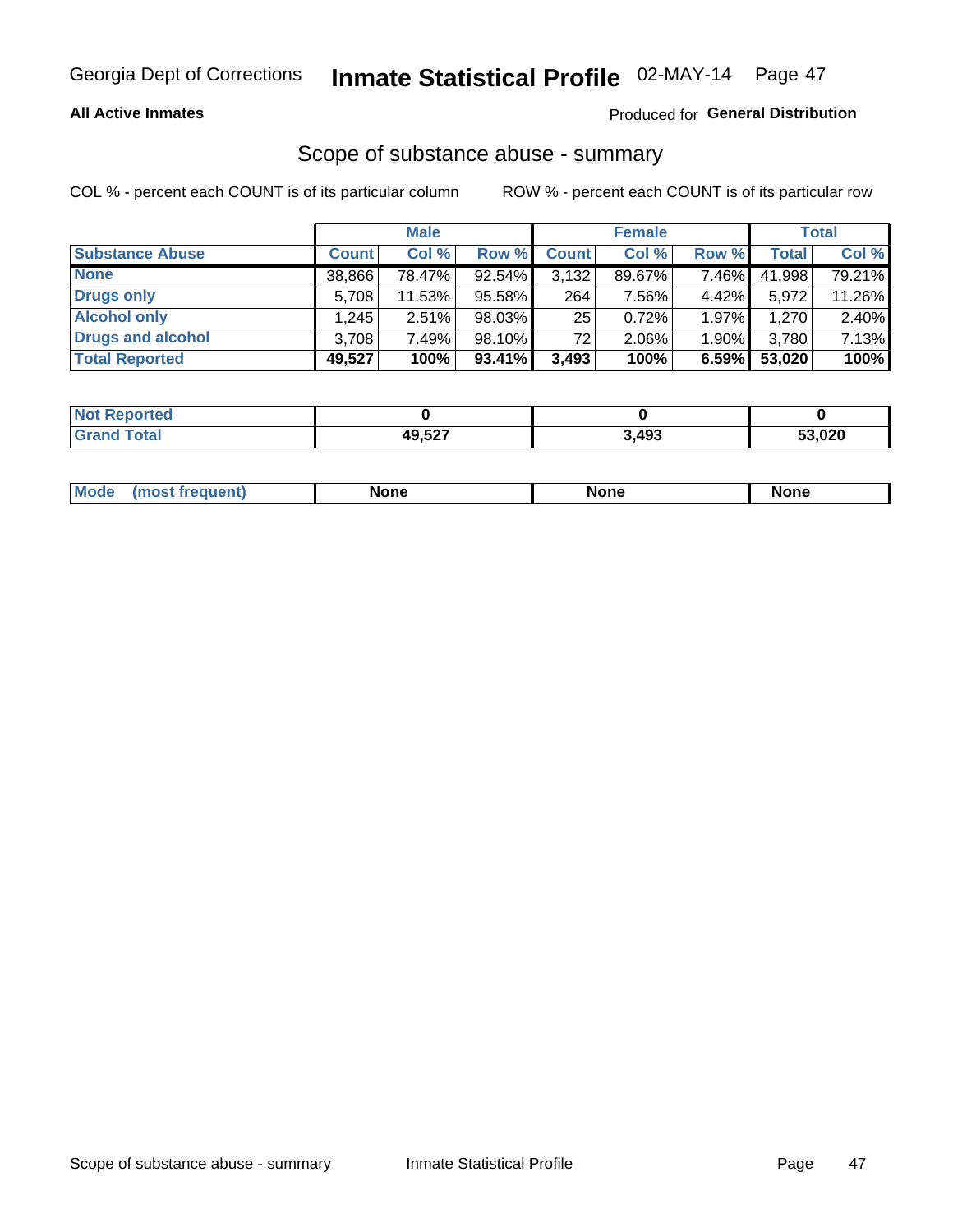#### **All Active Inmates**

### **Produced for General Distribution**

### Scope of substance abuse - detail

COL % - percent each COUNT is of its particular column

|                                      |              | <b>Male</b> |         |              | <b>Female</b> |       |              | <b>Total</b> |
|--------------------------------------|--------------|-------------|---------|--------------|---------------|-------|--------------|--------------|
| <b>Substance Abuse</b>               | <b>Count</b> | Col %       | Row %   | <b>Count</b> | Col %         | Row % | <b>Total</b> | Col %        |
| No drug or alcohol problems          | 38,866       | 78.47%      | 92.54%  | 3,132        | 89.67%        | 7.46% | 41,998       | 79.21%       |
| Drug addiction but no alcohol        | 106          | 0.21%       | 94.64%  | 6            | 0.17%         | 5.36% | 112          | 0.21%        |
| <b>Drug addiction and alcohol</b>    | 58           | 0.12%       | 100.00% |              |               |       | 58           | 0.11%        |
| <b>labuse</b>                        |              |             |         |              |               |       |              |              |
| <b>Drug addiction and alcoholism</b> | 39           | 0.08%       | 100.00% |              |               |       | 39           | 0.07%        |
| No drug problem but alcohol          | 1,028        | 2.08%       | 99.04%  | 10           | 0.29%         | 0.96% | 1,038        | 1.96%        |
| <b>labuse</b>                        |              |             |         |              |               |       |              |              |
| No drug problem but alcoholism       | 217          | 0.44%       | 93.53%  | 15           | 0.43%         | 6.47% | 232          | 0.44%        |
| Drug experiment but no alcohol       | 2,954        | 5.96%       | 97.49%  | 76           | 2.18%         | 2.51% | 3,030        | 5.71%        |
| <b>Drug experiment &amp; alcohol</b> | 612          | 1.24%       | 98.55%  | 9            | 0.26%         | 1.45% | 621          | 1.17%        |
| <b>labuse</b>                        |              |             |         |              |               |       |              |              |
| Drug experiment & alcoholism         | 189          | 0.38%       | 95.94%  | 8            | 0.23%         | 4.06% | 197          | 0.37%        |
| Drug abuse but no alcohol            | 2,648        | 5.35%       | 93.57%  | 182          | 5.21%         | 6.43% | 2,830        | 5.34%        |
| Drug abuse and alcohol abuse         | 2,375        | 4.80%       | 98.88%  | 27           | 0.77%         | 1.12% | 2,402        | 4.53%        |
| <b>Drug abuse and alcoholism</b>     | 435          | 0.88%       | 93.95%  | 28           | 0.80%         | 6.05% | 463          | 0.87%        |
| <b>Total Reported</b>                | 49,527       | 100%        | 93.41%  | 3,493        | 100%          | 6.59% | 53,020       | 100%         |

| oorted<br><b>NOT</b> |        |       |        |
|----------------------|--------|-------|--------|
| otal                 | 49,527 | 3,493 | 53,020 |

| Mode (most frequent) | No drug or alcohol problems No drug or alcohol problems No drug or alcohol |          |
|----------------------|----------------------------------------------------------------------------|----------|
|                      |                                                                            | problems |
|                      |                                                                            |          |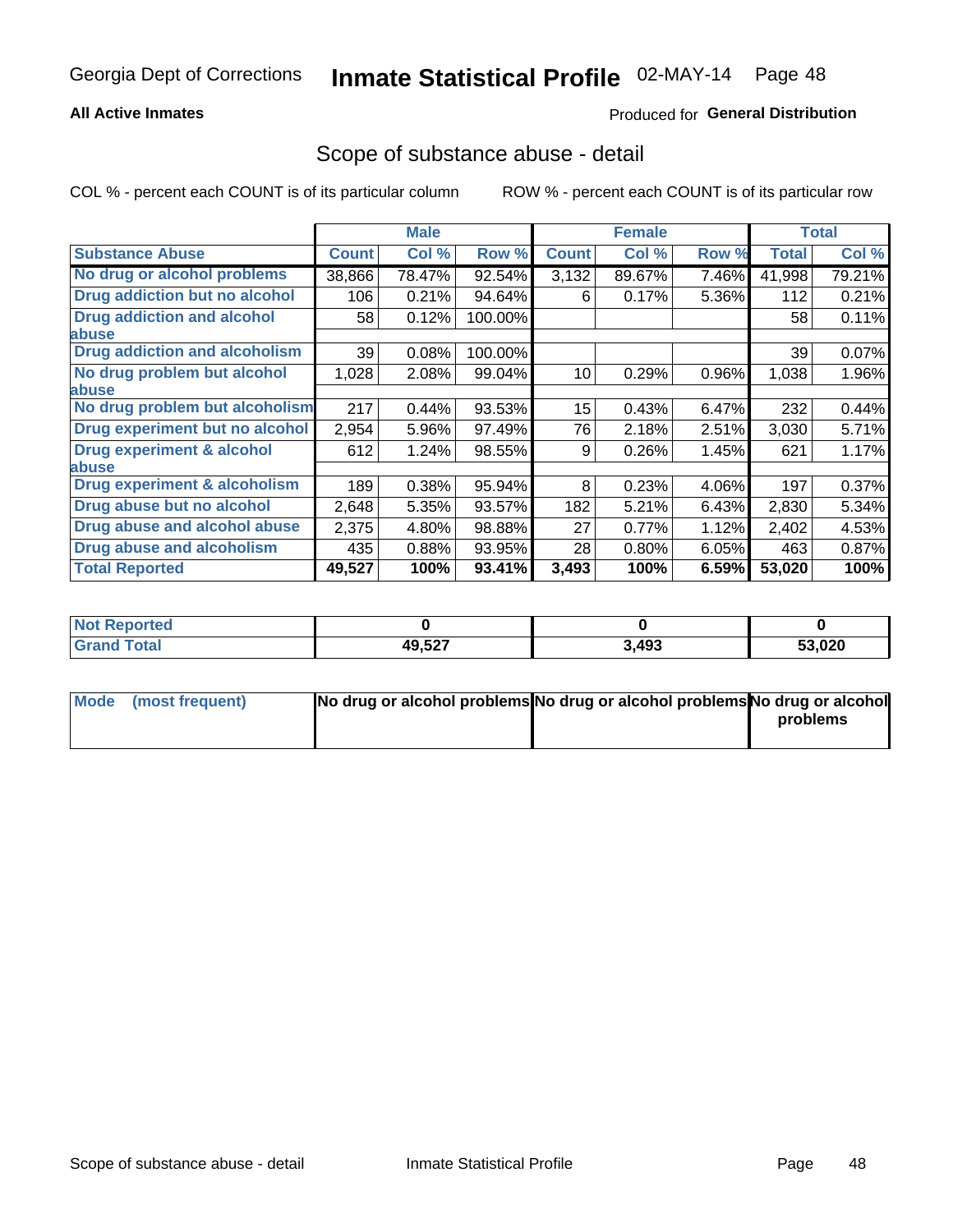# Inmate Statistical Profile 02-MAY-14 Page 49

#### **All Active Inmates**

#### **Produced for General Distribution**

### Current / last mental health treatment level

COL % - percent each COUNT is of its particular column

|                                    |              | <b>Male</b> |         |              | <b>Female</b> |        |              | <b>Total</b> |
|------------------------------------|--------------|-------------|---------|--------------|---------------|--------|--------------|--------------|
| <b>Mental Health Treatment Lev</b> | <b>Count</b> | Col %       | Row %   | <b>Count</b> | Col %         | Row %  | <b>Total</b> | Col %        |
| 1 No problem at current time       | 7,807        | 51.74%      | 92.25%  | 656          | 27.83%        | 7.75%  | 8,463        | 48.51%       |
| 2 Receiving outpatient             | 5,325        | 35.29%      | 76.33%  | 1,651        | 70.05%        | 23.67% | 6,976        | 39.99%       |
| <b>Treatment</b>                   |              |             |         |              |               |        |              |              |
| 3 Inpatient, moderate              | 1,567        | 10.39%      | 97.75%  | 36           | 1.53%         | 2.25%  | 1,603        | 9.19%        |
| Treatment                          |              |             |         |              |               |        |              |              |
| 4 Inpatient, intensive             | 361          | 2.39%       | 96.27%  | 14           | 0.59%         | 3.73%  | 375          | 2.15%        |
| <b>Treatment</b>                   |              |             |         |              |               |        |              |              |
| 5 Undergoing crisis                | 24           | 0.16%       | 100.00% |              |               |        | 24           | 0.14%        |
| <b>stabilization</b>               |              |             |         |              |               |        |              |              |
| <b>6 Hospital for criminally</b>   | 5            | 0.03%       | 100.00% |              |               |        | 5            | 0.03%        |
| <b>Tinsane</b>                     |              |             |         |              |               |        |              |              |
| <b>Total Evaluated</b>             | 15,089       | 100%        | 86.49%  | 2,357        | 100%          | 13.51% | 17,446       | 100.0%       |

| Never had MH evaluation | 34,438 | .136  | 35,574 |
|-------------------------|--------|-------|--------|
| <b>Grand Total</b>      | 49,527 | 3,493 | 53,020 |

| Median (middle) | No problem at current time | <b>Receiving outpatient</b><br>treatment | <b>Receiving</b><br>outpatient<br>treatment |
|-----------------|----------------------------|------------------------------------------|---------------------------------------------|
| <b>Mode</b>     | No problem at current time | <b>Receiving outpatient</b>              | No problem at                               |
| (most frequent) |                            | treatment                                | current time                                |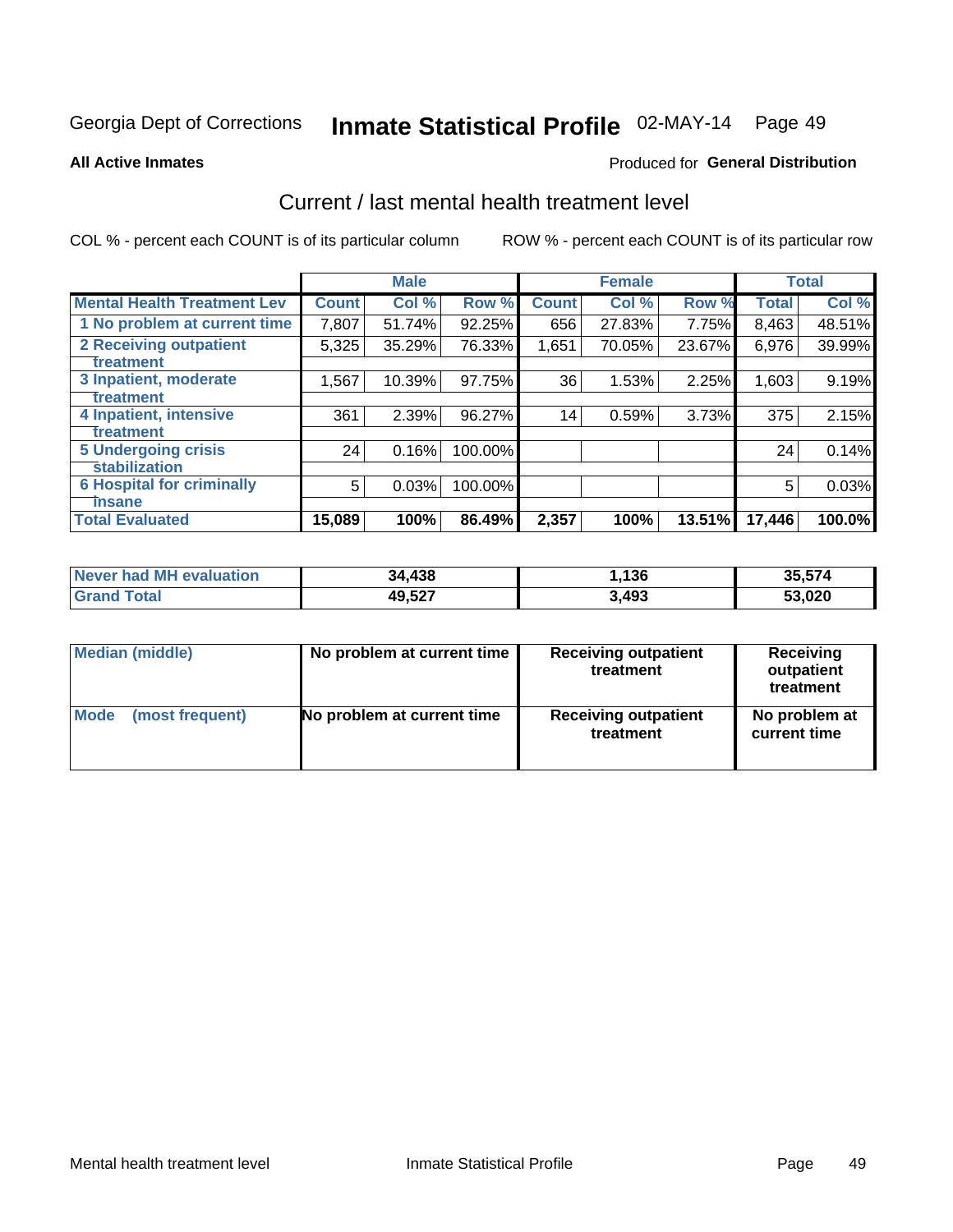#### **All Active Inmates**

### Produced for General Distribution

## PULHESDWIT medical scale - 'P' overall condition ('P'hysical)

COL % - percent each COUNT is of its particular column

|                                  |              | <b>Male</b> |         |              | <b>Female</b> |         |              | <b>Total</b> |
|----------------------------------|--------------|-------------|---------|--------------|---------------|---------|--------------|--------------|
| 'P' Overall Condition            | <b>Count</b> | Col %       | Row %   | <b>Count</b> | Col %         | Row %   | <b>Total</b> | Col %        |
| 1 No medical illness             | 33,642       | 73.62%      | 94.44%  | 1.981        | 60.01%        | 5.56%   | 35,623       | 72.70%       |
| 2 Well-controlled chronic        | 10,888       | 23.83%      | 90.21%  | 1,181        | 35.78%        | 9.79%   | 12,069       | 24.63%       |
| <b>illness</b>                   |              |             |         |              |               |         |              |              |
| 3 Poorly-controlled chronic      | 1,078        | $2.36\%$    | 93.58%  | 74           | 2.24%         | 6.42%   | 1,152        | 2.35%        |
| <b>illness</b>                   |              |             |         |              |               |         |              |              |
| 4 Significant problems requiring | 78           | 0.17%       | 91.76%  |              | 0.21%         | 8.24%   | 85           | 0.17%        |
| special housing                  |              |             |         |              |               |         |              |              |
| 5 Terminal illness, < 6 months   | 12           | 0.03%       | 100.00% |              |               |         | 12           | 0.02%        |
| to live                          |              |             |         |              |               |         |              |              |
| 6 Inmate is pregnant             |              |             |         | 58           | 1.76%         | 100.00% | 58           | 0.12%        |
| <b>Total Reported</b>            | 45,698       | 100%        | 93.26%  | 3,301        | 100%          | 6.74%   | 48,999       | 100%         |

| тео | 3,829  | 102<br>I JŁ  | 004<br>H,VZ I |
|-----|--------|--------------|---------------|
|     | 49527  | $49^{\circ}$ | $\sim$        |
|     | $-22.$ | 493          | -^            |

| Mode | (most frequent) | 1 No medical illness | 1 No medical illness | 1 No medical<br>illness |
|------|-----------------|----------------------|----------------------|-------------------------|
|------|-----------------|----------------------|----------------------|-------------------------|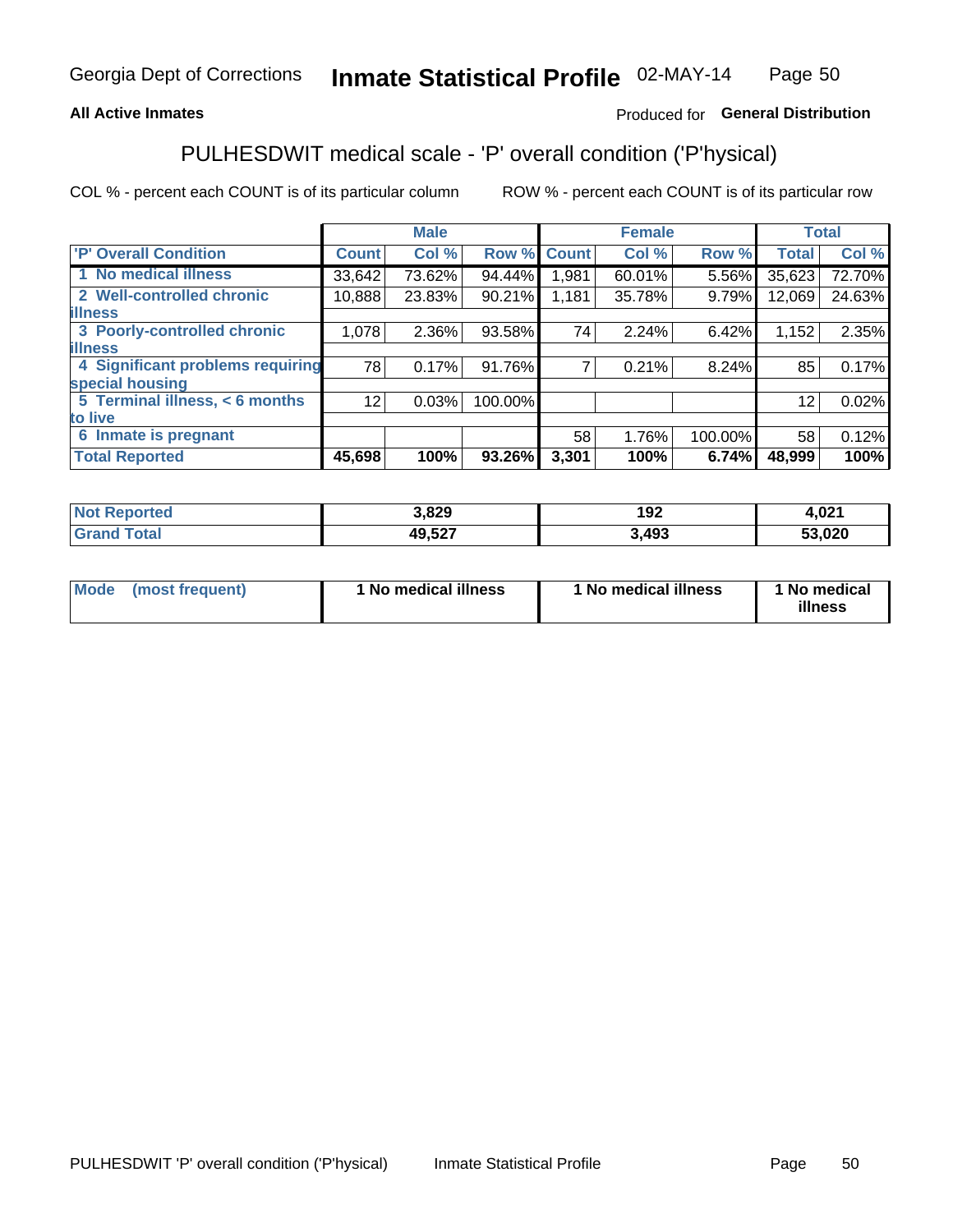#### **All Active Inmates**

### Produced for General Distribution

# PULHESDWIT medical scale - 'U' upper body

COL % - percent each COUNT is of its particular column

|                              |              | <b>Male</b> |         |              | <b>Female</b> |       |              | <b>Total</b> |
|------------------------------|--------------|-------------|---------|--------------|---------------|-------|--------------|--------------|
| <b>U' Upper Body</b>         | <b>Count</b> | Col %       | Row %   | <b>Count</b> | Col %         | Row % | <b>Total</b> | Col %        |
| 1 Upper bones, joints,       | 43,385       | 95.19%      | 93.19%  | 3,168        | 96.03%        | 6.81% | 46,553       | 95.24%       |
| muscles all OK               |              |             |         |              |               |       |              |              |
| 2 One or both arms minimally | 1,880        | 4.12%       | 94.09%  | 118          | 3.58%         | 5.91% | 1,998        | 4.09%        |
| limited                      |              |             |         |              |               |       |              |              |
| 3 One or both arms           | 273          | 0.60%       | 95.79%  | 12           | 0.36%         | 4.21% | 285          | 0.58%        |
| <b>moderately limited</b>    |              |             |         |              |               |       |              |              |
| 4 One arm disabled,          | 38           | 0.08%       | 97.44%  |              | 0.03%         | 2.56% | 39           | 0.08%        |
| paralyzed, or amputated      |              |             |         |              |               |       |              |              |
| 5 Both arms disabled,        | 3            | 0.01%       | 100.00% |              |               |       | 3            | 0.01%        |
| paralyzed, or amputated      |              |             |         |              |               |       |              |              |
| <b>Total Reported</b>        | 45,579       | 100%        | 93.25%  | 3,299        | 100%          | 6.75% | 48,878       | 100%         |

| <b>Not Reported</b>          | 3,948  | 194   | l.142  |
|------------------------------|--------|-------|--------|
| <b>Total</b><br><b>Grand</b> | 49,527 | 3,493 | 53,020 |

| Mode (most frequent) | 1 Upper bones, joints,<br>muscles all OK | 1 Upper bones, joints,<br>muscles all OK | 1 Upper bones,<br>joints, muscles all<br>ΟK |
|----------------------|------------------------------------------|------------------------------------------|---------------------------------------------|
|----------------------|------------------------------------------|------------------------------------------|---------------------------------------------|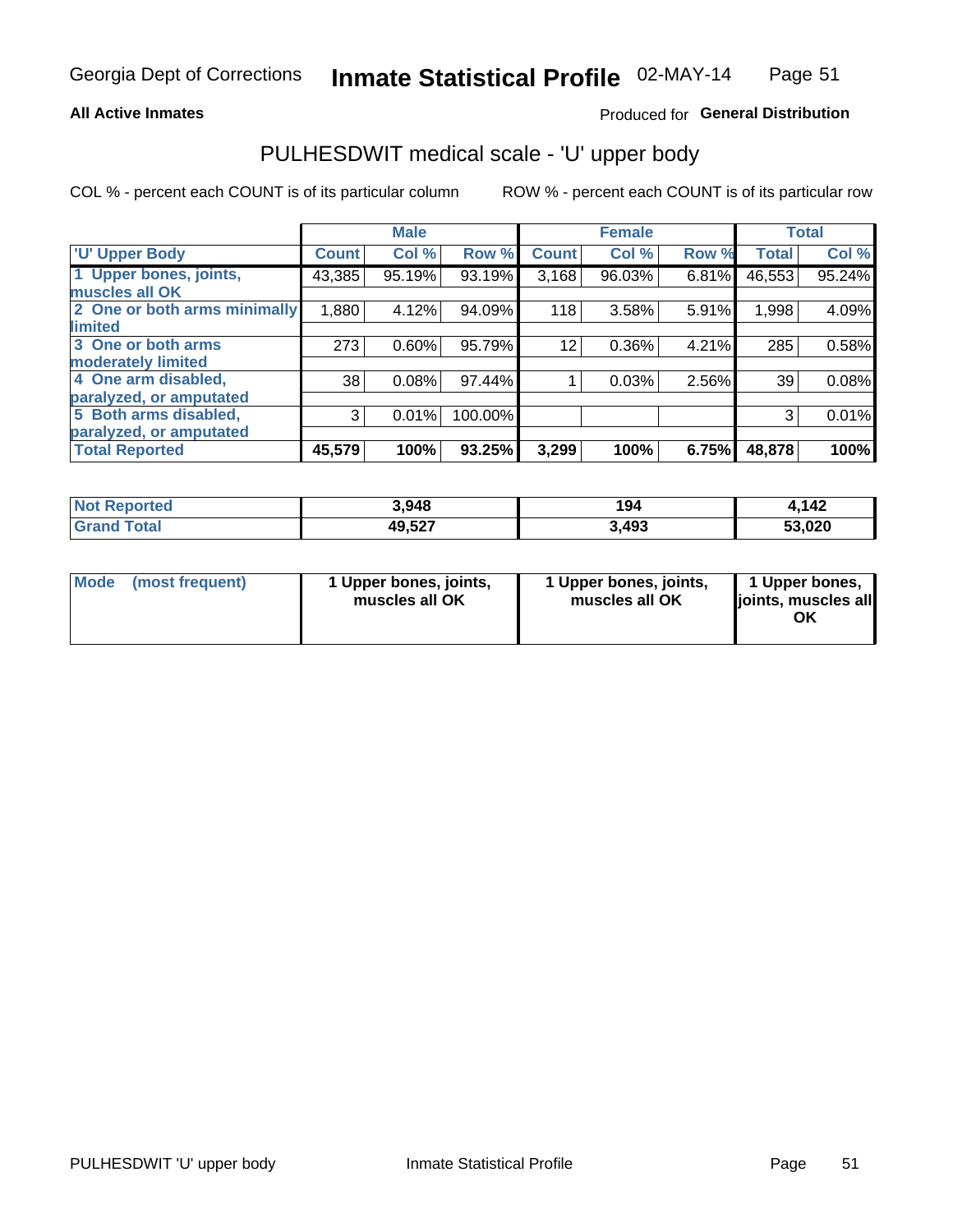#### **All Active Inmates**

#### Produced for General Distribution

### PULHESDWIT medical scale - 'L' lower body

COL % - percent each COUNT is of its particular column

|                                |              | <b>Male</b> |         |              | <b>Female</b> |       |              | <b>Total</b> |
|--------------------------------|--------------|-------------|---------|--------------|---------------|-------|--------------|--------------|
| 'L' Lower Body                 | <b>Count</b> | Col %       | Row %   | <b>Count</b> | Col %         | Row % | <b>Total</b> | Col %        |
| 1 Lower bones, joints,         | 40,173       | 88.15%      | 92.98%  | 3,033        | 91.94%        | 7.02% | 43,206       | 88.40%       |
| muscles all OK                 |              |             |         |              |               |       |              |              |
| 2 One or both legs minimally   | 4,577        | 10.04%      | 94.98%  | 242          | 7.34%         | 5.02% | 4,819        | 9.86%        |
| limited                        |              |             |         |              |               |       |              |              |
| 3 One or both legs             | 696          | 1.53%       | 97.07%  | 21           | 0.64%         | 2.93% | 717          | 1.47%        |
| moderately limited             |              |             |         |              |               |       |              |              |
| 4 One leg disabled, paralyzed, | 120          | 0.26%       | 97.56%  | 3            | 0.09%         | 2.44% | 123          | 0.25%        |
| or amputated                   |              |             |         |              |               |       |              |              |
| 5 Both legs disabled,          | 9            | 0.02%       | 100.00% |              |               |       | 9            | 0.02%        |
| paralyzed, or amputated        |              |             |         |              |               |       |              |              |
| <b>Total Reported</b>          | 45,575       | 100%        | 93.25%  | 3,299        | 100%          | 6.75% | 48,874       | 100%         |

| <b>Not Reported</b>   | 3,952  | 194   | .146،  |
|-----------------------|--------|-------|--------|
| <b>Total</b><br>Grand | 49,527 | 3,493 | 53,020 |

|  | Mode (most frequent) | 1 Lower bones, joints,<br>muscles all OK | 1 Lower bones, joints,<br>muscles all OK | 1 Lower bones,<br>joints, muscles all<br>ΟK |
|--|----------------------|------------------------------------------|------------------------------------------|---------------------------------------------|
|--|----------------------|------------------------------------------|------------------------------------------|---------------------------------------------|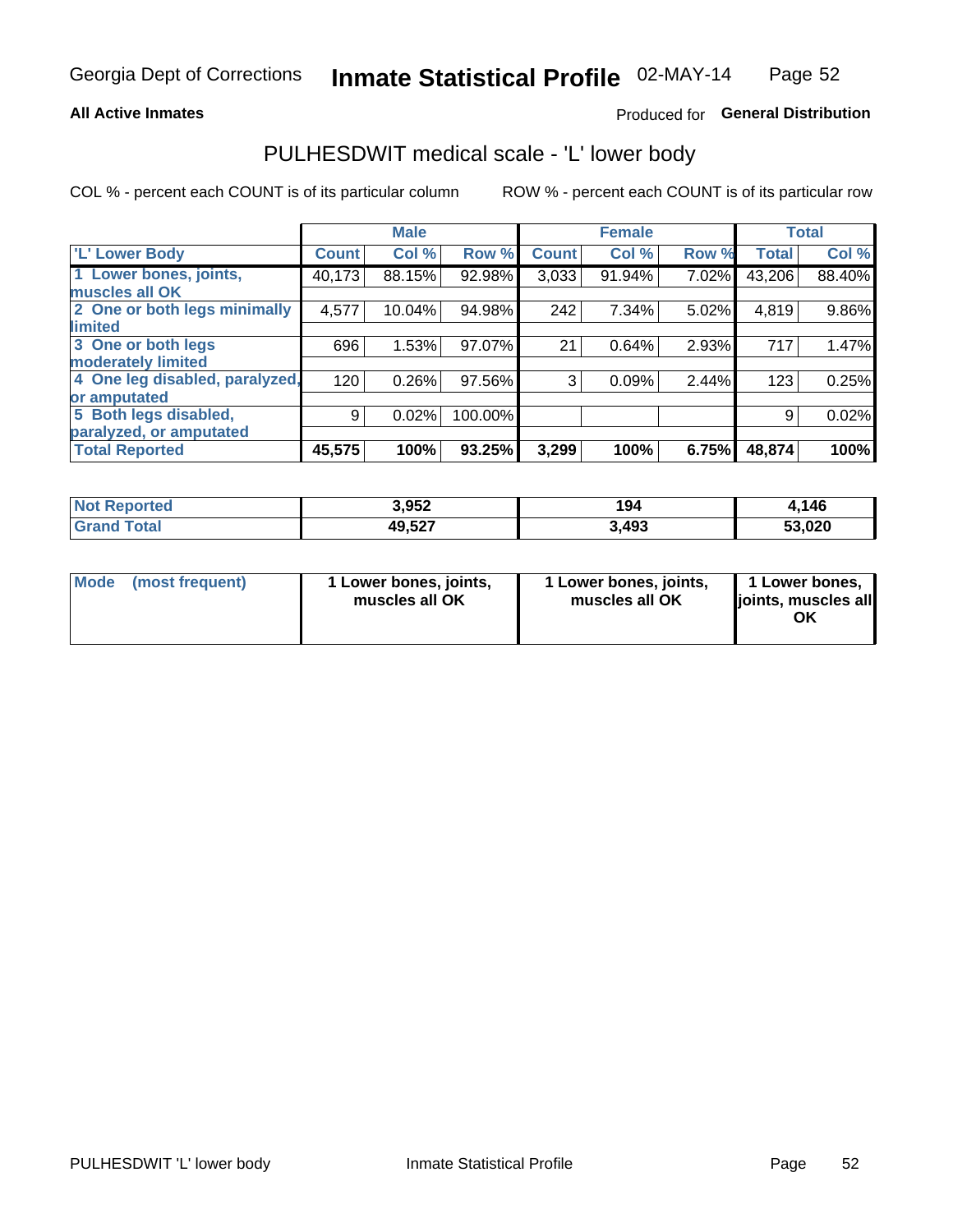#### **All Active Inmates**

### Produced for General Distribution

### PULHESDWIT medical scale - 'H' hearing

COL % - percent each COUNT is of its particular column

|                                |              | <b>Male</b> |             |       | <b>Female</b> |       | <b>Total</b> |        |
|--------------------------------|--------------|-------------|-------------|-------|---------------|-------|--------------|--------|
| <b>H' Hearing</b>              | <b>Count</b> | Col %       | Row % Count |       | Col %         | Row % | <b>Total</b> | Col %  |
| 1 Normal hearing both ears     | 44,949       | 98.66%      | 93.24%      | 3,260 | 98.94%        | 6.76% | 48,209       | 98.68% |
| 2 Some loss in one ear with    | 465          | 1.02%       | 93.56%      | 32    | 0.97%         | 6.44% | 497          | 1.02%  |
| other OK, or mild loss in both |              |             |             |       |               |       |              |        |
| 3 Total loss in one ear with   | 103          | 0.23%       | 99.04%      |       | 0.03%         | 0.96% | 104          | 0.21%  |
| mild loss in other             |              |             |             |       |               |       |              |        |
| 4 Severe loss in both ears     | 29           | $0.06\%$    | 96.67%      |       | 0.03%         | 3.33% | 30           | 0.06%  |
| 5 Total loss in both ears,     | 12           | 0.03%       | 92.31%      |       | 0.03%         | 7.69% | 13           | 0.03%  |
| requiring special housing      |              |             |             |       |               |       |              |        |
| <b>Total Reported</b>          | 45,558       | 100%        | $93.26\%$   | 3,295 | 100%          | 6.74% | 48,853       | 100%   |

| <b>Not Reno</b><br>ਾ∩rted | 3,969  | 198  | 167<br>101 |
|---------------------------|--------|------|------------|
| Total                     | 49,527 | ,493 | 53,020     |

| Mode (most frequent) | 1 Normal hearing both ears 11 Normal hearing both ears 1 Normal hearing | both ears |
|----------------------|-------------------------------------------------------------------------|-----------|
|                      |                                                                         |           |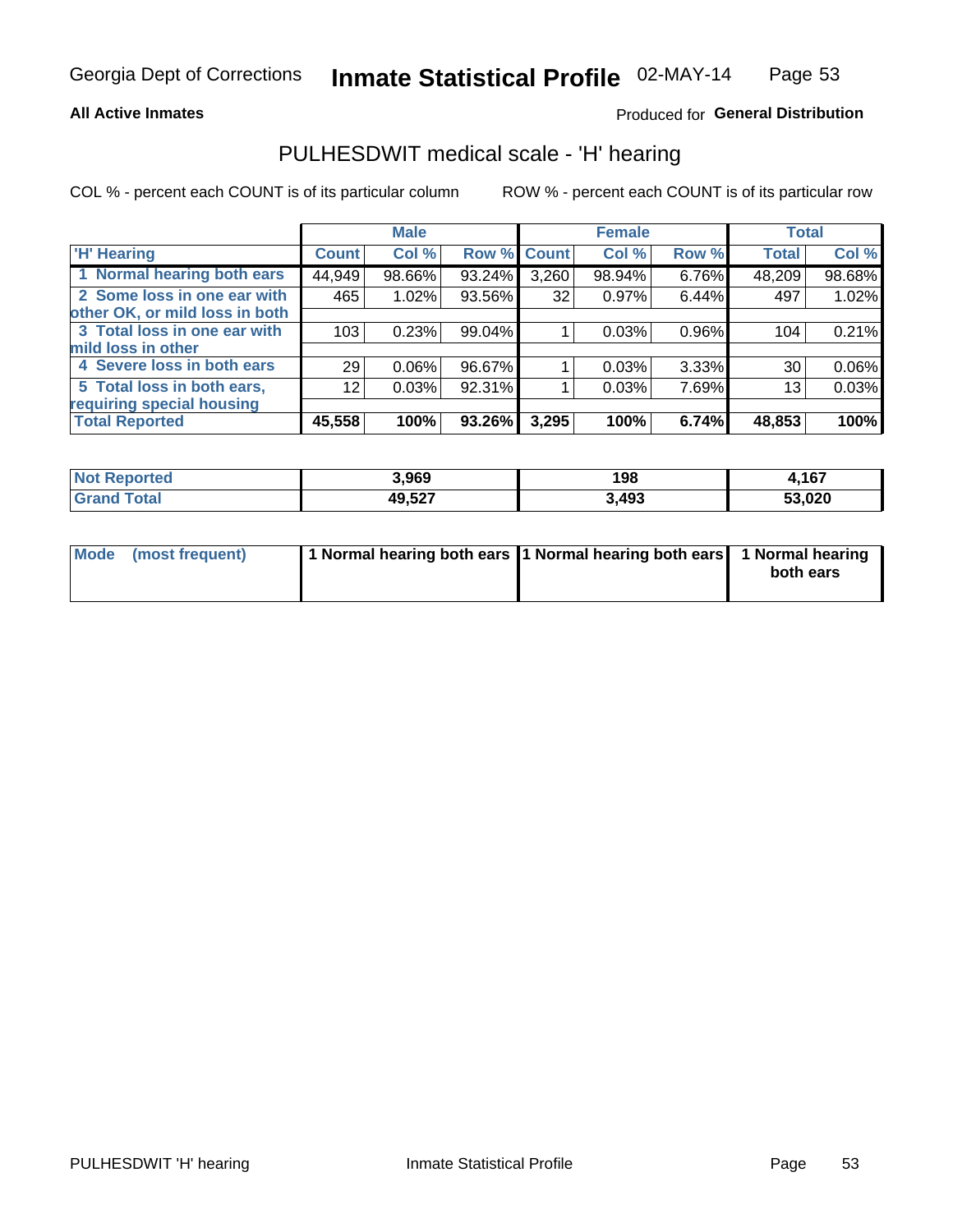#### **All Active Inmates**

#### Produced for General Distribution

### PULHESDWIT medical scale - 'E' vision

COL % - percent each COUNT is of its particular column

|                                 |              | <b>Male</b> |        |              | <b>Female</b> |        |              | <b>Total</b> |
|---------------------------------|--------------|-------------|--------|--------------|---------------|--------|--------------|--------------|
| 'E' Vision                      | <b>Count</b> | Col %       | Row %  | <b>Count</b> | Col %         | Row %  | <b>Total</b> | Col %        |
| 1 Correctable to 20/40 in both  | 34,438       | 76.74%      | 95.80% | ا 508.       | 45.98%        | 4.20%  | 35,946       | 74.65%       |
| eyes                            |              |             |        |              |               |        |              |              |
| 2 Correctable to 20/70 in one   | 9,462        | 21.09%      | 86.74% | 1,447        | 44.12%        | 13.26% | 10,909       | 22.65%       |
| eye, may be blind in other      |              |             |        |              |               |        |              |              |
| 3 Correctable to 20/200 in one  | 822          | 1.83%       | 73.85% | 291          | 8.87%         | 26.15% | 1,113        | 2.31%        |
| eye, may be blind in other      |              |             |        |              |               |        |              |              |
| 4 One eye not correctable to    | 139          | 0.31%       | 80.81% | 33           | 1.01%         | 19.19% | 172          | 0.36%        |
| 20/200, other may be blind      |              |             |        |              |               |        |              |              |
| 5 Blind in both eyes, requiring | 14           | 0.03%       | 93.33% |              | 0.03%         | 6.67%  | 15           | 0.03%        |
| special housing                 |              |             |        |              |               |        |              |              |
| <b>Total Reported</b>           | 44,875       | 100%        | 93.19% | 3,280        | 100%          | 6.81%  | 48,155       | 100%         |

| <b>Not Reported</b> | 4,652  | 245<br>4 I J<br>____ | 4,865  |
|---------------------|--------|----------------------|--------|
| ⊺ota                | 49,527 | 3,493                | 53,020 |

| Mode (most frequent) | 1 Correctable to 20/40 in both<br>eves | 1 Correctable to 20/40 in   1 Correctable to  <br>both eves | 20/40 in both eyes |
|----------------------|----------------------------------------|-------------------------------------------------------------|--------------------|
|                      |                                        |                                                             |                    |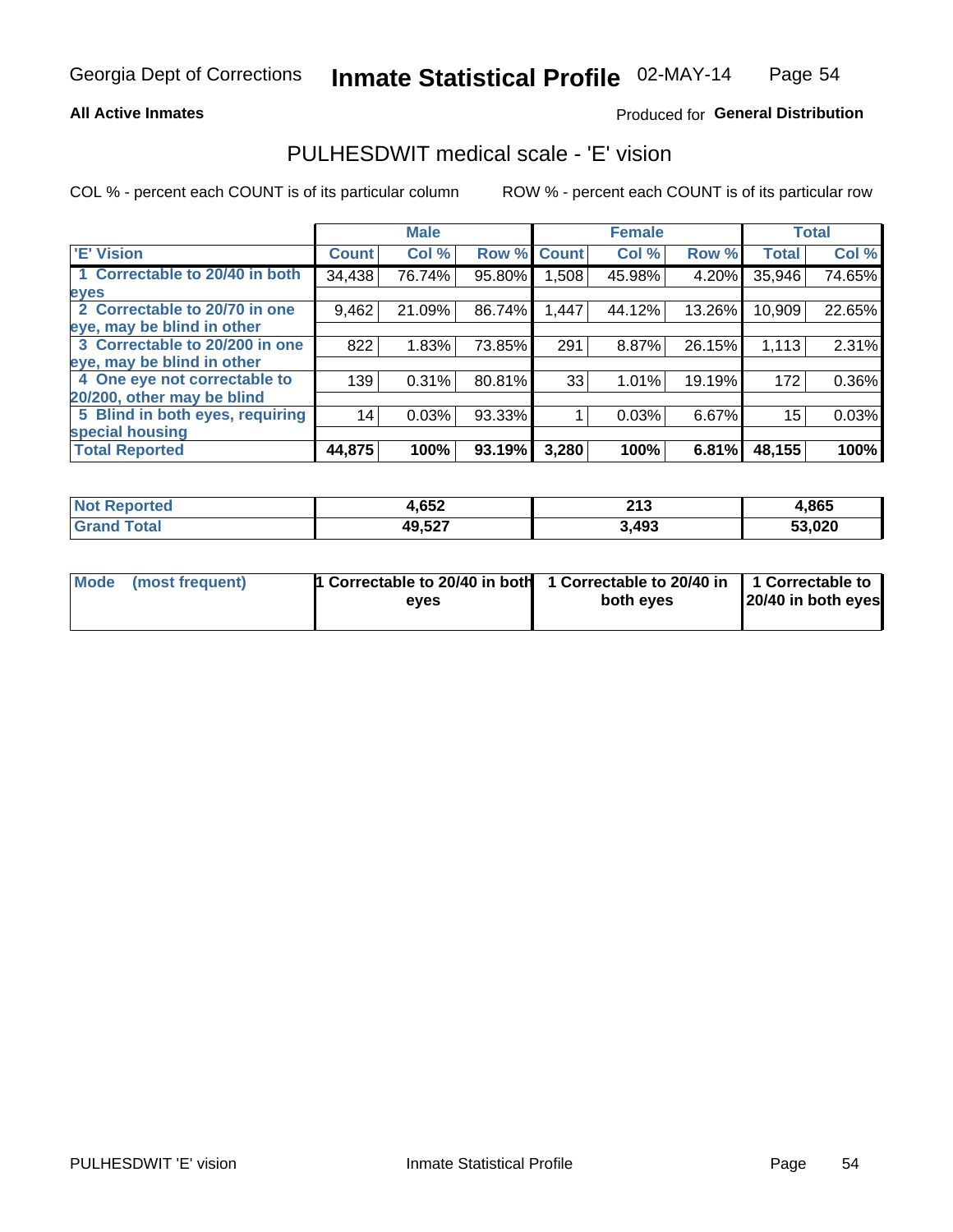#### **All Active Inmates**

### Produced for General Distribution

## PULHESDWIT medical scale - 'S' pSychiatric

COL % - percent each COUNT is of its particular column

|                                        |              | <b>Male</b> |        |              | <b>Female</b> |        |              | <b>Total</b> |
|----------------------------------------|--------------|-------------|--------|--------------|---------------|--------|--------------|--------------|
| 'S' pSychiatric                        | <b>Count</b> | Col %       | Row %  | <b>Count</b> | Col %         | Row %  | <b>Total</b> | Col %        |
| 1 No impairment or disorders           | 38,507       | 86.75%      | 96.06% | 1,579        | 53.22%        | 3.94%  | 40,086       | 84.65%       |
| 2 Stable, or in remission, or          | 4,599        | 10.36%      | 77.10% | 1,366        | 46.04%        | 22.90% | 5,965        | 12.60%       |
| mild impairment or retardation         |              |             |        |              |               |        |              |              |
| 3 Requires moderate inpatient          | 1,053        | 2.37%       | 98.60% | 15           | 0.51%         | 1.40%  | 1,068        | 2.26%        |
| treatment                              |              |             |        |              |               |        |              |              |
| 4 Requires intensive inpatient         | 212          | 0.48%       | 97.25% | 6            | 0.20%         | 2.75%  | 218          | 0.46%        |
| treatment                              |              |             |        |              |               |        |              |              |
| <b>5 Requires Crisis Stabilization</b> | 16           | 0.04%       | 94.12% |              | 0.03%         | 5.88%  | 17           | 0.04%        |
| Unit (CSU) inpatient care              |              |             |        |              |               |        |              |              |
| <b>Total Reported</b>                  | 44,387       | 100%        | 93.73% | 2,967        | 100%          | 6.27%  | 47,354       | 100.0%       |

| <b>Not Reported</b>   | , 140  | 526   | 5,666  |
|-----------------------|--------|-------|--------|
| Total<br><b>Grand</b> | 49,527 | 3,493 | 53,020 |

| Mode<br>1 No impairment or disorders<br>(most frequent) | 1 No impairment or<br>disorders | 1 No impairment or<br>disorders |
|---------------------------------------------------------|---------------------------------|---------------------------------|
|---------------------------------------------------------|---------------------------------|---------------------------------|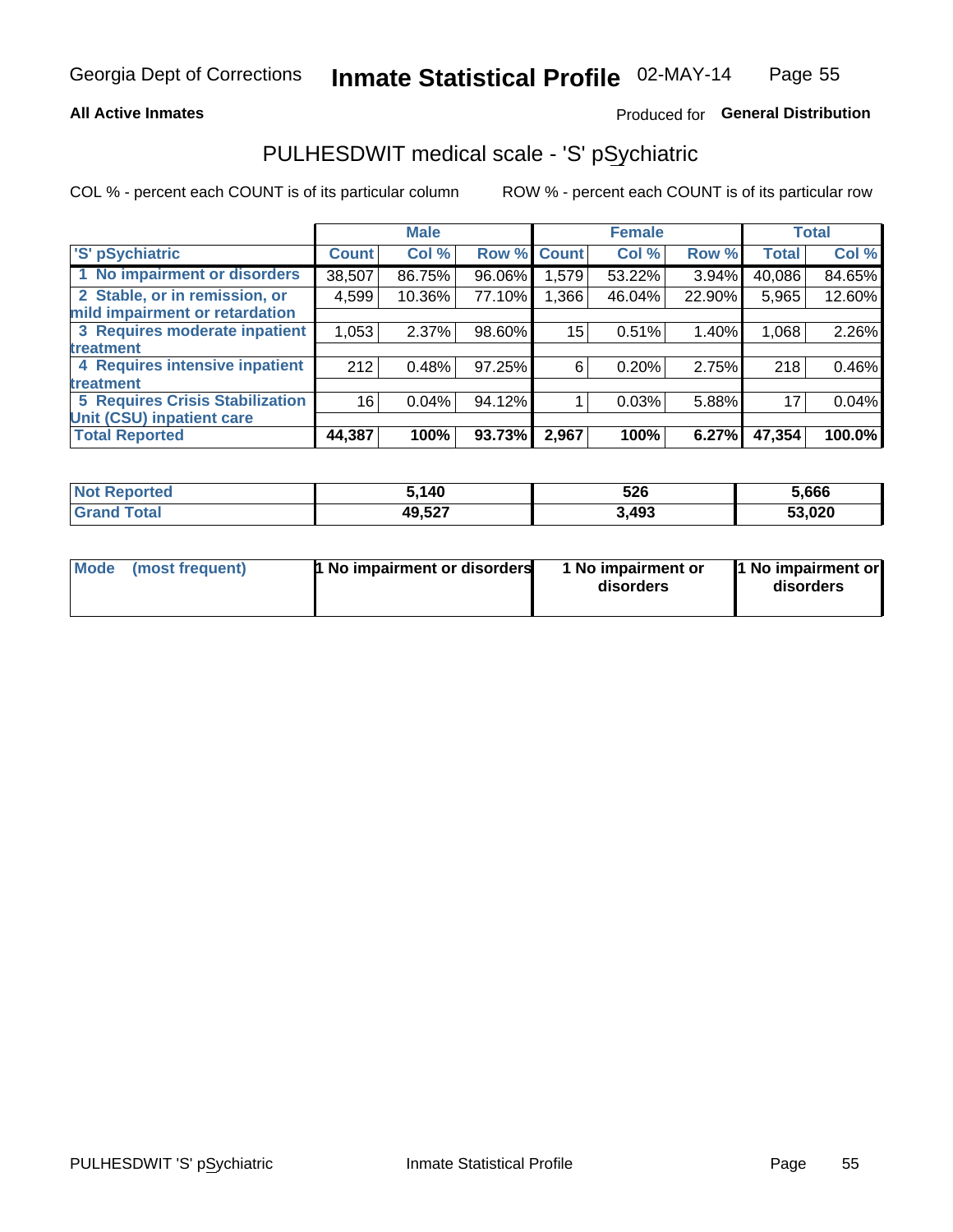#### **All Active Inmates**

#### Produced for General Distribution

## PULHESDWIT medical scale - 'D' dental

COL % - percent each COUNT is of its particular column

|                                 |              | <b>Male</b> |        |             | <b>Female</b> |          |              | <b>Total</b> |
|---------------------------------|--------------|-------------|--------|-------------|---------------|----------|--------------|--------------|
| <b>D'</b> Dental                | <b>Count</b> | Col %       |        | Row % Count | Col %         | Row %    | <b>Total</b> | Col %        |
| 1 Minimal routine dental health | 24,220       | 56.98%      | 92.95% | 1,837       | 60.47%        | $7.05\%$ | 26,057       | 57.22%       |
| <b>needs</b>                    |              |             |        |             |               |          |              |              |
| 2 Moderate cavities and/or gum  | 14,630       | 34.42%      | 93.69% | 985         | 32.42%        | $6.31\%$ | 15,615       | 34.29%       |
| disease                         |              |             |        |             |               |          |              |              |
| 3 Extensive gum disease         | 3,641        | 8.57%       | 94.42% | 215         | 7.08%         | 5.58%    | 3,856        | 8.47%        |
| and/or widespread decay         |              |             |        |             |               |          |              |              |
| 4 Urgent need for dental        | 12           | 0.03%       | 92.31% |             | 0.03%         | 7.69%    | 13           | 0.03%        |
| <b>services</b>                 |              |             |        |             |               |          |              |              |
| <b>Total Reported</b>           | 42,503       | 100%        | 93.33% | 3,038       | 100%          | 6.67%    | 45,541       | 100.0%       |

| <b>Not Renc</b><br><b>orted</b> | 7,024  | 455   | A7C<br>л.<br>, <del>,</del> , , , |
|---------------------------------|--------|-------|-----------------------------------|
| <b>Total</b>                    | 49,527 | 3,493 | 53,020                            |

| <b>Mode</b> | (most frequent) | <b>Minimal routine dental</b><br>health needs | 1 Minimal routine dental   1 Minimal routine  <br>health needs | dental health<br>needs |
|-------------|-----------------|-----------------------------------------------|----------------------------------------------------------------|------------------------|
|-------------|-----------------|-----------------------------------------------|----------------------------------------------------------------|------------------------|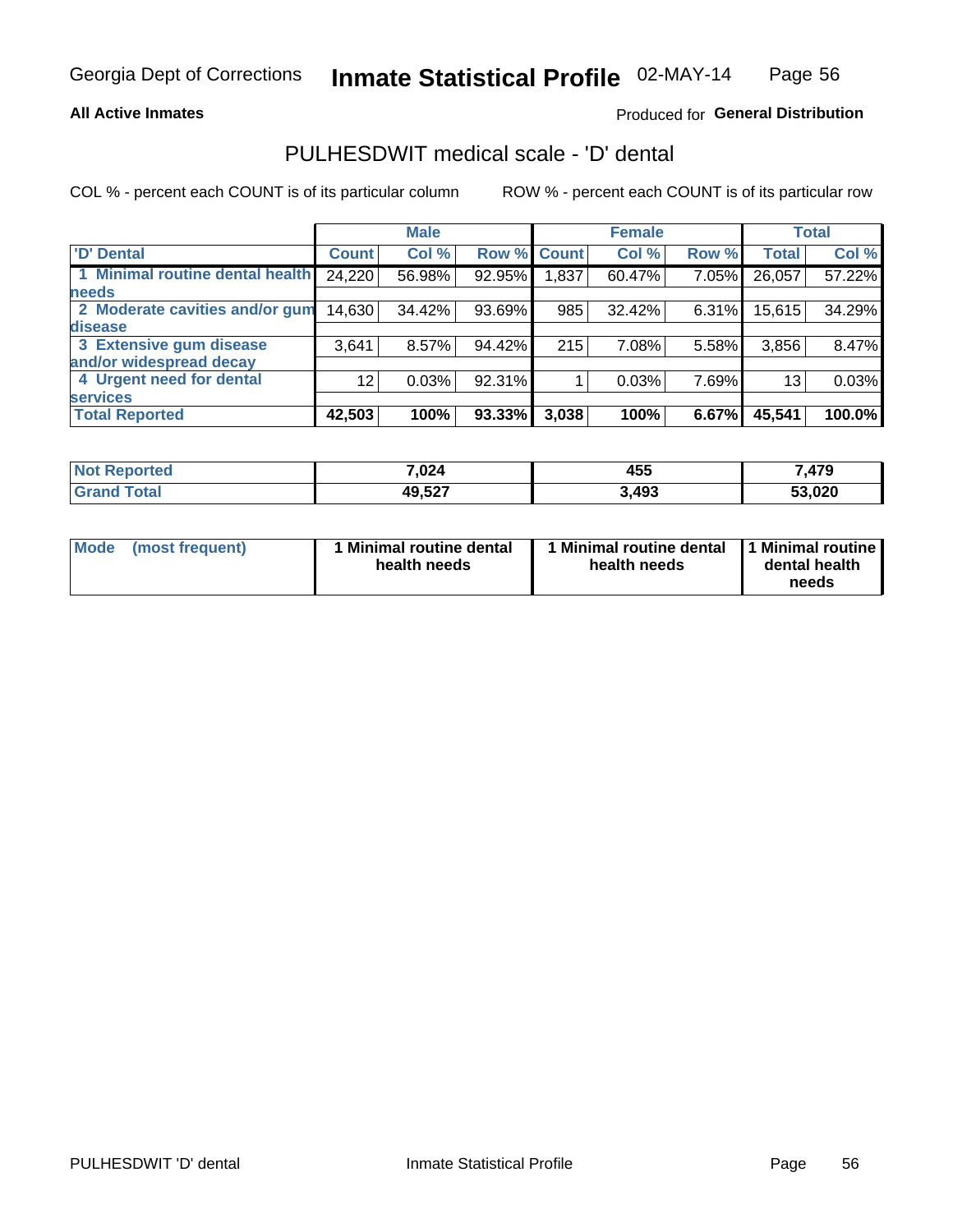#### **All Active Inmates**

### Produced for General Distribution

### PULHESDWIT medical scale - 'W' work ability

COL % - percent each COUNT is of its particular column

|                                 |              | <b>Male</b> |        |             | <b>Female</b> |        |              | <b>Total</b> |
|---------------------------------|--------------|-------------|--------|-------------|---------------|--------|--------------|--------------|
| <b>W' work ability</b>          | <b>Count</b> | Col %       |        | Row % Count | Col %         | Row %  | <b>Total</b> | Col %        |
| 1 Unrestricted work or activity | 37,782       | 82.89%      | 93.31% | 2,707       | 82.06%        | 6.69%  | 40,489       | 82.84%       |
| 2 Minor restrictions on type of | 6,169        | 13.53%      | 93.53% | 427         | 12.94%        | 6.47%  | 6,596        | 13.49%       |
| <b>work</b>                     |              |             |        |             |               |        |              |              |
| 3 Moderate restrictions on type | 1,094        | 2.40%       | 93.99% | 70          | 2.12%         | 6.01%  | 1,164        | 2.38%        |
| lof work                        |              |             |        |             |               |        |              |              |
| 4 Major restrictions on type of | 397          | 0.87%       | 90.85% | 40          | 1.21%         | 9.15%  | 437          | 0.89%        |
| <b>work</b>                     |              |             |        |             |               |        |              |              |
| 5 Cannot work under any         | 138          | 0.30%       | 71.50% | 55          | 1.67%         | 28.50% | 193          | 0.39%        |
| <b>circumstances</b>            |              |             |        |             |               |        |              |              |
| <b>Total Reported</b>           | 45,580       | 100%        | 93.25% | 3,299       | 100%          | 6.75%  | 48,879       | 100%         |

| <b>Not Reported</b>          | 3,947  | 194   | ,141   |
|------------------------------|--------|-------|--------|
| <b>Total</b><br><b>Grand</b> | 49,527 | 3,493 | 53,020 |

| Mode            | 1 Unrestricted work or | 1 Unrestricted work or | 1 Unrestricted   |
|-----------------|------------------------|------------------------|------------------|
| (most frequent) | activity               | activity               | work or activity |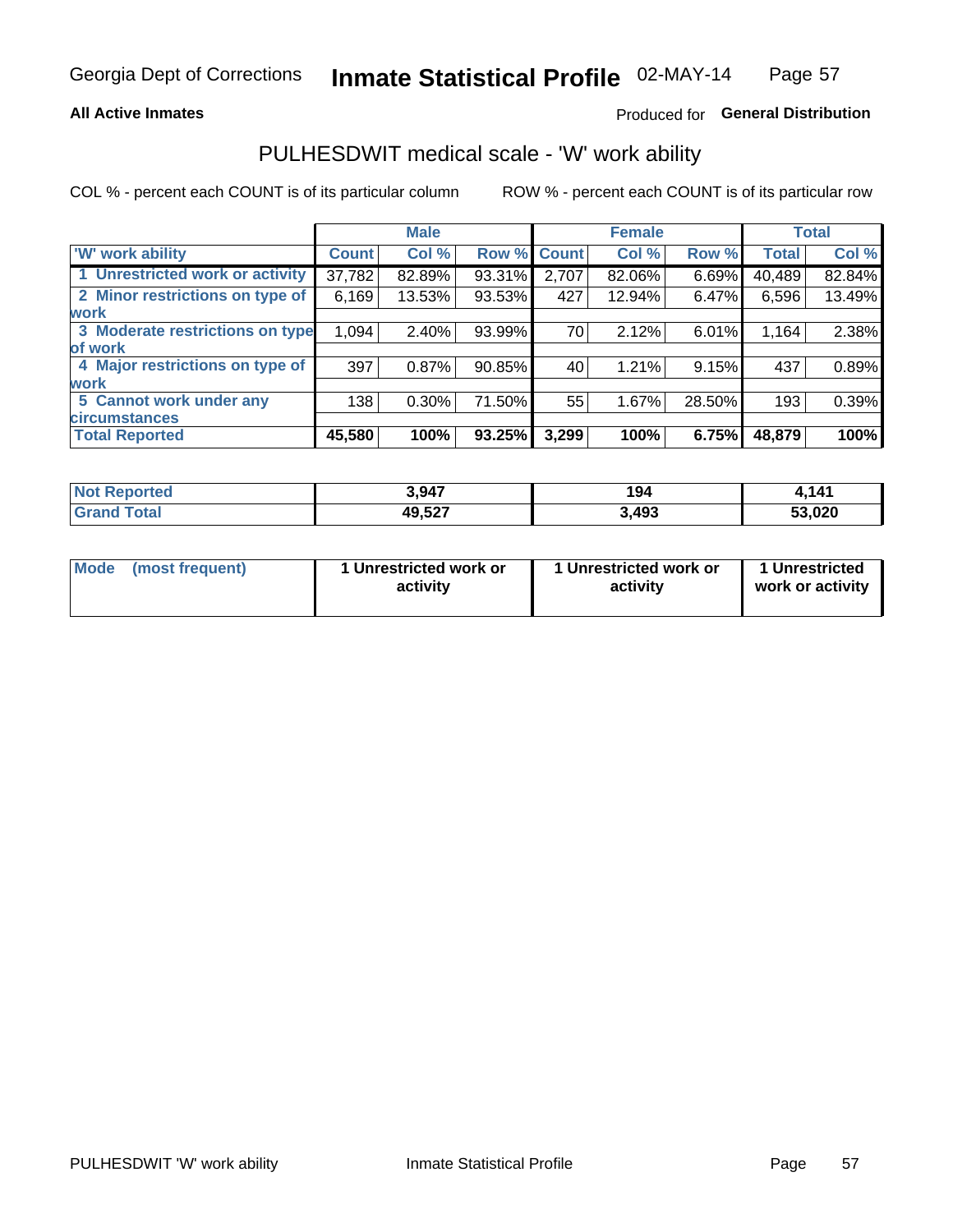#### **All Active Inmates**

#### Produced for General Distribution

### PULHESDWIT medical scale - 'I' impairment

COL % - percent each COUNT is of its particular column ROW % - percent each COUNT is of its particular row

**Female Male Total**  $Col%$ 'l' Impairment Col % Row % **Count** Col % Row % **Count Total** 1 No impairments or 45,210 99.22% 93.23%  $3,281$ 99.51% 6.77% 48,491 99.24% disabilities 2 Wheelchair-bound but  $237$  $0.52%$ 94.42%  $\overline{14}$  $0.42%$ 5.58%  $251$  $0.51%$ otherwise OK **3 Needs low-level Assisted**  $\overline{38}$ 97.44% 0.08%  $1$  $0.03%$ 2.56% 39 0.08% **Living (level I)** 4 Needs moderate Assisted  $|14|$  $0.03%$ 93.33% 0.03% 6.67%  $\mathbf{1}$  $15$ 0.03% Living (level II) **5 Needs maximal Assisted**  $68$  $0.15%$ 100.00% 68  $0.14%$ Living (level III) **Total Reported** 45,567 100% 93.25%  $3,297$ 100%  $6.75%$ 48,864 100%

| <b>No</b><br><b>ported</b> | 3,960  | 196   | ,156              |
|----------------------------|--------|-------|-------------------|
| ota.                       | 49,527 | 3,493 | ,020<br><b>ro</b> |

| Mode            | 1 No impairments or | 1 No impairments or | 1 No impairments |
|-----------------|---------------------|---------------------|------------------|
| (most frequent) | disabilities        | disabilities        | or disabilities  |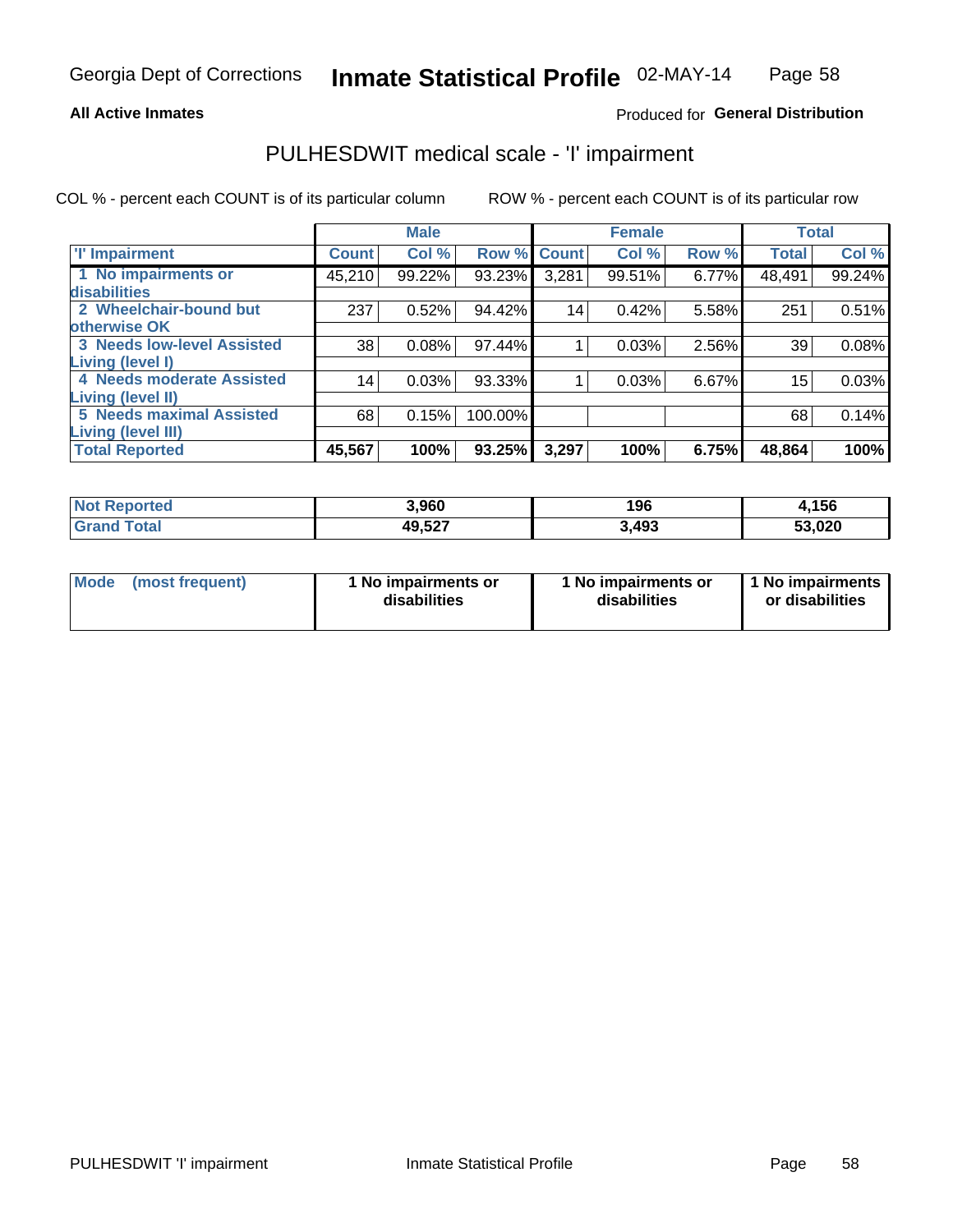#### **All Active Inmates**

### Produced fo General Distribution

### PULHESDWIT medical scale - 'T' transportability

COL % - percent each COUNT is of its particular column

|                              |                    | <b>Male</b> |         |              | <b>Female</b> |       |              | <b>Total</b> |
|------------------------------|--------------------|-------------|---------|--------------|---------------|-------|--------------|--------------|
| <b>T' Transportability</b>   | Count <sup>!</sup> | Col %       | Row %   | <b>Count</b> | Col %         | Row % | <b>Total</b> | Col %        |
| 1 Can be transported in any  | 45,299             | 99.37%      | 93.26%  | 3,275        | 99.63%        | 6.74% | 48,574       | 99.39%       |
| ordinary approved vehicle    |                    |             |         |              |               |       |              |              |
| 2 Wheelchair-bound, not      | 72                 | 0.16%       | 92.31%  | 6            | 0.18%         | 7.69% | 78           | 0.16%        |
| needing special vehicle      |                    |             |         |              |               |       |              |              |
| 3 Wheelchair-bound, requires | 10                 | 0.02%       | 90.91%  |              | 0.03%         | 9.09% | 11           | 0.02%        |
| special vehicle              |                    |             |         |              |               |       |              |              |
| 4 Needs specially-equipped   | 9                  | 0.02%       | 100.00% |              |               |       | 9            | 0.02%        |
| medical vehicle              |                    |             |         |              |               |       |              |              |
| <b>5 Requires ambulance</b>  | 196                | 0.43%       | 97.51%  | 5            | 0.15%         | 2.49% | 201          | 0.41%        |
| transport                    |                    |             |         |              |               |       |              |              |
| <b>Total Reported</b>        | 45,586             | 100%        | 93.27%  | 3,287        | 100%          | 6.73% | 48,873       | 100%         |

| enorted     | 3,941  | 206   | 147.ء  |
|-------------|--------|-------|--------|
| <b>otal</b> | 49,527 | 3,493 | 53,020 |

|  | Mode (most frequent) | 1 Can be transported in any 1 Can be transported in any<br>ordinary approved vehicle   ordinary approved vehicle   transported in any |  | 1 Can be<br>  ordinary approved  <br>vehicle |
|--|----------------------|---------------------------------------------------------------------------------------------------------------------------------------|--|----------------------------------------------|
|--|----------------------|---------------------------------------------------------------------------------------------------------------------------------------|--|----------------------------------------------|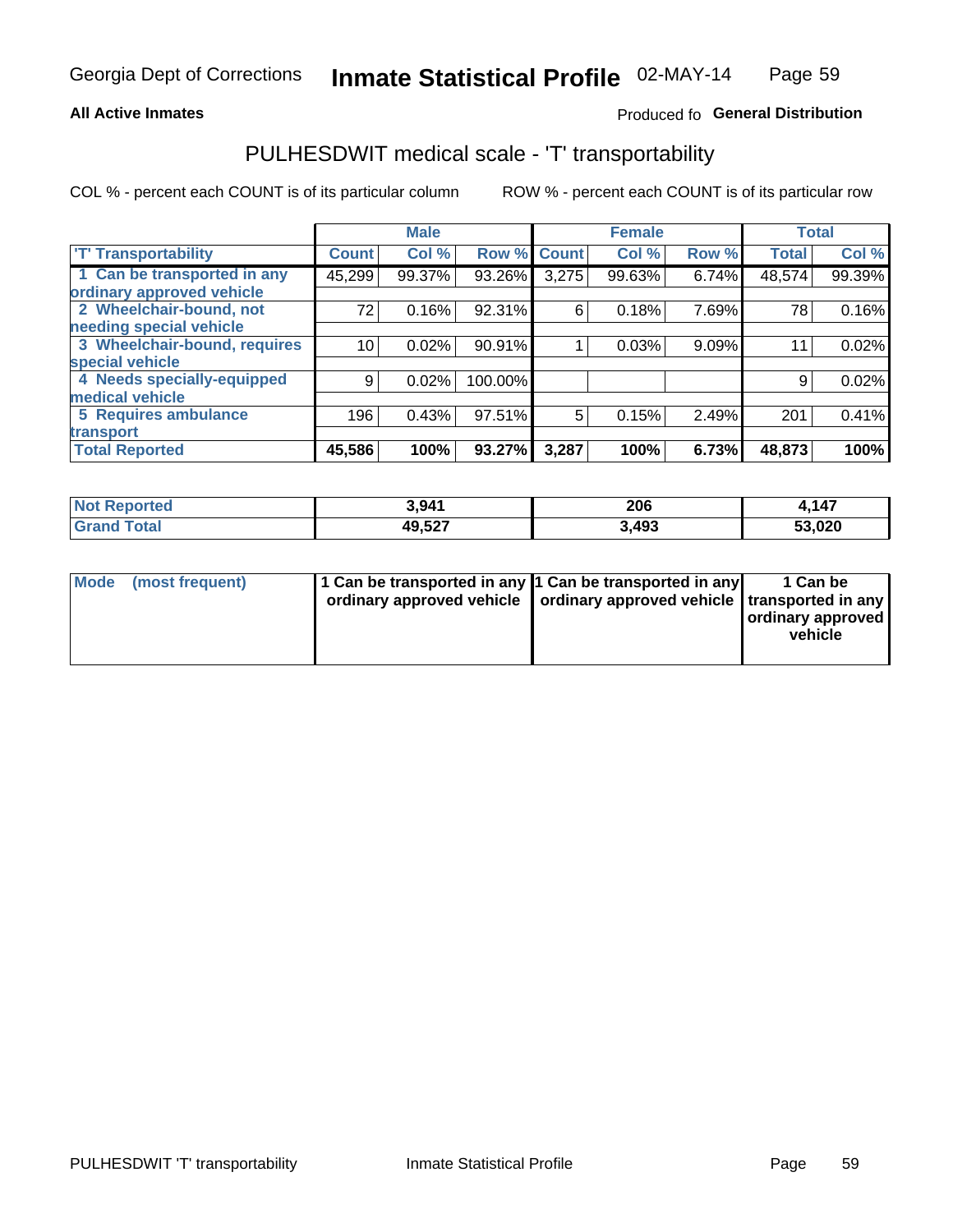#### **All Active Inmates**

### Produced for General Distribution

### Criminality in family, self-reported

COL % - percent each COUNT is of its particular column

|                              | <b>Male</b>  |           | <b>Female</b> |              |        | <b>Total</b> |              |         |
|------------------------------|--------------|-----------|---------------|--------------|--------|--------------|--------------|---------|
| <b>Criminality In Family</b> | <b>Count</b> | Col%      | Row %         | <b>Count</b> | Col %  | Row %        | <b>Total</b> | Col %   |
| Yes, criminality in family   | 4.114        | $23.89\%$ | 94.27%        | 250          | 38.94% | $5.73\%$     | 4.364        | 24.43%  |
| No criminality in family     | 13.108       | 76.11%    | $97.10\%$     | 392          | 61.06% | $2.90\%$     | 13,500       | 75.57%  |
| <b>Total Reported</b>        | 17,222       | 100%      | 96.41%        | 642          | 100%   |              | 3.59% 17,864 | $100\%$ |

| <b>Not Reported</b> | 32,305 | 2,851 | 35,156 |
|---------------------|--------|-------|--------|
| <b>i</b> otal       | 49,527 | 3,493 | 53,020 |

|  | Mode (most frequent) | No criminality in family | No criminality in family | No criminality in<br>family |
|--|----------------------|--------------------------|--------------------------|-----------------------------|
|--|----------------------|--------------------------|--------------------------|-----------------------------|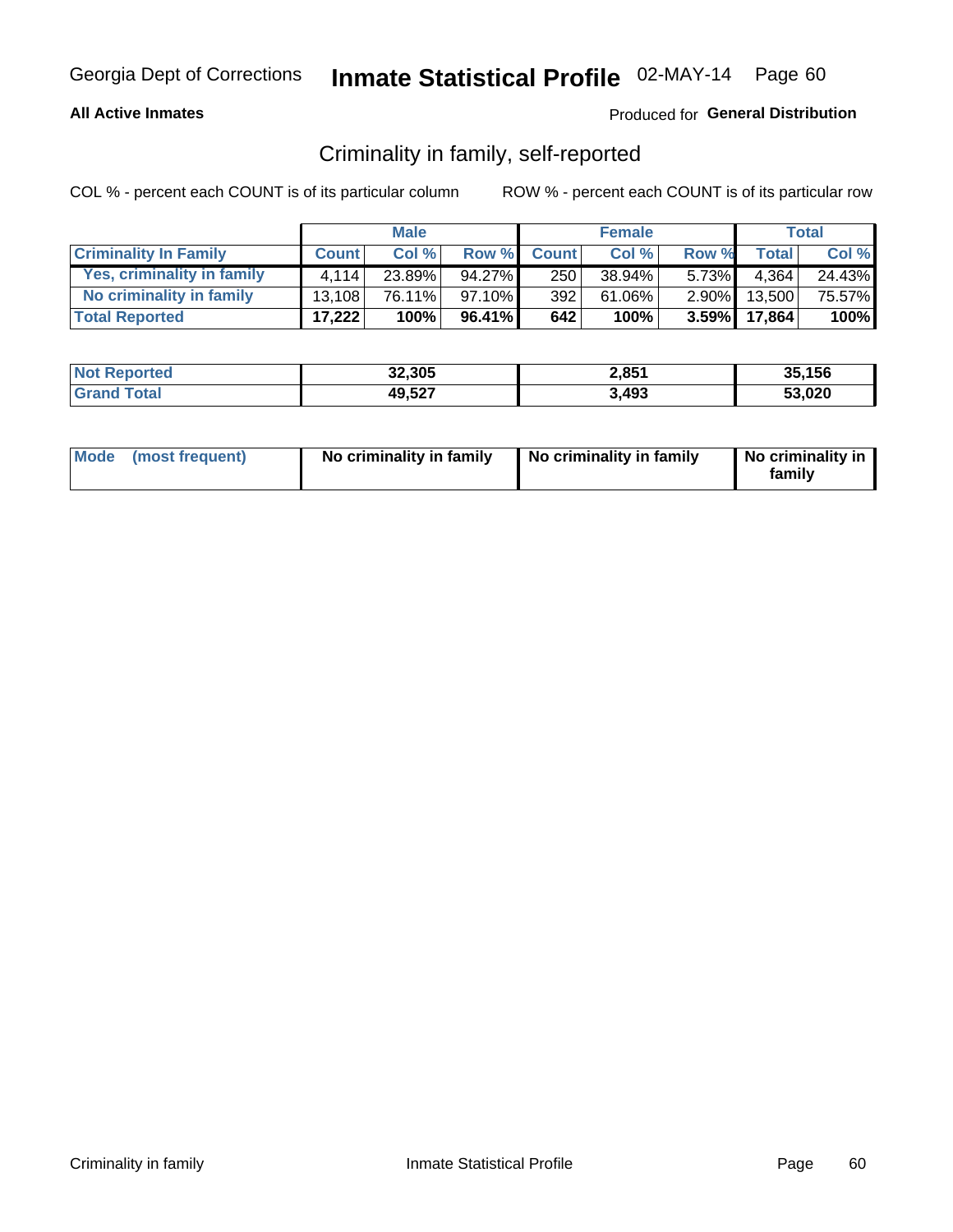#### **All Active Inmates**

#### Produced for General Distribution

### Alcoholism in family, self-reported

COL % - percent each COUNT is of its particular column

|                             | <b>Male</b>  |        | <b>Female</b> |              |        | Total    |              |         |
|-----------------------------|--------------|--------|---------------|--------------|--------|----------|--------------|---------|
| <b>Alcoholism In Family</b> | <b>Count</b> | Col%   | Row %         | <b>Count</b> | Col%   | Row %    | <b>Total</b> | Col %   |
| Yes, alcoholism in family   | 2.526        | 14.67% | 93.94%        | 163          | 25.39% | $6.06\%$ | 2,689        | 15.05%  |
| No alcoholism in family     | 14.696       | 85.33% | 96.84%        | 4791         | 74.61% | $3.16\%$ | 15,175       | 84.95%  |
| <b>Total Reported</b>       | 17,222       | 100%   | 96.41%        | 642          | 100%   |          | 3.59% 17,864 | $100\%$ |

| <b>Not Reported</b>      | 32,305 | 2,851 | 35.156 |
|--------------------------|--------|-------|--------|
| <b>∣Grand T</b><br>Total | 49,527 | 3,493 | 53,020 |

|  | Mode (most frequent) | No alcoholism in family | No alcoholism in family | No alcoholism in<br>family |
|--|----------------------|-------------------------|-------------------------|----------------------------|
|--|----------------------|-------------------------|-------------------------|----------------------------|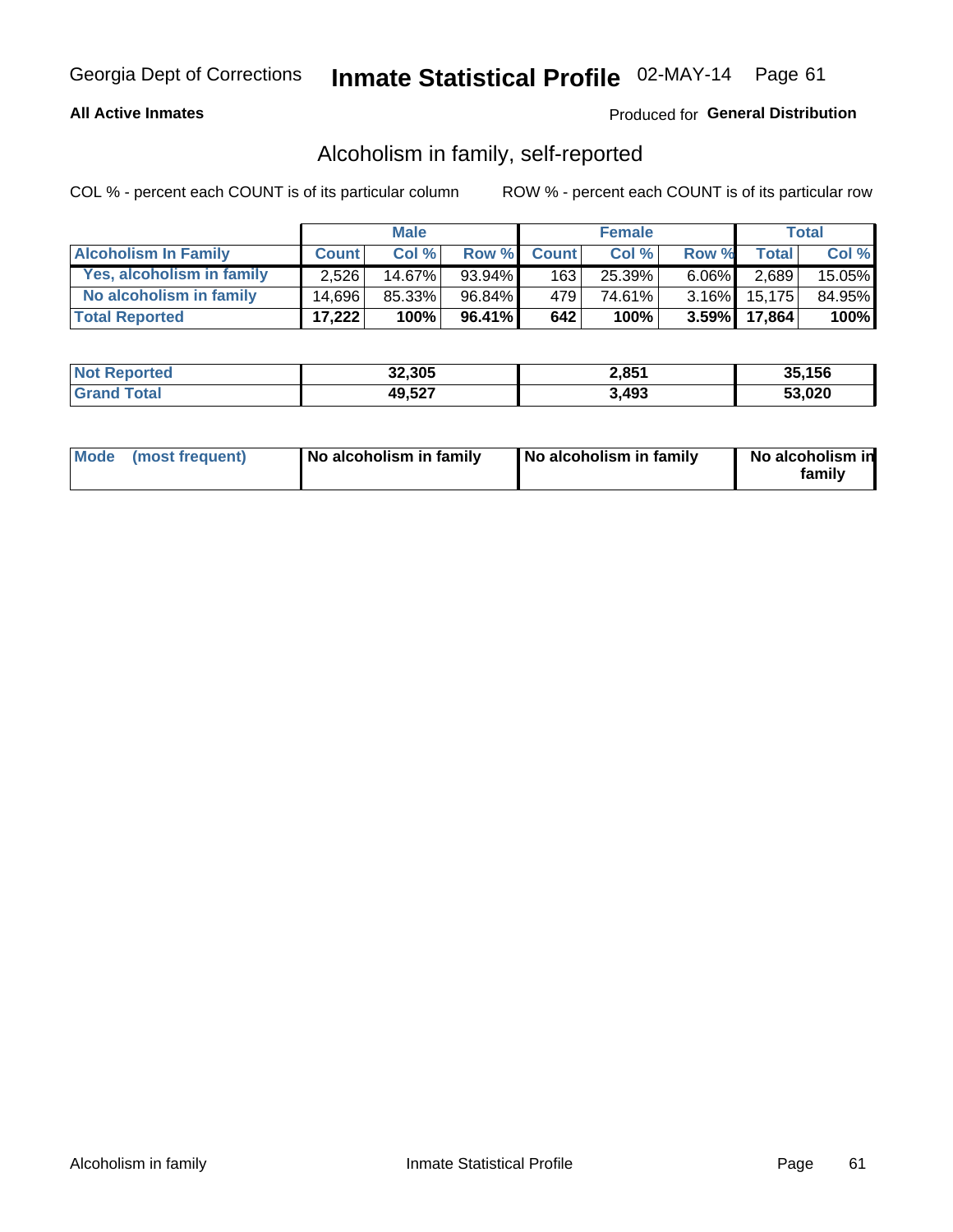#### **All Active Inmates**

#### Produced for General Distribution

### Drug abuse in family, self-reported

COL % - percent each COUNT is of its particular column

|                           | <b>Male</b>  |        | <b>Female</b> |                  |        | <b>Total</b> |              |          |
|---------------------------|--------------|--------|---------------|------------------|--------|--------------|--------------|----------|
| Drug Abuse In Family      | <b>Count</b> | Col%   | Row %         | <b>Count</b>     | Col%   | Row %        | Total        | Col %    |
| Yes, drug abuse in family | 1.414        | 8.21%  | $91.40\%$     | 133 <sup>1</sup> | 20.72% | $8.60\%$     | .547         | $8.66\%$ |
| No drug abuse in family   | 15.808       | 91.79% | 96.88%        | 509              | 79.28% | $3.12\%$     | 16,317       | 91.34%   |
| <b>Total Reported</b>     | 17,222       | 100%   | 96.41%        | 642              | 100%   |              | 3.59% 17,864 | $100\%$  |

| <b>Not Reported</b> | 32,305 | 2,851 | 35,156 |
|---------------------|--------|-------|--------|
| ota <sup>-</sup>    | 49,527 | 3,493 | 53,020 |

|  | Mode (most frequent) | No drug abuse in family | No drug abuse in family | No drug abuse in<br>familv |
|--|----------------------|-------------------------|-------------------------|----------------------------|
|--|----------------------|-------------------------|-------------------------|----------------------------|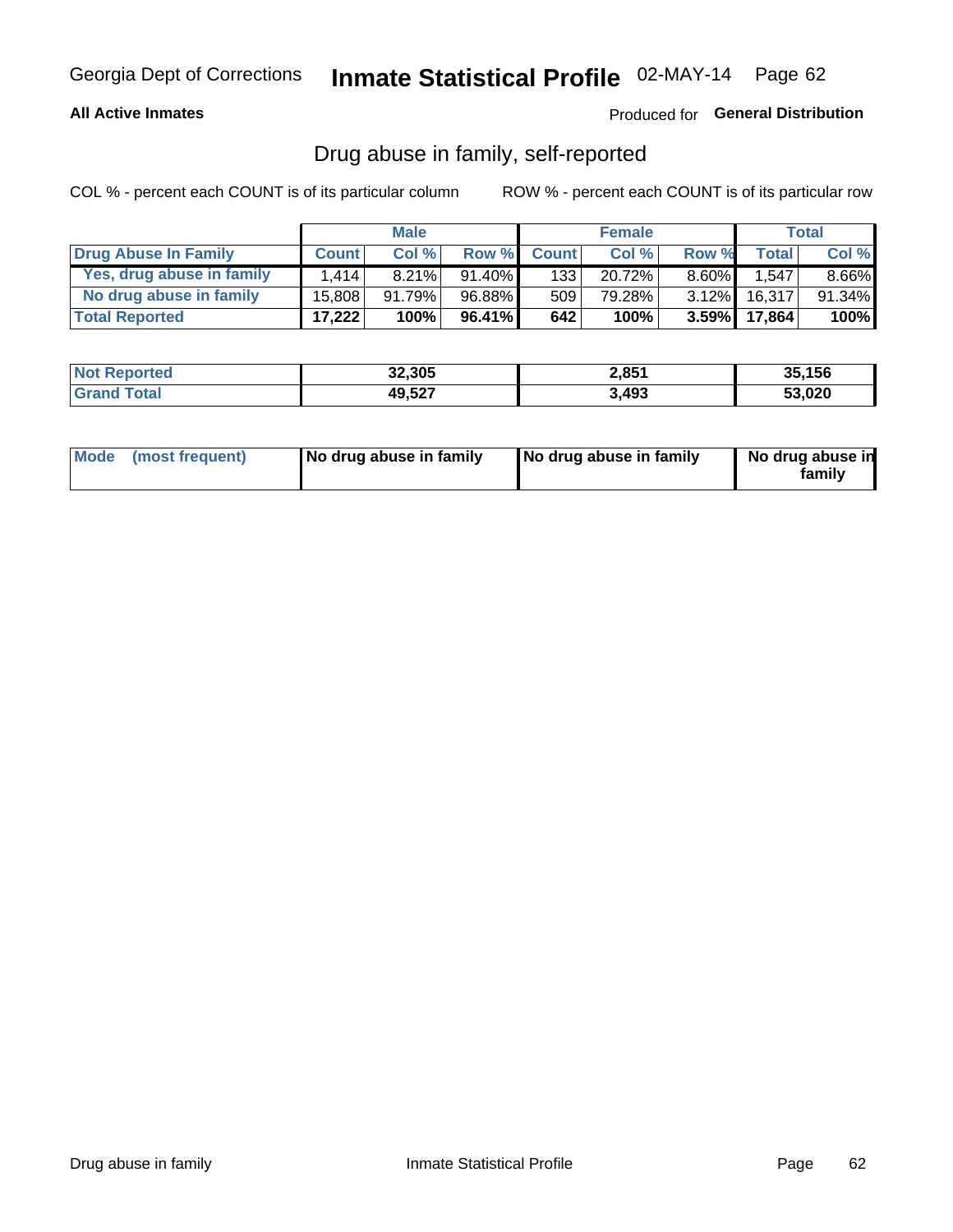#### **All Active Inmates**

### Produced for General Distribution

### Subjected to frequent beatings, self-reported

COL % - percent each COUNT is of its particular column

|                            |              | <b>Male</b> |        |              | <b>Female</b> |          |              | Total  |
|----------------------------|--------------|-------------|--------|--------------|---------------|----------|--------------|--------|
| <b>Frequent beatings</b>   | <b>Count</b> | Col %       | Row %  | <b>Count</b> | Col %         | Row %    | <b>Total</b> | Col %  |
| Yes, subjected to frequent | 837          | 4.86%       | 87.46% | 120          | 18.69%        | 12.54%   | 957          | 5.36%  |
| beatings                   |              |             |        |              |               |          |              |        |
| Not subjected to frequent  | 16.385       | 95.14%      | 96.91% | 522          | $81.31\%$     | $3.09\%$ | 16,907       | 94.64% |
| beatings                   |              |             |        |              |               |          |              |        |
| <b>Total Reported</b>      | 17,222       | 100%        | 96.41% | 642          | 100%          | 3.59%    | 17,864       | 100%   |

| <b>Not Reported</b> | 32,305 | 2,851 | 35,156 |
|---------------------|--------|-------|--------|
| <b>'Grand Total</b> | 49,527 | 3,493 | 53,020 |

| Mode (most frequent) | Not subjected to frequent<br>beatings | Not subjected to frequent<br>beatings | Not subjected to<br><b>frequent beatings</b> |
|----------------------|---------------------------------------|---------------------------------------|----------------------------------------------|
|                      |                                       |                                       |                                              |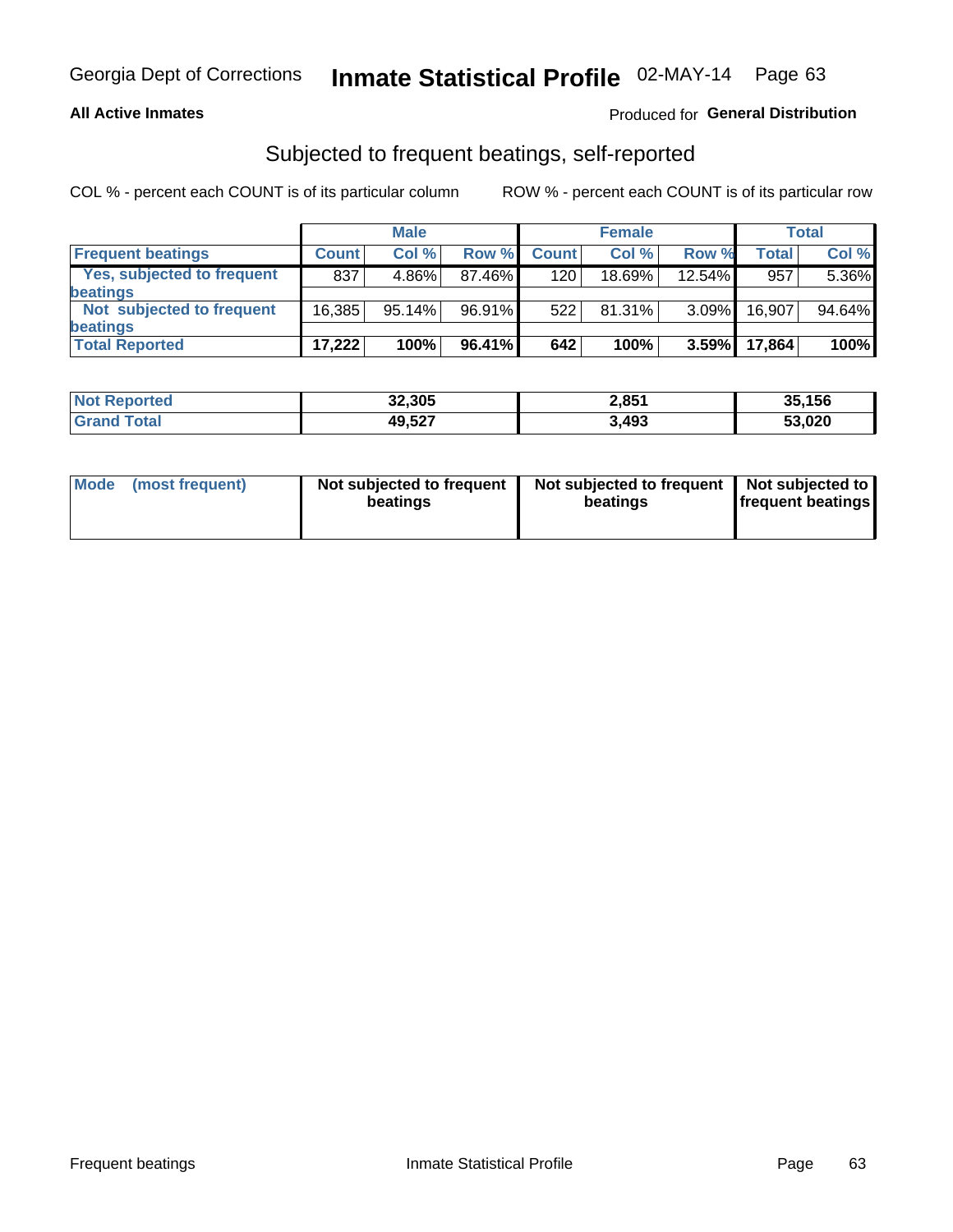#### **All Active Inmates**

### Produced for General Distribution

### Father absent during inmate's childhood

COL % - percent each COUNT is of its particular column

|                           | <b>Male</b>  |           | <b>Female</b> |                  |        | <b>Total</b> |        |        |
|---------------------------|--------------|-----------|---------------|------------------|--------|--------------|--------|--------|
| <b>Father Absent</b>      | <b>Count</b> | Col%      | Row %         | <b>Count</b>     | Col %  | Row %        | Total  | Col %  |
| Yes, father was absent    | 8.379        | 48.65%    | $97.19\%$     | 242 <sub>1</sub> | 37.69% | $2.81\%$     | 8,621  | 48.26% |
| No, father was not absent | 8.843        | $51.35\%$ | 95.67%        | 400              | 62.31% | 4.33%I       | 9.243  | 51.74% |
| <b>Total Reported</b>     | 17,222       | 100%      | $96.41\%$     | 642              | 100%   | $3.59\%$     | 17,864 | 100%   |

| <b>Not Reported</b> | 32,305 | 2,851 | 35,156 |
|---------------------|--------|-------|--------|
| <b>Grand Total</b>  | 49,527 | 3,493 | 53,020 |

| Mode (most frequent) |  | No, father was not absent No, father was not absent No, father was not | absent |
|----------------------|--|------------------------------------------------------------------------|--------|
|----------------------|--|------------------------------------------------------------------------|--------|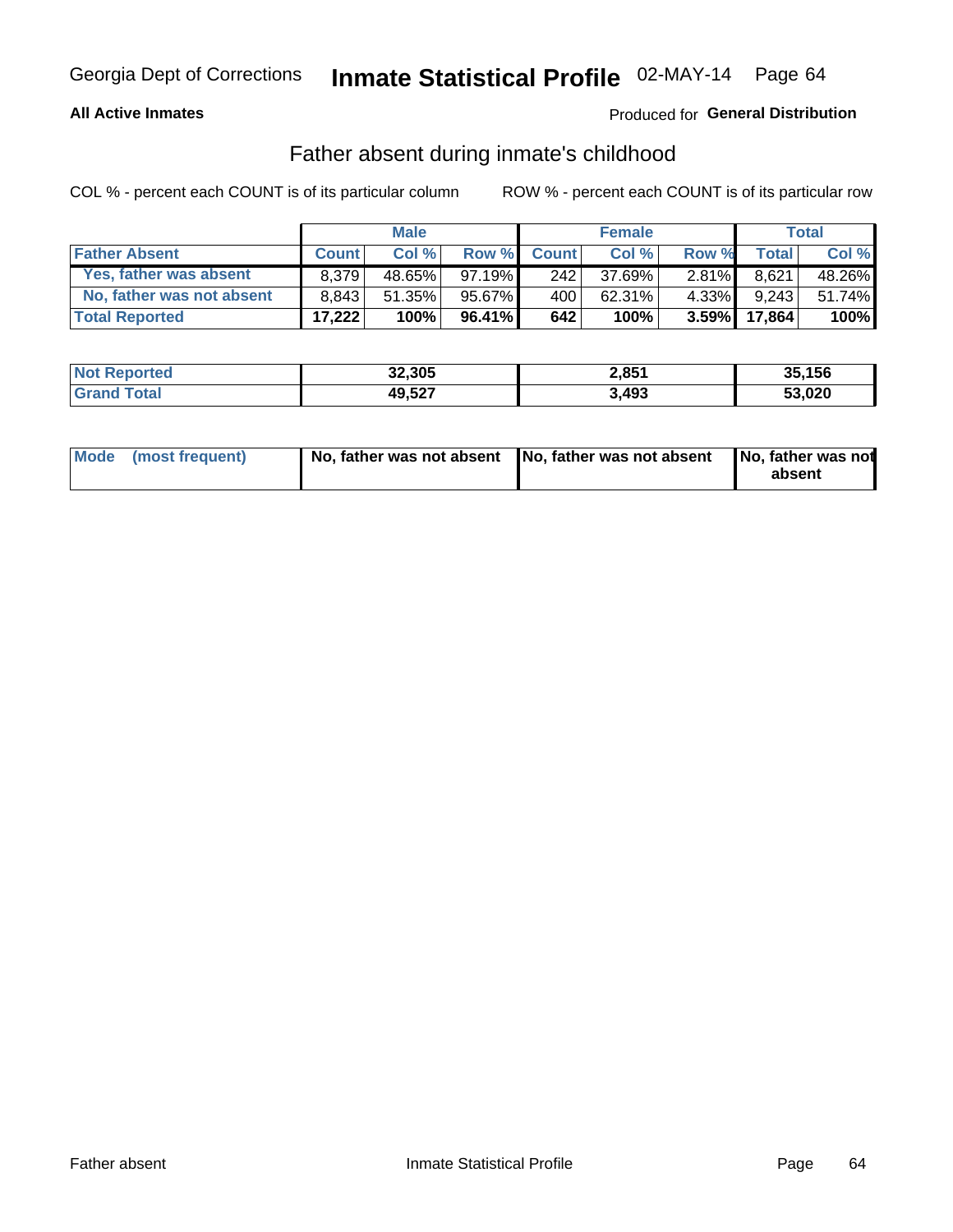#### **All Active Inmates**

### Produced for General Distribution

### Mother absent during inmate's childhood

COL % - percent each COUNT is of its particular column

|                           | <b>Male</b>  |        | <b>Female</b> |              |        | Total    |              |         |
|---------------------------|--------------|--------|---------------|--------------|--------|----------|--------------|---------|
| <b>Mother Absent</b>      | <b>Count</b> | Col%   | Row %         | <b>Count</b> | Col %  | Row %    | <b>Total</b> | Col %   |
| Yes, mother was absent    | 2.188        | 12.70% | $96.22\%$     | 861          | 13.40% | $3.78\%$ | 2.274        | 12.73%  |
| No, mother was not absent | 15.034       | 87.30% | 96.43%        | 556          | 86.60% | $3.57\%$ | 15,590       | 87.27%  |
| <b>Total Reported</b>     | 17,222       | 100%   | 96.41%        | 642          | 100%   | $3.59\%$ | 17,864       | $100\%$ |

| <b>Not Reported</b> | 32,305 | 2,851 | 35,156 |
|---------------------|--------|-------|--------|
| ⊺ota                | 49,527 | 3,493 | 53,020 |

| Mode (most frequent) | No, mother was not absent   No, mother was not absent   No, mother was | not absent |
|----------------------|------------------------------------------------------------------------|------------|
|                      |                                                                        |            |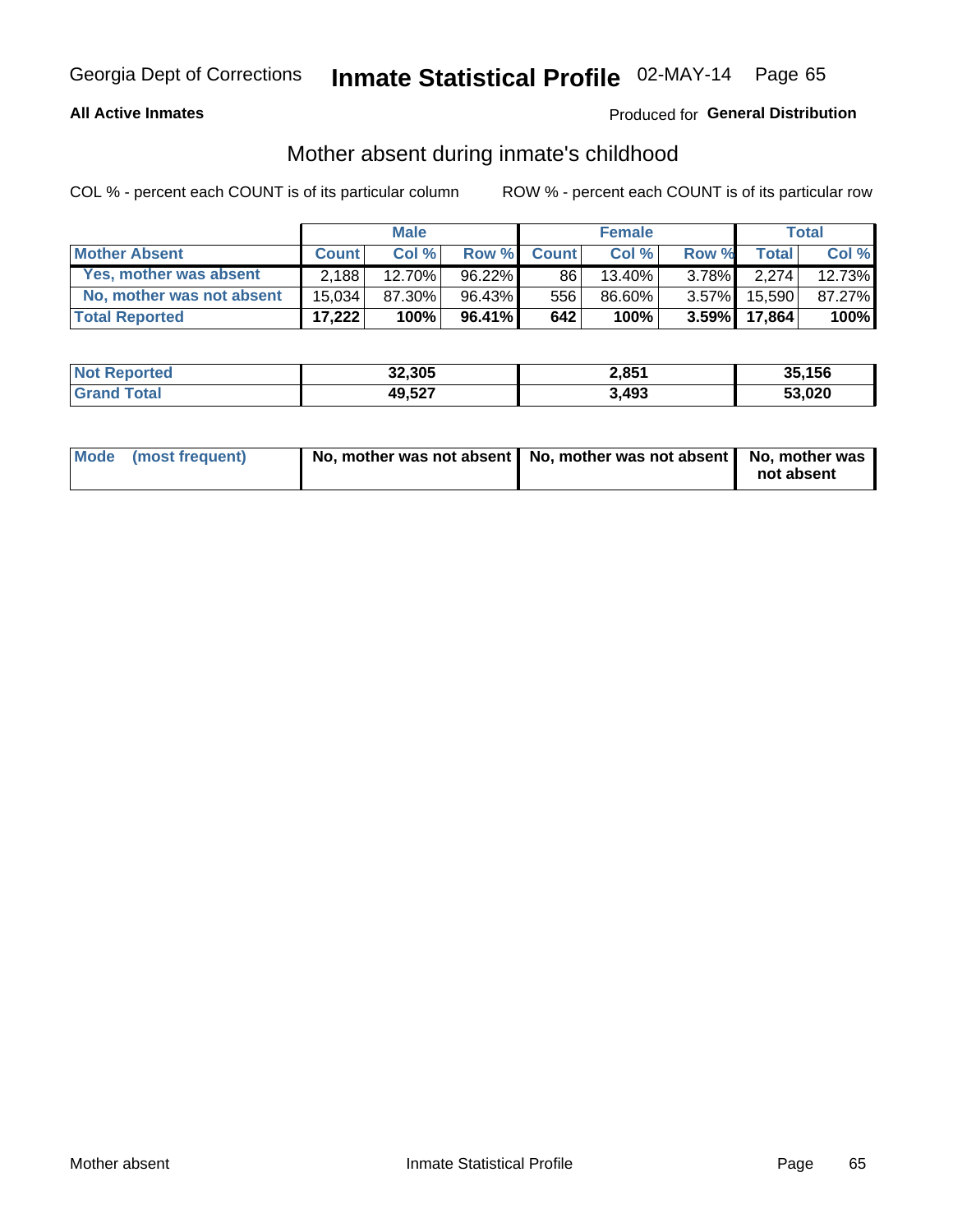#### **All Active Inmates**

### Produced for General Distribution

### Inmate diagnosed as manipulative

COL % - percent each COUNT is of its particular column

|                       | <b>Male</b>  |           |           | <b>Female</b> |        |          | Total  |        |
|-----------------------|--------------|-----------|-----------|---------------|--------|----------|--------|--------|
| <b>Manipulative</b>   | <b>Count</b> | Col%      | Row %     | <b>Count</b>  | Col%   | Row %    | Total  | Col %  |
| Yes, manipulative     | 3,298        | $19.84\%$ | $99.58\%$ | 14            | 2.18%  | $0.42\%$ | 3.312  | 19.19% |
| No, not manipulative  | 13.321       | 80.16%    | 95.50%    | 627           | 97.82% | $4.50\%$ | 13.948 | 80.81% |
| <b>Total Reported</b> | 16,619       | 100%      | 96.29%    | 641           | 100%   | $3.71\%$ | 17.260 | 100%   |

| <b>Not</b> | 32,908 | 2,852 | 35,760 |
|------------|--------|-------|--------|
| nta        | 49,527 | 3,493 | 53,020 |

|  | Mode (most frequent) | No, not manipulative | , No, not manipulative | No. not<br><b>I</b> manipulative |
|--|----------------------|----------------------|------------------------|----------------------------------|
|--|----------------------|----------------------|------------------------|----------------------------------|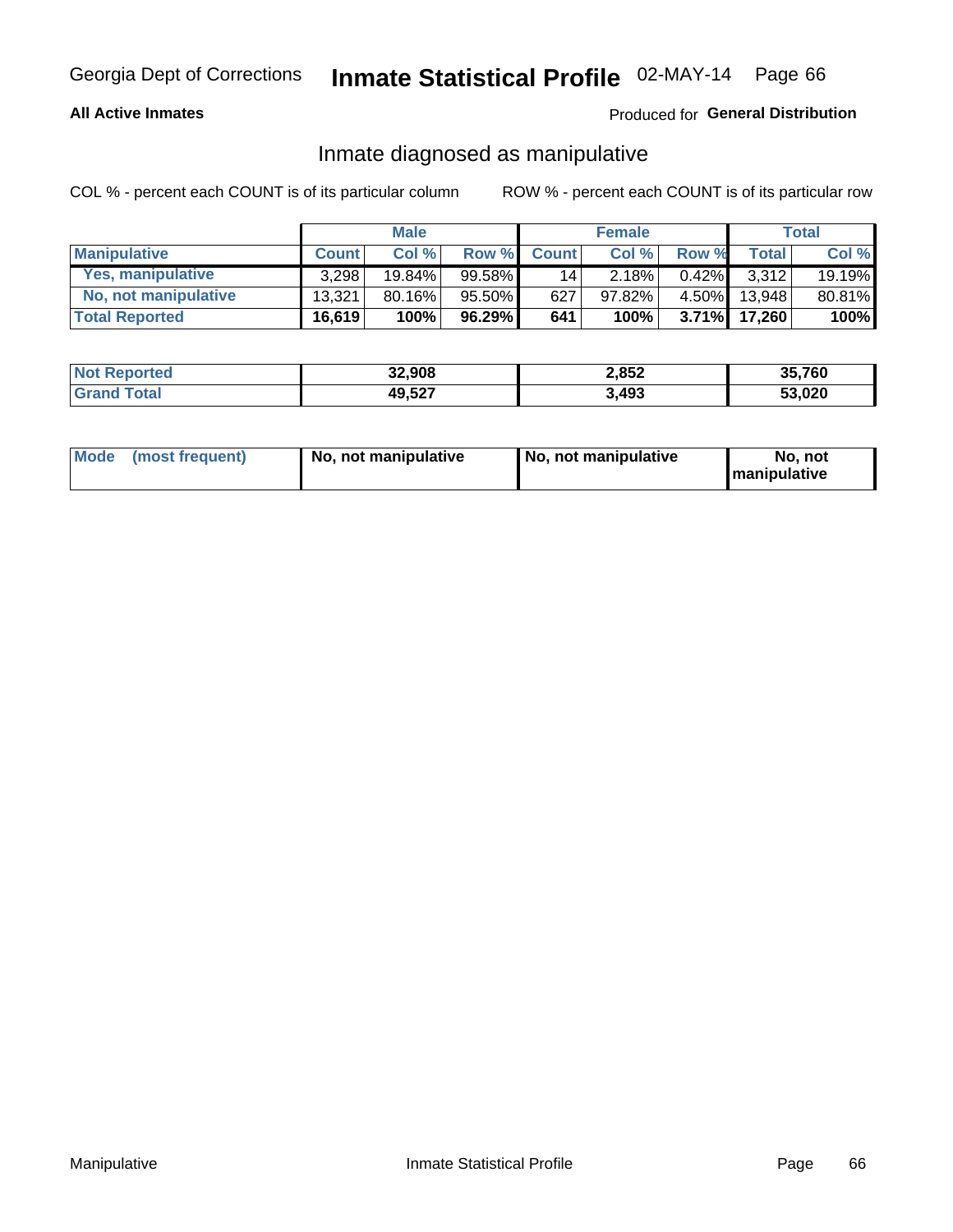#### **All Active Inmates**

Produced for General Distribution

### Inmate diagnosed as assaultive

COL % - percent each COUNT is of its particular column

|                       | <b>Male</b>  |           |        | <b>Female</b> |        |          | Total        |        |
|-----------------------|--------------|-----------|--------|---------------|--------|----------|--------------|--------|
| <b>Assaultive</b>     | <b>Count</b> | Col%      | Row %  | <b>Count</b>  | Col %  | Row %    | <b>Total</b> | Col %  |
| Yes, assaultive       | 10.052       | $60.48\%$ | 95.92% | 428           | 66.77% | $4.08\%$ | 10,480       | 60.72% |
| No, not assaultive    | 6.567        | $39.52\%$ | 96.86% | 213           | 33.23% | $3.14\%$ | 6,780        | 39.28% |
| <b>Total Reported</b> | 16,619       | 100%      | 96.29% | 641           | 100%   |          | 3.71% 17,260 | 100%   |

| <b>Not Reported</b> | 32,908 | 2,852 | 35,760 |
|---------------------|--------|-------|--------|
| `ota                | 49,527 | 3,493 | 53,020 |

| Mode<br>(most frequent) | Yes, assaultive | Yes, assaultive | <b>Yes, assaultive</b> |
|-------------------------|-----------------|-----------------|------------------------|
|-------------------------|-----------------|-----------------|------------------------|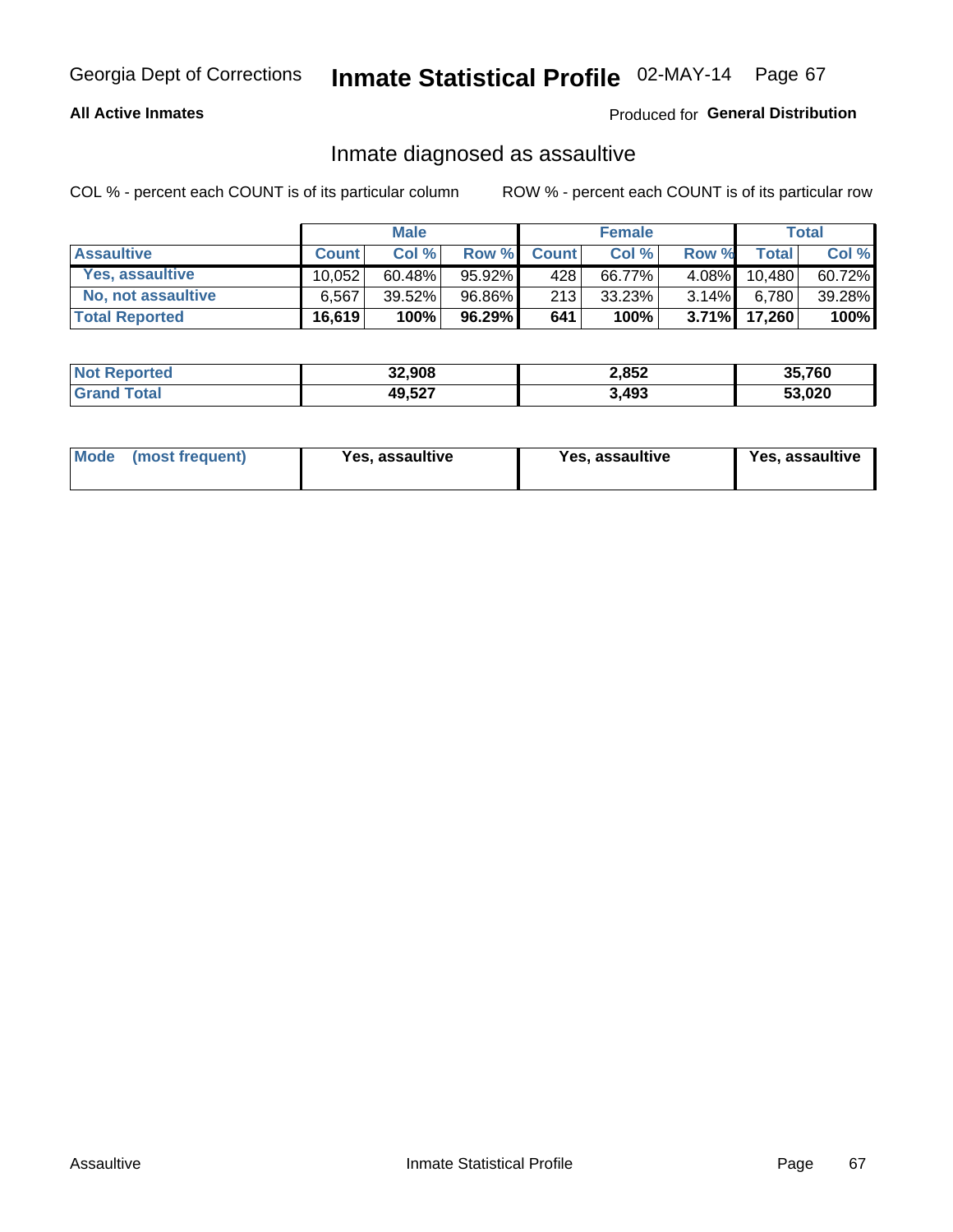# Inmate Statistical Profile 02-MAY-14 Page 68

**All Active Inmates** 

#### **Produced for General Distribution**

### Number of prior Georgia incarcerations

COL % - percent each COUNT is of its particular column

|                                       | <b>Male</b>  |          |                    | <b>Female</b> |        |       | <b>Total</b> |        |
|---------------------------------------|--------------|----------|--------------------|---------------|--------|-------|--------------|--------|
| <b>Num of Prior GA Incarcerations</b> | <b>Count</b> | Col %    | <b>Row % Count</b> |               | Col %  | Row % | Total        | Col %  |
| $\bf{0}$                              | 28,425       | 57.39%   | 91.68%             | 2,578         | 73.80% | 8.32% | 31,003       | 58.47% |
|                                       | 8,849        | 17.87%   | 95.50%             | 417           | 11.94% | 4.50% | 9,266        | 17.48% |
| $\mathbf{2}$                          | 5,027        | 10.15%   | 96.17%             | 200           | 5.73%  | 3.83% | 5,227        | 9.86%  |
| 3                                     | 2,897        | 5.85%    | 95.61%             | 133           | 3.81%  | 4.39% | 3,030        | 5.71%  |
| 4                                     | 1,778        | 3.59%    | 96.63%             | 62            | 1.77%  | 3.37% | 1,840        | 3.47%  |
| 5                                     | 1,067        | 2.15%    | 96.65%             | 37            | 1.06%  | 3.35% | 1,104        | 2.08%  |
| <b>More Than 5</b>                    | 1,484        | $3.00\%$ | 95.74%             | 66            | 1.89%  | 4.26% | 1,550        | 2.92%  |
| <b>Total Reported</b>                 | 49,527       | 100%     | 93.41%             | 3,493         | 100%   | 6.59% | 53,020       | 100%   |

| <b>Not</b><br>Reported         |        |       |        |
|--------------------------------|--------|-------|--------|
| <b>Total</b><br><b>'</b> Gran∟ | 49,527 | 3,493 | 53,020 |

| Mean (average)       | $\overline{.02}$ |  |
|----------------------|------------------|--|
| Median (middle)      |                  |  |
| Mode (most frequent) |                  |  |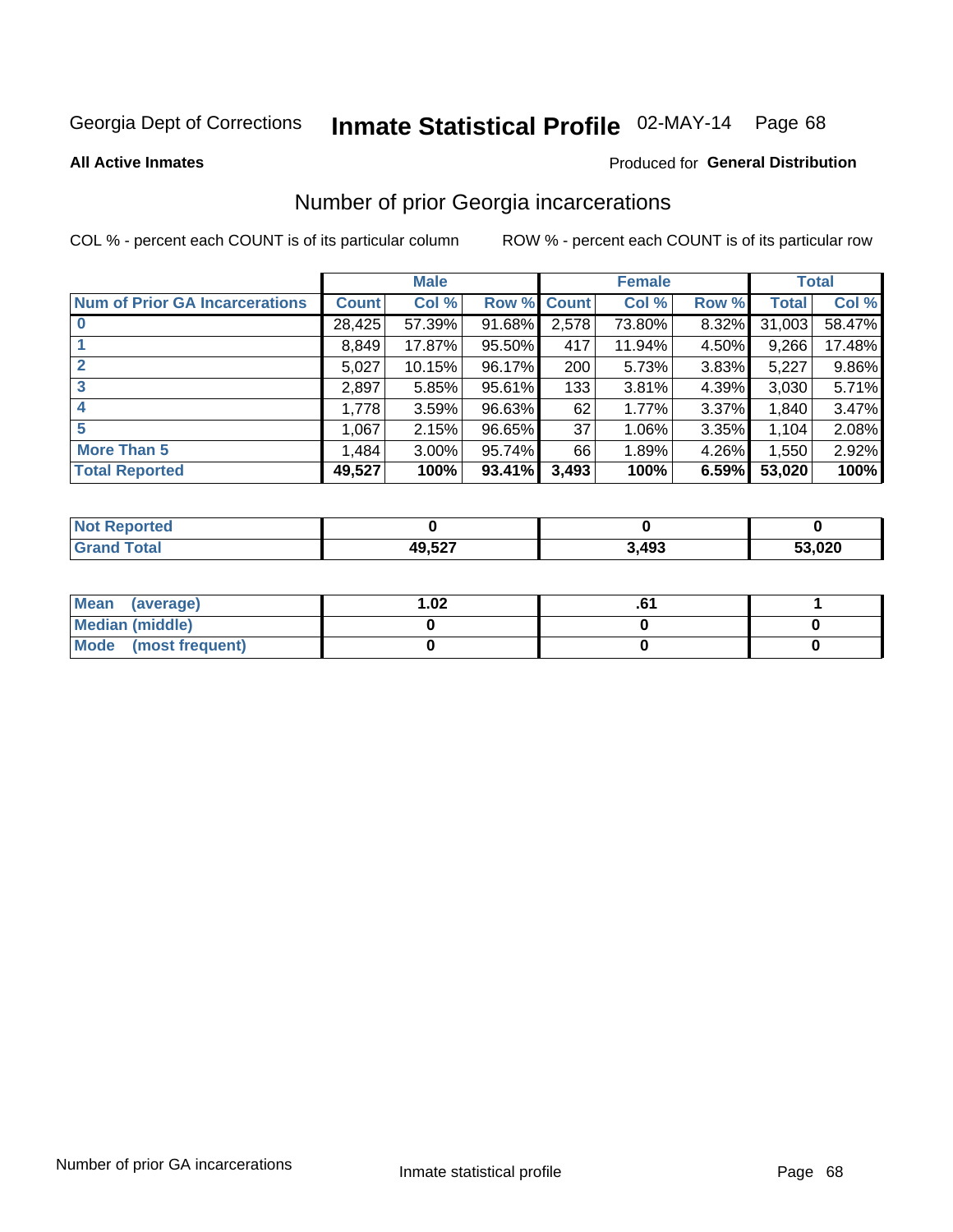# Inmate Statistical Profile 02-MAY-14 Page 69

#### **All Active Inmates**

#### Produced for General Distribution

### Prison sentence in years

COL % - percent each COUNT is of its particular column

ROW % - percent each COUNT is of its particular row

|                                 |              | <b>Male</b> |         |              | <b>Female</b> |        |                | <b>Total</b> |
|---------------------------------|--------------|-------------|---------|--------------|---------------|--------|----------------|--------------|
| <b>Prison Sentence In Years</b> | <b>Count</b> | Col %       | Row %   | <b>Count</b> | Col %         | Row %  | <b>Total</b>   | Col %        |
| $0 - 1$                         | 466          | 0.94%       | 94.72%  | 26           | 0.74%         | 5.28%  | 492            | 0.93%        |
| $1.1 - 2$                       | 706          | 1.43%       | 90.51%  | 74           | 2.12%         | 9.49%  | 780            | 1.47%        |
| $2.1 - 3$                       | 886          | 1.79%       | 89.86%  | 100          | 2.86%         | 10.14% | 986            | 1.86%        |
| $3.1 - 4$                       | 913          | 1.84%       | 93.07%  | 68           | 1.95%         | 6.93%  | 981            | 1.85%        |
| $4.1 - 5$                       | 2,040        | 4.12%       | 91.28%  | 195          | 5.58%         | 8.72%  | 2,235          | 4.22%        |
| $5.1 - 6$                       | 1,069        | 2.16%       | 89.61%  | 124          | 3.55%         | 10.39% | 1,193          | 2.25%        |
| $6.1 - 7$                       | 1,114        | 2.25%       | 92.29%  | 93           | 2.66%         | 7.71%  | 1,207          | 2.28%        |
| $7.1 - 8$                       | 1,192        | 2.41%       | 90.92%  | 119          | 3.41%         | 9.08%  | 1,311          | 2.47%        |
| $8.1 - 9$                       | 1,149        | 2.32%       | 92.29%  | 96           | 2.75%         | 7.71%  | 1,245          | 2.35%        |
| $9.1 - 10$                      | 5,184        | 10.47%      | 90.80%  | 525          | 15.03%        | 9.20%  | 5,709          | 10.77%       |
| $10.1 - 12$                     | 2,732        | 5.52%       | 91.99%  | 238          | 6.81%         | 8.01%  | 2,970          | 5.60%        |
| $12.1 - 15$                     | 5,360        | 10.82%      | 92.14%  | 457          | 13.08%        | 7.86%  | 5,817          | 10.97%       |
| $15.1 - 20$                     | 9,453        | 19.09%      | 94.26%  | 576          | 16.49%        | 5.74%  | 10,029         | 18.92%       |
| 20.1 - Over                     | 9,235        | 18.65%      | 95.60%  | 425          | 12.17%        | 4.40%  | 9,660          | 18.22%       |
| <b>Life</b>                     | 6,981        | 14.10%      | 95.25%  | 348          | 9.96%         | 4.75%  | 7,329          | 13.82%       |
| <b>Life Without Parole</b>      | 946          | 1.91%       | 97.13%  | 28           | 0.80%         | 2.87%  | 974            | 1.84%        |
| <b>Death</b>                    | 99           | 0.20%       | 99.00%  |              | 0.03%         | 1.00%  | 100            | 0.19%        |
| <b>Youthful Offenders</b>       | 2            | 0.01%       | 100.00% |              |               |        | $\overline{2}$ | 0.01%        |
| <b>Total Reported</b>           | 49,527       | 100%        | 93.41%  | 3,493        | 100%          | 6.59%  | 53,020         | 100.0%       |

| <b>Not Reported</b>     |        |                   |        |
|-------------------------|--------|-------------------|--------|
| $\sim$<br>$CT^{\prime}$ | דפה חו | 2.10 <sup>o</sup> | 53,020 |

#### **Determinate (numeric) sentences only**

| <b>Mear</b> | ZU. IZ | $\overline{AB}$<br>18.4٤ | 20.06 |
|-------------|--------|--------------------------|-------|
|             |        |                          |       |

All sentences (including determinate), with life, life without parole, and death sentences figured at 45 years

| Me<br>00.00<br>28.93<br>nn<br>'ч<br><br>-0.99<br>_____ |  |  |  |
|--------------------------------------------------------|--|--|--|
|                                                        |  |  |  |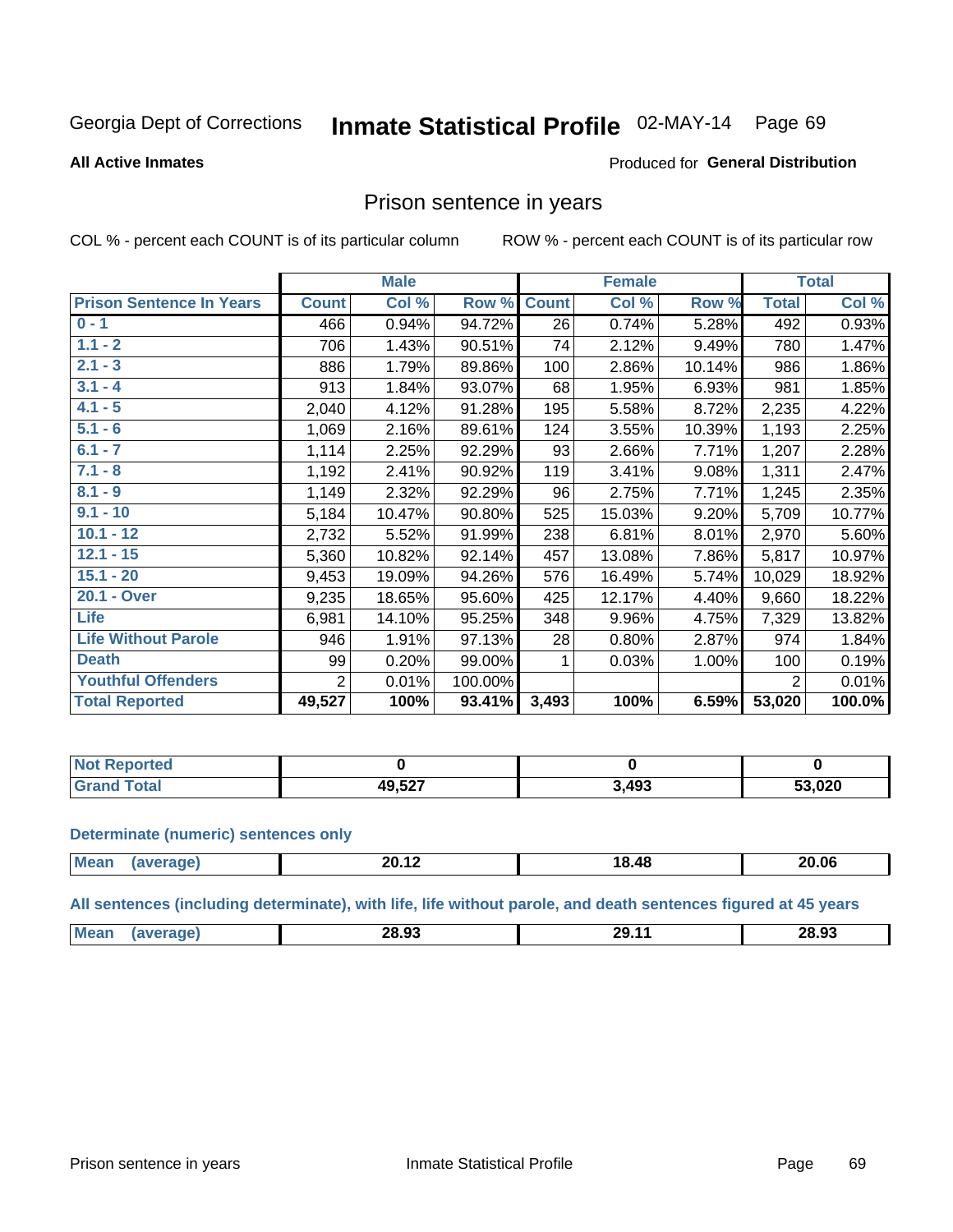# Inmate Statistical Profile 02-MAY-14 Page 70

#### **All Active Inmates**

### **Produced for General Distribution**

### Primary offense, broken out into felonies vs misdemeanors

COL % - percent each COUNT is of its particular column

|                                  | <b>Male</b>  |        |          | <b>Female</b>      |        |          | Total  |        |
|----------------------------------|--------------|--------|----------|--------------------|--------|----------|--------|--------|
| <b>Felonies and Misdemeanors</b> | <b>Count</b> | Col%   |          | <b>Row % Count</b> | Col%   | Row %    | Total, | Col %  |
| <b>Felonies</b>                  | 49,318       | 99.72% | 93.40%   | 3.483              | 99.74% | $6.60\%$ | 52,801 | 99.73% |
| <b>Misdemeanors</b>              | 136          | .28%   | 93.79%   |                    | .26%'  | 6.21%    | 145    | .27%   |
| <b>Total Reported</b>            | 49,454       | 100%   | $93.4\%$ | 3,492              | 100%   | 6.6%     | 52.946 | 100%   |

| <b>Not</b><br>rted<br>reno <sub>r</sub> | $\rightarrow$ |        | -      |
|-----------------------------------------|---------------|--------|--------|
| <b>Granc</b><br>™otaı                   | 10 527        | 49,455 | 53,020 |

| M      | .    | nes | onies |
|--------|------|-----|-------|
| nuenti | ____ | .   | .     |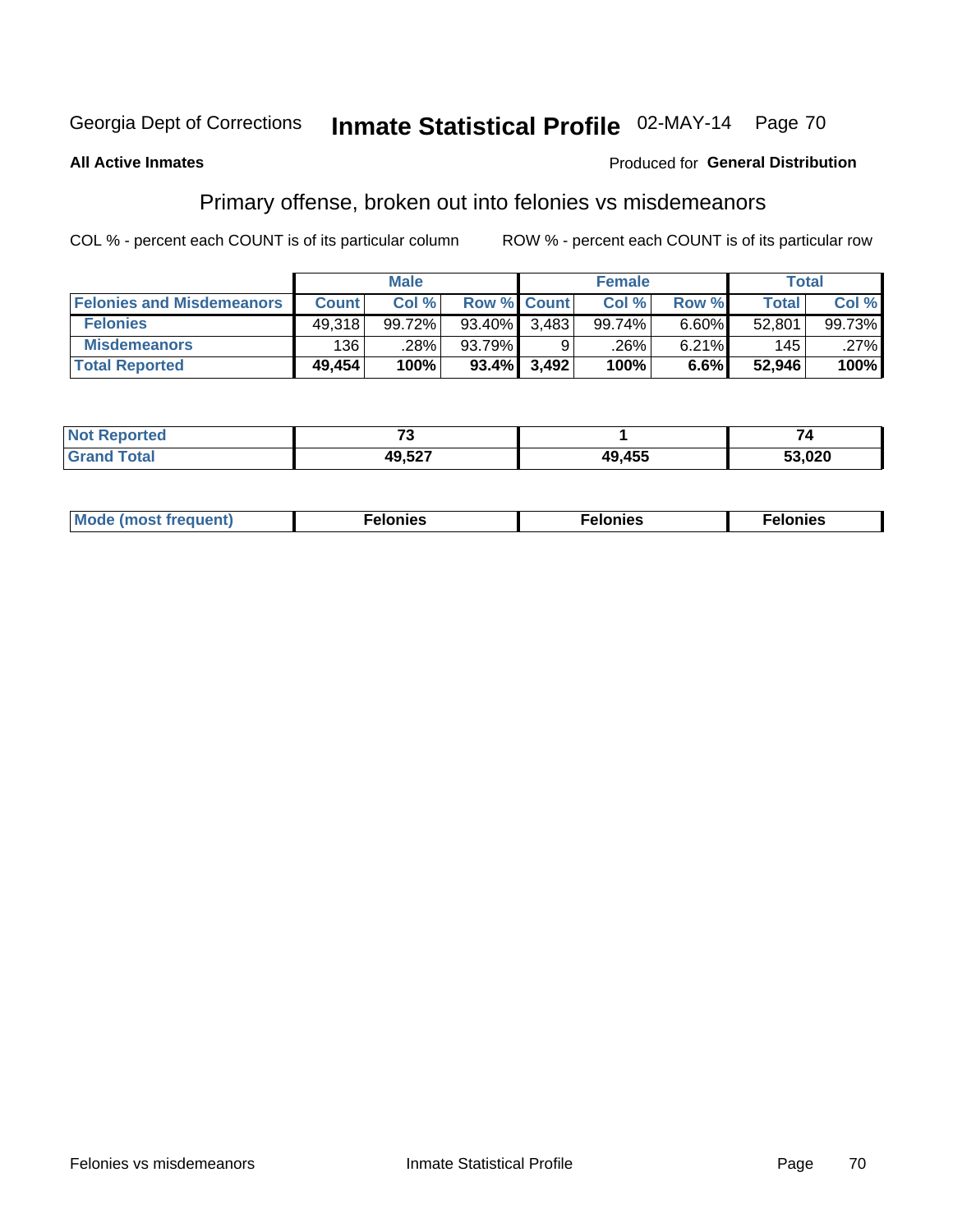## Georgia Dept of Corrections **Inmate Statistical Profile** 02-MAY-14 Page 71

#### **All Active Inmates**

#### Produced for **General Distribution**

### Primary offense, broken out into six broad crime categories

COL % - percent each COUNT is of its particular column ROW % - percent each COUNT is of its particular row

|                                 |              | <b>Male</b> |        |             | <b>Female</b> |        |              | <b>Total</b> |  |
|---------------------------------|--------------|-------------|--------|-------------|---------------|--------|--------------|--------------|--|
| <b>Crime Categories</b>         | <b>Count</b> | Col %       |        | Row % Count | Col %         | Row %  | <b>Total</b> | Col %        |  |
| <b>Violent</b>                  | 24,739       | 50.38%      | 94.16% | 1,533       | 44.38%        | 5.84%  | 26,272       | 49.98%       |  |
| <b>Sex Crime</b><br>2           | 8,238        | 16.77%      | 98.51% | 125         | 3.62%         | 1.49%  | 8,363        | 15.91%       |  |
| $\mathbf{3}$<br><b>Property</b> | 8,559        | 17.43%      | 89.55% | 999         | 28.92%        | 10.45% | 9,558        | 18.18%       |  |
| <b>Drug</b><br>4                | 5,512        | 11.22%      | 89.41% | 653         | 18.91%        | 10.59% | 6,165        | 11.73%       |  |
| <b>Habit/DUI</b><br>5           | 85           | $.17\%$     | 82.52% | 18          | .52%          | 17.48% | 103          | .20%         |  |
| <b>Other</b><br>6               | 1,976        | 4.02%       | 94.01% | 126         | 3.65%         | 5.99%  | 2,102        | 4.00%        |  |
| <b>Total Reported</b>           | 49,109       | 100%        | 93.43% | 3,454       | 100%          | 6.57%  | 52,563       | 100%         |  |

| rtea<br>NO | 118    | 39                | <b>A57</b><br>491 |
|------------|--------|-------------------|-------------------|
|            | 49,527 | <b>103</b><br>495 | 53.020            |

| <b>Mode (most frequent)</b> | .<br><b>iolent</b> | 'iolent | ---<br>Violent |
|-----------------------------|--------------------|---------|----------------|
|                             |                    |         |                |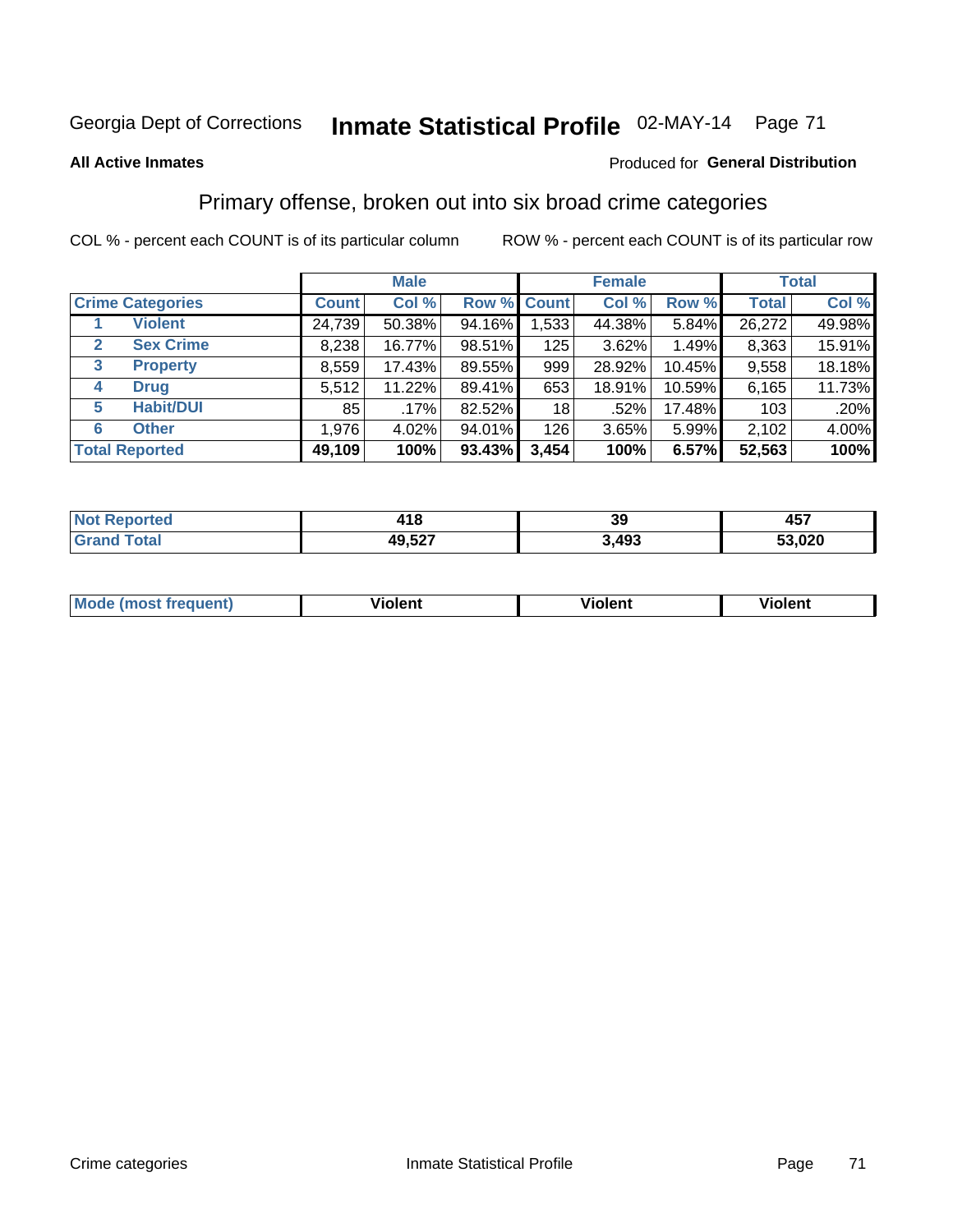## Georgia Dept of Corrections **Inmate Statistical Profile** 02-MAY-14 Page 72

#### **All Active Inmates**

#### Produced for **General Distribution**

## Primary offense, detailed offense code

COL % - percent each COUNT is of its particular column ROW % - percent each COUNT is of its particular row

|   |                                            |                  | <b>Male</b> |         |                | <b>Female</b> |         |                | <b>Total</b> |
|---|--------------------------------------------|------------------|-------------|---------|----------------|---------------|---------|----------------|--------------|
|   | <b>Primary Offense</b>                     | <b>Count</b>     | Col %       | Row %   | <b>Count</b>   | Col %         | Row %   | <b>Total</b>   | Col %        |
| F | <b>Abuse, Neglect</b>                      |                  |             |         | 1              | .03%          | 100.00% | 1              | .01%         |
|   | <b>Elder/Disab</b>                         |                  |             |         |                |               |         |                |              |
| F | <b>Agg Aslt W Intnt To Rape</b>            | 62               | .13%        | 100.00% |                |               |         | 62             | .12%         |
| F | <b>Agg Sex Battery Atmpt</b>               | $\overline{2}$   | .01%        | 100.00% |                |               |         | $\overline{2}$ | .01%         |
| F | <b>Aggrav Assault</b>                      | 4,819            | 9.74%       | 94.88%  | 260            | 7.45%         | 5.12%   | 5,079          | 9.59%        |
| F | <b>Aggrav Assault Peace</b><br><b>Ofcr</b> | 283              | .57%        | 95.29%  | 14             | .40%          | 4.71%   | 297            | .56%         |
| F | <b>Aggrav Battery</b>                      | 1,111            | 2.25%       | 93.99%  | 71             | 2.03%         | 6.01%   | 1,182          | 2.23%        |
| F | <b>Aggrav Battery Peace</b><br><b>Ofcr</b> | 17               | .03%        | 89.47%  | $\overline{2}$ | .06%          | 10.53%  | 19             | .04%         |
| F | <b>Aggrav Ch Molest, Atmpt</b>             | $\overline{4}$   | .01%        | 100.00% |                |               |         | 4              | .01%         |
| F | <b>Aggrav Child Molestation</b>            | 1,244            | 2.52%       | 98.34%  | 21             | .60%          | 1.66%   | 1,265          | 2.39%        |
| F | <b>Aggrav Cruelty To</b><br><b>Animals</b> | 7                | .01%        | 100.00% |                |               |         | 7              | .01%         |
| F | <b>Aggrav Sexual Battery</b>               | 188              | .38%        | 99.47%  | 1              | .03%          | .53%    | 189            | .36%         |
| F | <b>Aggrav Sodomy</b>                       | 210              | .42%        | 99.06%  | $\overline{2}$ | .06%          | .94%    | 212            | .40%         |
| F | <b>Aggrav Stalking</b>                     | 278              | .56%        | 97.54%  | $\overline{7}$ | .20%          | 2.46%   | 285            | .54%         |
| F | <b>Aggravated Assault On</b><br>$65+$      | 5                | .01%        | 100.00% |                |               |         | 5              | .01%         |
| F | <b>Aircraft Hijacking</b>                  | $\overline{7}$   | .01%        | 87.50%  | 1              | .03%          | 12.50%  | 8              | .02%         |
| F | <b>Alter Id</b>                            | $\overline{2}$   | .01%        | 100.00% |                |               |         | $\overline{2}$ | .01%         |
| F | <b>Armed Robbery</b>                       | 5,575            | 11.27%      | 96.64%  | 194            | 5.56%         | 3.36%   | 5,769          | 10.90%       |
| F | <b>Arson 1st Degree</b>                    | 74               | .15%        | 89.16%  | 9              | .26%          | 10.84%  | 83             | .16%         |
| F | <b>Arson 2nd Degree</b>                    | 7                | .01%        | 100.00% |                |               |         | 7              | .01%         |
| F | <b>Arson 3rd Degree</b>                    | 3                | .01%        | 60.00%  | $\overline{2}$ | .06%          | 40.00%  | 5              | .01%         |
| F | <b>Atmpt Aggrav Assault</b>                | 10               | .02%        | 100.00% |                |               |         | 10             | .02%         |
| F | <b>Atmpt Aggrav Sodomy</b>                 | $\overline{4}$   | .01%        | 100.00% |                |               |         | 4              | .01%         |
| F | <b>Atmpt Armed Robbery</b>                 | 99               | .20%        | 95.19%  | 5              | .14%          | 4.81%   | 104            | .20%         |
| F | <b>Atmpt Burglary</b>                      | 38               | .08%        | 92.68%  | 3              | .09%          | 7.32%   | 41             | .08%         |
| F | <b>Atmpt Child Molestation</b>             | 20               | .04%        | 100.00% |                |               |         | 20             | .04%         |
| F | <b>Atmpt Escape</b>                        | 1                | .01%        | 100.00% |                |               |         | $\mathbf 1$    | .01%         |
| F | <b>Atmpt Kidnap</b>                        | 4                | .01%        | 100.00% |                |               |         | 4              | .01%         |
| F | <b>Atmpt Murder</b>                        | 58               | .12%        | 93.55%  | 4              | .11%          | 6.45%   | 62             | .12%         |
| F | <b>Atmpt Rape</b>                          | 43               | .09%        | 97.73%  | 1              | .03%          | 2.27%   | 44             | .08%         |
| F | <b>Atmpt Robbery</b>                       | 49               | .10%        | 94.23%  | 3              | .09%          | 5.77%   | 52             | .10%         |
| F | <b>Atmpt Sodomy</b>                        | $\overline{2}$   | .01%        | 100.00% |                |               |         | $\overline{c}$ | .01%         |
| F | <b>Atmpt Theft By Taking</b>               | $\boldsymbol{9}$ | .02%        | 100.00% |                |               |         | 9              | .02%         |
| F | <b>Atmpt Viol Substance</b><br><b>Act</b>  | 23               | .05%        | 92.00%  | $\overline{2}$ | .06%          | 8.00%   | 25             | .05%         |
| F | <b>Att/Consprcy Commt</b>                  | 51               | .10%        | 91.07%  | 5 <sup>1</sup> | .14%          | 8.93%   | 56             | .11%         |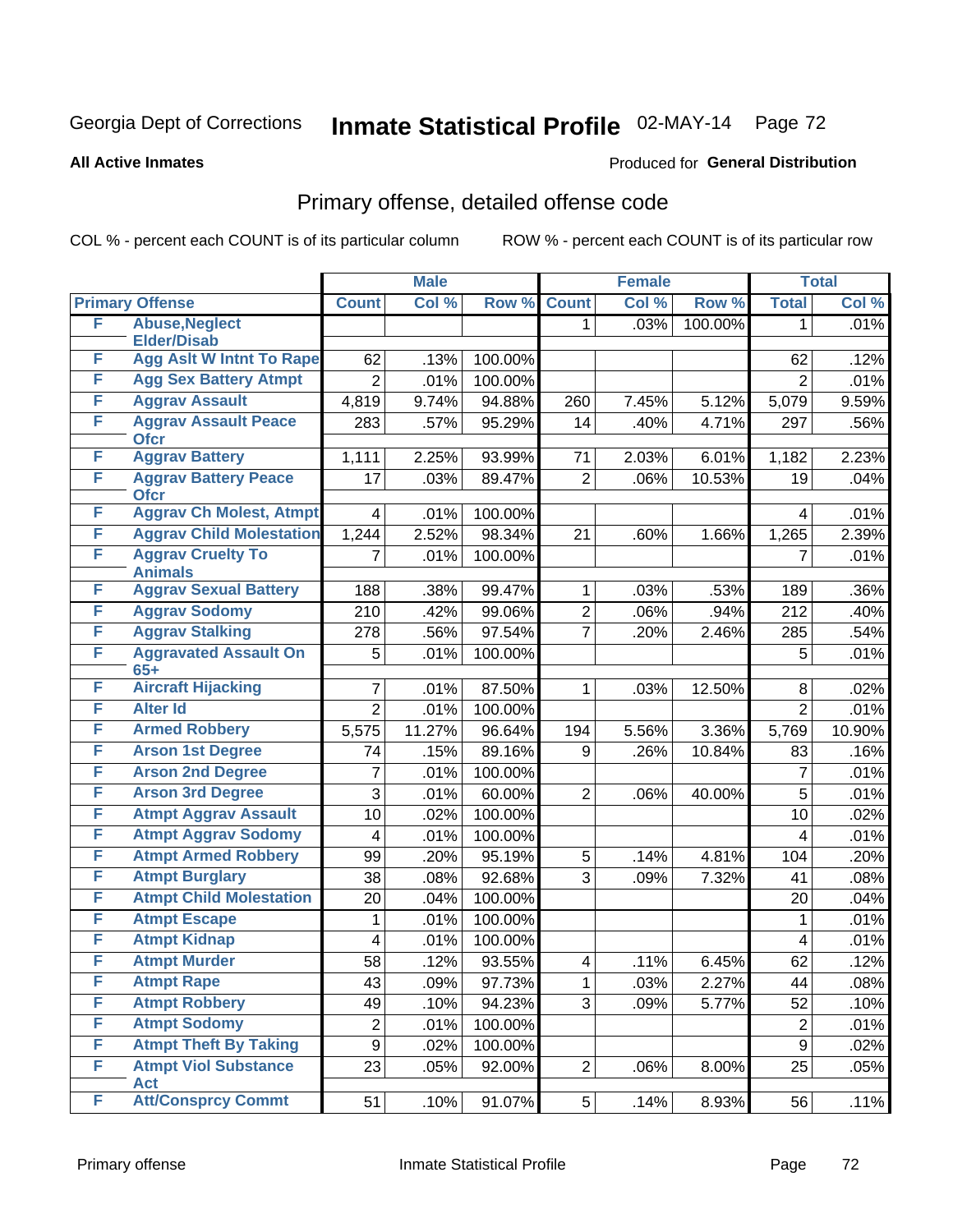#### **All Active Inmates**

#### Produced for **General Distribution**

### Primary offense, detailed offense code

|   |                                            |                | <b>Male</b> |         |                | <b>Female</b> |         |                | <b>Total</b> |
|---|--------------------------------------------|----------------|-------------|---------|----------------|---------------|---------|----------------|--------------|
|   | <b>Primary Offense</b>                     | <b>Count</b>   | Col %       | Row %   | <b>Count</b>   | Col %         | Row %   | <b>Total</b>   | Col %        |
|   | C/S/Of                                     |                |             |         |                |               |         |                |              |
| F | <b>Bad Checks</b>                          | 5              | .01%        | 55.56%  | 4              | .11%          | 44.44%  | 9              | .02%         |
| F | <b>Bail Jumping</b>                        | $\overline{2}$ | .01%        | 40.00%  | 3              | .09%          | 60.00%  | $\overline{5}$ | .01%         |
| F | <b>Bestiality</b>                          | $\overline{2}$ | .01%        | 66.67%  | 1              | .03%          | 33.33%  | 3              | .01%         |
| F | <b>Bigamy</b>                              | 1              | .01%        | 100.00% |                |               |         | $\mathbf{1}$   | .01%         |
| F | <b>Bribery Govt Officer</b>                | 1              | .01%        | 100.00% |                |               |         | $\mathbf{1}$   | .01%         |
| F | <b>Burg 1st Aft 6/30/12</b>                | 155            | .31%        | 89.08%  | 19             | .54%          | 10.92%  | 174            | .33%         |
| F | <b>Burg 2nd Aft 6/30/12</b>                | 33             | .07%        | 86.84%  | $\overline{5}$ | .14%          | 13.16%  | 38             | .07%         |
| F | <b>Burg Bef 7/1/12</b>                     | 5,044          | 10.20%      | 96.31%  | 193            | 5.53%         | 3.69%   | 5,237          | 9.89%        |
| F | <b>Carry Concealed Weapon</b>              | $\overline{2}$ | .01%        | 100.00% |                |               |         | $\overline{2}$ | .01%         |
| F | <b>Carry Pistl Without Licns</b>           | 1              | .01%        | 100.00% |                |               |         | $\mathbf{1}$   | .01%         |
| F | <b>Carry Weapon At School</b>              | 5              | .01%        | 100.00% |                |               |         | 5              | .01%         |
| F | <b>Child Molestation</b>                   | 2,688          | 5.44%       | 97.89%  | 58             | 1.66%         | 2.11%   | 2,746          | 5.19%        |
| F | <b>Chop Shop Violation</b>                 | $\overline{2}$ | .01%        | 100.00% |                |               |         | $\overline{2}$ | .01%         |
| F | <b>Cnspire Traffic Cntrl Sub</b>           | $\overline{7}$ | .01%        | 87.50%  | 1              | .03%          | 12.50%  | 8              | .02%         |
| F | <b>Cntrbtng Delingency</b><br><b>Minor</b> |                |             |         | $\mathbf 1$    | .03%          | 100.00% | 1              | .01%         |
| F | <b>Computer Pornography</b>                | 54             | .11%        | 100.00% |                |               |         | 54             | .10%         |
| F | <b>Computer Theft</b>                      | 9              | .02%        | 56.25%  | $\overline{7}$ | .20%          | 43.75%  | 16             | .03%         |
| F | <b>Computer Trespass</b>                   | 1              | .01%        | 100.00% |                |               |         | $\mathbf{1}$   | .01%         |
| F | <b>Conceal Death Of</b>                    | 10             | .02%        | 66.67%  | 5              | .14%          | 33.33%  | 15             | .03%         |
|   | <b>Another</b>                             |                |             |         |                |               |         |                |              |
| F | <b>Conspiracy</b>                          | 38             | .08%        | 82.61%  | 8              | .23%          | 17.39%  | 46             | .09%         |
| F | <b>Convsn Paymnts Real</b>                 | $\overline{2}$ | .01%        | 100.00% |                |               |         | $\overline{2}$ | .01%         |
| F | <b>Propy</b><br><b>Crmnl Damage 1st</b>    | 34             | .07%        | 91.89%  | 3              | .09%          | 8.11%   | 37             | .07%         |
|   | <b>Degree</b>                              |                |             |         |                |               |         |                |              |
| F | <b>Crmnl Damage 2nd</b>                    | 104            | .21%        | 93.69%  | 7 <sup>1</sup> | .20%          | 6.31%   | 111            | .21%         |
|   | <b>Degree</b>                              |                |             |         |                |               |         |                |              |
| F | <b>Crmnl Interfere Govt</b><br><b>Prop</b> | 22             | .04%        | 95.65%  | $\mathbf{1}$   | .03%          | 4.35%   | 23             | .04%         |
| F | <b>Crmnl Poss Explosives</b>               | 1              | .01%        | 100.00% |                |               |         | 1              | .01%         |
| F | <b>Crmnl Solicitation</b>                  |                |             |         | 1              | .03%          | 100.00% | 1              | .01%         |
| F | <b>Crmnl Trespassing</b>                   | 4              | .01%        | 100.00% |                |               |         | 4              | .01%         |
| F | <b>Cruelty To Animals</b>                  | $\overline{2}$ | .01%        | 66.67%  | $\mathbf{1}$   | .03%          | 33.33%  | $\overline{3}$ | .01%         |
| F | <b>Cruelty To Children</b>                 | 280            | .57%        | 80.00%  | 70             | 2.00%         | 20.00%  | 350            | .66%         |
| F | <b>Cruelty To Elder Person</b>             | 14             | .03%        | 63.64%  | 8              | .23%          | 36.36%  | 22             | .04%         |
| F | <b>Damage, Destroy Secr</b>                | 1              | .01%        | 100.00% |                |               |         | 1              | .01%         |
|   | <b>Prop</b>                                |                |             |         |                |               |         |                |              |
| F | <b>Defrauding State</b>                    |                |             |         | $\mathbf{1}$   | .03%          | 100.00% | $\mathbf{1}$   | .01%         |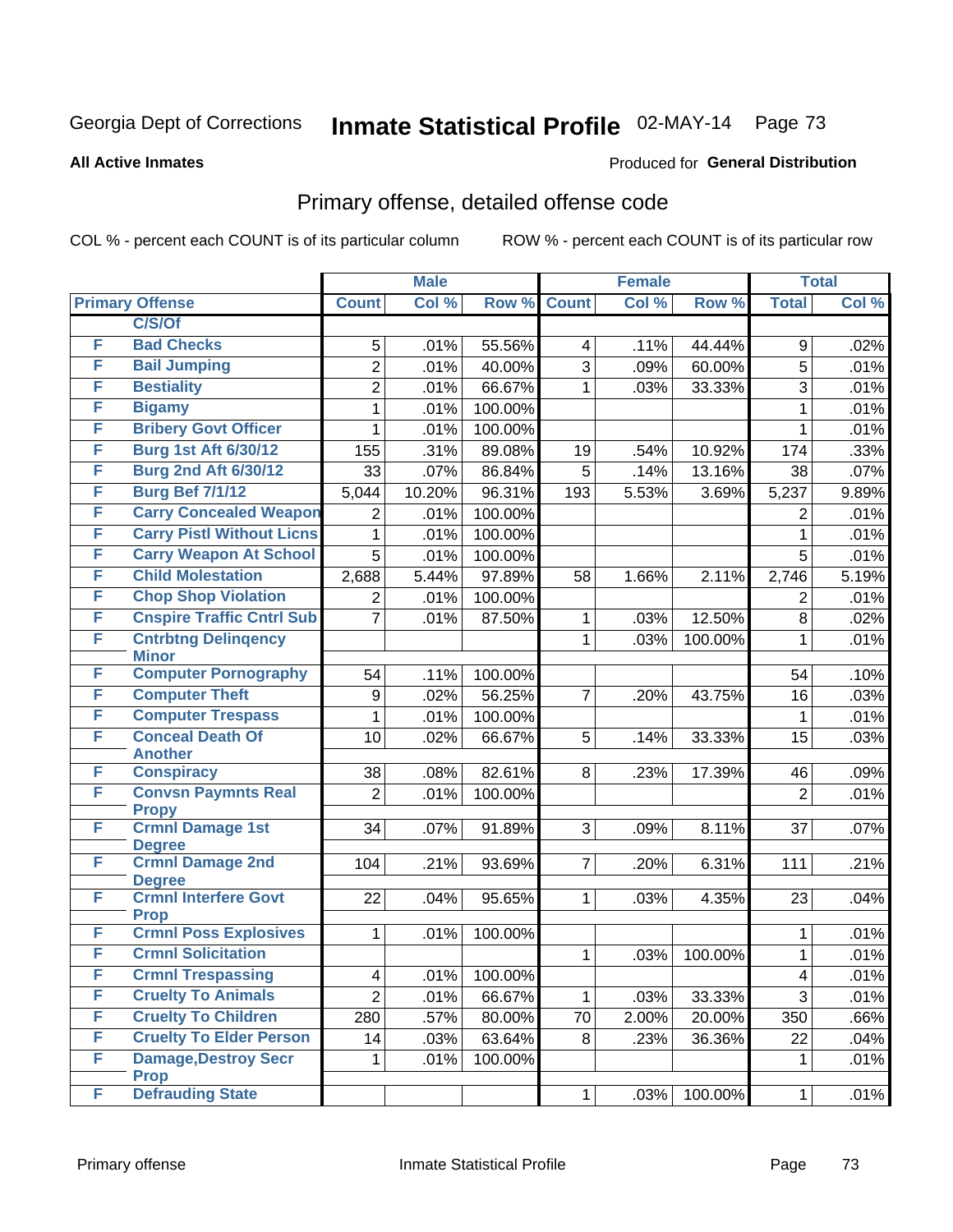#### **All Active Inmates**

#### Produced for **General Distribution**

### Primary offense, detailed offense code

|   |                                                          |                         | <b>Male</b> |         |                | <b>Female</b> |        |                | <b>Total</b> |
|---|----------------------------------------------------------|-------------------------|-------------|---------|----------------|---------------|--------|----------------|--------------|
|   | <b>Primary Offense</b>                                   | <b>Count</b>            | Col %       | Row %   | <b>Count</b>   | Col %         | Row %  | <b>Total</b>   | Col %        |
| F | <b>Distributing Obscene Mat</b>                          | 1                       | .01%        | 100.00% |                |               |        | 1              | .01%         |
| F | <b>Drvng Habtl Violator</b>                              | 5                       | .01%        | 100.00% |                |               |        | 5              | .01%         |
| F | <b>Eavesdrop &amp;</b>                                   | 3                       | .01%        | 100.00% |                |               |        | 3              | .01%         |
|   | <b>Surveillance</b>                                      |                         |             |         |                |               |        |                |              |
| F | <b>Entering Vehicle</b>                                  | 115                     | .23%        | 97.46%  | 3              | .09%          | 2.54%  | 118            | .22%         |
| F | <b>Entice Child, Attempted</b>                           | 9                       | .02%        | 100.00% |                |               |        | 9              | .02%         |
| F | <b>Enticing Child-Indec</b>                              | 72                      | .15%        | 96.00%  | 3              | .09%          | 4.00%  | 75             | .14%         |
| F | <b>Purp</b><br><b>Escape</b>                             | 16                      | .03%        | 94.12%  | $\mathbf 1$    | .03%          | 5.88%  | 17             | .03%         |
| F | <b>False Imprisonment</b>                                | 182                     | .37%        | 93.33%  | 13             | .37%          | 6.67%  | 195            | .37%         |
| F | <b>False Public Alarm</b>                                | 1                       | .01%        | 100.00% |                |               |        | 1              | .01%         |
| F | <b>False Statements Govt</b>                             | 20                      | .04%        | 71.43%  | 8              | .23%          | 28.57% | 28             | .05%         |
| F | <b>False Swearing</b>                                    |                         |             | 100.00% |                |               |        |                |              |
| F | <b>False Swearng Writtn</b>                              | 3                       | .01%        |         |                |               |        | 3              | .01%         |
|   | <b>Stmt</b>                                              | $\overline{\mathbf{4}}$ | .01%        | 80.00%  | $\mathbf{1}$   | .03%          | 20.00% | 5              | .01%         |
| F | <b>Family Violence Battery</b>                           | 120                     | .24%        | 96.77%  | $\overline{4}$ | .11%          | 3.23%  | 124            | .23%         |
| F | <b>Feticide</b>                                          | 1.                      | .01%        | 50.00%  | $\mathbf{1}$   | .03%          | 50.00% | $\overline{2}$ | .01%         |
| F | <b>Feticide By Vehicle</b>                               | $\overline{2}$          | .01%        | 40.00%  | 3              | .09%          | 60.00% | 5              | .01%         |
| F | <b>Financial Identity Fraud</b>                          | 47                      | .10%        | 71.21%  | 19             | .54%          | 28.79% | 66             | .12%         |
| F | <b>Fleeing/Eluding Police</b>                            | 256                     | .52%        | 95.52%  | 12             | .34%          | 4.48%  | 268            | .51%         |
| F | <b>Forg 1st Aft 6/30/12</b>                              | 5                       | .01%        | 71.43%  | $\overline{2}$ | .06%          | 28.57% | $\overline{7}$ | .01%         |
| F | <b>Forg 1st Bef 7/1/12</b>                               | 720                     | 1.46%       | 72.73%  | 270            | 7.73%         | 27.27% | 990            | 1.87%        |
| F | <b>Forg 2nd Bef 7/1/12</b>                               | 13                      | .03%        | 81.25%  | 3              | .09%          | 18.75% | 16             | .03%         |
| F | <b>Forg 3rd Aft 6/30/12</b>                              | 5                       | .01%        | 100.00% |                |               |        | 5              | .01%         |
| F | Forg 4th Aft 6/30/12                                     | 1                       | .01%        | 100.00% |                |               |        | $\mathbf 1$    | .01%         |
| F | <b>Forgery Credit Card</b>                               | 1                       | .01%        | 50.00%  | $\mathbf{1}$   | .03%          | 50.00% | $\overline{2}$ | .01%         |
| F | <b>Fraudulent Access</b>                                 | $\overline{2}$          | .01%        | 100.00% |                |               |        | $\overline{2}$ | .01%         |
|   | <b>Compute</b>                                           |                         |             |         |                |               |        |                |              |
| F | <b>Fraudulent Checks</b>                                 | 1                       | .01%        | 50.00%  | $\mathbf{1}$   | .03%          | 50.00% | $\overline{2}$ | .01%         |
| F | <b>Fraudulent Credit Card</b>                            | 61                      | .12%        | 62.89%  | 36             | 1.03%         | 37.11% | 97             | .18%         |
| F | <b>Gang Participation</b>                                | 27                      | .05%        | 100.00% |                |               |        | 27             | .05%         |
| F | <b>Guard Line</b>                                        | 9                       | .02%        | 60.00%  | 6              | .17%          | 40.00% | 15             | .03%         |
| F | <b>W/Weapon/Drugs</b><br><b>Habit Traf Viol/Impaired</b> |                         |             |         |                |               |        |                |              |
| F |                                                          | 26                      | .05%        | 96.30%  | $\mathbf 1$    | .03%          | 3.70%  | 27             | .05%         |
|   | <b>Habit Traf Viol/Other</b>                             | 13                      | .03%        | 92.86%  | $\mathbf 1$    | .03%          | 7.14%  | 14             | .03%         |
| F | <b>Hijacking Motor Vehicle</b>                           | 36                      | .07%        | 97.30%  | $\mathbf 1$    | .03%          | 2.70%  | 37             | .07%         |
| F | <b>Hindering Appreh Or Pun</b>                           | 6                       | .01%        | 85.71%  | $\mathbf 1$    | .03%          | 14.29% | $\overline{7}$ | .01%         |
| F | <b>Hit-Run W/Injury/Fatality</b>                         | 12                      | .02%        | 63.16%  | $\overline{7}$ | .20%          | 36.84% | 19             | .04%         |
| F | <b>Homicide By Vessel</b>                                | 30                      | .06%        | 88.24%  | 4              | .11%          | 11.76% | 34             | .06%         |
| F | <b>Illegal Attm To Obt Drugs</b>                         | 3                       | .01%        | 60.00%  | $\overline{2}$ | .06%          | 40.00% | 5              | .01%         |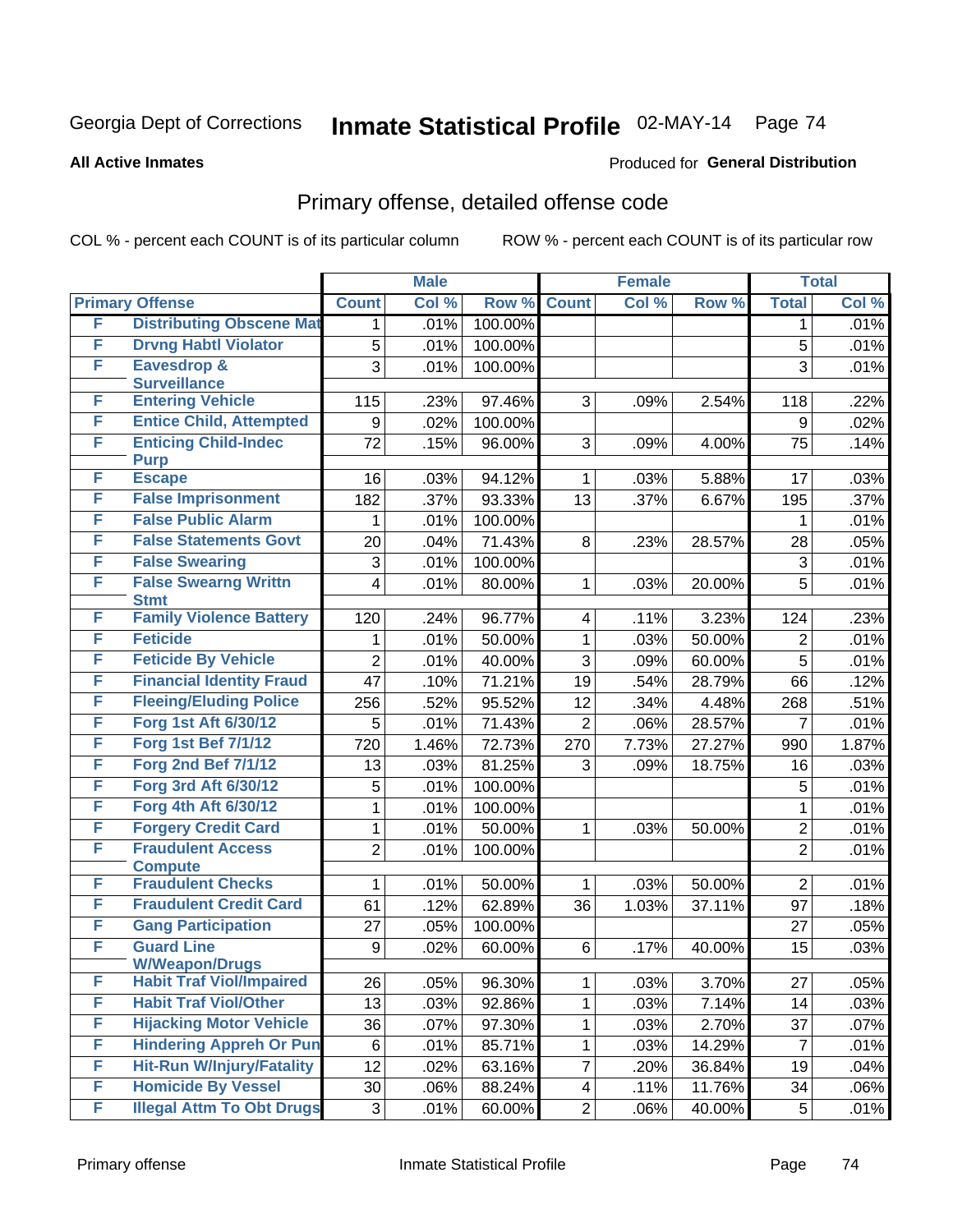#### **All Active Inmates**

#### Produced for **General Distribution**

### Primary offense, detailed offense code

|   |                                             |                         | <b>Male</b> |         |                 | <b>Female</b> |        |                    | <b>Total</b> |
|---|---------------------------------------------|-------------------------|-------------|---------|-----------------|---------------|--------|--------------------|--------------|
|   | <b>Primary Offense</b>                      | <b>Count</b>            | Col %       | Row %   | <b>Count</b>    | Col %         | Row %  | <b>Total</b>       | Col %        |
| F | <b>Impersonating Officer</b>                | 4                       | .01%        | 100.00% |                 |               |        | 4                  | .01%         |
| F | <b>Impersonation</b>                        | $\overline{2}$          | .01%        | 100.00% |                 |               |        | $\overline{2}$     | .01%         |
| F | <b>Incest</b>                               | 194                     | .39%        | 99.49%  | 1               | .03%          | .51%   | 195                | .37%         |
| F | <b>Incest, Atmpt</b>                        | 2                       | .01%        | 100.00% |                 |               |        | 2                  | .01%         |
| F | <b>Inciting To Insurrection</b>             | 1                       | .01%        | 100.00% |                 |               |        | 1                  | .01%         |
| F | <b>Influencing Witness</b>                  | 5                       | .01%        | 100.00% |                 |               |        | 5                  | .01%         |
| F | <b>Injury By Vehicle</b>                    | 99                      | .20%        | 82.50%  | 21              | .60%          | 17.50% | 120                | .23%         |
| F | <b>Interfere Electronic Dvce</b>            | $\mathbf{1}$            | .01%        | 100.00% |                 |               |        | 1                  | .01%         |
| F | <b>Interference With</b><br><b>Custody</b>  | 15                      | .03%        | 93.75%  | 1               | .03%          | 6.25%  | 16                 | .03%         |
| F | <b>Involuntary Manslaughter</b>             | 139                     | .28%        | 82.74%  | 29              | .83%          | 17.26% | 168                | .32%         |
| F | <b>Kidnapping</b>                           | 1,494                   | 3.02%       | 96.76%  | 50              | 1.43%         | 3.24%  | $\overline{1,544}$ | 2.92%        |
| F | <b>Livestock Theft</b>                      | 3                       | .01%        | 100.00% |                 |               |        | 3                  | .01%         |
| F | <b>Machine Gun Activities</b>               | 1                       | .01%        | 100.00% |                 |               |        | 1                  | .01%         |
| F | <b>Manf Methamph 200-399</b><br>Gm          | 8                       | .02%        | 72.73%  | 3               | .09%          | 27.27% | 11                 | .02%         |
| F | <b>Manf Methamph 28-199</b><br>Gm           | 20                      | .04%        | 90.91%  | $\overline{2}$  | .06%          | 9.09%  | 22                 | .04%         |
| F | Manf Methamph 400+ Gm                       | 1                       | .01%        | 100.00% |                 |               |        | 1                  | .01%         |
| F | <b>Manf Methamph Unspec</b><br><b>Amt</b>   | 170                     | .34%        | 88.08%  | 23              | .66%          | 11.92% | 193                | .36%         |
| F | <b>Manufact Meth Near</b><br><b>Child</b>   | 16                      | .03%        | 84.21%  | 3               | .09%          | 15.79% | 19                 | .04%         |
| F | <b>Misc Assault/Battery</b>                 | 11                      | .02%        | 100.00% |                 |               |        | 11                 | .02%         |
| F | <b>Misc CorrectionI Inst Off</b>            | 4                       | .01%        | 100.00% |                 |               |        | 4                  | .01%         |
| F | <b>Misc Drugs Trafficking</b>               | 10                      | .02%        | 100.00% |                 |               |        | 10                 | .02%         |
| F | <b>Misc Forgery</b>                         | 5                       | .01%        | 100.00% |                 |               |        | 5                  | .01%         |
| F | <b>Misc Fraud</b>                           | $\overline{7}$          | .01%        | 70.00%  | 3               | .09%          | 30.00% | 10                 | .02%         |
| F | <b>Misc Homicide Offense</b>                | 8                       | .02%        | 88.89%  | 1               | .03%          | 11.11% | $\boldsymbol{9}$   | .02%         |
| F | <b>Misc Invasion Of Privacy</b>             | 3                       | .01%        | 100.00% |                 |               |        | $\overline{3}$     | .01%         |
| F | <b>Misc Mrals/Pblic H/Safty</b>             | $\mathbf{1}$            | .01%        | 100.00% |                 |               |        | $\mathbf{1}$       | .01%         |
| F | <b>Misc Obscenity</b>                       | 4                       | .01%        | 100.00% |                 |               |        | 4                  | .01%         |
| F | <b>Misc Public Order</b>                    | $\mathbf{1}$            | .01%        | 100.00% |                 |               |        | $\mathbf{1}$       | .01%         |
| F | <b>Misc Sexual Offense</b>                  | 22                      | .04%        | 100.00% |                 |               |        | 22                 | .04%         |
| F | <b>Murder</b>                               | 5,489                   | 11.10%      | 94.04%  | 348             | 9.97%         | 5.96%  | 5,837              | 11.02%       |
| F | <b>Murder, Conspire To</b><br><b>Commit</b> | $\overline{7}$          | .01%        | 77.78%  | $\overline{2}$  | .06%          | 22.22% | 9                  | .02%         |
| F | <b>Mutiny In Penal Inst</b>                 | 1                       | .01%        | 100.00% |                 |               |        | 1                  | .01%         |
| F | <b>Obstr Of Law Enf Officer</b>             | 426                     | .86%        | 92.21%  | $\overline{36}$ | 1.03%         | 7.79%  | 462                | .87%         |
| F | <b>Pandering By</b>                         | $\overline{\mathbf{4}}$ | .01%        | 100.00% |                 |               |        | 4                  | .01%         |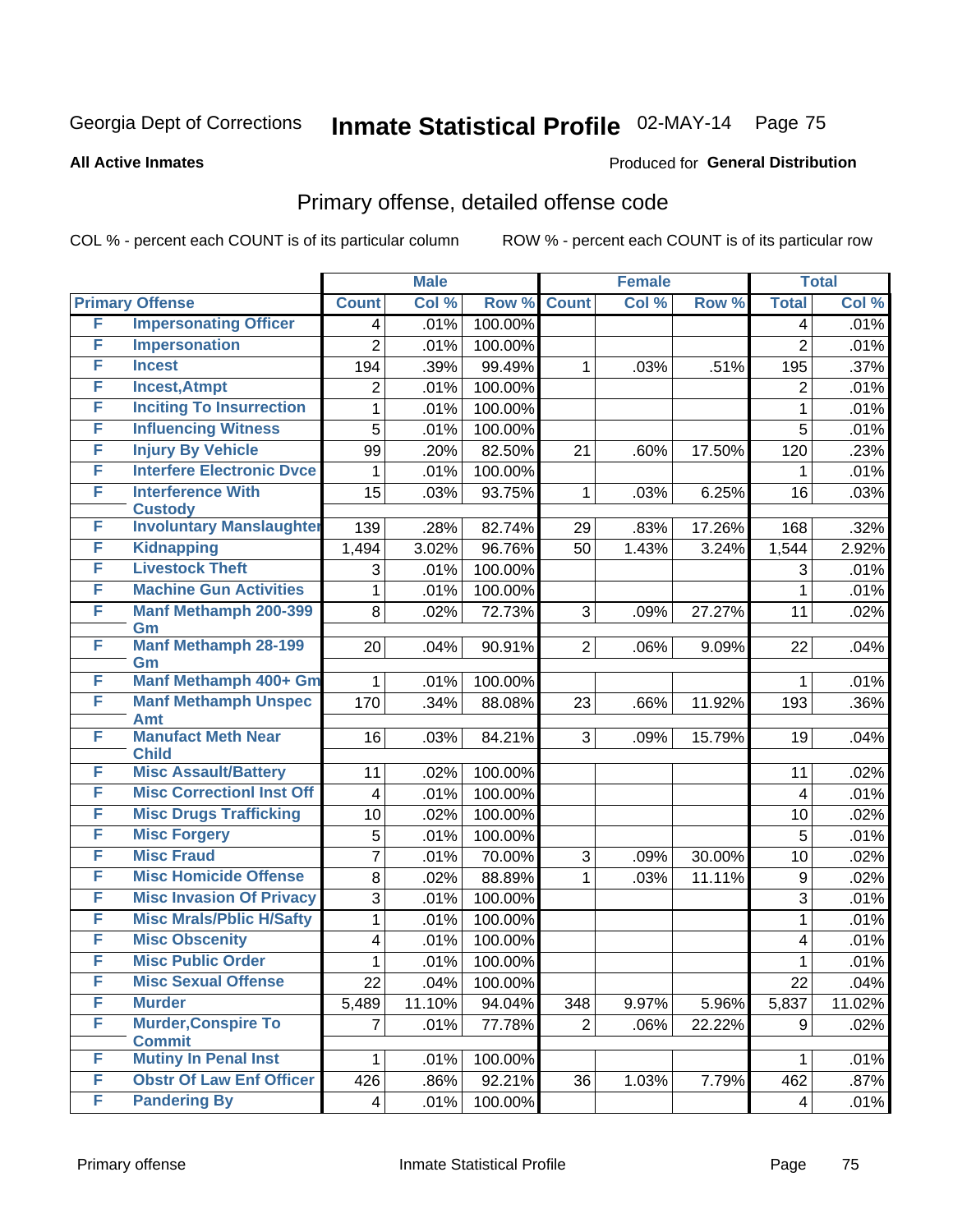#### **All Active Inmates**

#### Produced for **General Distribution**

#### Primary offense, detailed offense code

|   |                                             |                | <b>Male</b> |         |                | <b>Female</b> |         |              | <b>Total</b> |
|---|---------------------------------------------|----------------|-------------|---------|----------------|---------------|---------|--------------|--------------|
|   | <b>Primary Offense</b>                      | <b>Count</b>   | Col %       | Row %   | <b>Count</b>   | Col %         | Row %   | <b>Total</b> | Col %        |
|   | <b>Compulsion</b>                           |                |             |         |                |               |         |              |              |
| F | <b>Peeping Tom</b>                          | 14             | .03%        | 100.00% |                |               |         | 14           | .03%         |
| F | <b>Perjury</b>                              | 4              | .01%        | 80.00%  | 1              | .03%          | 20.00%  | 5            | .01%         |
| F | <b>Pimping A Minor Under</b>                | $\overline{7}$ | .01%        | 87.50%  | $\mathbf 1$    | .03%          | 12.50%  | 8            | .02%         |
|   | 18                                          |                |             |         |                |               |         |              |              |
| F | <b>Poss Contraband</b><br><b>Articles</b>   | 1              | .01%        | 100.00% |                |               |         | 1            | .01%         |
| F | <b>Poss Dep Stim Cntrf</b>                  | 74             | .15%        | 77.89%  | 21             | .60%          | 22.11%  | 95           | .18%         |
|   | <b>Drugs</b>                                |                |             |         |                |               |         |              |              |
| F | <b>Poss Drug Related Matri</b>              | 8              | .02%        | 66.67%  | 4              | .11%          | 33.33%  | 12           | .02%         |
| F | <b>Poss Ephedrine</b>                       | $\,8\,$        | .02%        | 61.54%  | $\overline{5}$ | .14%          | 38.46%  | 13           | .02%         |
| F | <b>Poss Firearm 1st</b>                     | 83             | .17%        | 98.81%  | $\mathbf{1}$   | .03%          | 1.19%   | 84           | .16%         |
|   | <b>Offender</b>                             |                |             |         |                |               |         |              |              |
| F | <b>Poss Firearm Convct</b><br><b>Felon</b>  | 860            | 1.74%       | 96.30%  | 33             | .95%          | 3.70%   | 893          | 1.69%        |
| F | <b>Poss Knife During Crime</b>              | 4              | .01%        | 80.00%  | $\mathbf 1$    | .03%          | 20.00%  | 5            | .01%         |
| F | <b>Poss Mda/Extsy</b>                       | 9              | .02%        | 90.00%  | $\mathbf{1}$   | .03%          | 10.00%  | 10           | .02%         |
| F | <b>Poss Methamphetamine</b>                 | 368            | .74%        | 79.31%  | 96             | 2.75%         | 20.69%  | 464          | .88%         |
| F | <b>Poss Narcotics Opiates</b>               | 57             | .12%        | 74.03%  | 20             | .57%          | 25.97%  | 77           | .15%         |
| F | <b>Poss Of Certain</b>                      | 20             | .04%        | 95.24%  | 1              | .03%          | 4.76%   | 21           | .04%         |
|   | <b>Weapons</b>                              |                |             |         |                |               |         |              |              |
| F | <b>Poss Of Cocaine</b>                      | 533            | 1.08%       | 87.95%  | 73             | 2.09%         | 12.05%  | 606          | 1.14%        |
| F | <b>Poss Of Firearm Dur</b>                  | 502            | 1.02%       | 94.90%  | 27             | .77%          | 5.10%   | 529          | 1.00%        |
|   | <b>Crime</b>                                |                |             |         |                |               |         |              |              |
| F | <b>Poss Of Marijuana</b>                    | 64             | .13%        | 91.43%  | 6              | .17%          | 8.57%   | 70           | .13%         |
| F | <b>Poss Tools Commit</b>                    | 36             | .07%        | 94.74%  | $\overline{2}$ | .06%          | 5.26%   | 38           | .07%         |
| F | <b>Crime</b><br><b>Poss W Int Dis Other</b> | 92             | .19%        | 81.42%  | 21             | .60%          | 18.58%  | 113          | .21%         |
|   | <b>Drug</b>                                 |                |             |         |                |               |         |              |              |
| F | <b>Poss W Int Dist Cocaine</b>              | 401            | .81%        | 96.16%  | 16             | .46%          | 3.84%   | 417          | .79%         |
| F | <b>Poss W Int Dist</b>                      | 718            | 1.45%       | 95.61%  | 33             | .95%          | 4.39%   | 751          | 1.42%        |
|   | <b>Marijuana</b>                            |                |             |         |                |               |         |              |              |
| F | <b>Poss W Int Dist Meth</b>                 | 257            | .52%        | 76.72%  | 78             | 2.23%         | 23.28%  | 335          | .63%         |
| F | <b>Poss Wpn, Drugs By</b>                   | 40             | .08%        | 93.02%  | 3              | .09%          | 6.98%   | 43           | .08%         |
| F | <b>Prisnr</b><br><b>Racketeering</b>        |                |             |         |                |               |         |              |              |
| F |                                             | 61             | .12%        | 67.78%  | 29             | .83%          | 32.22%  | 90           | .17%         |
| F | Rape<br><b>Reck Cond Infected</b>           | 1,755          | 3.55%       | 99.66%  | 6              | .17%          | .34%    | 1,761        | 3.33%        |
|   | <b>Person</b>                               | 11             | .02%        | 91.67%  | $\mathbf{1}$   | .03%          | 8.33%   | 12           | .02%         |
| F | <b>Reckless Abandonment</b>                 | 1              | .01%        | 100.00% |                |               |         | 1            | .01%         |
| F | <b>Recv Gds, Srvs Fraud</b>                 |                |             |         | $\mathbf{1}$   | .03%          | 100.00% | $\mathbf 1$  | .01%         |
|   | <b>Obtnd</b>                                |                |             |         |                |               |         |              |              |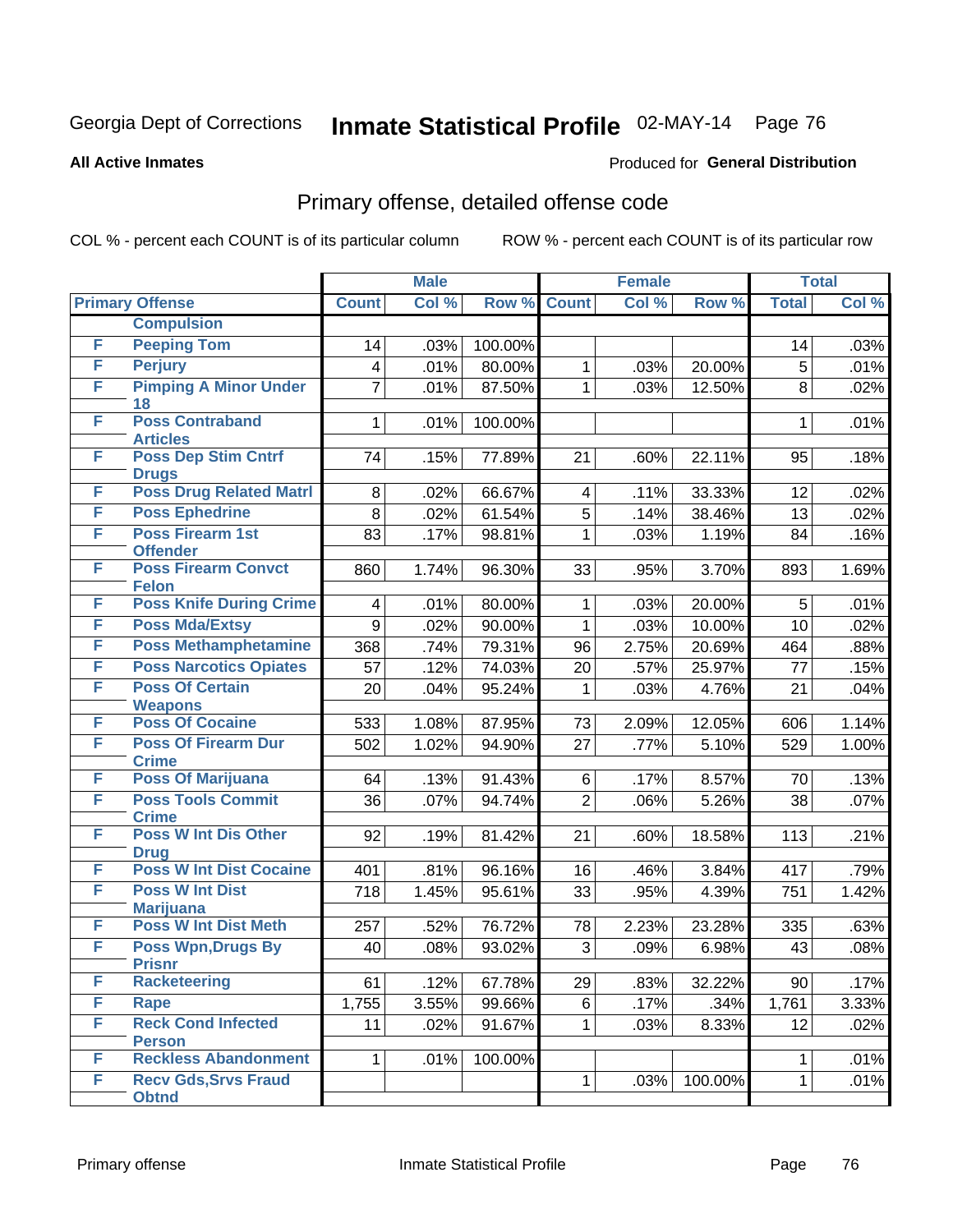**All Active Inmates**

#### Produced for **General Distribution**

### Primary offense, detailed offense code

|        |                                            |                  | <b>Male</b> |         |                         | <b>Female</b> |         |                  | <b>Total</b> |
|--------|--------------------------------------------|------------------|-------------|---------|-------------------------|---------------|---------|------------------|--------------|
|        | <b>Primary Offense</b>                     | <b>Count</b>     | Col %       | Row %   | <b>Count</b>            | Col %         | Row %   | <b>Total</b>     | Col %        |
| F      | <b>Removal Baggage, Cargo</b>              | 1                | .01%        | 100.00% |                         |               |         | 1                | .01%         |
| F      | <b>Etc</b><br><b>Robbery</b>               |                  |             |         |                         |               |         |                  |              |
|        |                                            | 1,579            | 3.19%       | 92.99%  | 119                     | 3.41%         | 7.01%   | 1,698            | 3.21%        |
| F<br>F | <b>Robbery By Force</b>                    | 256              | .52%        | 92.75%  | 20                      | .57%          | 7.25%   | 276              | .52%         |
|        | <b>Robbery By Intimidation</b>             | 270              | .55%        | 93.10%  | 20                      | .57%          | 6.90%   | 290              | .55%         |
| F      | <b>Robbery By Sudden</b><br><b>Snatch</b>  | 135              | .27%        | 93.75%  | 9                       | .26%          | 6.25%   | 144              | .27%         |
| F      | <b>S/D Cocaine</b>                         | 650              | 1.31%       | 95.59%  | 30                      | .86%          | 4.41%   | 680              | 1.28%        |
| F      | <b>S/D Cont Sub Public</b>                 | 38               | .08%        | 95.00%  | $\overline{\mathbf{c}}$ | .06%          | 5.00%   | 40               | .08%         |
| F      | <b>S/D Cont Sub School</b>                 | 34               | .07%        | 97.14%  | 1                       | .03%          | 2.86%   | 35               | .07%         |
| F      | <b>S/D Dep Stim Cntrf Drugs</b>            | 50               | .10%        | 62.50%  | 30                      | .86%          | 37.50%  | 80               | .15%         |
| F      | <b>S/D Narcotics Opiates</b>               | 20               | .04%        | 74.07%  | 7                       | .20%          | 25.93%  | 27               | .05%         |
| F      | <b>S/D Of Marijuana</b>                    | 330              | .67%        | 96.49%  | 12                      | .34%          | 3.51%   | $\overline{3}42$ | .65%         |
| F      | <b>Sale Mda/Extsy</b>                      | 6                | .01%        | 100.00% |                         |               |         | 6                | .01%         |
| F      | <b>Sale Methamphetamine</b>                | 113              | .23%        | 77.93%  | 32                      | .92%          | 22.07%  | 145              | .27%         |
| F      | <b>Seduction</b>                           |                  |             |         | 1                       | .03%          | 100.00% | 1                | .01%         |
| F      | <b>Sex Exploitation Child</b>              | 182              | .37%        | 98.91%  | $\overline{c}$          | .06%          | 1.09%   | 184              | .35%         |
| F      | <b>Sex Offender Fail Registr</b>           | 410              | .83%        | 99.03%  | 4                       | .11%          | .97%    | 414              | .78%         |
| F      | <b>Sex Offender Fail To</b>                | 13               | .03%        | 100.00% |                         |               |         | 13               | .02%         |
|        | <b>Move</b>                                |                  |             |         |                         |               |         |                  |              |
| F      | Sexl/Asslt/Agn/Pers/Cstd                   | 15               | .03%        | 100.00% |                         |               |         | 15               | .03%         |
| F      | <b>Sexual Aslt By Therapist</b>            |                  |             |         | 1                       | .03%          | 100.00% | $\mathbf{1}$     | .01%         |
| F      | <b>Sexual Battery</b>                      | 190              | .38%        | 98.45%  | $\overline{3}$          | .09%          | 1.55%   | 193              | .36%         |
| F      | <b>Simple Battery</b>                      | 21               | .04%        | 91.30%  | $\overline{2}$          | .06%          | 8.70%   | 23               | .04%         |
| F      | <b>Sodomy</b>                              | 20               | .04%        | 100.00% |                         |               |         | 20               | .04%         |
| F      | <b>Solicit Sodomy From</b><br><b>Minor</b> | 6                | .01%        | 100.00% |                         |               |         | 6                | .01%         |
| F      | <b>Stalking</b>                            | 3                | .01%        | 100.00% |                         |               |         | 3                | .01%         |
| F      | <b>Statutory Rape</b>                      | 838              | 1.69%       | 97.78%  | 19                      | .54%          | 2.22%   | 857              | 1.62%        |
| F      | <b>Statutory Rape, Atmpt</b>               | 2                | .01%        | 100.00% |                         |               |         | $\overline{2}$   | .01%         |
| F      | <b>Tampering With</b><br><b>Evidence</b>   | $\boldsymbol{9}$ | .02%        | 81.82%  | $\overline{2}$          | .06%          | 18.18%  | 11               | .02%         |
| F      | <b>Telecommunications</b><br><b>Fraud</b>  | $\mathbf{1}$     | .01%        | 100.00% |                         |               |         | $\mathbf{1}$     | .01%         |
| F      | <b>Terrorist Threats &amp; Acts</b>        | 361              | .73%        | 94.50%  | 21                      | .60%          | 5.50%   | 382              | .72%         |
| F      | <b>Theft Bring Prop In State</b>           | $\overline{7}$   | .01%        | 100.00% |                         |               |         | $\overline{7}$   | .01%         |
| F      | <b>Theft By Conversion</b>                 | 26               | .05%        | 81.25%  | 6                       | .17%          | 18.75%  | 32               | .06%         |
| F      | <b>Theft By Deception</b>                  | 43               | .09%        | 71.67%  | 17                      | .49%          | 28.33%  | 60               | .11%         |
| F      | <b>Theft By Extortion</b>                  | $\mathbf{1}$     | .01%        | 100.00% |                         |               |         | 1                | .01%         |
| F      | <b>Theft By Rec Stolen Prop</b>            | 716              | 1.45%       | 91.21%  | 69                      | 1.98%         | 8.79%   | 785              | 1.48%        |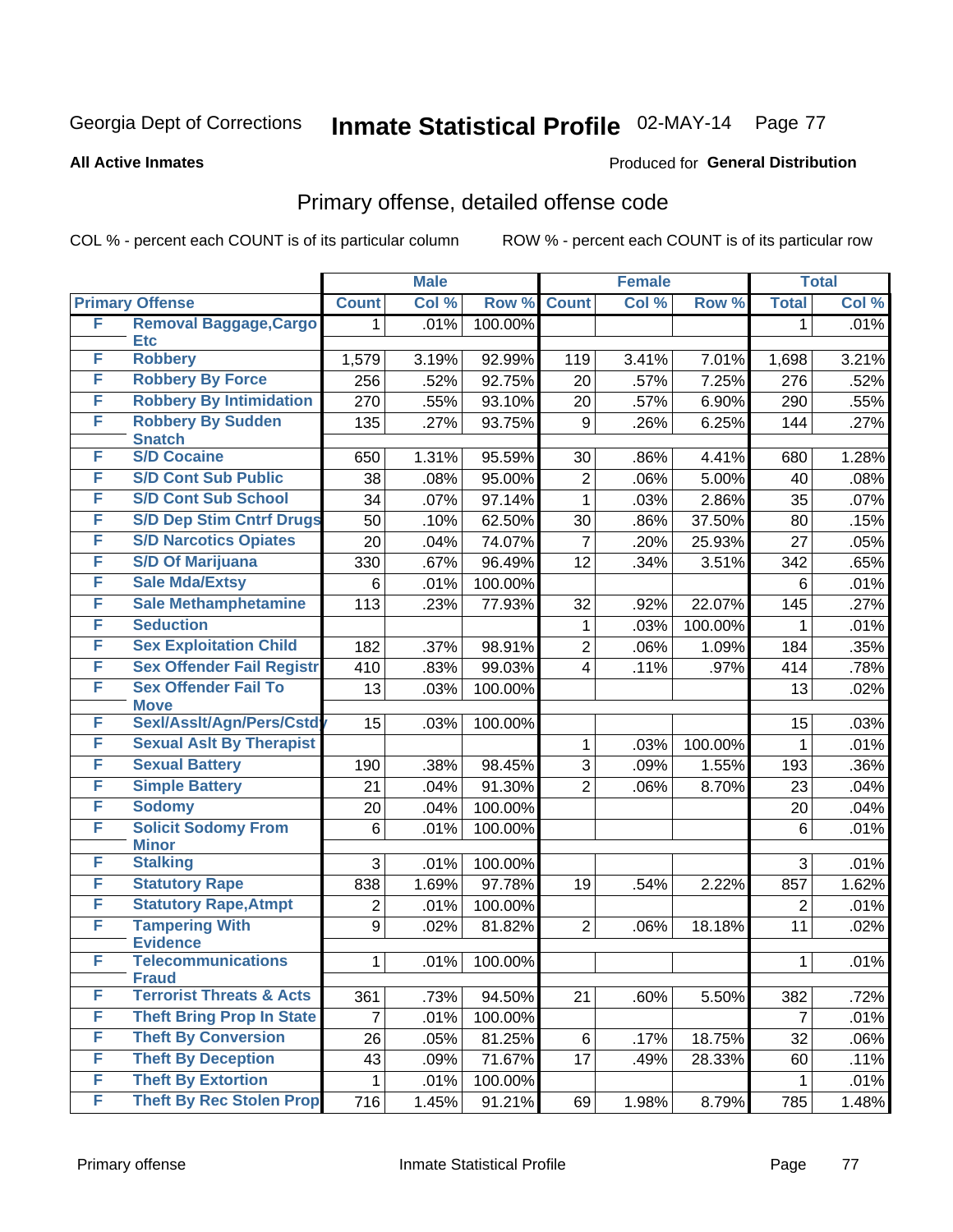**All Active Inmates**

#### Produced for **General Distribution**

### Primary offense, detailed offense code

|   |                                            | <b>Male</b>             |                    |         | <b>Female</b>  |       |        | <b>Total</b>   |       |
|---|--------------------------------------------|-------------------------|--------------------|---------|----------------|-------|--------|----------------|-------|
|   | <b>Primary Offense</b>                     | <b>Count</b>            | Col %              | Row %   | <b>Count</b>   | Col % | Row %  | <b>Total</b>   | Col % |
| F | <b>Theft By Shoplifting</b>                | 336                     | .68%               | 66.67%  | 168            | 4.81% | 33.33% | 504            | .95%  |
| F | <b>Theft By Taking</b>                     | 886                     | 1.79%              | 86.27%  | 141            | 4.04% | 13.73% | 1,027          | 1.94% |
| F | <b>Theft Credit Card</b>                   | 18                      | .04%               | 81.82%  | 4              | .11%  | 18.18% | 22             | .04%  |
| F | <b>Theft Motorveh Or Part</b>              | 65                      | .13%               | 100.00% |                |       |        | 65             | .12%  |
| F | <b>Theft Of Lost Property</b>              | 5                       | .01%               | 100.00% |                |       |        | 5              | .01%  |
| F | <b>Theft Of Services</b>                   | $\overline{c}$          | .01%               | 100.00% |                |       |        | $\overline{2}$ | .01%  |
| F | <b>Theft Recv Prop Out</b><br><b>State</b> | $\overline{3}$          | .01%               | 100.00% |                |       |        | $\overline{3}$ | .01%  |
| F | <b>Traf Amphtmine 28-199</b><br>Gm         | 3                       | .01%               | 100.00% |                |       |        | 3              | .01%  |
| F | <b>Traf Amphtmine 400+ Gm</b>              | 3                       | .01%               | 75.00%  | $\mathbf{1}$   | .03%  | 25.00% | 4              | .01%  |
| F | <b>Traf Cocaine 201-400</b><br>Gm          | 161                     | .33%               | 96.41%  | 6              | .17%  | 3.59%  | 167            | .32%  |
| F | <b>Traf Cocaine 401+ Gm</b>                | 133                     | .27%               | 95.00%  | $\overline{7}$ | .20%  | 5.00%  | 140            | .26%  |
| F | <b>Traf Cocaine Less 200</b><br>Gm         | 326                     | .66%               | 95.32%  | 16             | .46%  | 4.68%  | 342            | .65%  |
| F | Traf Marijna 10-2000 Lb                    | 93                      | .19%               | 94.90%  | 5              | .14%  | 5.10%  | 98             | .19%  |
| F | Traf Marijna 10001+ Lb                     | 3                       | .01%               | 100.00% |                |       |        | 3              | .01%  |
| F | <b>Traf Mda/Extsy 200-</b><br>399gm        | $\overline{\mathbf{4}}$ | .01%               | 100.00% |                |       |        | 4              | .01%  |
| F | Traf Mda/Extsy 28-199gm                    | 13                      | .03%               | 86.67%  | $\overline{2}$ | .06%  | 13.33% | 15             | .03%  |
| F | Traf Mda/Extsy 400+Gm                      | $\overline{2}$          | .01%               | 100.00% |                |       |        | $\overline{2}$ | .01%  |
| F | <b>Traf Methamph 200-399</b><br>Gm         | 64                      | $\overline{.13\%}$ | 91.43%  | 6              | .17%  | 8.57%  | 70             | .13%  |
| F | <b>Traf Methamph 28-199</b><br>Gm          | 215                     | .43%               | 87.04%  | 32             | .92%  | 12.96% | 247            | .47%  |
| F | Traf Methamph 400+ Gm                      | 48                      | .10%               | 92.31%  | 4              | .11%  | 7.69%  | 52             | .10%  |
| F | <b>Traf Methamph Unspec</b><br><b>Amt</b>  | 73                      | .15%               | 93.59%  | $\overline{5}$ | .14%  | 6.41%  | 78             | .15%  |
| F | <b>Traf Methaqualone&lt; 400</b><br>Gm     | 1                       | .01%               | 100.00% |                |       |        | 1              | .01%  |
| F | <b>Traf Narcotic 15-28 Gm</b>              | 12                      | .02%               | 100.00% |                |       |        | 12             | .02%  |
| F | <b>Traf Narcotic 29+ Gm</b>                | 8                       | .02%               | 100.00% |                |       |        | $\, 8$         | .02%  |
| F | <b>Traf Narcotic Less 14 Gm</b>            | 11                      | .02%               | 100.00% |                |       |        | 11             | .02%  |
| F | <b>Unknown Offense</b>                     | 20                      | .04%               | 86.96%  | 3              | .09%  | 13.04% | 23             | .04%  |
| F | <b>Uniwfl Mfg/Del/Dist N-C S</b>           | 18                      | .04%               | 94.74%  | 1              | .03%  | 5.26%  | 19             | .04%  |
| F | <b>Use Comm Facity Vio C</b><br><b>Sub</b> | 4                       | .01%               | 80.00%  | 1.             | .03%  | 20.00% | 5              | .01%  |
| F | <b>Vehicular Homicide</b>                  | 283                     | .57%               | 84.48%  | 52             | 1.49% | 15.52% | 335            | .63%  |
| F | <b>Viol Dngrous Drgs Act</b>               | 138                     | .28%               | 80.23%  | 34             | .97%  | 19.77% | 172            | .32%  |
| F | <b>Viol Ga Cntrl Sbst Act</b>              | 53                      | .11%               | 92.98%  | 4              | .11%  | 7.02%  | 57             | .11%  |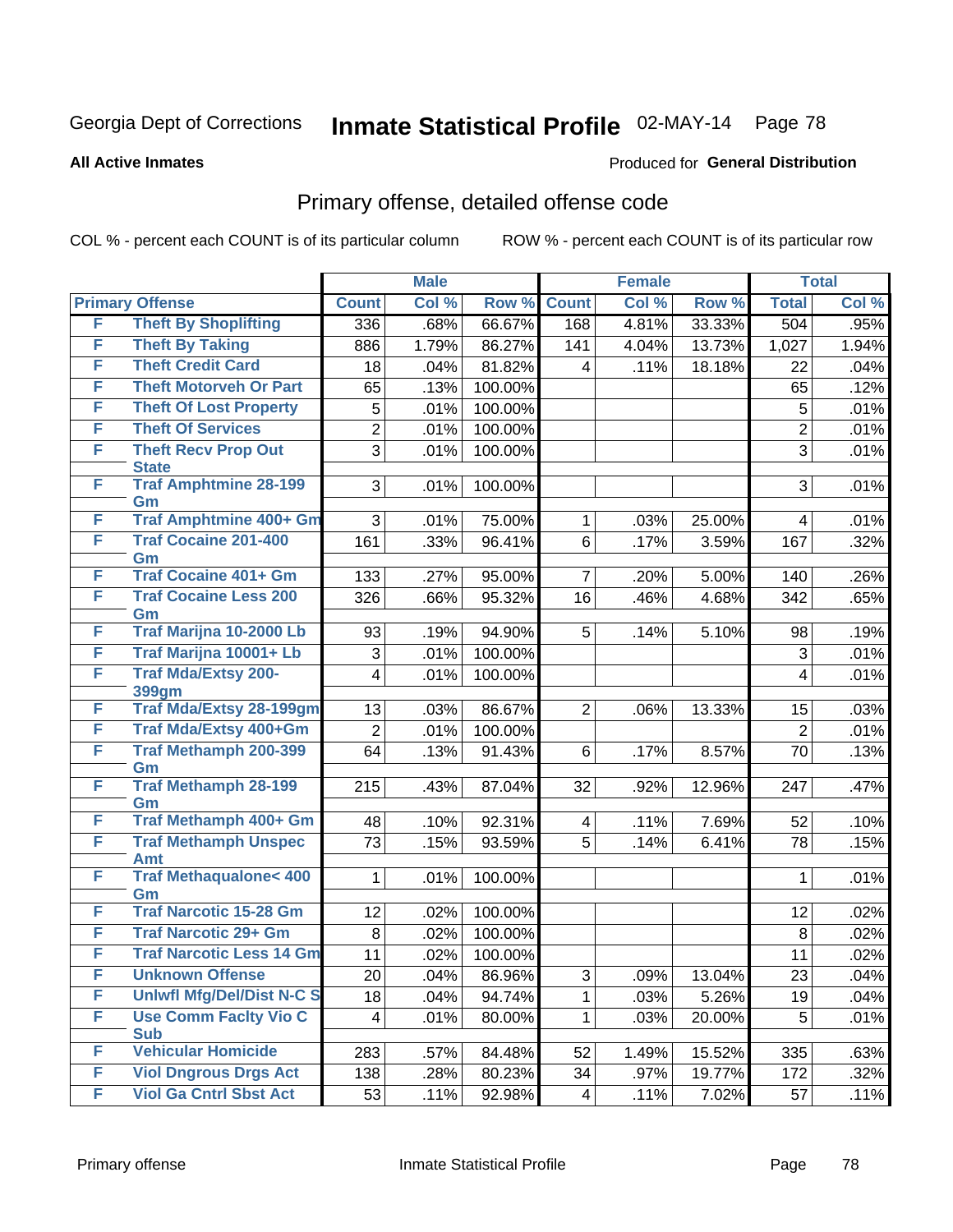#### **All Active Inmates**

#### Produced for **General Distribution**

### Primary offense, detailed offense code

|   |                                           |                | <b>Male</b> |         |              | <b>Female</b> |         |                         | <b>Total</b> |
|---|-------------------------------------------|----------------|-------------|---------|--------------|---------------|---------|-------------------------|--------------|
|   | <b>Primary Offense</b>                    | <b>Count</b>   | Col %       | Row %   | <b>Count</b> | Col %         | Row %   | <b>Total</b>            | Col %        |
| F | <b>Viol Ga Securities Act</b>             | 1              | .01%        | 100.00% |              |               |         | 1                       | .01%         |
| F | <b>Viol Motor Vehicle Laws</b>            | 21             | .04%        | 72.41%  | 8            | .23%          | 27.59%  | 29                      | .05%         |
| F | <b>Violatn Othr States Law</b>            | 14             | .03%        | 100.00% |              |               |         | 14                      | .03%         |
| F | <b>Vol Manslaughter Of</b>                | 3              | .01%        | 100.00% |              |               |         | 3                       | .01%         |
|   | <b>Fetus</b>                              |                |             |         |              |               |         |                         |              |
| F | <b>Voluntary Manslaughter</b>             | 1,102          | 2.23%       | 88.66%  | 141          | 4.04%         | 11.34%  | 1,243                   | 2.35%        |
| Μ | <b>Abandonment Of Dep</b><br><b>Child</b> | 3              | .01%        | 100.00% |              |               |         | 3                       | .01%         |
| M | <b>Abusive Language</b>                   | 1              | .01%        | 100.00% |              |               |         | 1                       | .01%         |
| Μ | <b>Agg Assault With Knife</b>             | 1              | .01%        | 100.00% |              |               |         | 1                       | .01%         |
| Μ | <b>Assault &amp; Battery</b>              | 5              | .01%        | 100.00% |              |               |         | 5                       | .01%         |
| M | <b>Bad Checks</b>                         | $\overline{2}$ | .01%        | 66.67%  | $\mathbf{1}$ | .03%          | 33.33%  | 3                       | .01%         |
| Μ | <b>Burglary</b>                           | 8              | .02%        | 100.00% |              |               |         | 8                       | .02%         |
| Μ | <b>Cheating &amp; Swindling</b>           | 1              | .01%        | 100.00% |              |               |         | 1                       | .01%         |
| Μ | <b>Cntrbtng Delinquency</b>               | 3              | .01%        | 100.00% |              |               |         | 3                       | .01%         |
|   | <b>Minr</b>                               |                |             |         |              |               |         |                         |              |
| Μ | <b>Cpwl &amp; Concealed</b>               | 4              | .01%        | 100.00% |              |               |         | 4                       | .01%         |
|   | <b>Weapon</b>                             |                |             |         |              |               |         |                         |              |
| M | <b>Crmnl Attempt</b>                      | 1              | .01%        | 100.00% |              |               |         | 1                       | .01%         |
| Μ | <b>Crmnl Trespassing</b>                  | 6              | .01%        | 100.00% |              |               |         | 6                       | .01%         |
| Μ | <b>Dui</b>                                | $\overline{7}$ | .01%        | 87.50%  | $\mathbf{1}$ | .03%          | 12.50%  | 8                       | .02%         |
| Μ | <b>Escape</b>                             | 4              | .01%        | 100.00% |              |               |         | 4                       | .01%         |
| M | <b>False Report Of A Crime</b>            | 1              | .01%        | 100.00% |              |               |         | 1                       | .01%         |
| Μ | <b>Family Violence Battery</b>            | 1              | .01%        | 100.00% |              |               |         | 1                       | .01%         |
| M | <b>Forgery</b>                            | $\overline{2}$ | .01%        | 100.00% |              |               |         | $\overline{2}$          | .01%         |
| Μ | <b>Impersonating Another</b>              |                |             |         | 1            | .03%          | 100.00% | 1                       | .01%         |
| M | <b>Loitering Or Prowling</b>              | 2              | .01%        | 100.00% |              |               |         | $\overline{2}$          | .01%         |
| Μ | <b>Misc Misdemeanor</b>                   | 1              | .01%        | 100.00% |              |               |         | 1                       | .01%         |
| Μ | <b>Obstr Of Law Enf Officer</b>           | 14             | .03%        | 100.00% |              |               |         | 14                      | .03%         |
| M | <b>Other Misdemeanor</b>                  | 8              | .02%        | 100.00% |              |               |         | 8                       | .02%         |
| M | <b>Pointing Gun At Another</b>            | 1              | .01%        | 100.00% |              |               |         | 1                       | .01%         |
| Μ | <b>Poss Ntp Whiskey</b>                   | 1              | .01%        | 100.00% |              |               |         | 1                       | .01%         |
| M | <b>Poss Of Marijuana</b>                  | $\overline{3}$ | .01%        | 75.00%  | $\mathbf 1$  | .03%          | 25.00%  | 4                       | .01%         |
| M | <b>Prostitution</b>                       |                |             |         | 1            | .03%          | 100.00% | 1                       | .01%         |
| M | <b>Public Drunkenness</b>                 | 3              | .01%        | 100.00% |              |               |         | 3                       | .01%         |
| M | <b>Public Indecency</b>                   | 4              | .01%        | 100.00% |              |               |         | $\overline{\mathbf{4}}$ | .01%         |
| M | <b>Receiving Stolen Goods</b>             | 2              | .01%        | 100.00% |              |               |         | $\overline{2}$          | .01%         |
| M | <b>Reckless Driving</b>                   | 1              | .01%        | 100.00% |              |               |         | 1                       | .01%         |
| M | <b>Robbery</b>                            | 1              | .01%        | 100.00% |              |               |         | $\mathbf{1}$            | .01%         |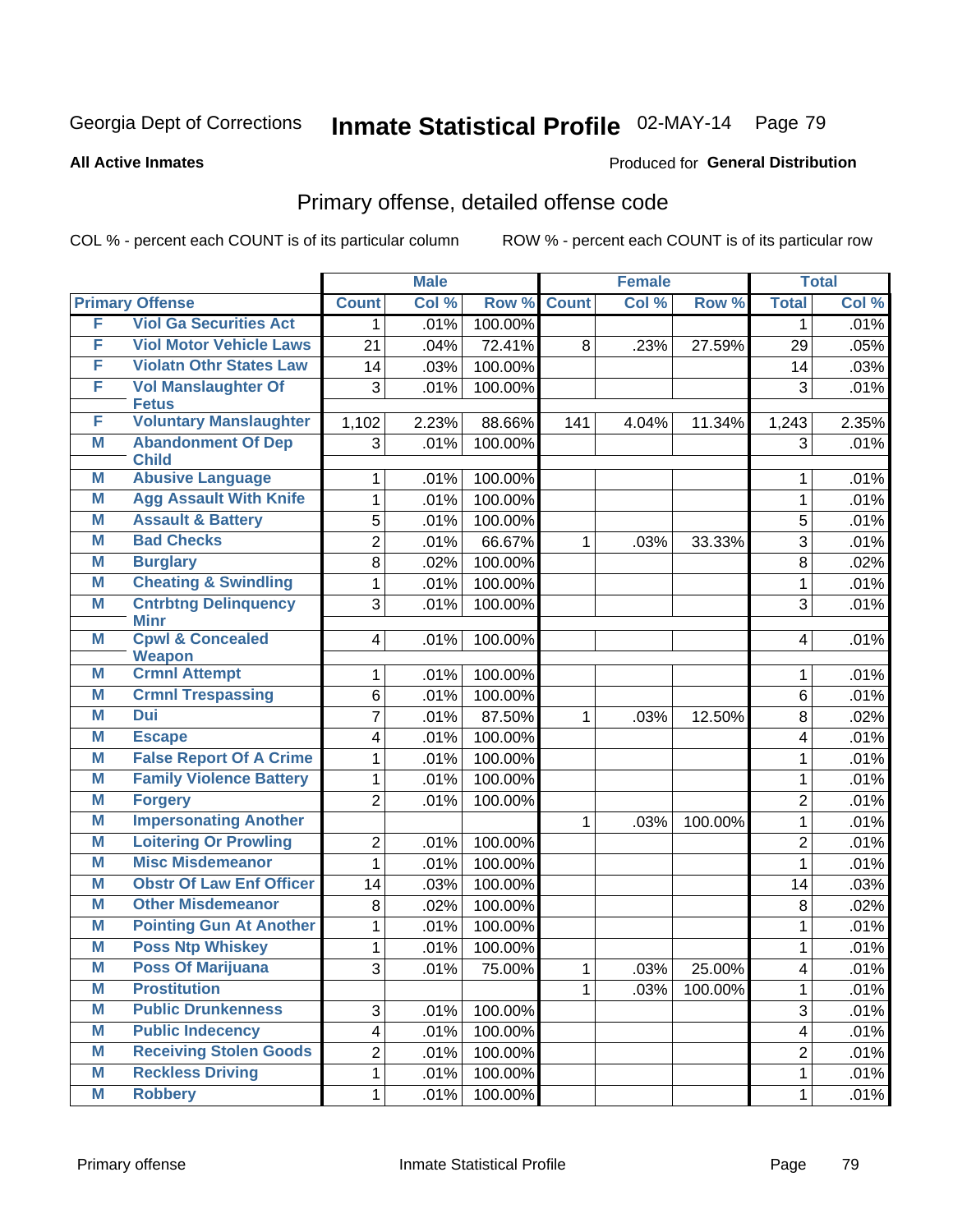Produced for **General Distribution**

#### **All Active Inmates**

# Primary offense, detailed offense code

|   |                                         |              | <b>Male</b> |         |              | <b>Female</b> |         |              | <b>Total</b> |
|---|-----------------------------------------|--------------|-------------|---------|--------------|---------------|---------|--------------|--------------|
|   | <b>Primary Offense</b>                  | <b>Count</b> | Col %       | Row %   | <b>Count</b> | Col %         | Row %   | <b>Total</b> | Col %        |
| M | <b>Simple Assault</b>                   |              |             |         |              | .03%          | 100.00% |              | .01%         |
| M | <b>Simple Battery</b>                   | 2            | .01%        | 66.67%  |              | .03%          | 33.33%  | 3            | .01%         |
| M | <b>Theft By Deception &lt;</b><br>\$500 | 3            | .01%        | 75.00%  |              | $.03\%$       | 25.00%  | 4            | .01%         |
| M | <b>Theft By Taking</b>                  | 10           | .02%        | 100.00% |              |               |         | 10           | .02%         |
| М | <b>Theft By Taking -</b><br>Larcenv     | 22           | .04%        | 100.00% |              |               |         | 22           | .04%         |
| M | Theft/Lost/Property< \$500              |              | .01%        | 100.00% |              |               |         |              | .01%         |
| M | <b>Vagrancy</b>                         |              | .01%        | 100.00% |              |               |         |              | .01%         |
| M | <b>Viol Motor Veh Law</b>               | 2            | .01%        | 66.67%  |              | .03%          | 33.33%  | 3            | .01%         |
| M | <b>Viol Othr States Law</b>             |              | $.01\%$     | 100.00% |              |               |         |              | .01%         |
| M | <b>Wife Beating</b>                     | 2            | .01%        | 100.00% |              |               |         | 2            | .01%         |
| M | <b>Worthless Checks</b>                 |              | .01%        | 100.00% |              |               |         |              | .01%         |
|   | <b>Total Rported</b>                    | 49,454       | 101%        | 93.4%   | 3,492        | 100%          | $6.6\%$ | 52,946       | 101%         |

| 160 | $\rightarrow$ |       | $\overline{\phantom{0}}$<br>74 |
|-----|---------------|-------|--------------------------------|
|     | 49,527        | 3,493 | ES NON<br>ZU                   |

| Mode (most frequent) | 1902 Armed Robbery | 1101 Murder | 1101 Murder |
|----------------------|--------------------|-------------|-------------|
|----------------------|--------------------|-------------|-------------|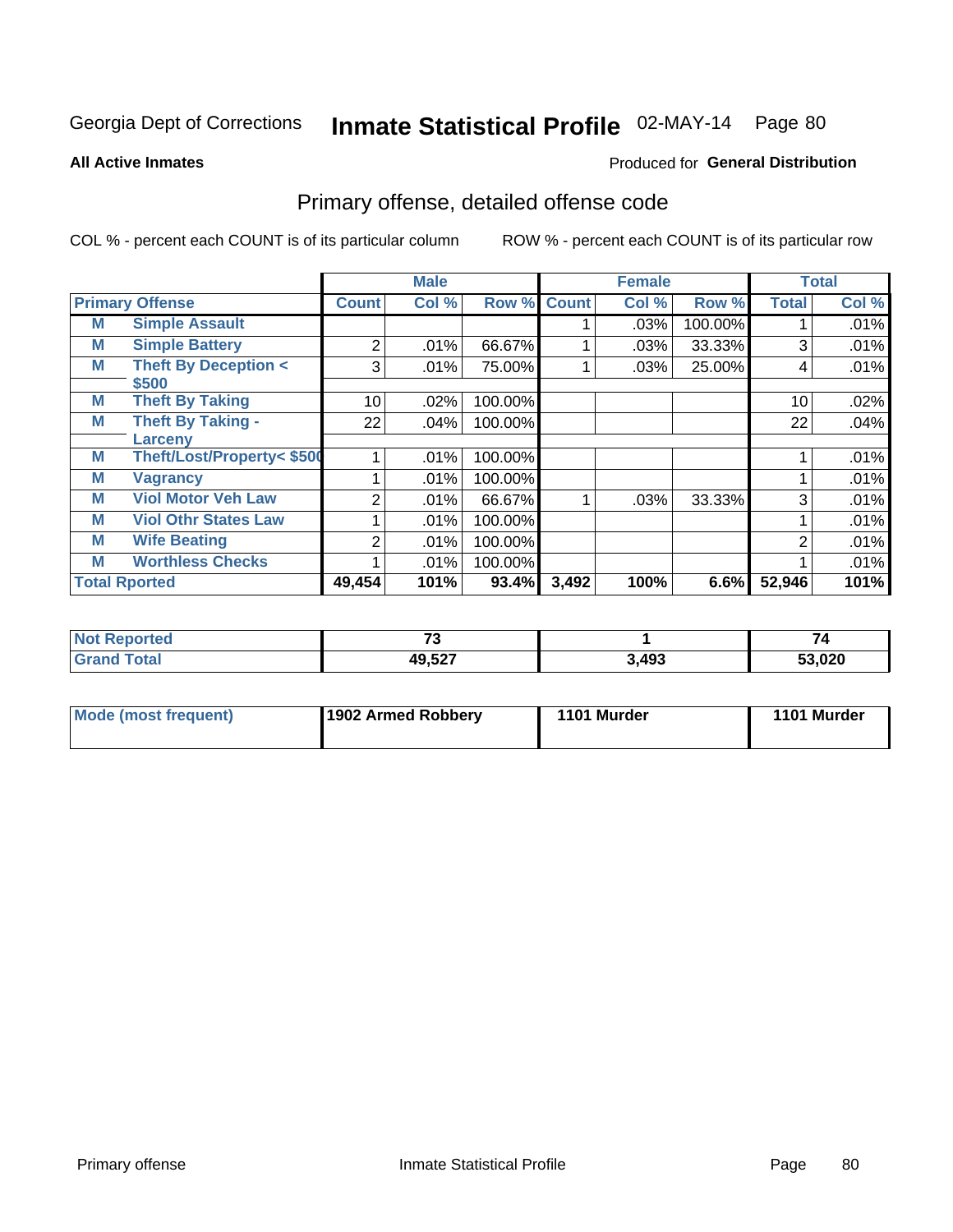#### **All Active Inmates**

#### Produced for **General Distribution**

### County of conviction of primary offense

|                                    |              | <b>Male</b> |           |                  | <b>Female</b> |        |              | <b>Total</b> |
|------------------------------------|--------------|-------------|-----------|------------------|---------------|--------|--------------|--------------|
| <b>County of Conviction</b>        | <b>Count</b> | Col %       | Row %     | <b>Count</b>     | Col %         | Row %  | <b>Total</b> | Col %        |
| 000<br><b>Unknown</b>              | 418          | .84%        | 91.47%    | 39               | 1.12%         | 8.53%  | 457          | .86%         |
| <b>Appling County</b><br>001       | 89           | .18%        | 92.71%    | $\overline{7}$   | .20%          | 7.29%  | 96           | .18%         |
| <b>Atkinson County</b><br>002      | 53           | .11%        | 96.36%    | $\overline{c}$   | .06%          | 3.64%  | 55           | .10%         |
| <b>Bacon County</b><br>003         | 76           | .15%        | 91.57%    | $\overline{7}$   | .20%          | 8.43%  | 83           | .16%         |
| <b>Baker County</b><br>004         | 12           | .02%        | 92.31%    | $\mathbf{1}$     | .03%          | 7.69%  | 13           | .02%         |
| <b>Baldwin County</b><br>005       | 322          | .65%        | 94.71%    | 18               | .52%          | 5.29%  | 340          | .64%         |
| <b>Banks County</b><br>006         | 60           | .12%        | 90.91%    | 6                | .17%          | 9.09%  | 66           | .12%         |
| <b>Barrow County</b><br>007        | 261          | .53%        | 92.55%    | 21               | .60%          | 7.45%  | 282          | .53%         |
| <b>Bartow County</b><br>008        | 628          | 1.27%       | 88.45%    | 82               | 2.35%         | 11.55% | 710          | 1.34%        |
| <b>Ben Hill County</b><br>009      | 242          | .49%        | 95.28%    | 12               | .34%          | 4.72%  | 254          | .48%         |
| <b>Berrien County</b><br>010       | 84           | .17%        | 94.38%    | 5                | .14%          | 5.62%  | 89           | .17%         |
| <b>Bibb County</b><br>011          | 1,045        | 2.11%       | 94.83%    | 57               | 1.63%         | 5.17%  | 1,102        | 2.08%        |
| <b>Bleckley County</b><br>012      | 64           | .13%        | 91.43%    | $\,6$            | .17%          | 8.57%  | 70           | .13%         |
| 013<br><b>Brantley County</b>      | 64           | .13%        | 91.43%    | 6                | .17%          | 8.57%  | 70           | .13%         |
| <b>Brooks County</b><br>014        | 78           | .16%        | 91.76%    | $\overline{7}$   | .20%          | 8.24%  | 85           | .16%         |
| <b>Bryan County</b><br>015         | 89           | .18%        | 98.89%    | $\mathbf 1$      | .03%          | 1.11%  | 90           | .17%         |
| <b>Bulloch County</b><br>016       | 501          | 1.01%       | 92.44%    | 41               | 1.17%         | 7.56%  | 542          | 1.02%        |
| <b>Burke County</b><br>017         | 202          | .41%        | 96.19%    | 8                | .23%          | 3.81%  | 210          | .40%         |
| <b>Butts County</b><br>018         | 147          | .30%        | 96.71%    | 5                | .14%          | 3.29%  | 152          | .29%         |
| <b>Calhoun County</b><br>019       | 30           | .06%        | 93.75%    | $\overline{2}$   | .06%          | 6.25%  | 32           | .06%         |
| <b>Camden County</b><br>020        | 178          | .36%        | 93.68%    | 12               | .34%          | 6.32%  | 190          | .36%         |
| <b>Candler County</b><br>021       | 112          | .23%        | 89.60%    | 13               | .37%          | 10.40% | 125          | .24%         |
| <b>Carroll County</b><br>022       | 546          | 1.10%       | $91.61\%$ | 50               | 1.43%         | 8.39%  | 596          | 1.12%        |
| <b>Catoosa County</b><br>023       | 338          | .68%        | 91.85%    | 30               | .86%          | 8.15%  | 368          | .69%         |
| <b>Charlton County</b><br>024      | 66           | .13%        | 92.96%    | 5                | .14%          | 7.04%  | 71           | .13%         |
| <b>Chatham County</b><br>025       | 2,101        | 4.24%       | 97.09%    | 63               | 1.80%         | 2.91%  | 2,164        | 4.08%        |
| <b>Chattahoochee County</b><br>026 | 34           | .07%        | 94.44%    | $\overline{2}$   | .06%          | 5.56%  | 36           | .07%         |
| <b>Chattooga County</b><br>027     | 234          | .47%        | 88.30%    | 31               | .89%          | 11.70% | 265          | .50%         |
| <b>Cherokee County</b><br>028      | 492          | .99%        | 92.66%    | 39               | 1.12%         | 7.34%  | 531          | 1.00%        |
| <b>Clarke County</b><br>029        | 436          | .88%        | 95.20%    | 22               | .63%          | 4.80%  | 458          | .86%         |
| <b>Clay County</b><br>030          | 29           | .06%        | 93.55%    | $\boldsymbol{2}$ | .06%          | 6.45%  | 31           | .06%         |
| 031<br><b>Clayton County</b>       | 1,418        | 2.86%       | 93.78%    | 94               | 2.69%         | 6.22%  | 1,512        | 2.85%        |
| <b>Clinch County</b><br>032        | 45           | .09%        | 95.74%    | $\overline{2}$   | .06%          | 4.26%  | 47           | .09%         |
| <b>Cobb County</b><br>033          | 2,520        | 5.09%       | 91.47%    | 235              | 6.73%         | 8.53%  | 2,755        | 5.20%        |
| <b>Coffee County</b><br>034        | 240          | .48%        | 93.75%    | 16               | .46%          | 6.25%  | 256          | .48%         |
| <b>Colquitt County</b><br>035      | 239          | .48%        | 95.60%    | 11               | .31%          | 4.40%  | 250          | .47%         |
| <b>Columbia County</b><br>036      | 370          | .75%        | 91.13%    | 36               | 1.03%         | 8.87%  | 406          | .77%         |
| <b>Cook County</b><br>037          | 116          | .23%        | 95.87%    | $\overline{5}$   | .14%          | 4.13%  | 121          | .23%         |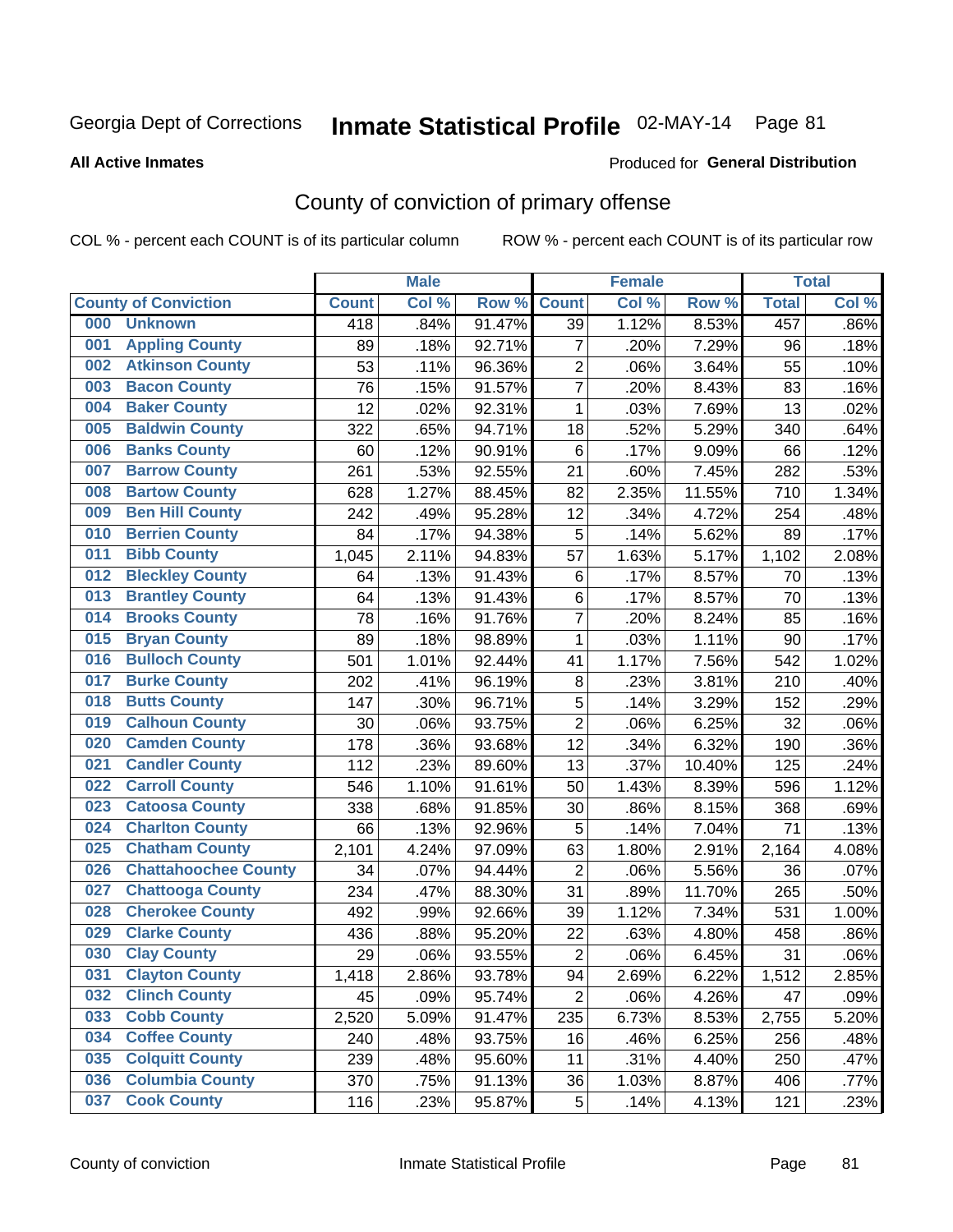#### **All Active Inmates**

#### Produced for **General Distribution**

### County of conviction of primary offense

|                                |              | <b>Male</b> |         |                         | <b>Female</b> |        |                | <b>Total</b> |
|--------------------------------|--------------|-------------|---------|-------------------------|---------------|--------|----------------|--------------|
| <b>County of Conviction</b>    | <b>Count</b> | Col%        | Row %   | <b>Count</b>            | Col %         | Row %  | <b>Total</b>   | Col %        |
| <b>Coweta County</b><br>038    | 489          | .99%        | 92.97%  | 37                      | 1.06%         | 7.03%  | 526            | .99%         |
| <b>Crawford County</b><br>039  | 15           | .03%        | 100.00% |                         |               |        | 15             | .03%         |
| <b>Crisp County</b><br>040     | 261          | .53%        | 95.60%  | 12                      | .34%          | 4.40%  | 273            | .51%         |
| <b>Dade County</b><br>041      | 99           | .20%        | 93.40%  | $\overline{7}$          | .20%          | 6.60%  | 106            | .20%         |
| <b>Dawson County</b><br>042    | 94           | .19%        | 93.07%  | $\overline{7}$          | .20%          | 6.93%  | 101            | .19%         |
| 043<br><b>Decatur County</b>   | 291          | .59%        | 93.87%  | 19                      | .54%          | 6.13%  | 310            | .58%         |
| <b>Dekalb County</b><br>044    | 3,083        | 6.22%       | 95.30%  | 152                     | 4.35%         | 4.70%  | 3,235          | 6.10%        |
| <b>Dodge County</b><br>045     | 141          | .28%        | 94.00%  | 9                       | .26%          | 6.00%  | 150            | .28%         |
| <b>Dooly County</b><br>046     | 97           | .20%        | 95.10%  | 5                       | .14%          | 4.90%  | 102            | .19%         |
| <b>Dougherty County</b><br>047 | 996          | 2.01%       | 93.43%  | 70                      | 2.00%         | 6.57%  | 1,066          | 2.01%        |
| <b>Douglas County</b><br>048   | 1,226        | 2.48%       | 90.81%  | 124                     | 3.55%         | 9.19%  | 1,350          | 2.55%        |
| <b>Early County</b><br>049     | 89           | .18%        | 96.74%  | 3                       | .09%          | 3.26%  | 92             | .17%         |
| <b>Echols County</b><br>050    | 12           | .02%        | 100.00% |                         |               |        | 12             | .02%         |
| <b>Effingham County</b><br>051 | 194          | .39%        | 93.72%  | 13                      | .37%          | 6.28%  | 207            | .39%         |
| <b>Elbert County</b><br>052    | 141          | .28%        | 94.00%  | 9                       | .26%          | 6.00%  | 150            | .28%         |
| <b>Emanuel County</b><br>053   | 176          | .36%        | 92.63%  | 14                      | .40%          | 7.37%  | 190            | .36%         |
| <b>Evans County</b><br>054     | 92           | .19%        | 95.83%  | $\overline{\mathbf{4}}$ | .11%          | 4.17%  | 96             | .18%         |
| <b>Fannin County</b><br>055    | 87           | .18%        | 87.00%  | 13                      | .37%          | 13.00% | 100            | .19%         |
| <b>Fayette County</b><br>056   | 334          | .67%        | 87.89%  | 46                      | 1.32%         | 12.11% | 380            | .72%         |
| <b>Floyd County</b><br>057     | 791          | 1.60%       | 89.08%  | 97                      | 2.78%         | 10.92% | 888            | 1.67%        |
| <b>Forsyth County</b><br>058   | 347          | .70%        | 89.43%  | 41                      | 1.17%         | 10.57% | 388            | .73%         |
| <b>Franklin County</b><br>059  | 142          | .29%        | 91.61%  | 13                      | .37%          | 8.39%  | 155            | .29%         |
| <b>Fulton County</b><br>060    | 4,825        | 9.74%       | 95.72%  | 216                     | 6.18%         | 4.28%  | 5,041          | 9.51%        |
| <b>Gilmer County</b><br>061    | 106          | .21%        | 93.81%  | $\overline{7}$          | .20%          | 6.19%  | 113            | .21%         |
| <b>Glascock County</b><br>062  | 6            | .01%        | 85.71%  | $\mathbf{1}$            | .03%          | 14.29% | $\overline{7}$ | .01%         |
| 063<br><b>Glynn County</b>     | 497          | 1.00%       | 94.49%  | 29                      | .83%          | 5.51%  | 526            | .99%         |
| <b>Gordon County</b><br>064    | 359          | .72%        | 86.71%  | 55                      | 1.57%         | 13.29% | 414            | .78%         |
| 065<br><b>Grady County</b>     | 199          | .40%        | 95.22%  | 10                      | .29%          | 4.78%  | 209            | .39%         |
| <b>Greene County</b><br>066    | 114          | .23%        | 91.20%  | 11                      | .31%          | 8.80%  | 125            | .24%         |
| <b>Gwinnett County</b><br>067  | 2,411        | 4.87%       | 93.16%  | 177                     | 5.07%         | 6.84%  | 2,588          | 4.88%        |
| <b>Habersham County</b><br>068 | 102          | .21%        | 98.08%  | $\overline{2}$          | .06%          | 1.92%  | 104            | .20%         |
| 069<br><b>Hall County</b>      | 698          | 1.41%       | 91.48%  | 65                      | 1.86%         | 8.52%  | 763            | 1.44%        |
| <b>Hancock County</b><br>070   | 40           | .08%        | 95.24%  | $\overline{2}$          | .06%          | 4.76%  | 42             | .08%         |
| <b>Haralson County</b><br>071  | 159          | .32%        | 90.86%  | 16                      | .46%          | 9.14%  | 175            | .33%         |
| <b>Harris County</b><br>072    | 102          | .21%        | 95.33%  | 5                       | .14%          | 4.67%  | 107            | .20%         |
| <b>Hart County</b><br>073      | 149          | .30%        | 93.71%  | 10                      | .29%          | 6.29%  | 159            | .30%         |
| <b>Heard County</b><br>074     | 45           | .09%        | 88.24%  | 6                       | .17%          | 11.76% | 51             | .10%         |
| <b>Henry County</b><br>075     | 512          | 1.03%       | 91.27%  | 49                      | 1.40%         | 8.73%  | 561            | 1.06%        |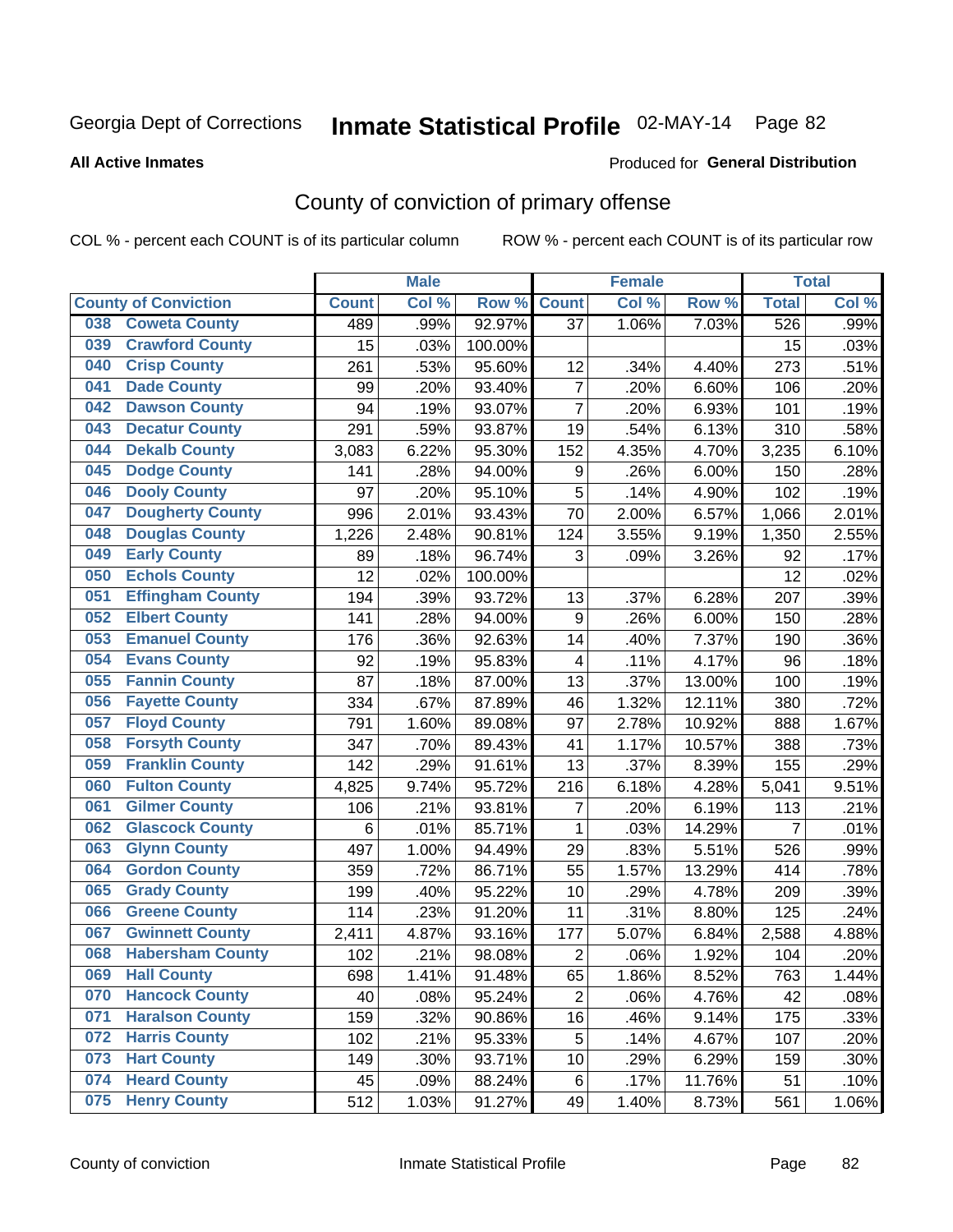#### **All Active Inmates**

#### Produced for **General Distribution**

### County of conviction of primary offense

|     |                             |              | <b>Male</b> |         |                         | <b>Female</b> |        |              | <b>Total</b> |
|-----|-----------------------------|--------------|-------------|---------|-------------------------|---------------|--------|--------------|--------------|
|     | <b>County of Conviction</b> | <b>Count</b> | Col %       | Row %   | <b>Count</b>            | Col %         | Row %  | <b>Total</b> | Col %        |
| 076 | <b>Houston County</b>       | 711          | 1.44%       | 94.05%  | 45                      | 1.29%         | 5.95%  | 756          | 1.43%        |
| 077 | <b>Irwin County</b>         | 76           | .15%        | 95.00%  | 4                       | .11%          | 5.00%  | 80           | .15%         |
| 078 | <b>Jackson County</b>       | 254          | .51%        | 91.70%  | 23                      | .66%          | 8.30%  | 277          | .52%         |
| 079 | <b>Jasper County</b>        | 56           | .11%        | 87.50%  | 8                       | .23%          | 12.50% | 64           | .12%         |
| 080 | <b>Jeff Davis County</b>    | 91           | .18%        | 94.79%  | 5                       | .14%          | 5.21%  | 96           | .18%         |
| 081 | <b>Jefferson County</b>     | 166          | .34%        | 97.65%  | 4                       | .11%          | 2.35%  | 170          | .32%         |
| 082 | <b>Jenkins County</b>       | 75           | .15%        | 94.94%  | $\overline{\mathbf{4}}$ | .11%          | 5.06%  | 79           | .15%         |
| 083 | <b>Johnson County</b>       | 54           | .11%        | 96.43%  | $\overline{2}$          | .06%          | 3.57%  | 56           | .11%         |
| 084 | <b>Jones County</b>         | 207          | .42%        | 89.61%  | 24                      | .69%          | 10.39% | 231          | .44%         |
| 085 | <b>Lamar County</b>         | 81           | .16%        | 93.10%  | 6                       | .17%          | 6.90%  | 87           | .16%         |
| 086 | <b>Lanier County</b>        | 48           | .10%        | 96.00%  | $\overline{2}$          | .06%          | 4.00%  | 50           | .09%         |
| 087 | <b>Laurens County</b>       | 285          | .58%        | 94.06%  | 18                      | .52%          | 5.94%  | 303          | .57%         |
| 088 | <b>Lee County</b>           | 64           | .13%        | 94.12%  | 4                       | .11%          | 5.88%  | 68           | .13%         |
| 089 | <b>Liberty County</b>       | 296          | .60%        | 94.27%  | 18                      | .52%          | 5.73%  | 314          | .59%         |
| 090 | <b>Lincoln County</b>       | 28           | .06%        | 100.00% |                         |               |        | 28           | .05%         |
| 091 | <b>Long County</b>          | 79           | .16%        | 92.94%  | 6                       | .17%          | 7.06%  | 85           | .16%         |
| 092 | <b>Lowndes County</b>       | 547          | 1.10%       | 95.80%  | 24                      | .69%          | 4.20%  | 571          | 1.08%        |
| 093 | <b>Lumpkin County</b>       | 97           | .20%        | 91.51%  | 9                       | .26%          | 8.49%  | 106          | .20%         |
| 094 | <b>Macon County</b>         | 66           | .13%        | 97.06%  | $\overline{2}$          | .06%          | 2.94%  | 68           | .13%         |
| 095 | <b>Madison County</b>       | 103          | .21%        | 90.35%  | 11                      | .31%          | 9.65%  | 114          | .22%         |
| 096 | <b>Marion County</b>        | 25           | .05%        | 96.15%  | $\mathbf{1}$            | .03%          | 3.85%  | 26           | .05%         |
| 097 | <b>Mcduffie County</b>      | 186          | .38%        | 95.38%  | $\boldsymbol{9}$        | .26%          | 4.62%  | 195          | .37%         |
| 098 | <b>Mcintosh County</b>      | 80           | .16%        | 95.24%  | 4                       | .11%          | 4.76%  | 84           | .16%         |
| 099 | <b>Meriwether County</b>    | 161          | .33%        | 96.41%  | 6                       | .17%          | 3.59%  | 167          | .31%         |
| 100 | <b>Miller County</b>        | 37           | .07%        | 100.00% |                         |               |        | 37           | .07%         |
| 101 | <b>Mitchell County</b>      | 195          | .39%        | 91.98%  | 17                      | .49%          | 8.02%  | 212          | .40%         |
| 102 | <b>Monroe County</b>        | 162          | .33%        | 89.50%  | 19                      | .54%          | 10.50% | 181          | .34%         |
| 103 | <b>Montgomery County</b>    | 35           | .07%        | 100.00% |                         |               |        | 35           | .07%         |
| 104 | <b>Morgan County</b>        | 154          | .31%        | 90.59%  | 16                      | .46%          | 9.41%  | 170          | .32%         |
| 105 | <b>Murray County</b>        | 139          | .28%        | 92.67%  | 11                      | .31%          | 7.33%  | 150          | .28%         |
| 106 | <b>Muscogee County</b>      | 1,242        | 2.51%       | 95.32%  | 61                      | 1.75%         | 4.68%  | 1,303        | 2.46%        |
| 107 | <b>Newton County</b>        | 638          | 1.29%       | 92.06%  | 55                      | 1.57%         | 7.94%  | 693          | 1.31%        |
| 108 | <b>Oconee County</b>        | 50           | .10%        | 98.04%  | 1                       | .03%          | 1.96%  | 51           | .10%         |
| 109 | <b>Oglethorpe County</b>    | 60           | .12%        | 98.36%  | 1                       | .03%          | 1.64%  | 61           | .12%         |
| 110 | <b>Paulding County</b>      | 267          | .54%        | 92.71%  | 21                      | .60%          | 7.29%  | 288          | .54%         |
| 111 | <b>Peach County</b>         | 80           | .16%        | 97.56%  | $\mathbf 2$             | .06%          | 2.44%  | 82           | .15%         |
| 112 | <b>Pickens County</b>       | 89           | .18%        | 93.68%  | 6                       | .17%          | 6.32%  | 95           | .18%         |
| 113 | <b>Pierce County</b>        | 76           | .15%        | 98.70%  | $\mathbf{1}$            | .03%          | 1.30%  | 77           | .15%         |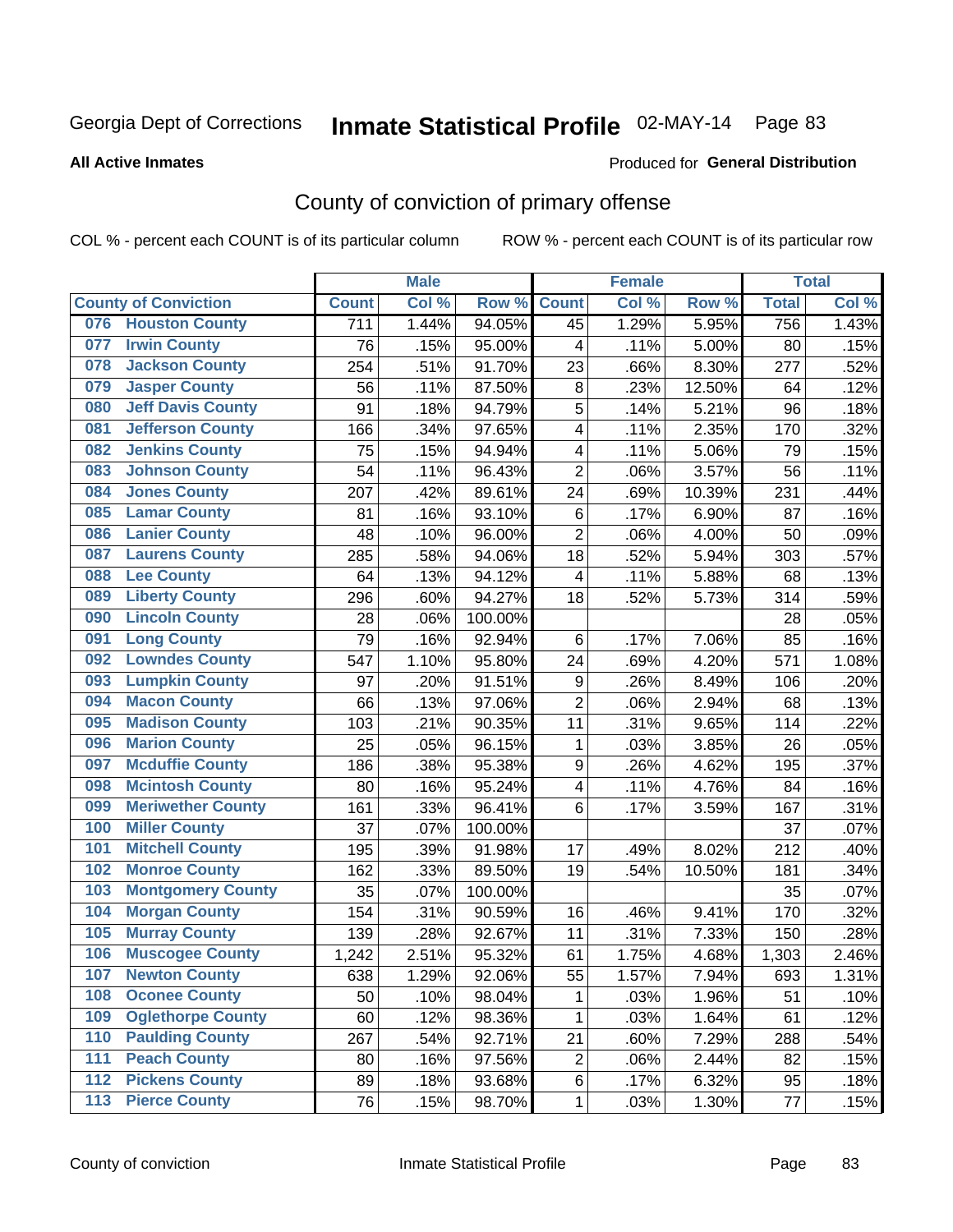**All Active Inmates**

#### Produced for **General Distribution**

### County of conviction of primary offense

|                                          |              | <b>Male</b> |         |                | <b>Female</b> |        |                 | <b>Total</b> |
|------------------------------------------|--------------|-------------|---------|----------------|---------------|--------|-----------------|--------------|
| <b>County of Conviction</b>              | <b>Count</b> | Col %       | Row %   | <b>Count</b>   | Col %         | Row %  | <b>Total</b>    | Col %        |
| <b>Pike County</b><br>114                | 48           | .10%        | 90.57%  | $\overline{5}$ | .14%          | 9.43%  | $\overline{53}$ | .10%         |
| <b>Polk County</b><br>$\overline{115}$   | 174          | .35%        | 96.13%  | $\overline{7}$ | .20%          | 3.87%  | 181             | .34%         |
| <b>Pulaski County</b><br>116             | 60           | .12%        | 98.36%  | 1              | .03%          | 1.64%  | 61              | .12%         |
| <b>Putnam County</b><br>117              | 168          | .34%        | 92.31%  | 14             | .40%          | 7.69%  | 182             | .34%         |
| <b>Quitman County</b><br>118             | 22           | .04%        | 100.00% |                |               |        | 22              | .04%         |
| <b>Rabun County</b><br>119               | 48           | .10%        | 92.31%  | 4              | .11%          | 7.69%  | 52              | .10%         |
| <b>Randolph County</b><br>120            | 65           | .13%        | 95.59%  | 3              | .09%          | 4.41%  | 68              | .13%         |
| <b>Richmond County</b><br>121            | 1,907        | 3.85%       | 94.55%  | 110            | 3.15%         | 5.45%  | 2,017           | 3.80%        |
| <b>Rockdale County</b><br>122            | 438          | .88%        | 93.79%  | 29             | .83%          | 6.21%  | 467             | .88%         |
| <b>Schley County</b><br>123              | 16           | .03%        | 94.12%  | 1              | .03%          | 5.88%  | 17              | .03%         |
| <b>Screven County</b><br>124             | 127          | .26%        | 94.07%  | 8              | .23%          | 5.93%  | 135             | .25%         |
| <b>Seminole County</b><br>125            | 69           | .14%        | 88.46%  | 9              | .26%          | 11.54% | 78              | .15%         |
| <b>Spalding County</b><br>126            | 489          | .99%        | 93.50%  | 34             | .97%          | 6.50%  | 523             | .99%         |
| <b>Stephens County</b><br>127            | 161          | .33%        | 93.60%  | 11             | .31%          | 6.40%  | 172             | .32%         |
| <b>Stewart County</b><br>128             | 26           | .05%        | 96.30%  | 1              | .03%          | 3.70%  | 27              | .05%         |
| <b>Sumter County</b><br>129              | 197          | .40%        | 95.17%  | 10             | .29%          | 4.83%  | 207             | .39%         |
| <b>Talbot County</b><br>130              | 46           | .09%        | 95.83%  | $\overline{2}$ | .06%          | 4.17%  | 48              | .09%         |
| <b>Taliaferro County</b><br>131          | 24           | .05%        | 92.31%  | $\overline{2}$ | .06%          | 7.69%  | 26              | .05%         |
| <b>Tattnall County</b><br>132            | 211          | .43%        | 91.34%  | 20             | .57%          | 8.66%  | 231             | .44%         |
| <b>Taylor County</b><br>133              | 64           | .13%        | 94.12%  | 4              | .11%          | 5.88%  | 68              | .13%         |
| <b>Telfair County</b><br>134             | 87           | .18%        | 95.60%  | 4              | .11%          | 4.40%  | 91              | .17%         |
| <b>Terrell County</b><br>135             | 77           | .16%        | 96.25%  | 3              | .09%          | 3.75%  | 80              | .15%         |
| <b>Thomas County</b><br>136              | 213          | .43%        | 93.42%  | 15             | .43%          | 6.58%  | 228             | .43%         |
| <b>Tift County</b><br>137                | 337          | .68%        | 95.47%  | 16             | .46%          | 4.53%  | 353             | .67%         |
| <b>Toombs County</b><br>138              | 324          | .65%        | 91.27%  | 31             | .89%          | 8.73%  | 355             | .67%         |
| <b>Towns County</b><br>139               | 35           | .07%        | 85.37%  | $\,6$          | .17%          | 14.63% | 41              | .08%         |
| <b>Treutlen County</b><br>140            | 84           | .17%        | 96.55%  | 3              | .09%          | 3.45%  | 87              | .16%         |
| <b>Troup County</b><br>141               | 575          | 1.16%       | 92.15%  | 49             | 1.40%         | 7.85%  | 624             | 1.18%        |
| <b>Turner County</b><br>142              | 64           | .13%        | 90.14%  | $\overline{7}$ | .20%          | 9.86%  | 71              | .13%         |
| <b>Twiggs County</b><br>$\overline{143}$ | 68           | .14%        | 95.77%  | 3              | .09%          | 4.23%  | 71              | .13%         |
| <b>Union County</b><br>144               | 59           | .12%        | 83.10%  | 12             | .34%          | 16.90% | 71              | .13%         |
| 145<br><b>Upson County</b>               | 172          | .35%        | 95.03%  | 9              | .26%          | 4.97%  | 181             | .34%         |
| <b>Walker County</b><br>146              | 382          | .77%        | 90.95%  | 38             | 1.09%         | 9.05%  | 420             | .79%         |
| <b>Walton County</b><br>147              | 469          | .95%        | 89.16%  | 57             | 1.63%         | 10.84% | 526             | .99%         |
| <b>Ware County</b><br>148                | 336          | .68%        | 92.56%  | 27             | .77%          | 7.44%  | 363             | .68%         |
| <b>Warren County</b><br>149              | 47           | .09%        | 100.00% |                |               |        | 47              | .09%         |
| <b>Washington County</b><br>150          | 189          | .38%        | 90.00%  | 21             | .60%          | 10.00% | 210             | .40%         |
| <b>Wayne County</b><br>151               | 162          | .33%        | 89.50%  | 19             | .54%          | 10.50% | 181             | .34%         |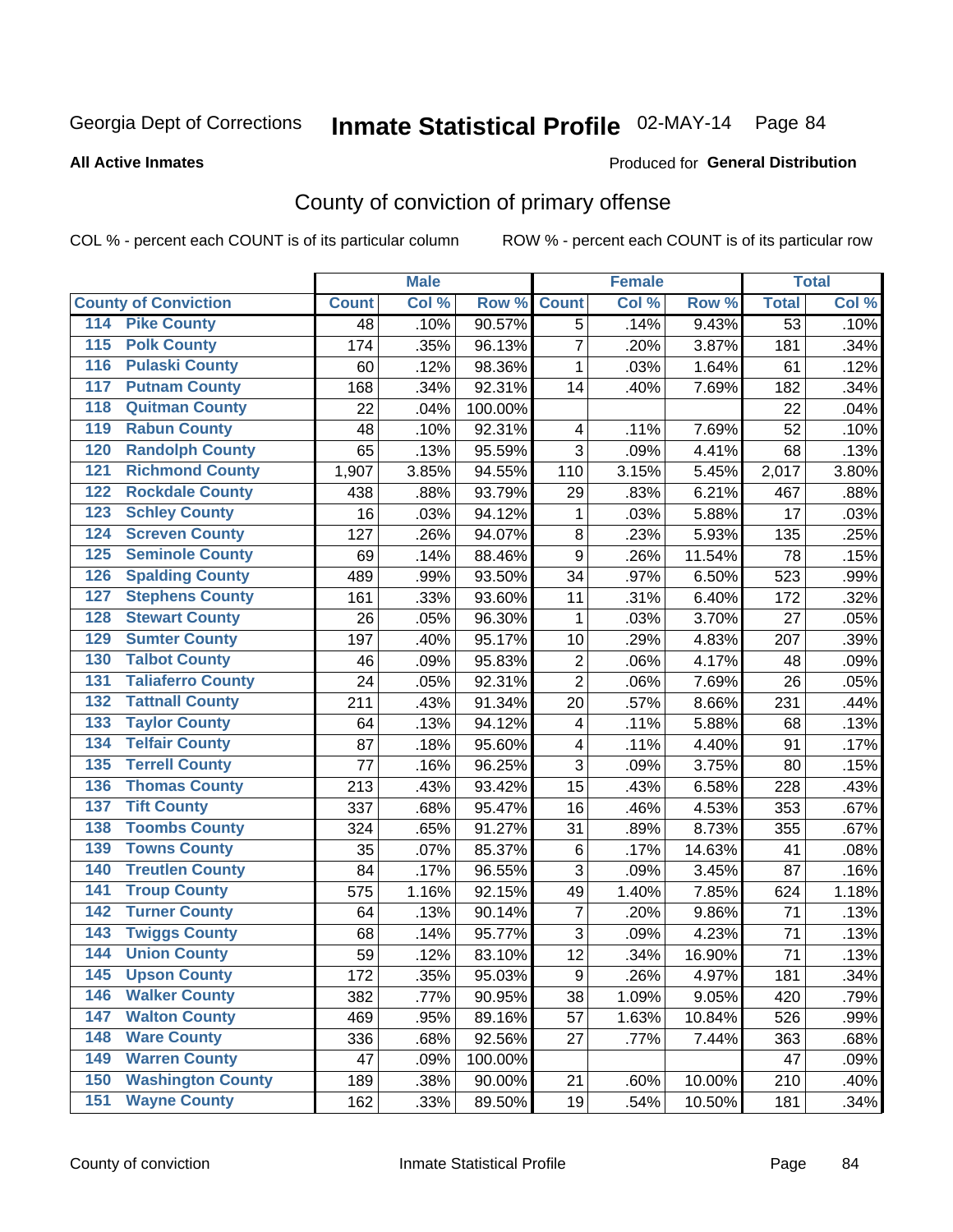**All Active Inmates**

#### Produced for **General Distribution**

### County of conviction of primary offense

|                                |                    | <b>Male</b> |             |       | <b>Female</b> |        |              | <b>Total</b> |
|--------------------------------|--------------------|-------------|-------------|-------|---------------|--------|--------------|--------------|
| <b>County of Conviction</b>    | Count <sup>'</sup> | Col %       | Row % Count |       | Col %         | Row %  | <b>Total</b> | Col %        |
| <b>Webster County</b><br>152   |                    | $.01\%$     | 100.00%     |       |               |        |              | .01%         |
| <b>Wheeler County</b><br>153   | 27                 | $.05\%$     | 100.00%     |       |               |        | 27           | .05%         |
| <b>White County</b><br>154     | 91                 | .18%        | 85.05%      | 16    | .46%          | 14.95% | 107          | .20%         |
| <b>Whitfield County</b><br>155 | 539                | 1.09%       | 90.28%      | 58    | 1.66%         | 9.72%  | 597          | 1.13%        |
| <b>Wilcox County</b><br>156    | 36                 | $.07\%$     | 90.00%      | 4     | $.11\%$       | 10.00% | 40           | .08%         |
| <b>Wilkes County</b><br>157    | 79                 | .16%        | 95.18%      | 4     | $.11\%$       | 4.82%  | 83           | .16%         |
| <b>Wilkinson County</b><br>158 | 37                 | .07%        | 97.37%      |       | .03%          | 2.63%  | 38           | .07%         |
| <b>Worth County</b><br>159     | 111                | .22%        | 93.28%      | 8     | .23%          | 6.72%  | 119          | .22%         |
| <b>Total Rported</b>           | 49,527             | 100%        | 93.41%      | 3,493 | 100%          | 6.59%  | 53,020       | 100%         |

| <b>Not Reported</b> |        |       |        |
|---------------------|--------|-------|--------|
| <b>Grand Total</b>  | 49,527 | 3,493 | 53,020 |

| Mode (most frequent) | <b>Fulton County</b> | <b>Cobb County</b> | <b>Fulton County</b> |
|----------------------|----------------------|--------------------|----------------------|
|                      |                      |                    |                      |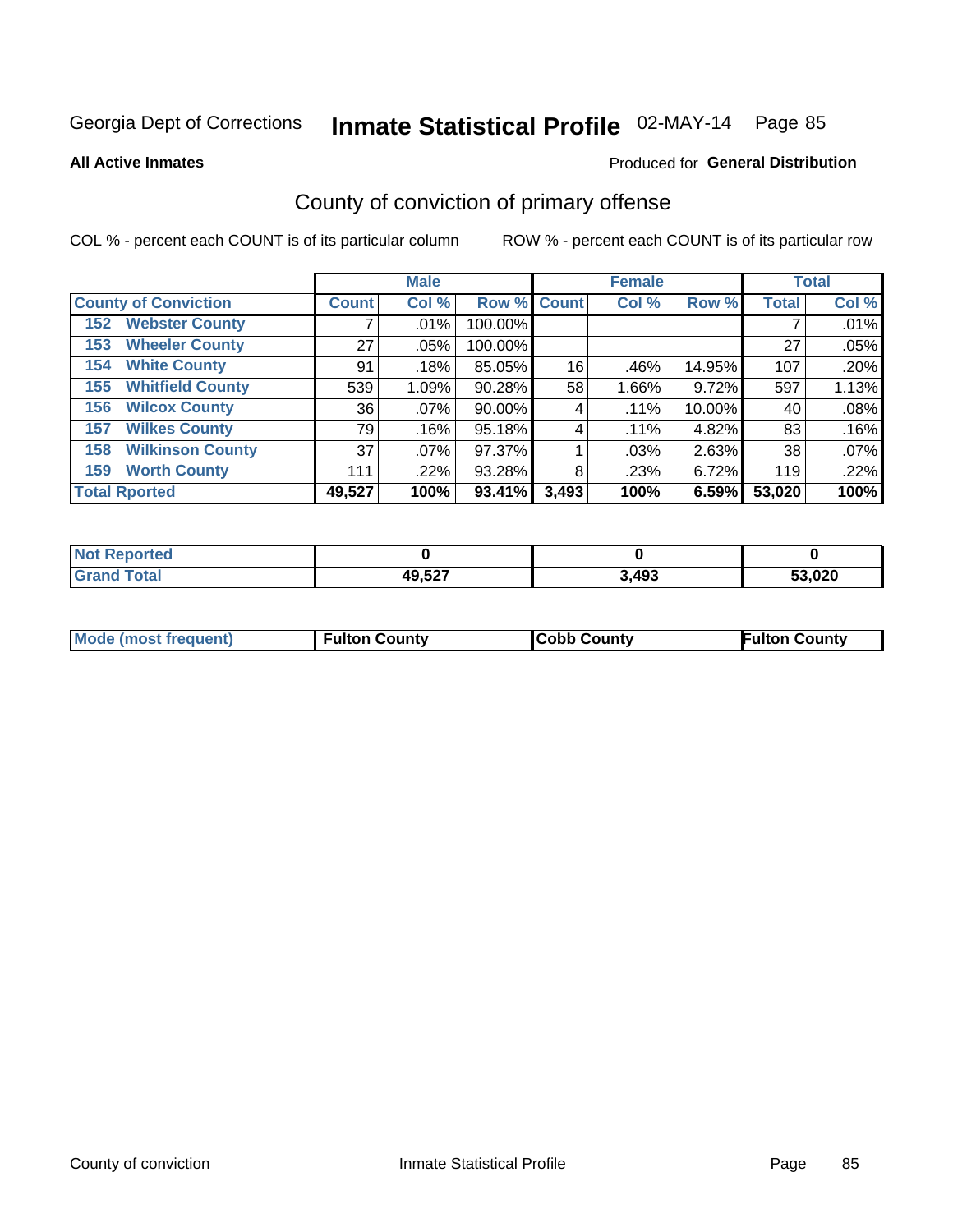Produced for **General Distribution**

#### **All Active Inmates**

### Circuit of conviction of primary offense

|                         |                                 |              | <b>Male</b> |        |              | <b>Female</b> |        |              | <b>Total</b> |
|-------------------------|---------------------------------|--------------|-------------|--------|--------------|---------------|--------|--------------|--------------|
|                         | <b>Circuit of Conviction</b>    | <b>Count</b> | Col %       | Row %  | <b>Count</b> | Col%          | Row %  | <b>Total</b> | Col %        |
| $\overline{1}$          | <b>Alapaha Circuit</b>          | 346          | .70%        | 95.58% | 16           | .46%          | 4.42%  | 362          | .69%         |
| $\overline{2}$          | <b>Alcovy Circuit</b>           | 1,107        | 2.25%       | 90.81% | 112          | 3.24%         | 9.19%  | 1,219        | 2.32%        |
| $\overline{\mathbf{3}}$ | <b>Atlanta Circuit</b>          | 4,825        | 9.83%       | 95.72% | 216          | 6.25%         | 4.28%  | 5,041        | 9.59%        |
| 4                       | <b>Atlantic Circuit</b>         | 847          | 1.72%       | 94.11% | 53           | 1.53%         | 5.89%  | 900          | 1.71%        |
| 5                       | <b>Augusta Circuit</b>          | 2,479        | 5.05%       | 94.15% | 154          | 4.46%         | 5.85%  | 2,633        | 5.01%        |
| $\overline{\mathbf{6}}$ | <b>Blue Ridge Circuit</b>       | 492          | 1.00%       | 92.66% | 39           | 1.13%         | 7.34%  | 531          | 1.01%        |
| $\overline{\mathbf{7}}$ | <b>Brunswick Circuit</b>        | 1,017        | 2.07%       | 93.39% | 72           | 2.08%         | 6.61%  | 1,089        | 2.07%        |
| 8                       | <b>Chattahoochee Circuit</b>    | 1,513        | 3.08%       | 95.28% | 75           | 2.17%         | 4.72%  | 1,588        | 3.02%        |
| $\overline{9}$          | <b>Cherokee Circuit</b>         | 987          | 2.01%       | 87.81% | 137          | 3.97%         | 12.19% | 1,124        | 2.14%        |
| 10                      | <b>Clayton Circuit</b>          | 1,418        | 2.89%       | 93.78% | 94           | 2.72%         | 6.22%  | 1,512        | 2.88%        |
| 11                      | <b>Cobb Circuit</b>             | 2,520        | 5.13%       | 91.47% | 235          | 6.80%         | 8.53%  | 2,755        | 5.24%        |
| 12                      | <b>Conasauga Circuit</b>        | 678          | 1.38%       | 90.76% | 69           | 2.00%         | 9.24%  | 747          | 1.42%        |
| 13                      | <b>Cordele Circuit</b>          | 636          | 1.30%       | 95.07% | 33           | .96%          | 4.93%  | 669          | 1.27%        |
| 14                      | <b>Coweta Circuit</b>           | 1,816        | 3.70%       | 92.46% | 148          | 4.28%         | 7.54%  | 1,964        | 3.74%        |
| 15                      | <b>Dougherty Circuit</b>        | 996          | 2.03%       | 93.43% | 70           | 2.03%         | 6.57%  | 1,066        | 2.03%        |
| 16                      | <b>Dublin Circuit</b>           | 491          | 1.00%       | 94.97% | 26           | .75%          | 5.03%  | 517          | .98%         |
| 17                      | <b>Eastern Circuit</b>          | 2,101        | 4.28%       | 97.09% | 63           | 1.82%         | 2.91%  | 2,164        | 4.12%        |
| 18                      | <b>Flint Circuit</b>            | 512          | 1.04%       | 91.27% | 49           | 1.42%         | 8.73%  | 561          | 1.07%        |
| 19                      | <b>Griffin Circuit</b>          | 1,043        | 2.12%       | 91.73% | 94           | 2.72%         | 8.27%  | 1,137        | 2.16%        |
| 20                      | <b>Gwinnett Circuit</b>         | 2,411        | 4.91%       | 93.16% | 177          | 5.12%         | 6.84%  | 2,588        | 4.92%        |
| $\overline{21}$         | <b>Houston Circuit</b>          | 711          | 1.45%       | 94.05% | 45           | 1.30%         | 5.95%  | 756          | 1.44%        |
| $\overline{22}$         | <b>Lookout Mountain Circuit</b> | 1,053        | 2.14%       | 90.85% | 106          | 3.07%         | 9.15%  | 1,159        | 2.20%        |
| 23                      | <b>Macon Circuit</b>            | 1,140        | 2.32%       | 95.08% | 59           | 1.71%         | 4.92%  | 1,199        | 2.28%        |
| 24                      | <b>Middle Circuit</b>           | 967          | 1.97%       | 92.10% | 83           | 2.40%         | 7.90%  | 1,050        | 2.00%        |
| 25                      | <b>Mountain Circuit</b>         | 311          | .63%        | 94.82% | 17           | .49%          | 5.18%  | 328          | .62%         |
| 26                      | <b>Northeastern Circuit</b>     | 792          | 1.61%       | 91.67% | 72           | 2.08%         | 8.33%  | 864          | 1.64%        |
| $\overline{27}$         | <b>Northern Circuit</b>         | 595          | 1.21%       | 93.11% | 44           | 1.27%         | 6.89%  | 639          | 1.22%        |
| 28                      | <b>Ocmulgee Circuit</b>         | 1,098        | 2.24%       | 92.11% | 94           | 2.72%         | 7.89%  | 1,192        | 2.27%        |
| 29                      | <b>Oconee Circuit</b>           | 414          | .84%        | 95.39% | 20           | .58%          | 4.61%  | 434          | .83%         |
| 30                      | <b>Ogeechee Circuit</b>         | 897          | 1.83%       | 93.15% | 66           | 1.91%         | 6.85%  | 963          | 1.83%        |
| $\overline{31}$         | <b>Pataula Circuit</b>          | 388          | .79%        | 95.10% | 20           | .58%          | 4.90%  | 408          | .78%         |
| 32                      | <b>Piedmont Circuit</b>         | 575          | 1.17%       | 92.00% | 50           | 1.45%         | 8.00%  | 625          | 1.19%        |
| 33                      | <b>Rome Circuit</b>             | 791          | 1.61%       | 89.08% | 97           | 2.81%         | 10.92% | 888          | 1.69%        |
| 34                      | <b>South Georgia Circuit</b>    | 727          | 1.48%       | 93.69% | 49           | 1.42%         | 6.31%  | 776          | 1.48%        |
| 35                      | <b>Southern Circuit</b>         | 1,089        | 2.22%       | 95.03% | 57           | 1.65%         | 4.97%  | 1,146        | 2.18%        |
| 36                      | <b>Southwestern Circuit</b>     | 376          | .77%        | 95.43% | 18           | .52%          | 4.57%  | 394          | .75%         |
| 37                      | <b>Stone Mountain Circuit</b>   | 3,083        | 6.28%       | 95.30% | 152          | 4.40%         | 4.70%  | 3,235        | 6.15%        |
| 38                      | <b>Tallapoosa Circuit</b>       | 333          | .68%        | 93.54% | 23           | .67%          | 6.46%  | 356          | .68%         |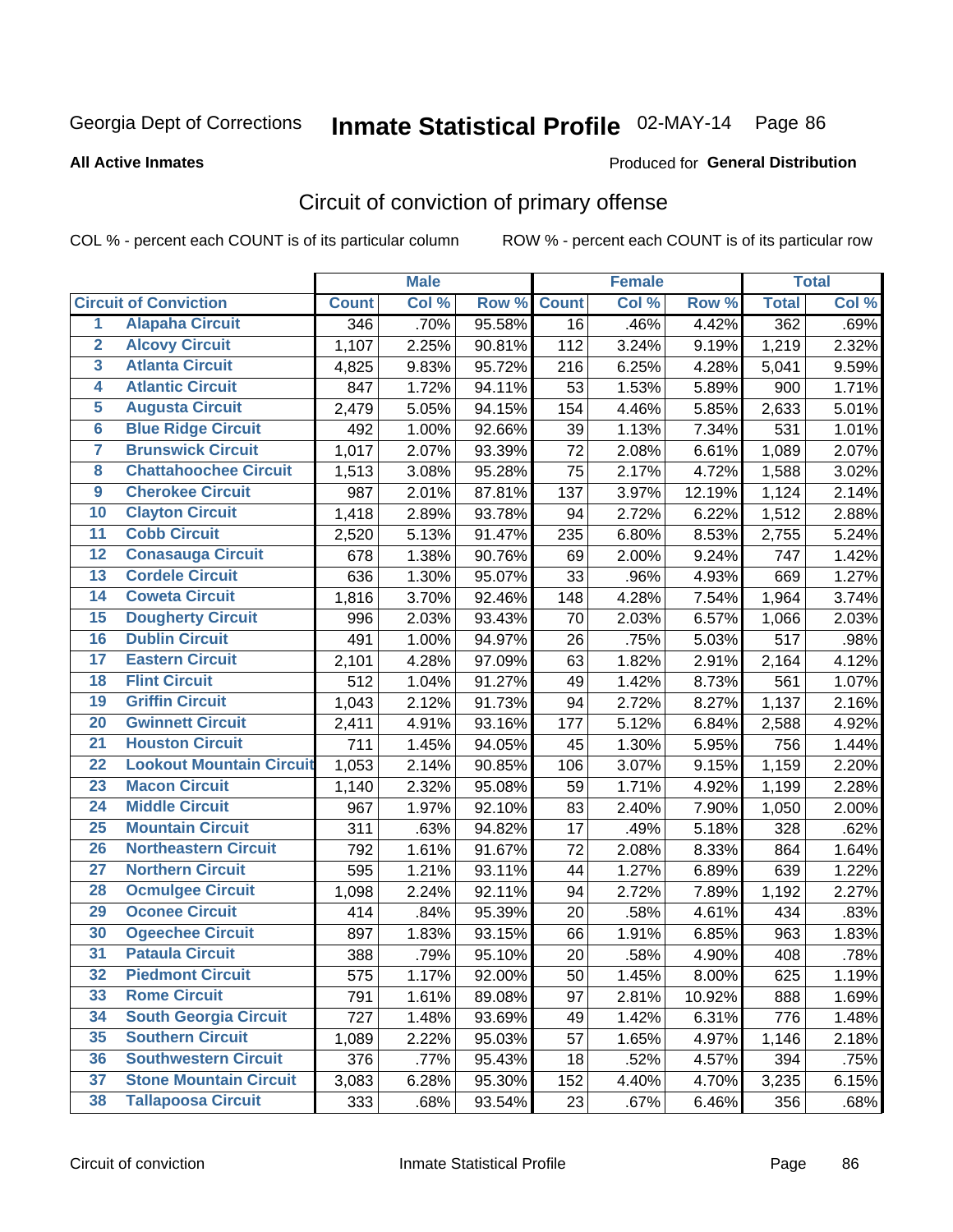**All Active Inmates**

#### Produced for **General Distribution**

### Circuit of conviction of primary offense

|                                   |              | <b>Male</b> |        |              | <b>Female</b> |        |              | <b>Total</b> |
|-----------------------------------|--------------|-------------|--------|--------------|---------------|--------|--------------|--------------|
| <b>Circuit of Conviction</b>      | <b>Count</b> | Col %       | Row %  | <b>Count</b> | Col %         | Row %  | <b>Total</b> | Col %        |
| <b>Tifton Circuit</b><br>39       | 588          | 1.20%       | 94.38% | 35           | 1.01%         | 5.62%  | 623          | 1.19%        |
| <b>Toombs Circuit</b><br>40       | 370          | .75%        | 95.85% | 16           | .46%          | 4.15%  | 386          | .73%         |
| <b>Waycross Circuit</b><br>41     | 858          | 1.75%       | 93.26% | 62           | 1.80%         | 6.74%  | 920          | 1.75%        |
| <b>Western Circuit</b><br>42      | 486          | .99%        | 95.48% | 23           | .67%          | 4.52%  | 509          | .97%         |
| <b>Rockdale Circuit</b><br>43     | 438          | .89%        | 93.79% | 29           | .84%          | 6.21%  | 467          | .89%         |
| <b>Douglas Circuit</b><br>44      | 1,226        | 2.50%       | 90.81% | 124          | 3.59%         | 9.19%  | 1,350        | 2.57%        |
| <b>Appalachian Circuit</b><br>45  | 282          | .57%        | 91.56% | 26           | .75%          | 8.44%  | 308          | .59%         |
| <b>Enotah Circuit</b><br>46       | 282          | .57%        | 86.77% | 43           | 1.24%         | 13.23% | 325          | .62%         |
| <b>Bell-Forsyth Circuit</b><br>47 | 347          | .71%        | 89.43% | 41           | 1.19%         | 10.57% | 388          | .74%         |
| <b>Towaliga Circuit</b><br>48     | 390          | .79%        | 92.86% | 30           | .87%          | 7.14%  | 420          | .80%         |
| <b>Paulding Circuit</b><br>49     | 267          | .54%        | 92.71% | 21           | .61%          | 7.29%  | 288          | .55%         |
| <b>Total Rported</b>              | 49,109       | 100%        | 93.43% | 3,454        | 100%          | 6.57%  | 52,563       | 100%         |

| 11 H C | $\sim$ | 39    | 1 E 7<br>TV 1 |
|--------|--------|-------|---------------|
|        | 49,527 | },493 | ES NON<br>uzu |

| M | . | -----<br>oг | ----<br>пLс |
|---|---|-------------|-------------|
|   |   | <b>OUNN</b> |             |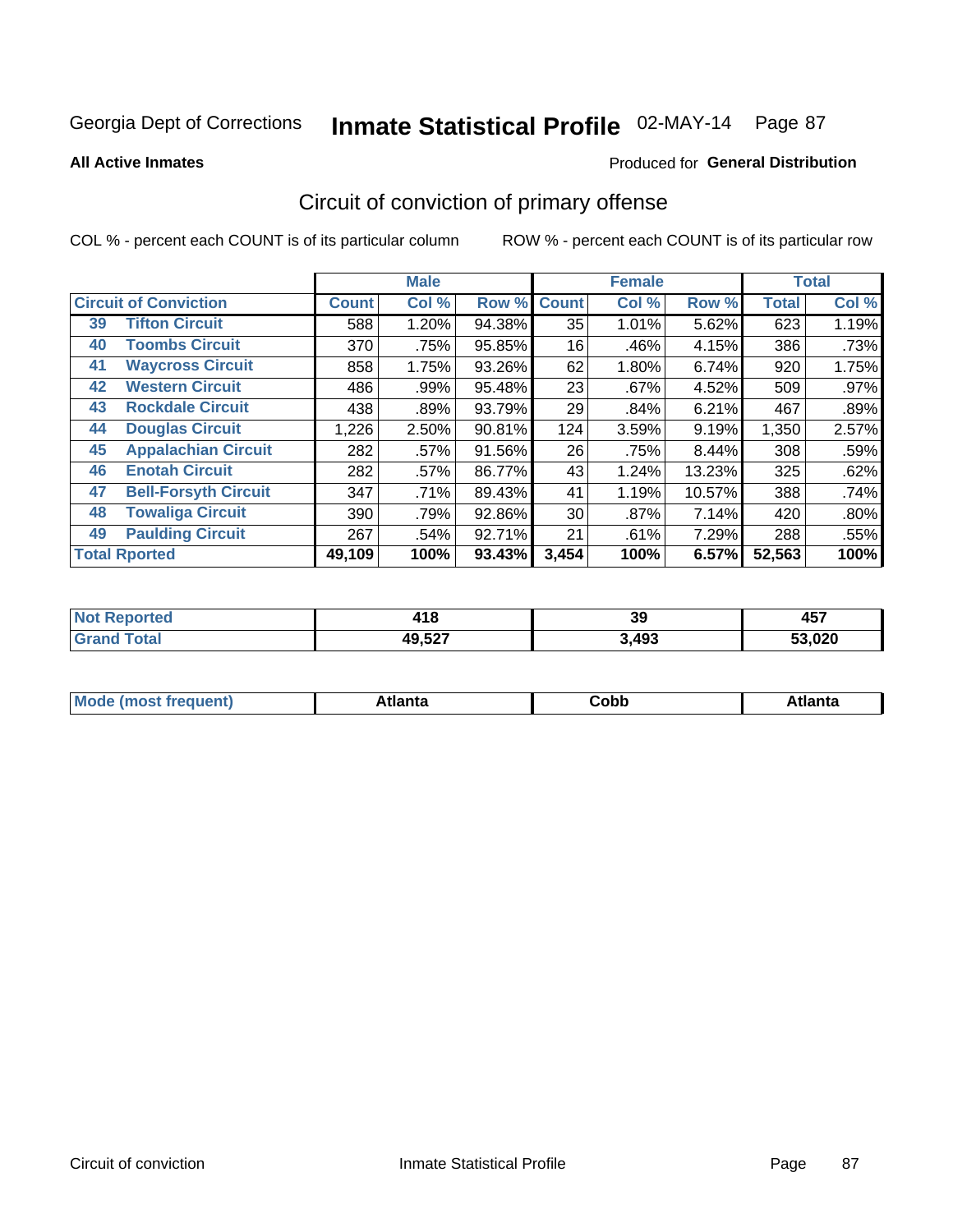#### **All Active Inmates**

#### Produced for **General Distribution**

#### Years served (jail + prison) in this incarceration

|                       |              | <b>Male</b> |                  |                  | <b>Female</b> |       |              | <b>Total</b> |
|-----------------------|--------------|-------------|------------------|------------------|---------------|-------|--------------|--------------|
| <b>Years Served</b>   | <b>Count</b> | Col %       | Row <sup>%</sup> | <b>Count</b>     | Col %         | Row % | <b>Total</b> | Col %        |
| Less than one year    | 9,540        | 19.27%      | 91.13%           | $\overline{928}$ | 26.59%        | 8.87% | 10,468       | 19.76%       |
| 1 to 1.99 years       | 7,527        | 15.21%      | 91.37%           | 711              | 20.37%        | 8.63% | 8,238        | 15.55%       |
| 2 to 2.99 years       | 5,841        | 11.80%      | 92.61%           | 466              | 13.35%        | 7.39% | 6,307        | 11.90%       |
| 3 to 3.99 years       | 4,271        | 8.63%       | 93.58%           | 293              | 8.40%         | 6.42% | 4,564        | 8.61%        |
| 4 to 4.99 years       | 3,244        | 6.55%       | 93.35%           | 231              | 6.62%         | 6.65% | 3,475        | 6.56%        |
| 5 to 5.99 years       | 2,530        | 5.11%       | 94.51%           | 147              | 4.21%         | 5.49% | 2,677        | 5.05%        |
| 6 to 6.99 years       | 2,470        | 4.99%       | 95.26%           | 123              | 3.52%         | 4.74% | 2,593        | 4.89%        |
| 7 to 7.99 years       | 1,948        | 3.94%       | 94.93%           | 104              | 2.98%         | 5.07% | 2,052        | 3.87%        |
| 8 to 8.99 years       | 1,553        | 3.14%       | 94.41%           | 92               | 2.64%         | 5.59% | 1,645        | 3.10%        |
| 9 to 9.99 years       | 1,239        | 2.50%       | 94.87%           | 67               | 1.92%         | 5.13% | 1,306        | 2.46%        |
| 10 to 10.99 years     | 925          | 1.87%       | 94.39%           | 55               | 1.58%         | 5.61% | 980          | 1.85%        |
| 11 to 11.99 years     | 903          | 1.82%       | 95.66%           | 41               | 1.17%         | 4.34% | 944          | 1.78%        |
| 12 to 12.99 years     | 765          | 1.55%       | 96.47%           | 28               | 0.80%         | 3.53% | 793          | 1.50%        |
| 13 to 13.99 years     | 753          | 1.52%       | 96.79%           | 25               | 0.72%         | 3.21% | 778          | 1.47%        |
| 14 to 14.99 years     | 673          | 1.36%       | 96.01%           | 28               | 0.80%         | 3.99% | 701          | 1.32%        |
| 15 to 15.99 years     | 548          | 1.11%       | 95.47%           | 26               | 0.74%         | 4.53% | 574          | 1.08%        |
| 16 to 16.99 years     | 620          | 1.25%       | 97.33%           | 17               | 0.49%         | 2.67% | 637          | 1.20%        |
| 17 to 17.99 years     | 567          | 1.15%       | 97.26%           | 16               | 0.46%         | 2.74% | 583          | 1.10%        |
| 18 to 18.99 years     | 512          | 1.03%       | 96.97%           | 16               | 0.46%         | 3.03% | 528          | 1.00%        |
| 19 to 19.99 years     | 453          | 0.92%       | 96.79%           | 15               | 0.43%         | 3.21% | 468          | 0.88%        |
| 20 to 20.99 years     | 362          | 0.73%       | 96.28%           | 14               | 0.40%         | 3.72% | 376          | 0.71%        |
| 21 to 21.99 years     | 287          | 0.58%       | 96.96%           | 9                | 0.26%         | 3.04% | 296          | 0.56%        |
| 22 to 22.99 years     | 274          | 0.55%       | 96.48%           | 10               | 0.29%         | 3.52% | 284          | 0.54%        |
| 23 to 23.99 years     | 223          | 0.45%       | 97.81%           | 5                | 0.14%         | 2.19% | 228          | 0.43%        |
| 24 to 24.99 years     | 184          | 0.37%       | 97.35%           | 5                | 0.14%         | 2.65% | 189          | 0.36%        |
| 25 to 25.99 years     | 167          | 0.34%       | 99.40%           | 1                | 0.03%         | 0.60% | 168          | 0.32%        |
| 26 to 26.99 years     | 151          | 0.31%       | 96.79%           | 5                | 0.14%         | 3.21% | 156          | 0.29%        |
| 27 to 27.99 years     | 109          | 0.22%       | 100.00%          |                  |               |       | 109          | 0.21%        |
| 28 to 28.99 years     | 105          | 0.21%       | 97.22%           | 3                | 0.09%         | 2.78% | 108          | 0.20%        |
| 29 to 29.99 years     | 80           | 0.16%       | 98.77%           | 1                | 0.03%         | 1.23% | 81           | 0.15%        |
| Thirty $+$ years      | 671          | 1.36%       | 98.82%           | 8                | 0.23%         | 1.18% | 679          | 1.28%        |
| <b>Total Reported</b> | 49,495       | 100%        | 93.41%           | 3,490            | 100%          | 6.59% | 52,985       | 100%         |

| <b>Not Reported</b> | 32     |       | 35     |
|---------------------|--------|-------|--------|
| <b>Grand Total</b>  | 49,527 | 3,493 | 53,020 |
|                     |        |       |        |
| Mean<br>(average)   | 6.13   | 3.92  | 5.99   |

| Median (middle)      | 3.39               |                    | 3.26                  |
|----------------------|--------------------|--------------------|-----------------------|
| Mode (most frequent) | Less than one year | Less than one year | Less than one<br>vear |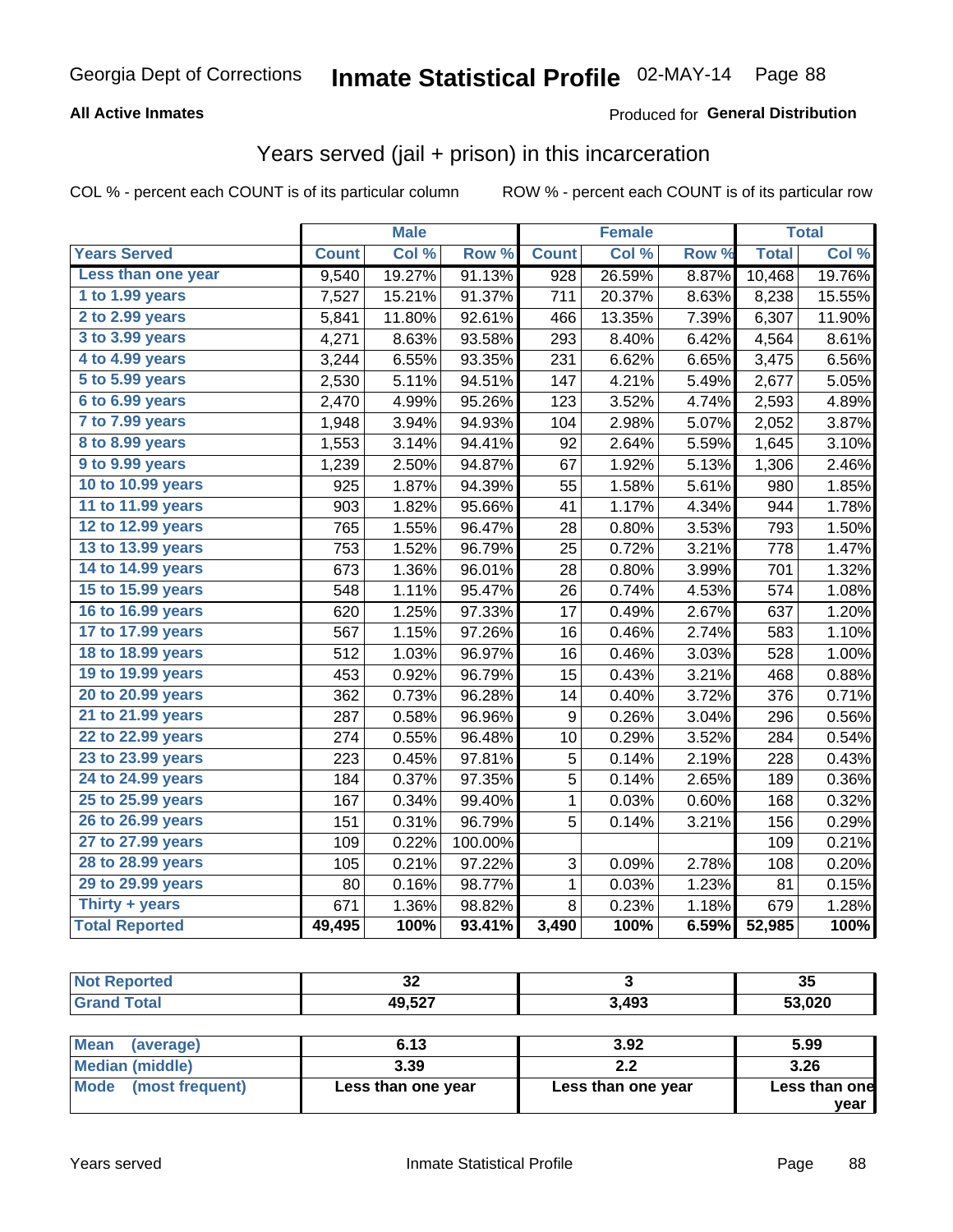#### **All Active Inmates**

Produced for **General Distribution**

#### Results of most recent HIV tests

|                         | <b>Male</b>  |        |         | <b>Female</b> |          |          | Total  |        |
|-------------------------|--------------|--------|---------|---------------|----------|----------|--------|--------|
| <b>HIV Test Results</b> | <b>Count</b> | Col %  | Row %I  | <b>Count</b>  | Col %    | Row %    | Total  | Col %  |
| <b>Positive</b>         | 763          | 1.62%  | 93.97%  | 49            | $1.46\%$ | $6.03\%$ | 812    | 1.61%  |
| <b>Negative</b>         | 46,340       | 98.37% | 93.34%  | 3,305         | 98.54%   | $6.66\%$ | 49,645 | 98.38% |
| Indeterminate           | ີ            | 0.01%  | 100.00% |               |          |          |        | 0.01%  |
| <b>Total Reported</b>   | 47,106       | 100%   | 93.35%  | 3,354         | 100%     | 6.65%    | 50,460 | 100%   |

| <b>Not Reported</b> | 2,421  | 139   | 2,560  |
|---------------------|--------|-------|--------|
| Total<br>Gran       | 49,527 | 3,493 | 53,020 |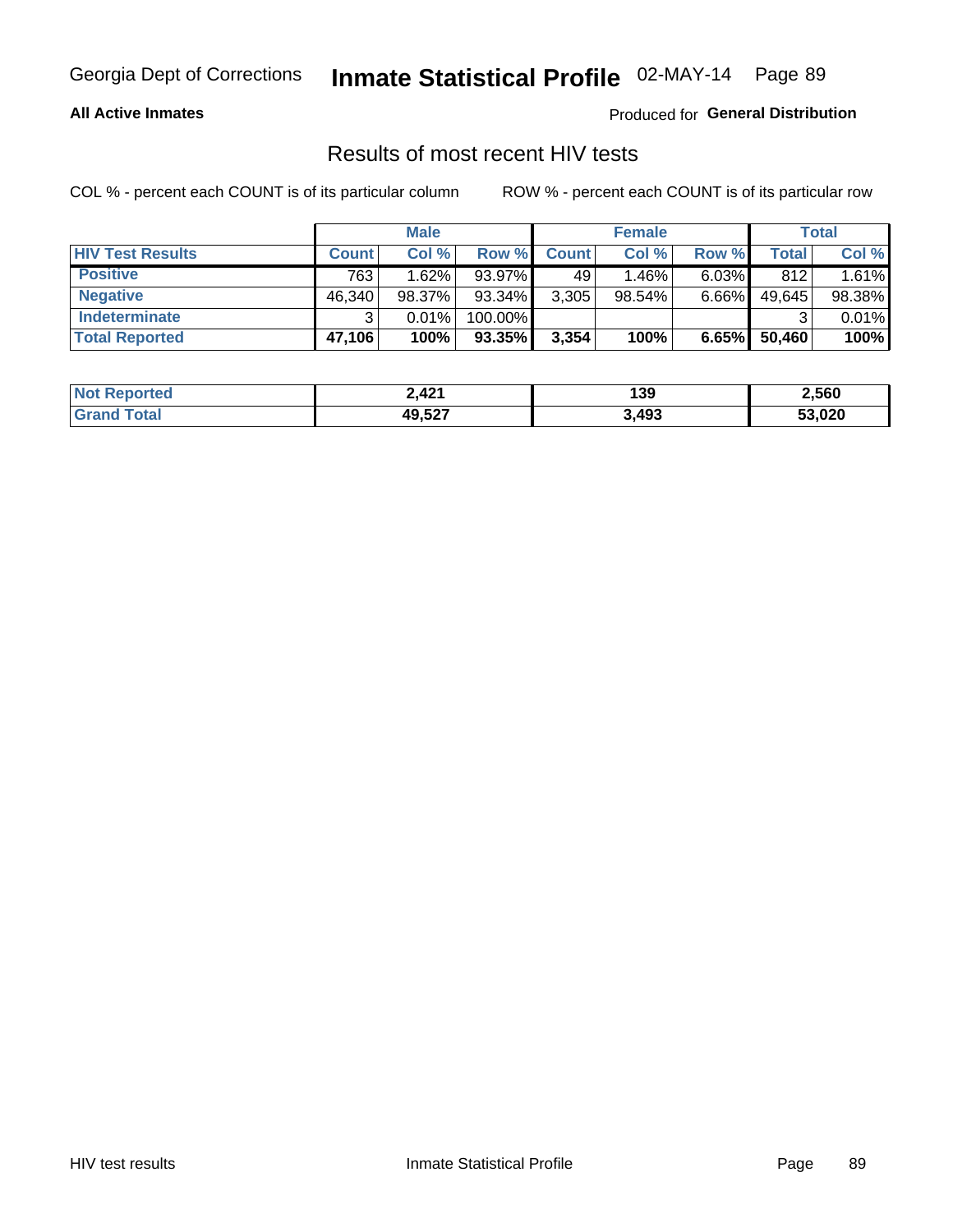#### **All Active Inmates**

#### Produced for **General Distribution**

#### Results of most recent tuberculosis test

|                                  | <b>Male</b>  |           |         | <b>Female</b> |           |          | Total        |          |
|----------------------------------|--------------|-----------|---------|---------------|-----------|----------|--------------|----------|
| <b>Tuberculosis Test Results</b> | <b>Count</b> | Col%      | Row %I  | <b>Count</b>  | Col%      | Row %    | <b>Total</b> | Col %    |
| <b>Positive on current test</b>  | 8,223        | 17.43%    | 97.64%  | 199           | $5.92\%$  | 2.36%    | 8,422        | 16.67%   |
| <b>Positive on previous test</b> | 31           | $0.07\%$  | 100.00% |               |           |          | 31           | $0.06\%$ |
| <b>Negative</b>                  | 38.917       | $82.50\%$ | 92.49%  | 3,160         | $94.08\%$ | $7.51\%$ | 42.077       | 83.27%   |
| <b>Total Reported</b>            | 47,171       | 100%      | 93.35%  | 3,359         | 100%      | 6.65%    | 50,530       | 100%     |

| <b>Not Reported</b> | 2,356  | 134   | 2,490  |
|---------------------|--------|-------|--------|
| Total<br>Gran       | 49,527 | 3,493 | 53,020 |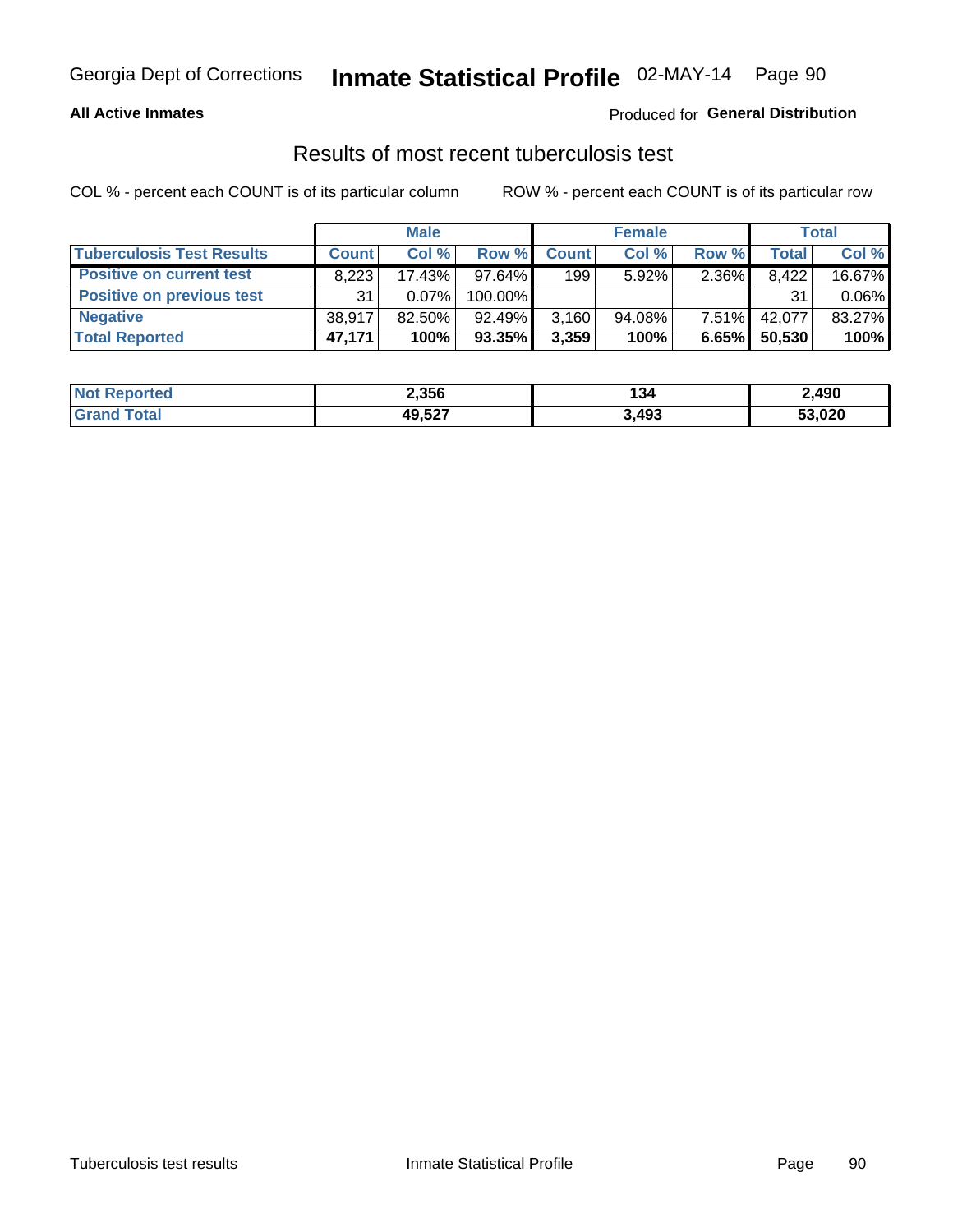#### **All Active Inmates**

Produced for **General Distribution**

#### Results of most recent syphilis test

|                                 | <b>Male</b>  |           |           | <b>Female</b>   |        |          | Total   |        |
|---------------------------------|--------------|-----------|-----------|-----------------|--------|----------|---------|--------|
| <b>Syphilis Test Results</b>    | <b>Count</b> | Col%      | Row %     | <b>Count</b>    | Col %  | Row %    | Total I | Col %  |
| <b>Positive on current test</b> | 301          | $1.40\%$  | $94.95\%$ | 16 <sup>1</sup> | 1.75%  | $5.05\%$ | 317     | 1.41%  |
| <b>Negative</b>                 | 21.266       | $98.60\%$ | 95.95%    | 898             | 98.25% | 4.05%    | 22.164  | 98.59% |
| <b>Total Reported</b>           | 21,567       | 100%      | 95.93% I  | 914             | 100%   | 4.07%    | 22,481  | 100%   |

| <b>Not Reported</b> | 27,960 | 2,579 | 30,539 |
|---------------------|--------|-------|--------|
| <b>Grand Total</b>  | 49,527 | 3,493 | 53,020 |